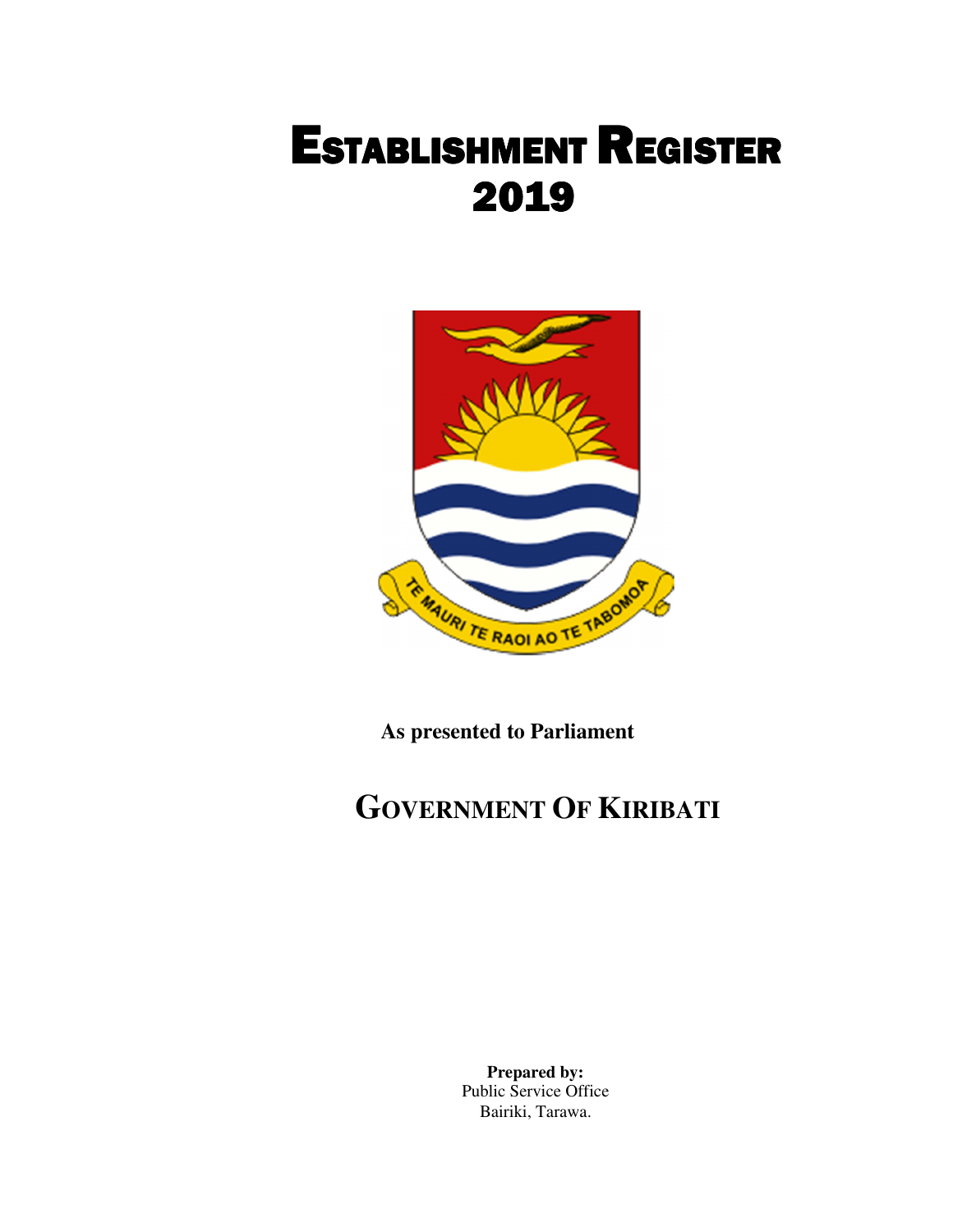# **Table Of Content**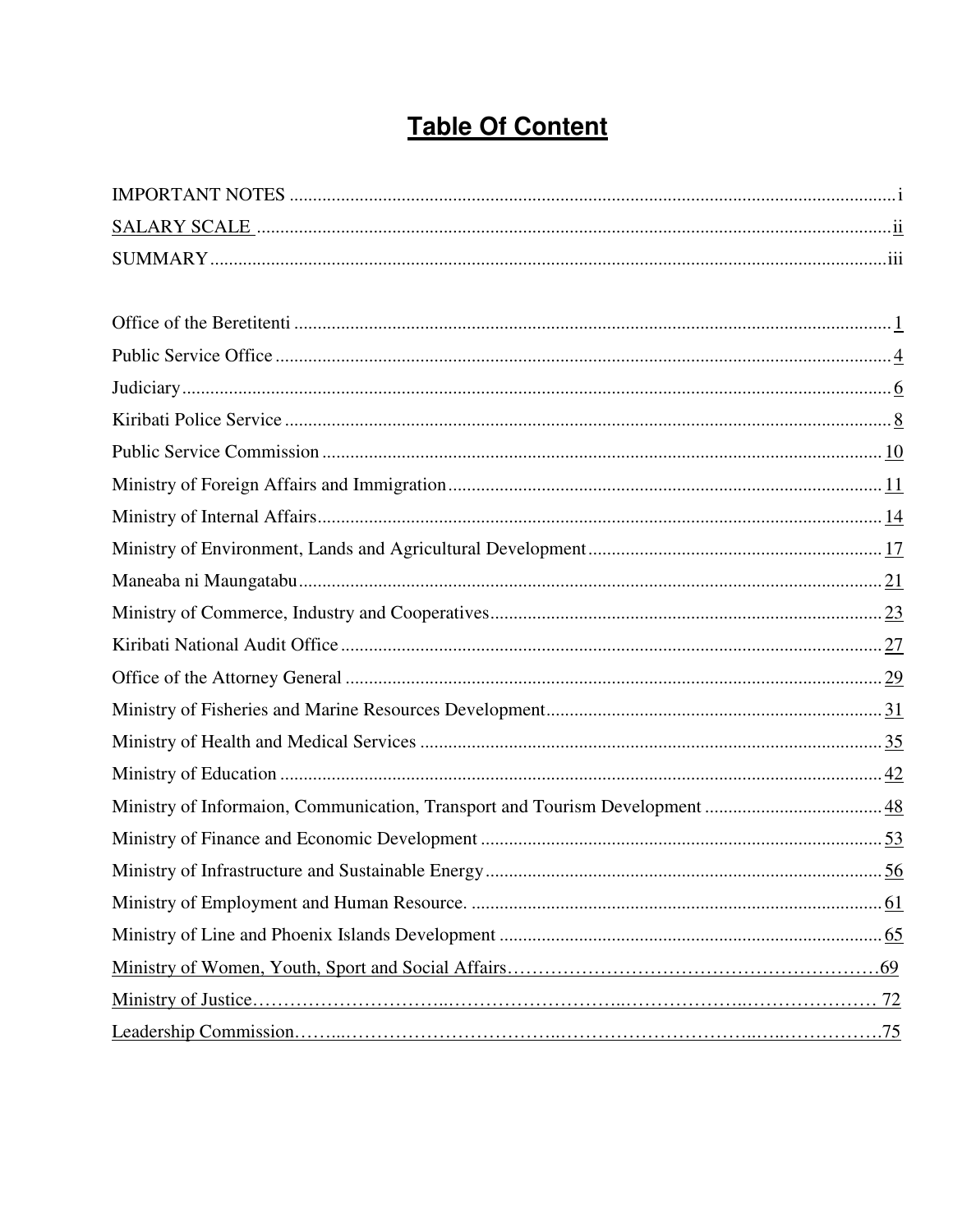## **IMPORTANT NOTES**

- 1. The Public Service Office (PSO) is the responsible Government agency for coordinating the formulation of the Government Establishment Register (ER) in accordance to the ER Framework. The ER Framework is developed to guide the formulation of the ER over the period of 3 years 2018 - 2020.
- 2. The ER Framework 2018 2020 articulates the following:
	- The ER should be framed in a multiyear period document to align it with KV20, KDP and MSP;
	- There would be a mid-year review mechanism to assess the rate of recruitment for approved new posts;
	- There would be an approved quota allocation for new post annually during the 3 year-timeframe period based on the annual determined recruitment capacity;
	- Based on the multi-year ER framework, Ministries only need to update their annual ER in accordance to their priority list within their allocated quota which will be approved every year;
	- The ER submissions should be based on workforce capacity analysis, in-line with the Government national plan, Ministries strategic plan and other national long-term plans;
	- The ER submissions should promote the trade-off and zero-cost, prioritization, and workforce plan oriented approaches; and
	- The annual ER formulation cycle is a joint decision between the Ministry of Finance and Economic Development and the Public Service Office taking into the account the end of year session of the Parliament.
- 3. In the summary, posts which have been approved for inclusion in this multi-year are based on Ministries submissions that had been reviewed and analysed by the PSO in accordance to the principles of the ER framework. The total number allocated under the year 2019 shows the total posts which will only be budgeted for in 2019.
- 4. Procedures for amending current ER annually such as:
	- Creation of new post;
	- Up-grading of post;
	- Abolition of post;
	- Re-prioritizing of post;
	- Freezing of post;
	- Retitling of post;

should follow the mid-year review mechanism where all submissions need to be made to the Public Service Office no later than end of June every year. The Public Service Office would work with the Ministry of Finance and Economic Development for there are any cost implications involved, otherwise the amendment is approved and reflected in the revised ER version which will be formulated every mid-year.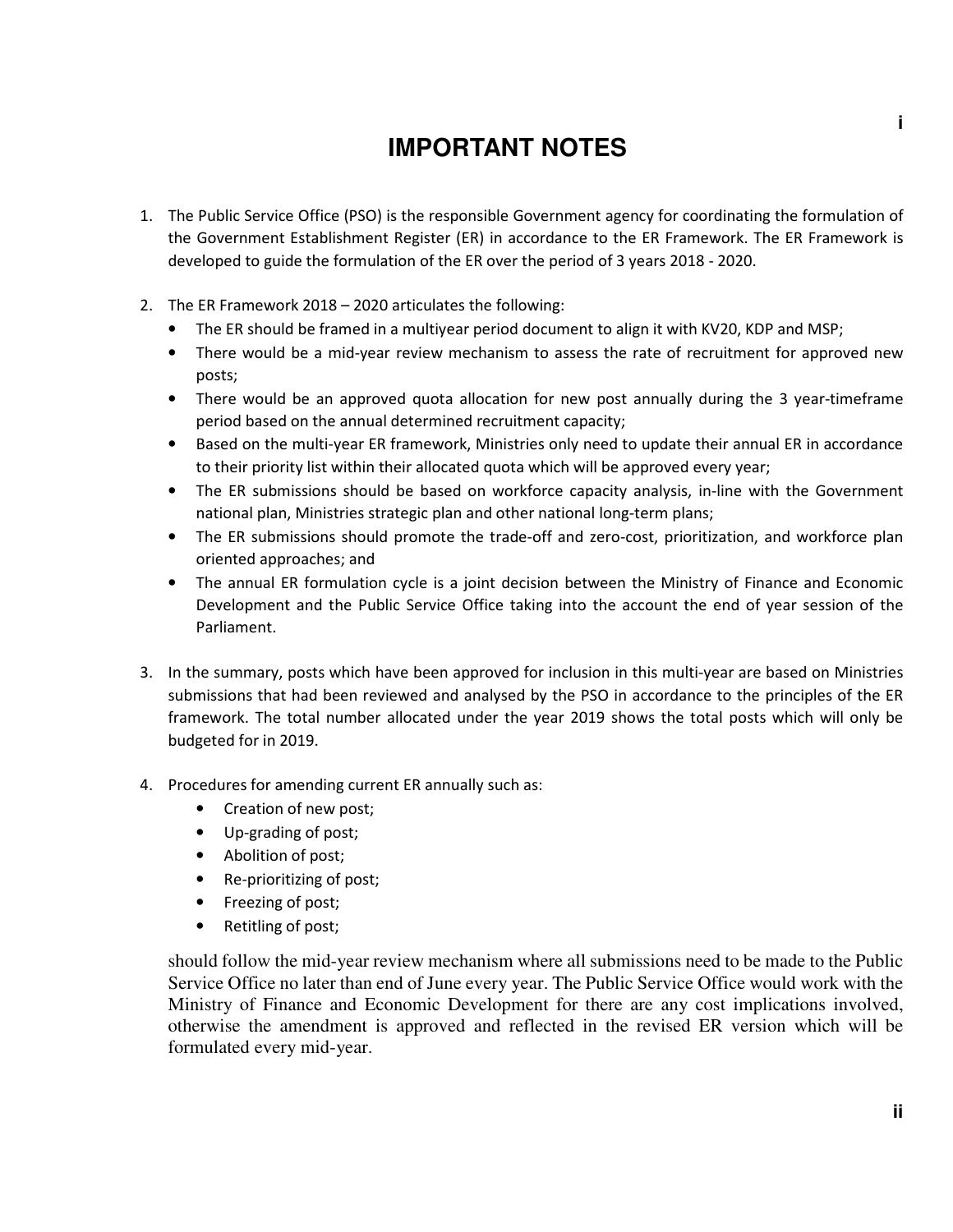# **Salary Scale wef 2018**

| <b>Level</b> | <b>Gross</b>         |
|--------------|----------------------|
| $L19-1$      | \$<br>6,151.60       |
| $L19-2$      | \$<br>6,320.60       |
| $L19-3$      | \$<br>6,489.60       |
| $L18-1$      | \$<br>6,658.60       |
| $L18-2$      | \$<br>6,827.60       |
| $L18-3$      | \$<br>6,996.60       |
| $L17-1$      | \$<br>7,165.60       |
| $L17-2$      | \$<br>7,334.60       |
| $L17-3$      | \$<br>7,503.60       |
| $L16-1$      | \$<br>7,672.60       |
| $L16-2$      | \$<br>7,841.60       |
| $L16-3$      | \$<br>8,010.60       |
| $L15-1$      | \$<br>8,247.20       |
| $L15-2$      | \$<br>8,483.80       |
| $L15-3$      | \$<br>8,720.40       |
| $L15-4$      | \$<br>8,957.00       |
| $L14-1$      | \$<br>9,193.60       |
| $L14-2$      | \$<br>9,430.20       |
| $L14-3$      | \$<br>9,666.80       |
| $L14-4$      | \$<br>9,903.40       |
| $L13-1$      | \$<br>10,140.00      |
| $L13-2$      | \$<br>10,376.60      |
| $L13-3$      | \$<br>10,613.20      |
| $L13-4$      | \$<br>10,849.80      |
| $L12-1$      | \$<br>11,086.40      |
| $L12-2$      | \$<br>11,323.00      |
| $L12-3$      | \$<br>11,559.60      |
| $L12-4$      | $\zeta$<br>11,796.20 |
| $L11-1$      | \$<br>12,100.40      |
| $L11-2$      | \$<br>12,404.60      |
| $L11-3$      | \$<br>12,708.80      |
| $L11-4$      | \$<br>13,013.00      |
| $L10-1$      | \$<br>13,317.20      |
| $L10-2$      | \$<br>13,621.40      |
| $L10-3$      | \$<br>13,925.60      |
| $L10-4$      | \$<br>14,229.80      |
| $L9-1$       | \$<br>14,534.00      |
| $L9-2$       | \$<br>14,838.20      |
| $L9-3$       | \$<br>15,142.40      |
| $L9-4$       | \$<br>15,446.60      |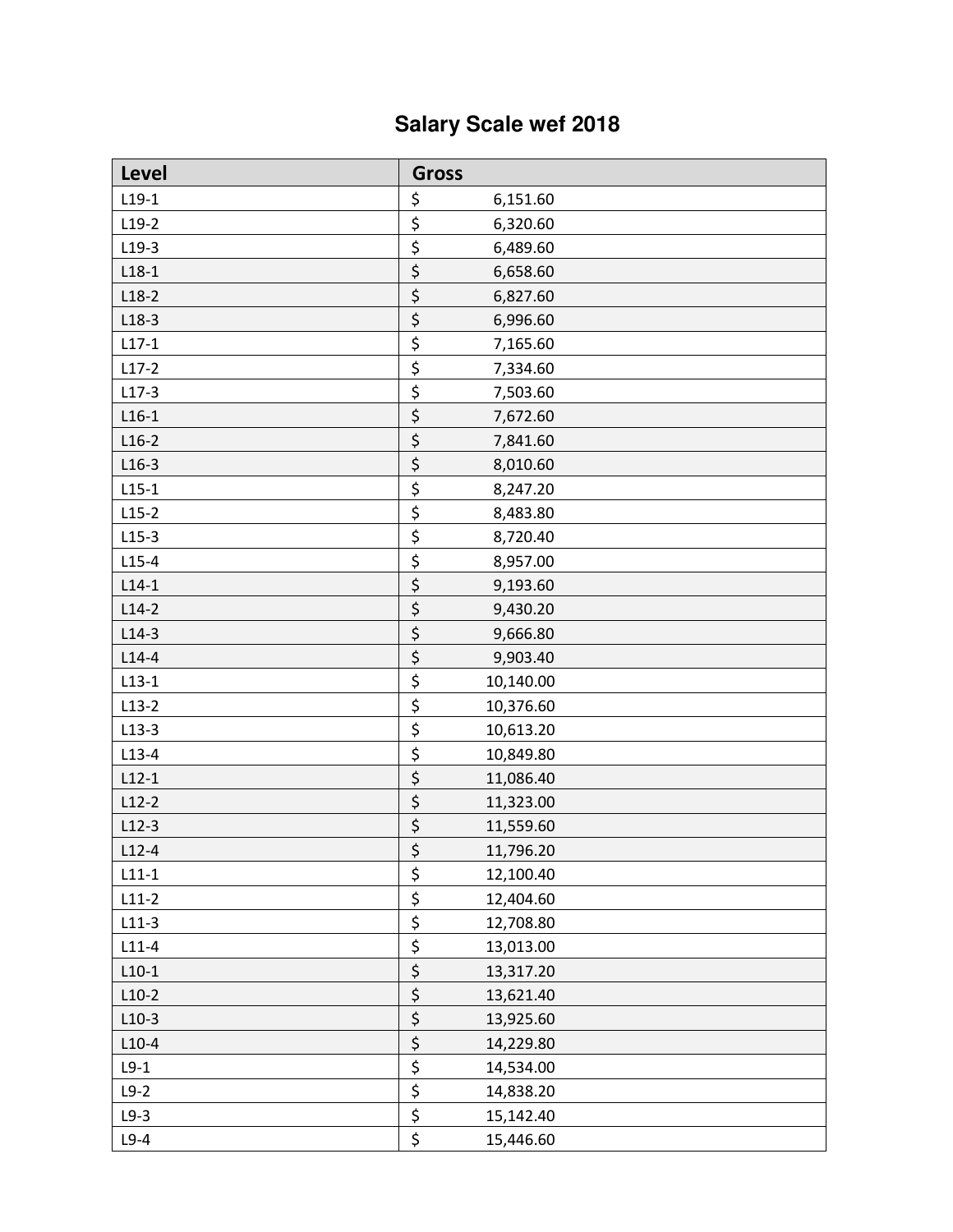| $L8-1$ | \$<br>15,750.80 |
|--------|-----------------|
| $L8-2$ | \$<br>16,055.00 |
| $L7-1$ | \$<br>16,359.20 |
| $L7-2$ | \$<br>16,663.40 |
| $L6-1$ | \$<br>17,035.20 |
| $L6-2$ | \$<br>17,407.00 |
| $L5-1$ | \$<br>17,778.80 |
| $L5-2$ | \$<br>18,150.60 |
| $L4-1$ | \$<br>18,522.40 |
| $L4-2$ | \$<br>18,894.20 |
| $L3-1$ | \$<br>20,381.40 |
| $L2-1$ | \$<br>21,294.00 |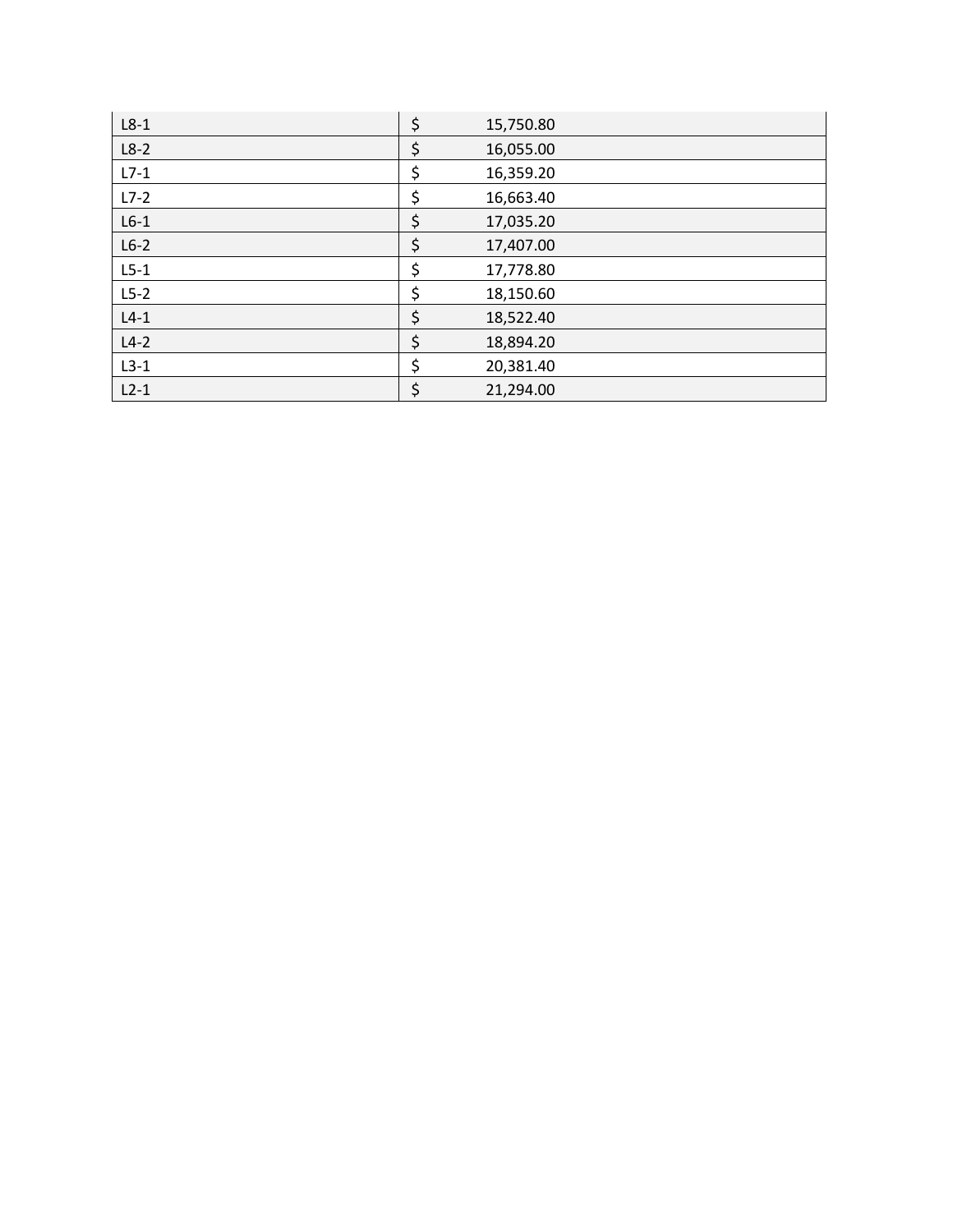### **SUMMARY**

|                                                                              | 2018      |                |              | 2019      |                |              |                |
|------------------------------------------------------------------------------|-----------|----------------|--------------|-----------|----------------|--------------|----------------|
| <b>DEPARTMENTS</b>                                                           | Permanent | <b>SNP</b>     | <b>Total</b> | Permanent | <b>SNP</b>     | <b>Total</b> | Variance       |
| Office of Te Beretitenti                                                     | 68        | $\mathbf 0$    | 68           | 68        | $\mathbf 0$    | 68           | 0              |
| <b>Public Service Office</b>                                                 | 40        | $\overline{2}$ | 42           | 43        | $\overline{2}$ | 45           | 3              |
| Judiciary                                                                    | 83        | $\overline{0}$ | 83           | 89        | 0              | 89           | 6              |
| Kiribati Police Service                                                      | 433       | 146            | 579          | 457       | 146            | 603          | 24             |
| <b>Public Service Commission</b>                                             | 7         | $\mathbf 0$    | 7            | 8         | $\mathbf 0$    | 8            | $\mathbf{1}$   |
| Min. of Foreign Affairs &<br>Immigration                                     | 55        | $\mathbf{1}$   | 56           | 59        | $\mathbf{1}$   | 60           | 4              |
| Ministry of Internal Affairs                                                 | 160       | $\mathbf 0$    | 160          | 138       | $\mathbf{1}$   | 139          | $-21$          |
| Ministry of Environment,<br>Lands & Agricultural<br>Development              | 199       | 3              | 202          | 202       | 3              | 205          | 3              |
| Maneaba ni Maungatabu                                                        | 61        | $\mathbf{0}$   | 61           | 64        | 0              | 64           | $\overline{3}$ |
| Ministry of Commerce,<br>Industry & Cooperatives                             | 82        | $\mathbf 0$    | 82           | 87        | $\mathbf{1}$   | 88           | 6              |
| Kiribati National Audit<br>Office                                            | 43        | $\mathbf{1}$   | 44           | 41        | $\mathbf{1}$   | 42           | $-2$           |
| Office of the Attorney<br>General                                            | 29        | $\mathbf 0$    | 29           | 29        | $\mathbf 0$    | 29           | $\pmb{0}$      |
| Ministry of Fisheries &<br><b>Marine Resources</b><br>Development            | 167       | 5              | 172          | 169       | 5              | 174          | $\overline{2}$ |
| Ministry of Health and<br><b>Medical Services</b>                            | 836       | 18             | 854          | 845       | 14             | 859          | 5              |
| Ministry of Education                                                        | 1449      | 57             | 1506         | 1446      | 68             | 1512         | 8              |
| Ministry of Information<br>Communication, Transport<br>& Tourism Development | 183       | 25             | 208          | 189       | 26             | 215          | 7              |
| Ministry of Finance &<br><b>Economic Development</b>                         | 147       | $\pmb{0}$      | 147          | 175       | 0              | 175          | 28             |
| Ministry of Infrastructure<br>& Sustainable Energy                           | 196       | 6              | 202          | 195       | 12             | 207          | 5              |
| Ministry of Employment &<br>Human Resource                                   | 191       | $\mathbf{1}$   | 192          | 197       | $\mathbf{1}$   | 198          | 6              |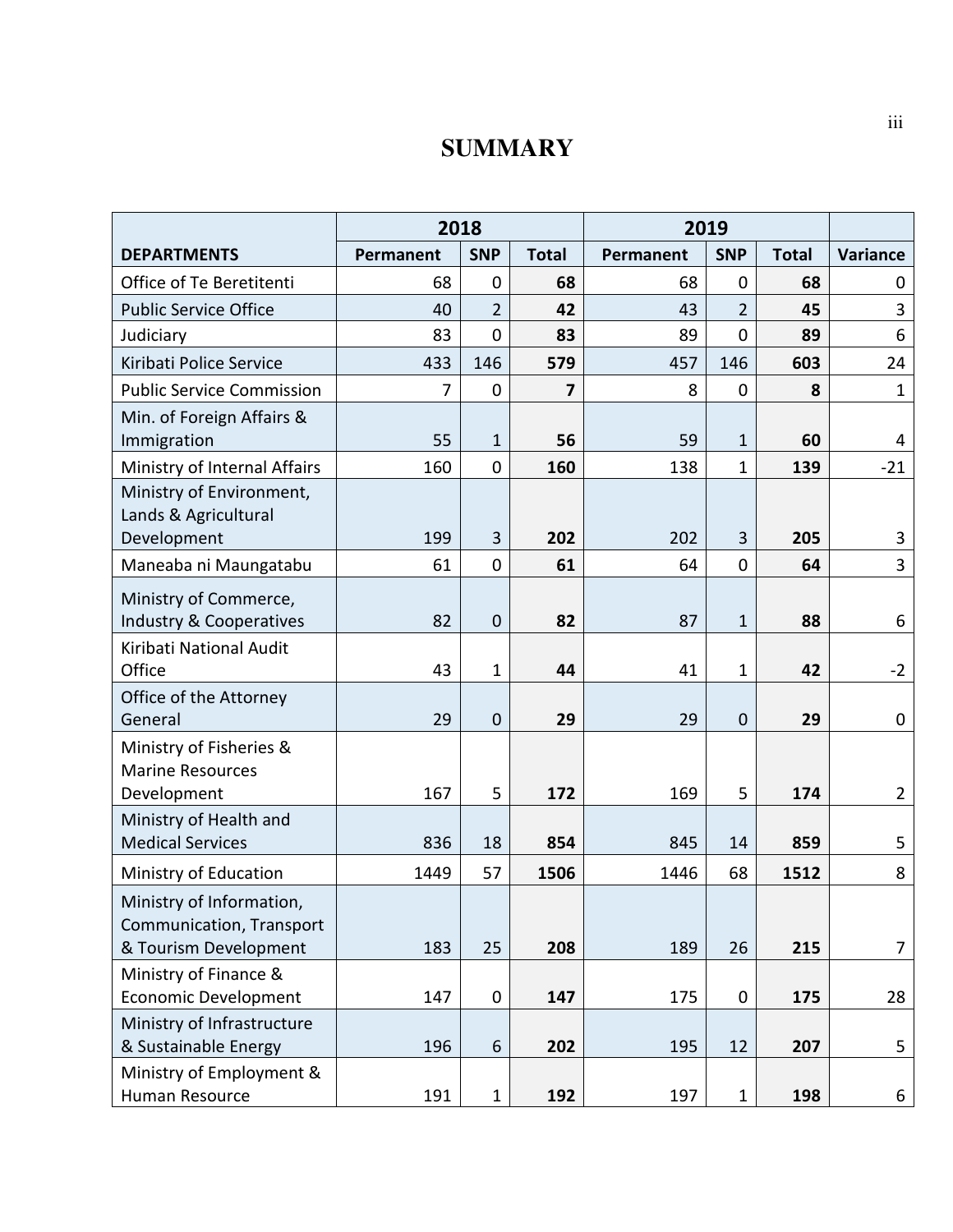| Ministry of Line & Pheonix<br><b>Islands Development</b> | 200  | 0   | 200  | 202  | $\overline{0}$ | 202  |    |
|----------------------------------------------------------|------|-----|------|------|----------------|------|----|
| Ministry of Women, Youth<br>& Social Affairs             | 74   | 1   | 75   | 78   | 0              | 78   |    |
| Ministry of Justice                                      | 146  | 0   | 146  | 151  | 0              | 151  |    |
| Leadership Commission                                    | 10   | 0   | 10   | 10   | 0              | 10   |    |
|                                                          |      |     |      |      |                |      |    |
| Totals:                                                  | 4859 | 266 | 5125 | 4942 | 281            | 5223 | 98 |
|                                                          |      |     |      |      |                |      |    |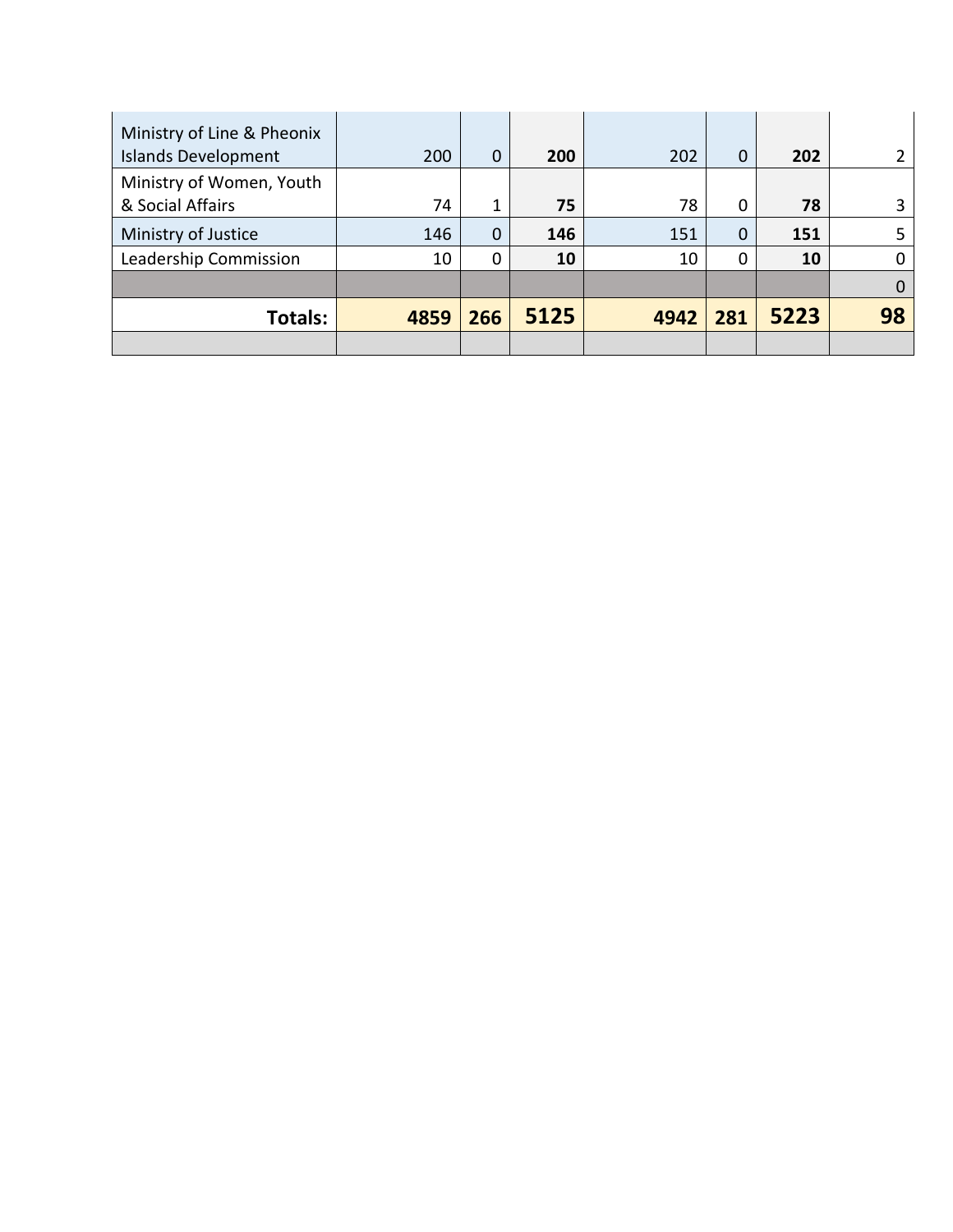| 2018<br>2019<br><b>Office of the Beretitenti</b><br><b>Headquarters</b><br>Beretitenti<br>Constitutional<br>$\mathbf{1}$<br>1<br>Secretary to the Cabinet<br>L2<br>1<br>1<br>L <sub>3</sub><br>Secretary<br>1<br>1 |  |
|--------------------------------------------------------------------------------------------------------------------------------------------------------------------------------------------------------------------|--|
|                                                                                                                                                                                                                    |  |
|                                                                                                                                                                                                                    |  |
|                                                                                                                                                                                                                    |  |
|                                                                                                                                                                                                                    |  |
|                                                                                                                                                                                                                    |  |
|                                                                                                                                                                                                                    |  |
| Deputy Secretary<br>L4<br>1<br>1                                                                                                                                                                                   |  |
| <b>Private Secretary</b><br>$L6-5$<br>1<br>1                                                                                                                                                                       |  |
| Assistant IT Specialist<br>L11-10/9-7<br>transferred to PSO<br>0<br>1                                                                                                                                              |  |
| Office Manager<br>$L12-11$<br>1<br>1                                                                                                                                                                               |  |
| <b>Executive Assistant</b><br>L13-12/11-10<br>2<br>2                                                                                                                                                               |  |
| Registry Clerk/Receptionist<br>L18-15/14-12<br>2<br>2                                                                                                                                                              |  |
| <b>Driver</b><br>L19-18<br>1<br>$\mathbf 1$                                                                                                                                                                        |  |
| Cleaner<br>L19-18<br>$\overline{2}$<br>2                                                                                                                                                                           |  |
| 14<br>13                                                                                                                                                                                                           |  |
| <b>Accounts Section</b>                                                                                                                                                                                            |  |
| Senior Accountant<br>$L8 - 7/6 - 5$<br>1<br>1                                                                                                                                                                      |  |
| $L10-9/8$<br>Accountant<br>1<br>1                                                                                                                                                                                  |  |
| <b>Accounts Officer</b><br>L18-15/14-12<br>3<br>3                                                                                                                                                                  |  |
| 5<br>$\sqrt{5}$                                                                                                                                                                                                    |  |
| <b>Cabinet Secretariat</b>                                                                                                                                                                                         |  |
|                                                                                                                                                                                                                    |  |
| Senior Clerk to Cabinet<br>$L6-5$<br>1<br>$\mathbf{1}$                                                                                                                                                             |  |
| Clerk to Cabinet<br>L10-9/8-7<br>1<br>1                                                                                                                                                                            |  |
| $\sqrt{2}$<br>$\overline{2}$                                                                                                                                                                                       |  |
| <b>State House</b>                                                                                                                                                                                                 |  |
| L10-9/8-7<br>Superintendent<br>$\mathbf{1}$<br>1                                                                                                                                                                   |  |
| L11-10/9-7<br>Chef<br>1<br>1                                                                                                                                                                                       |  |
| $L17-16$<br>Handyman<br>1<br>1                                                                                                                                                                                     |  |
| Laundress<br>L19-18/17-16<br>1<br>1                                                                                                                                                                                |  |
| L19-18/17-16<br>House-maid<br>1<br>1                                                                                                                                                                               |  |
| Gardener<br>L19-18/17-16<br>1<br>1                                                                                                                                                                                 |  |
| L19-18/17-16<br>House-keeper<br>1<br>1                                                                                                                                                                             |  |
| Cleaner<br>L19-18<br>$\mathbf{1}$<br>1                                                                                                                                                                             |  |
| 8<br>8                                                                                                                                                                                                             |  |
| <b>Stragetic National Policy Unit</b>                                                                                                                                                                              |  |
| L3<br>Director<br>$\mathbf{1}$<br>$\mathbf{1}$                                                                                                                                                                     |  |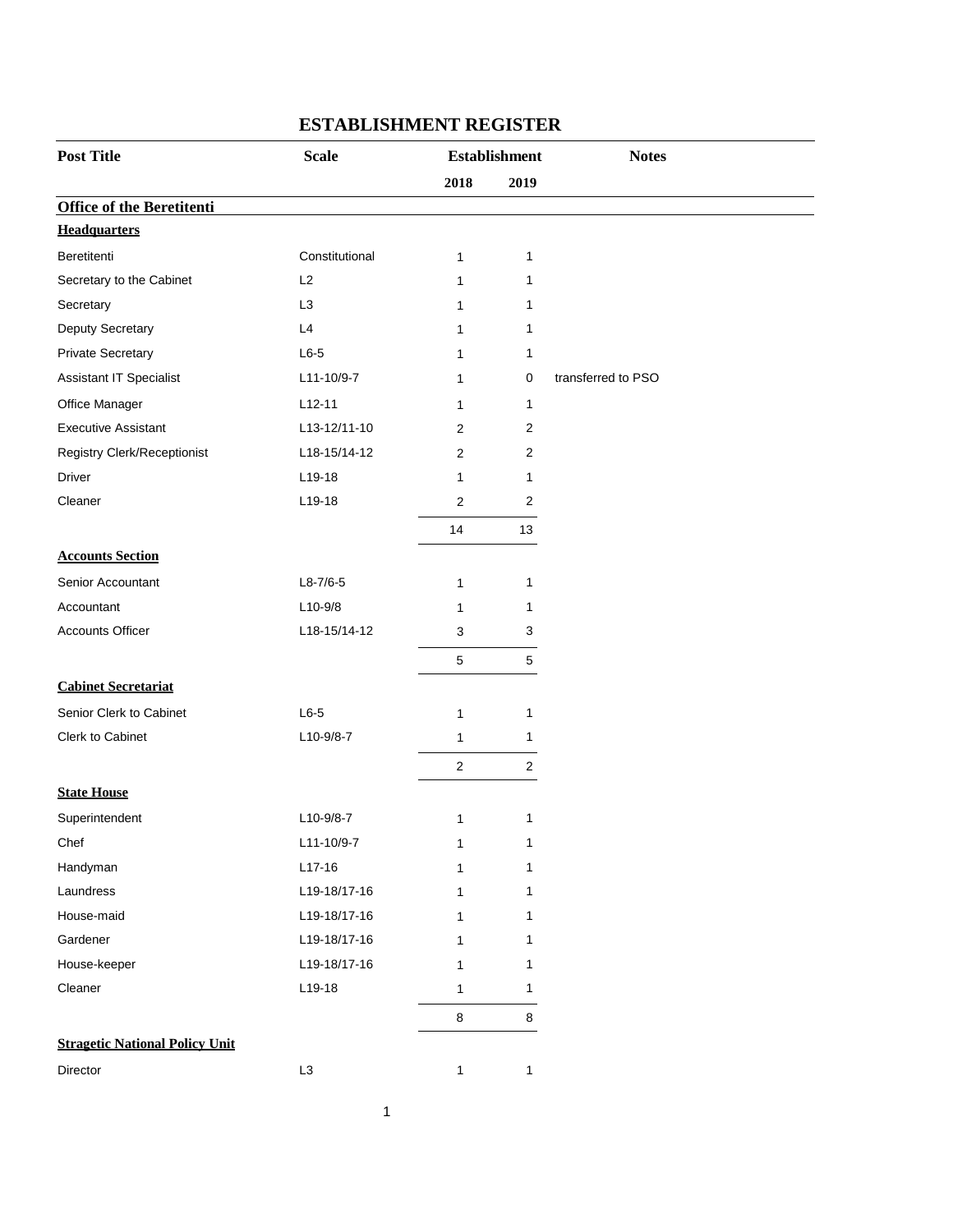| <b>Post Title</b>                                        | <b>Scale</b>        | <b>Establishment</b>    |                | <b>Notes</b>                             |
|----------------------------------------------------------|---------------------|-------------------------|----------------|------------------------------------------|
|                                                          |                     | 2018                    | 2019           |                                          |
| <b>Office of the Beretitenti</b>                         |                     |                         |                |                                          |
| Senior Policy Advisor (Strategic)                        | $L6 - 5/4$          | 1                       | 1              |                                          |
| Senior Policy Advisor (Economic)                         | $L6 - 5/4$          | 1                       | 1              |                                          |
| <b>Disaster Risk Reduction Officer</b>                   | $L9-7$              | 0                       | 1              | transferred from Supernumerary /regraded |
| Climate Change Coordinator                               | $L9-7$              | 0                       | 1              | new post                                 |
|                                                          |                     | 3                       | 5              |                                          |
| <b>Kiribati Meteorological Services</b>                  |                     |                         |                |                                          |
| Director Meteorological Services                         | L4                  | 1                       | 1              |                                          |
| <b>Quality Assurance Officer</b>                         | $L6-5$              | 1                       | 1              |                                          |
| <b>Climate Officer</b>                                   | $L9-7$              | 1                       | 1              |                                          |
| <b>IT Specialist</b>                                     | L10/9-7             | 1                       | 1              |                                          |
| Senior Metrological Officer                              | L11-10/9-7          | 1                       | 1              |                                          |
| <b>Climate Officer</b>                                   | $L11-10$            | 1                       | 1              |                                          |
| <b>Station Technical Officer</b>                         | $L11-10$            | 1                       | 1              |                                          |
| Forecaster                                               | $L11-10$            | 1                       | 1              |                                          |
| Technician                                               | L <sub>14</sub> -12 | 1                       | 1              |                                          |
| <b>Assistant Forecaster</b>                              | L <sub>14</sub> -12 | 3                       | 3              |                                          |
| <b>Accounts Officer</b>                                  | L18-15/14-12        | 1                       | 1              |                                          |
| CliDe Operator                                           | $L18-15$            | 1                       | 1              |                                          |
| Meteorological Observer                                  | $L18-15$            | 13                      | 13             |                                          |
| <b>Support Officer</b>                                   | $L19-18$            | 0                       | 1              | retitled from Security Guard             |
| Driver                                                   | L19-18              | 0                       | 1              | retitled from Security Guard             |
| Carpenter                                                | L19-18              | 1                       | 1              |                                          |
| <b>Security Guard</b>                                    | $L19-18$            | 2                       | 0              | retitled to Driver and Support Officer   |
| Cleaner                                                  | $L19-18$            | 1                       | 1              |                                          |
|                                                          |                     | 31                      | 31             |                                          |
| <b>MET Kiritimati Office</b>                             |                     |                         |                |                                          |
| Senior Metrological Observer                             | L11-10/9-7          | 1                       | $\mathbf{1}$   |                                          |
|                                                          |                     | $\mathbf{1}$            | $\mathbf{1}$   |                                          |
| <b>Communication Unit (Formerly Press Liaising Unit)</b> |                     |                         |                |                                          |
| Senior Communication Officer                             | $L6-5$              | 1                       | 1              |                                          |
| <b>Commuinication Officer</b>                            | L12-10/9-7          | 1                       | 1              |                                          |
|                                                          |                     | $\overline{\mathbf{c}}$ | $\overline{2}$ |                                          |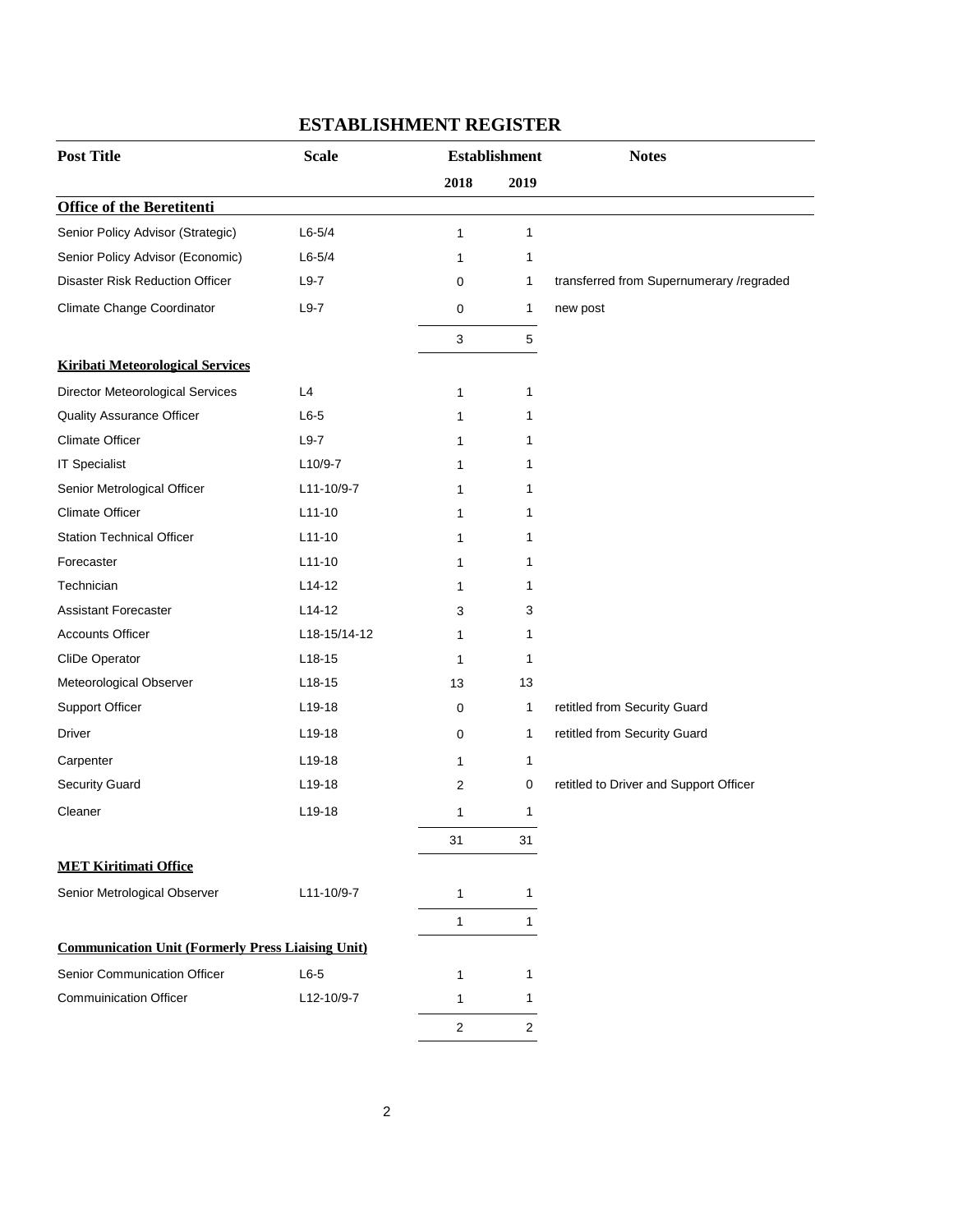| <b>Post Title</b>                            | <b>Scale</b>   |      | <b>Establishment</b> | <b>Notes</b>        |
|----------------------------------------------|----------------|------|----------------------|---------------------|
|                                              |                | 2018 | 2019                 |                     |
| <b>Office of the Beretitenti</b>             |                |      |                      |                     |
| <b>Disaster Risk Management Unit</b>         |                |      |                      |                     |
| National Disaster Risk Management<br>Officer | $L9 - 7/6 - 5$ | 1    | 1                    |                     |
|                                              |                | 1    |                      |                     |
| <b>Supernumerary Posts</b>                   |                |      |                      |                     |
| <b>Disaster Risk Reduction Officer</b>       | $L6-5$         | 1    | 0                    | transferred to SNPD |
|                                              |                | 1    | 0                    |                     |
| <b>Total Permanent Posts</b>                 |                | 68   | 68                   |                     |
| <b>Total Supernumerary Posts</b>             |                | 0    | 0                    |                     |
| <b>Total</b>                                 |                | 68   | 68                   |                     |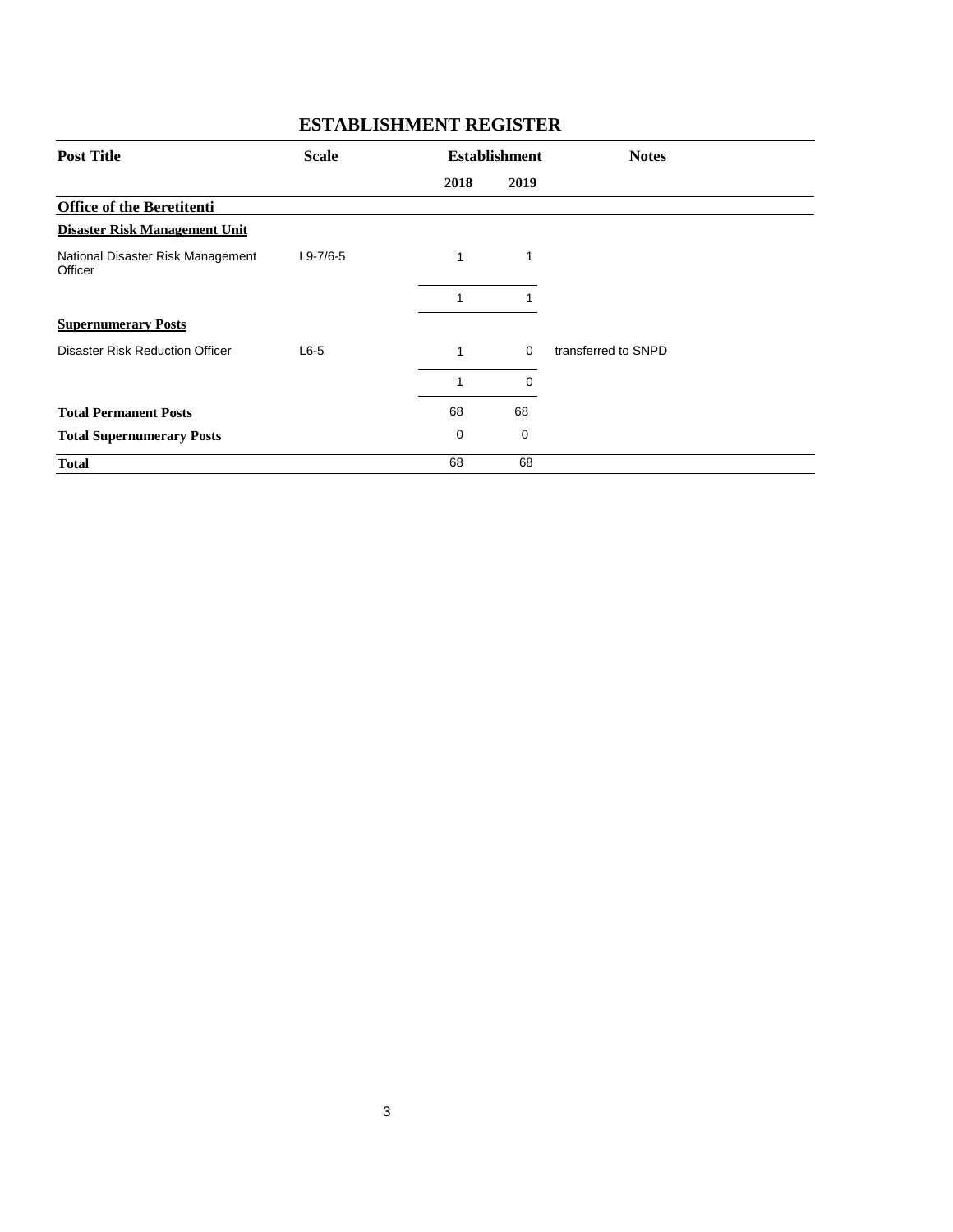| <b>Post Title</b>                                | <b>Scale</b>   | <b>Establishment</b> |              | <b>Notes</b>                                                 |
|--------------------------------------------------|----------------|----------------------|--------------|--------------------------------------------------------------|
|                                                  |                | 2018                 | 2019         |                                                              |
| <b>Public Service Office</b>                     |                |                      |              |                                                              |
| <b>Policy Development &amp; Support Services</b> |                |                      |              |                                                              |
| Secretary                                        | L <sub>3</sub> | $\mathbf{1}$         | 1            |                                                              |
| Deputy Secretary                                 | L4             | 1                    | 1            |                                                              |
| Senior Assistant Secretary                       | $L6-5$         | 1                    | 1            |                                                              |
| <b>Assistant Secretary</b>                       | $L10-9/8-7$    | 2                    | 2            |                                                              |
| Office Manager                                   | $L12 - 11$     | 1                    | 1            |                                                              |
| <b>Executive Assistant</b>                       | L13-12/11-10   | 1                    | 1            |                                                              |
| Registry Clerk/Receptionist                      | L18-15/14-12   | 2                    | 3            | 1 new post                                                   |
| Driver                                           | $L19-18$       | 1                    | 1            |                                                              |
| Cleaner                                          | $L$ 19-18      | 1                    | 1            |                                                              |
|                                                  |                | 11                   | 12           |                                                              |
| <b>Planning Unit</b>                             |                |                      |              |                                                              |
| Senior Project & Planning Officer                | $L6-5$         | 1                    | 1            |                                                              |
| Project Officer                                  | L10-9/8-7      | 0                    | 1            | transferred from PSIRD                                       |
|                                                  |                | 1                    | 2            |                                                              |
| <b>ICT Division</b>                              |                |                      |              |                                                              |
| Director of ICT                                  | L4             | 1                    | 1            | retitled from Director ITR                                   |
| Senior Data Management & Research<br>Officer     | $L6-5$         | 1                    | 0            | Transferred to Planning Unit                                 |
| Senior ICT Officer                               | $L6-5$         | $\mathbf{1}$         | 1            |                                                              |
| <b>ICT Officer</b>                               | L10-9/8-7      | 0                    | 2            | formerly Data Management Officer & IT<br>Specialist from MFA |
| Data Management & Research Officer               | $L10-9/8-7$    | 1                    | 0            | retitled to ICT Offier                                       |
| Research & Planning Officer                      | $L10-9/8-7$    | $\mathbf 1$          | 0            | transferred to Planning Unit                                 |
| <b>IT Officer</b>                                | $L10-9/8-7$    | 1                    | 0            | traded off for new posts                                     |
| Assistatnt ICT Officer                           | $L11-10$       | $\mathbf 0$          | $\mathbf{1}$ | new post                                                     |
| ICT Helpdesk Officer                             | $L13-12$       | 0                    | $\mathbf{1}$ | new post                                                     |
|                                                  |                | 6                    | 6            |                                                              |
| Human Resource Developmnet & Management Center   |                |                      |              |                                                              |
| Director of HRDM                                 | L4             | $\mathbf{1}$         | 1            |                                                              |
| Deputy Director HRDM                             | L <sub>5</sub> | $\mathbf{1}$         | 1            |                                                              |
| Senior Human Resource Officer                    | L <sub>6</sub> | 1                    | 1            |                                                              |
| Senior Human Resource Officer                    | L6             | 1                    | 1            |                                                              |
| Human Resource Officer                           | $L9-7$         | 4                    | 4            |                                                              |
| Senior Assistant HR Officer                      | $L12-10$       | 1                    | 1            |                                                              |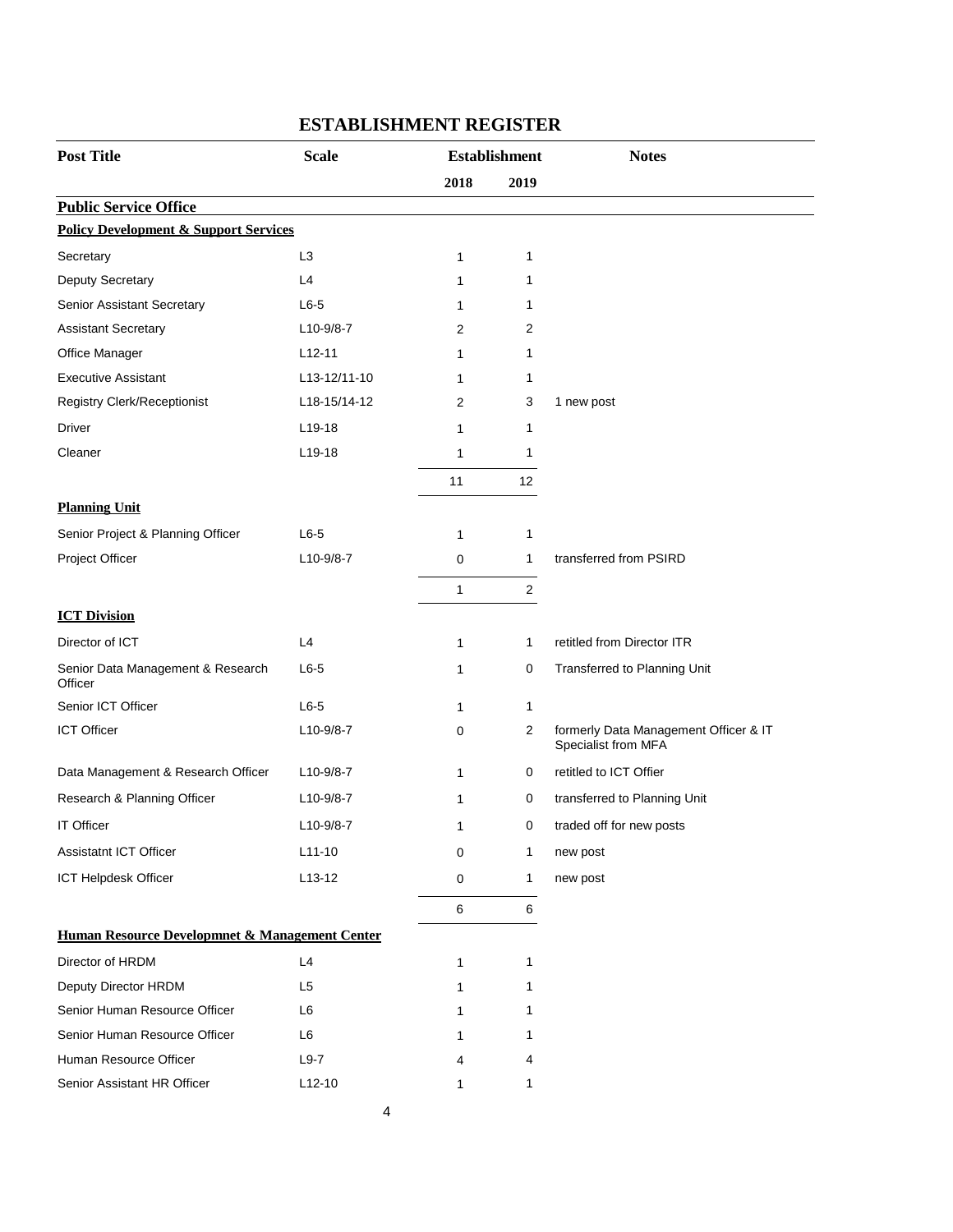| <b>Post Title</b>                                                      | <b>Scale</b> |              | <b>Establishment</b> | <b>Notes</b> |
|------------------------------------------------------------------------|--------------|--------------|----------------------|--------------|
|                                                                        |              | 2018         | 2019                 |              |
| <b>Public Service Office</b>                                           |              |              |                      |              |
| Senior Assistant HR Officer                                            | $L12-10$     | 1            | $\mathbf{1}$         |              |
| Assistant Human Resource Officer                                       | $L15-13$     | 1            | 1                    |              |
| Assistant Human Resource Officer                                       | $L15-13$     | 1            | 1                    |              |
|                                                                        |              | 12           | $12 \overline{ }$    |              |
| <b>Public Sector Performance &amp; Services Management Section</b>     |              |              |                      |              |
| <b>Director PSPSM</b>                                                  | L4           | 1            | 1                    |              |
| National Customer Service/<br>ServcesDelivery Improvement Coordinator  | $L6-5$       | 1            | 1                    |              |
| Senior Public Service Integrity &<br><b>Corruption Contril Officer</b> | $L6-5$       | $\mathbf{1}$ | $\mathbf{1}$         |              |
| Senior Public Service Inspector                                        | $L6-5$       | 1            | $\mathbf 1$          |              |
| Public Service Integrity & Corruption<br><b>Contril Officer</b>        | $L10-9/8-7$  | 1            | 1                    |              |
| Public Sector Inspector                                                | $L10-9/8-7$  | 3            | 3                    |              |
| <b>Complaint Management Officer</b>                                    | $L15-13$     | 3            | 3                    |              |
|                                                                        |              | 11           | 11                   |              |
| <b>Supernumerary Posts</b>                                             |              |              |                      |              |
| Administrative Officer CI 3                                            | $L6-5$       | 1            | 1                    |              |
| Administrative Officer CI 4                                            | L10-9/8-7    | 1            | 1                    |              |
|                                                                        |              | 2            | 2                    |              |
| <b>Total Permanent Posts</b>                                           |              | 41           | 43                   |              |
| <b>Total Supernumerary Posts</b>                                       |              | 2            | 2                    |              |
| <b>Total</b>                                                           |              | 43           | 45                   |              |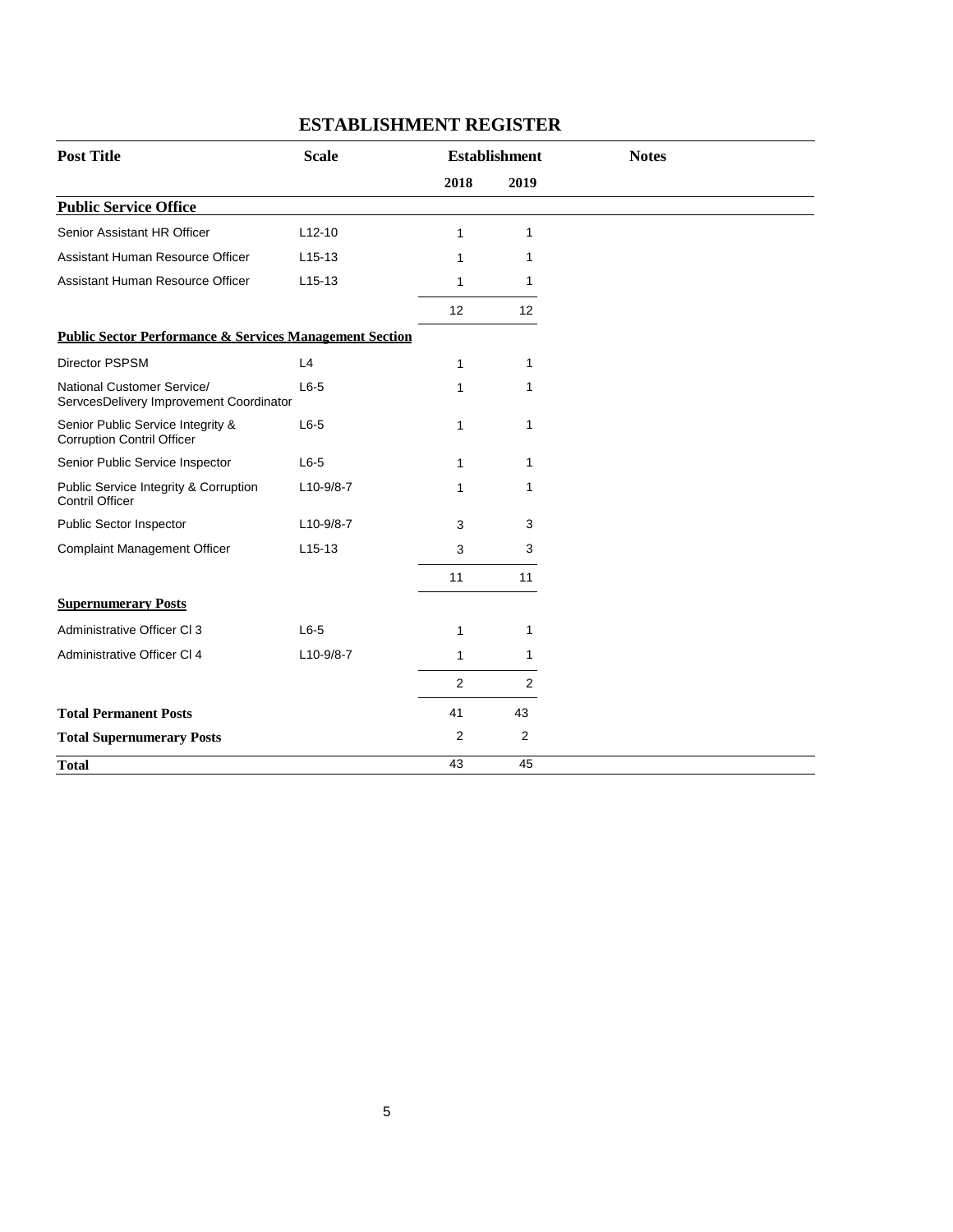| <b>Post Title</b>                                  | <b>Scale</b>   |                | <b>Establishment</b> | <b>Notes</b>                              |
|----------------------------------------------------|----------------|----------------|----------------------|-------------------------------------------|
|                                                    |                | 2018           | 2019                 |                                           |
| <b>Judiciary</b>                                   |                |                |                      |                                           |
| <b>Headquarters</b>                                |                |                |                      |                                           |
| <b>Chief Justice</b>                               | Constitutional | 1              | 1                    |                                           |
| Puisne Judge                                       | Constitutional | 1              | 1                    |                                           |
| Chief Registrar                                    | L4             | 1              | 1                    |                                           |
| Deputy Chief Registrar                             | $L6-5$         | 1              | 1                    |                                           |
| Magistrates Class I                                | $L8-7$         | 6              | 6                    |                                           |
| Judicial Development & Public Relations<br>Officer | $L9-7/6-5$     | 1              | 1                    |                                           |
| Senior Registrar                                   | $L9-7$         | 1              | 1                    |                                           |
| Magistrates Class II                               | L11-10/9       | 6              | 6                    |                                           |
| Office Administrative Officer                      | $L11-10$       | 0              | 1                    | formerly Registrar                        |
| IT Manager                                         | $L11-10$       | 0              | 1                    | new post                                  |
| Registrar                                          | $L11-10$       | 1              | 0                    | retitled to Office Administrative Officer |
| Senior Court Clerk                                 | $L12/11-10$    | 1              | $\overline{c}$       | 1 new post                                |
| <b>Executive Secretary</b>                         | L13-12/11-10   | 1              | 1                    |                                           |
| IT Officer                                         | $L13-12$       | 1              | 1                    |                                           |
| Case Manager                                       | $L$ 13-12      | 3              | 3                    |                                           |
| Interpreter                                        | $L14-12$       | 3              | 3                    |                                           |
| Courts Technology Officer                          | L18-16/15-14   | $\overline{c}$ | 2                    |                                           |
| <b>Registry Clerk</b>                              | $L18-15$       | 0              | 1                    | new post                                  |
| Sheriff                                            | L18-15         | 1              | 1                    |                                           |
| <b>Driver</b>                                      | L19-18         | $\sqrt{2}$     | 2                    |                                           |
| Cleaner                                            | L19-18         | 2              | 2                    |                                           |
|                                                    |                | 35             | 38                   |                                           |
| <b>Accounts Section</b>                            |                |                |                      |                                           |
| Senior Accountant                                  | $L8-5$         | 1              | 1                    |                                           |
| Accountant                                         | L10-9/8        | 1              | 1                    |                                           |
| <b>Accounts Officer</b>                            | L18-15/14-12   | 1              | 1                    |                                           |
|                                                    |                | $\mathsf 3$    | $\mathbf{3}$         |                                           |
| <b>Magistrate Division</b>                         |                |                |                      |                                           |
| <b>Chief Magistrate</b>                            | L4             | 1              | 1                    |                                           |
| Prinicipal Magistrate                              | L <sub>5</sub> | 2              | 2                    |                                           |
| Senior Magistrate                                  | L6             | 1              | 1                    |                                           |
| High Court Case Manager                            | $L13-12$       | 1              | 1                    |                                           |
| IT Officer                                         | $L14-13$       | 1              | 1                    |                                           |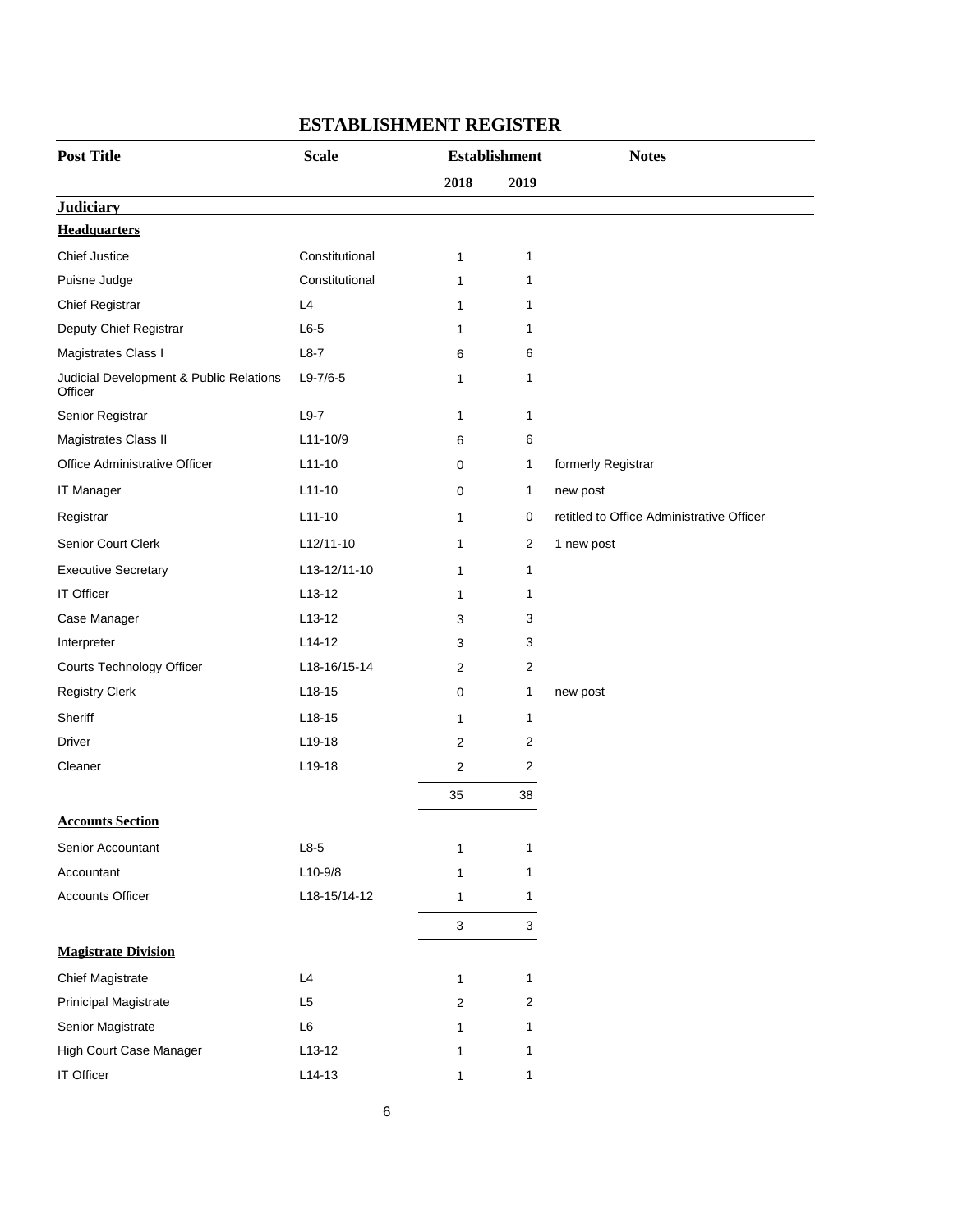| <b>Post Title</b>                 | <b>Scale</b> |             | <b>Establishment</b> | <b>Notes</b> |
|-----------------------------------|--------------|-------------|----------------------|--------------|
|                                   |              | 2018        | 2019                 |              |
| <b>Judiciary</b>                  |              |             |                      |              |
| <b>Court Clerk</b>                | L16-15/14-12 | 34          | 36                   | 2 new posts  |
| Court Registry Officer            | $L18-15$     | 1           | 1                    |              |
| <b>Archivist Officer</b>          | $L18-16$     | 1           | 1                    |              |
| <b>Bailiff</b>                    | $L19-18$     | 3           | 3                    |              |
|                                   |              | 45          | 47                   |              |
| <b>Technical Division</b>         |              |             |                      |              |
| <b>Judicial Technical Officer</b> | $L6-5$       | $\mathbf 0$ | $\mathbf{1}$         | new post     |
|                                   |              | $\mathbf 0$ | 1                    |              |
| <b>Total Permanent Posts</b>      |              | 83          | 89                   |              |
| <b>Total Supernumerary Posts</b>  |              | $\mathbf 0$ | 0                    |              |
| <b>Total</b>                      |              | 83          | 89                   |              |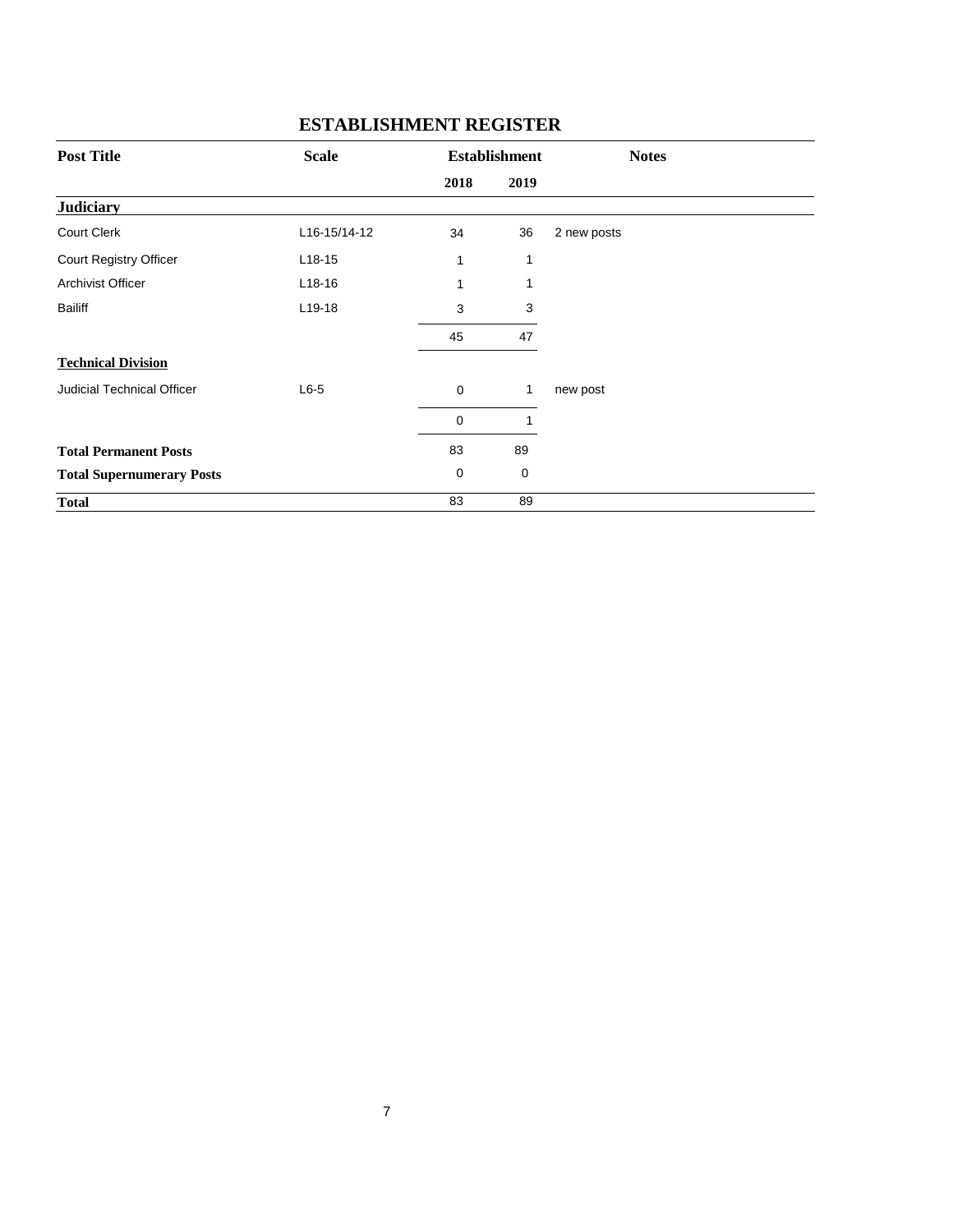| <b>Post Title</b>                  | <b>Scale</b>   |                         | <b>Establishment</b> | <b>Notes</b>       |
|------------------------------------|----------------|-------------------------|----------------------|--------------------|
|                                    |                | 2018                    | 2019                 |                    |
| <b>Kiribati Police Service</b>     |                |                         |                      |                    |
| <b>Headquarters</b>                |                |                         |                      |                    |
| <b>Commissioner of Police</b>      | L <sub>3</sub> | $\mathbf{1}$            | $\mathbf{1}$         |                    |
| Deputy Commissioner of Police      | L4             | $\boldsymbol{2}$        | $\overline{2}$       |                    |
| Director of Corporate Services     | L4             | 1                       | 1                    |                    |
| Police Superintendent              | $L6-5$         | 3                       | 3                    |                    |
| Assist.Superintendent              | $L8-7$         | 5                       | 6                    | * 1 new post       |
| OIC Human Resource Management      | $L9-7$         | 1                       | 1                    |                    |
| Inspector                          | $L10-9$        | 20                      | 21                   | * 1 new post       |
| OIC Information Technology         | L11-10/9-7     | 1                       | $\mathbf{1}$         |                    |
| Public & Media Relations Officer   | L12-10/9-7     | 1                       | 1                    |                    |
| <b>IT Assistant</b>                | $L12-11$       | 1                       | 1                    |                    |
| Sergeant                           | $L12-11$       | 37                      | 40                   | * 3 new posts      |
| <b>Police Mechanics</b>            | $L13-12$       | 3                       | 3                    |                    |
| Constable                          | L16-15/14-13   | 301                     | 321                  | * 20 new posts     |
| Assistant Storeman                 | L19-18         | 1                       | 1                    |                    |
| Switchboard Operator               | $L19-18$       | 5                       | 5                    |                    |
| Police Driver                      | L19-18         | 4                       | 4                    |                    |
| Cleaner                            | L19-18         | $\boldsymbol{2}$        | 2                    |                    |
|                                    |                | 389                     | 414                  |                    |
| <b>Accounts Section</b>            |                |                         |                      |                    |
| Senior Accountant                  | $L8-7/6-5$     | 1                       | 1                    |                    |
| Accountant                         | $L10-9/8$      | 1                       | 1                    |                    |
| <b>Accounts Officer</b>            | L18-15/14-12   | $\overline{\mathbf{4}}$ | 4                    |                    |
|                                    |                | 6                       | 6                    |                    |
| <b>Civilian Staff</b>              |                |                         |                      |                    |
| Office Manager                     | $L12-11$       | 1                       | $\mathbf{1}$         |                    |
| <b>Executive Assistant</b>         | L13-12/11-10   | 1                       | $\mathbf 0$          | transferred to PSC |
| <b>Registry Clerk/Receptionist</b> | L18-15/14-12   | 5                       | $\,$ 5 $\,$          |                    |
|                                    |                | $\overline{7}$          | $\,6\,$              |                    |
| <b>Kiritimati Branch</b>           |                |                         |                      |                    |
| <b>Assistant Superintendent</b>    | $L8-7$         | 1                       | 1                    |                    |
| Inspector                          | $L10-9$        | 3                       | 3                    |                    |
| Sergeant                           | $L12-11$       | $\boldsymbol{2}$        | $\boldsymbol{2}$     |                    |
| Constable                          | L16-15/14-13   | 25                      | 25                   |                    |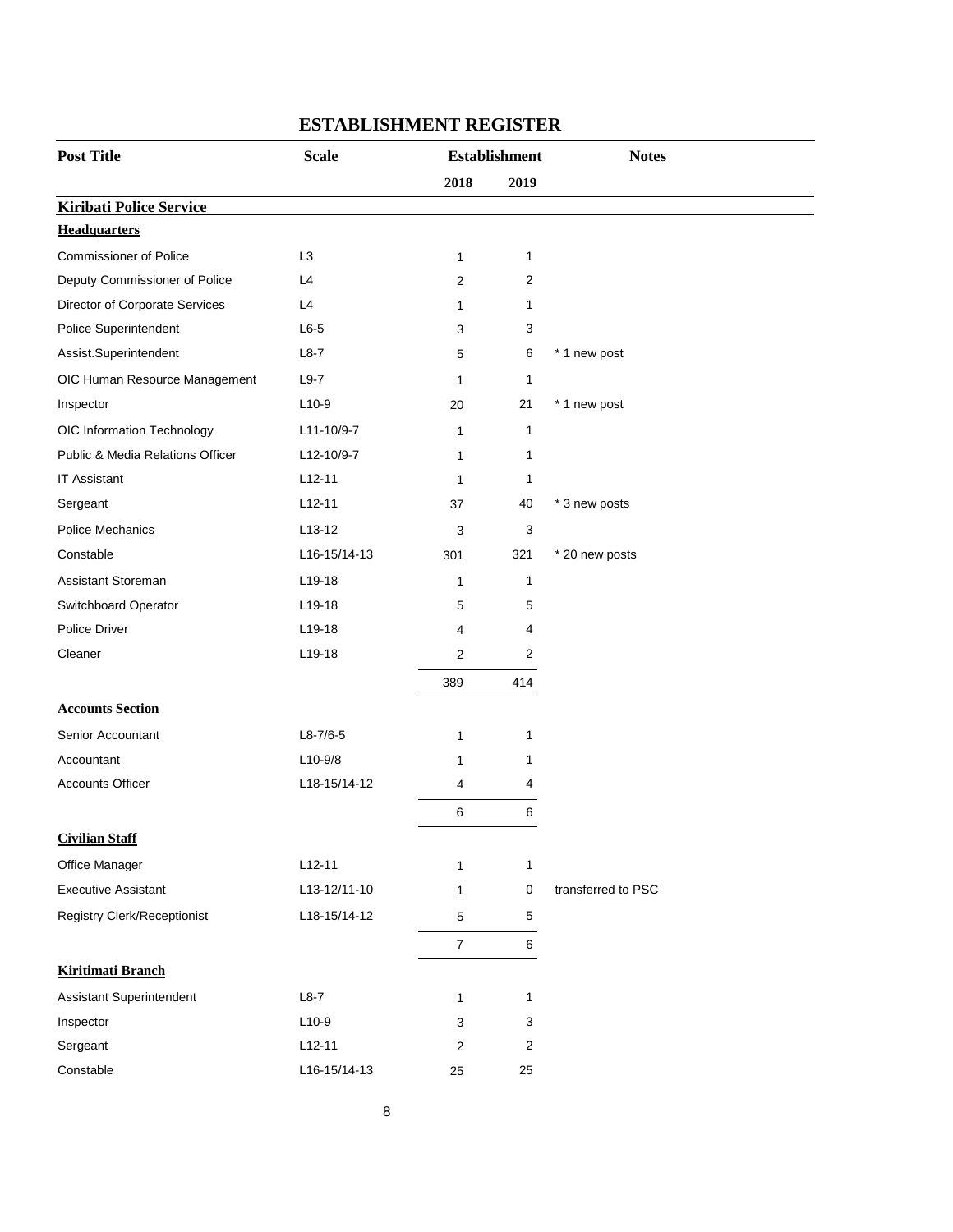| <b>Post Title</b>                | <b>Scale</b>        | <b>Establishment</b> |      | <b>Notes</b> |
|----------------------------------|---------------------|----------------------|------|--------------|
|                                  |                     | 2018                 | 2019 |              |
| <b>Kiribati Police Service</b>   |                     |                      |      |              |
|                                  |                     | 31                   | 31   |              |
| <b>Supernumerary Posts</b>       |                     |                      |      |              |
| <b>Special Sergeant</b>          | <b>Special Rate</b> | 20                   | 20   |              |
| <b>Special Constable</b>         | <b>Special Rate</b> | 126                  | 126  |              |
|                                  |                     | 146                  | 146  |              |
| <b>Total Permanent Posts</b>     |                     | 433                  | 457  |              |
| <b>Total Supernumerary Posts</b> |                     | 146                  | 146  |              |
| <b>Total</b>                     |                     | 579                  | 603  |              |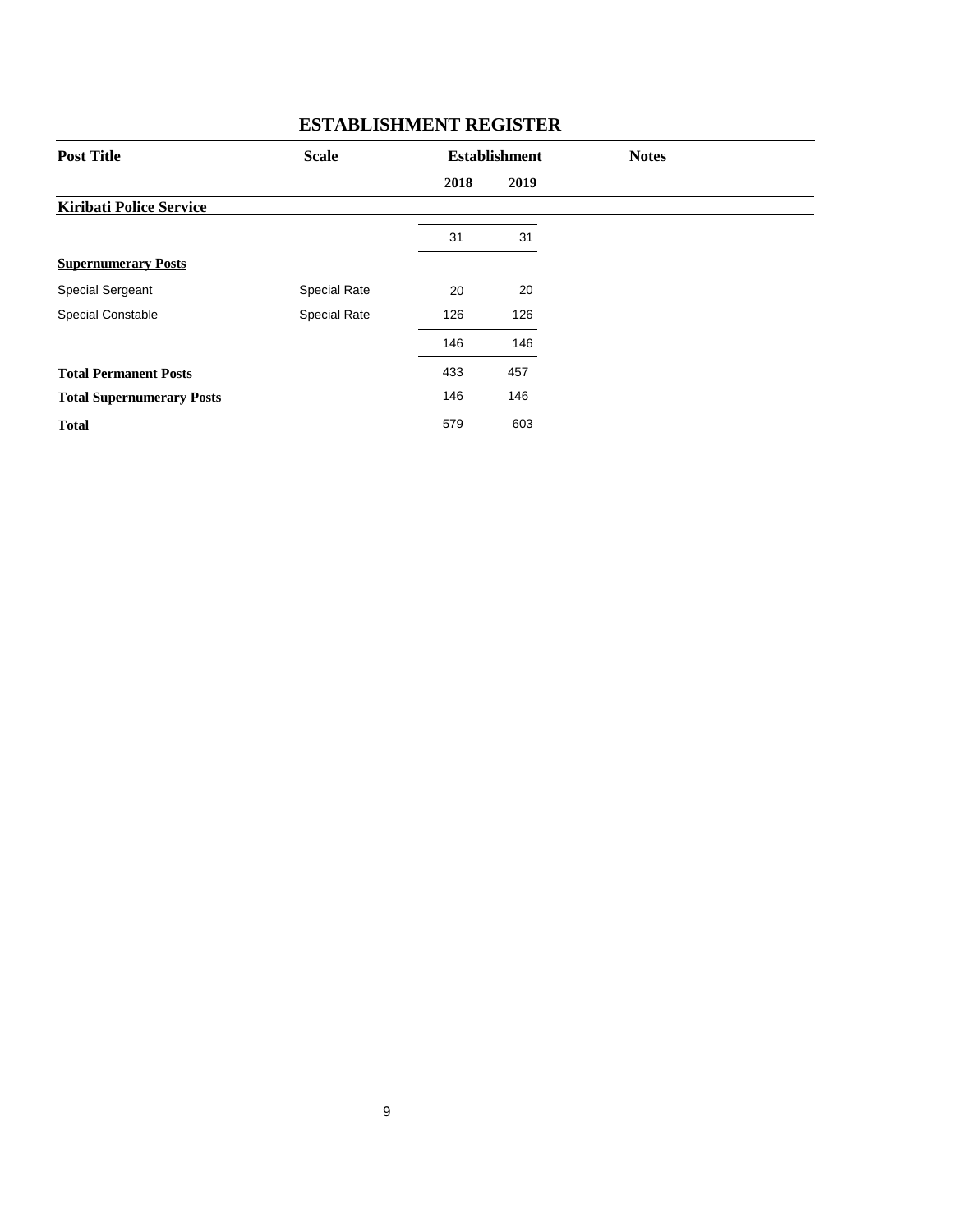| <b>Post Title</b>                | <b>Scale</b>   |                | <b>Establishment</b> | <b>Notes</b>            |
|----------------------------------|----------------|----------------|----------------------|-------------------------|
|                                  |                | 2018           | 2019                 |                         |
| <b>Public Service Commission</b> |                |                |                      |                         |
| <b>Headquarters</b>              |                |                |                      |                         |
| Chairman                         | L <sub>3</sub> | 1              | 1                    |                         |
| Senior Assistant Secretary       | $L6-5$         | 1              | 1                    |                         |
| Office Manager                   | $L12 - 11$     |                | 1                    |                         |
| <b>Executive Assistant</b>       | L13-12/11-10   | $\Omega$       | 1                    | transferred from Police |
| Registry Clerk/Receptionist      | L18-15/14-12   | 1              | 1                    |                         |
| Chauffer                         | $L18-17$       |                | 1                    |                         |
| Cleaner                          | L19-18         |                | 1                    |                         |
|                                  |                | 6              | $\overline{7}$       |                         |
| <b>Accounts Section</b>          |                |                |                      |                         |
| <b>Accounts Officer</b>          | L18-15/14-12   | 1              | 1                    |                         |
|                                  |                | 1              | 1                    |                         |
| <b>Total Permanent Posts</b>     |                | $\overline{7}$ | 8                    |                         |
| <b>Total Supernumerary Posts</b> |                | $\mathbf 0$    | 0                    |                         |
| <b>Total</b>                     |                | $\overline{7}$ | 8                    |                         |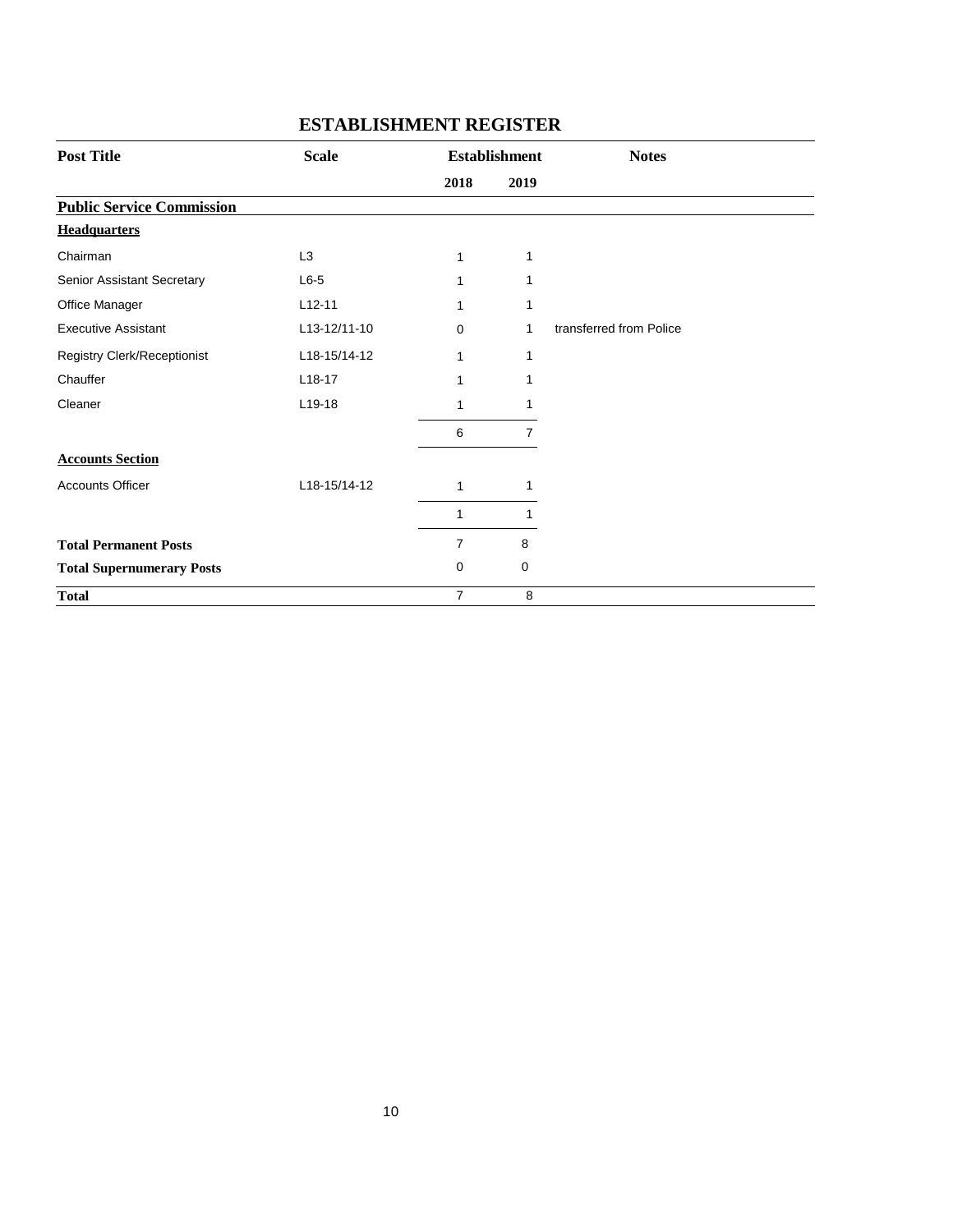| <b>Post Title</b>                                    | <b>Scale</b>   | <b>Establishment</b> |              | <b>Notes</b>           |
|------------------------------------------------------|----------------|----------------------|--------------|------------------------|
|                                                      |                | 2018                 | 2019         |                        |
| <b>Ministry of Foreign Affairs &amp; Immigration</b> |                |                      |              |                        |
| <b>Admin., Policy and Supports Services</b>          |                |                      |              |                        |
| Secretary                                            | L <sub>3</sub> | $\mathbf{1}$         | 1            |                        |
| Deputy Secretary                                     | L4             | 1                    | 1            |                        |
| Senior Assistant Secretary                           | $L6-5$         | 1                    | 1            |                        |
| <b>IT Specialist</b>                                 | L10-9/8-7      | 1                    | 0            | transferred to PSO     |
| <b>Assistant Secretary</b>                           | L10-9/8-7      | 1                    | 1            |                        |
| Protocol Officer                                     | $L10-9$        | 1                    | 1            |                        |
| Coordination & Project Officer                       | L11-10/9-7     | 1                    | 1            |                        |
| Office Manager                                       | $L12-11$       | $\mathbf{1}$         | 1            |                        |
| <b>Executive Assistant</b>                           | L13-12/11-10   | 1                    | 1            |                        |
| <b>Assistant Protocol Officer</b>                    | $L15-14$       | 1                    | 1            |                        |
| <b>Registry Clerk/Receptionist</b>                   | L18-15/14-12   | 2                    | 2            |                        |
| <b>Driver</b>                                        | L19-18         | 1                    | 1            |                        |
| Cleaner                                              | L19-18         | $\mathbf{1}$         | $\mathbf{1}$ |                        |
|                                                      |                | 14                   | 13           |                        |
| <b>Multilateral Affairs</b>                          |                |                      |              |                        |
| Director                                             | L4             | $\mathbf{1}$         | 1            |                        |
| Senior Multilateral Affairs Officer                  | $L6-5$         | 1                    | 1            |                        |
| Desk Officer                                         | L11-10/9-7     | 1                    | 1            |                        |
|                                                      |                | 3                    | $\mathbf{3}$ |                        |
| <b>Kiribati Permanent Mission to the UN</b>          |                |                      |              |                        |
| Ambassador                                           | L <sub>3</sub> | $\mathbf{1}$         | 1            |                        |
| Deputy Head of Mission                               | L4             | 1                    | 1            |                        |
| <b>First Secretary</b>                               | $L6 - 5/4$     | 1                    | 1            |                        |
| <b>Third Secretary</b>                               | $L9-7/6-5$     |                      | 1            |                        |
| Coordination & Project Officer                       | L11-10/9-7     | 1<br>$\pmb{0}$       | 1            | new post. Donor funded |
| Driver                                               |                |                      |              |                        |
|                                                      | Special Rate   | 1                    | 1            |                        |
|                                                      |                | $\mathbf 5$          | 6            |                        |
| <b>Asia Pacific</b>                                  |                |                      |              |                        |
| Director                                             | $\mathsf{L}4$  | $\mathbf{1}$         | 1            |                        |
| Deputy Director                                      | $L6-5$         | 1                    | 1            |                        |
| Desk Officer                                         | L11-10/9-7     | 1                    | 1            |                        |
|                                                      |                | $\sqrt{3}$           | $\sqrt{3}$   |                        |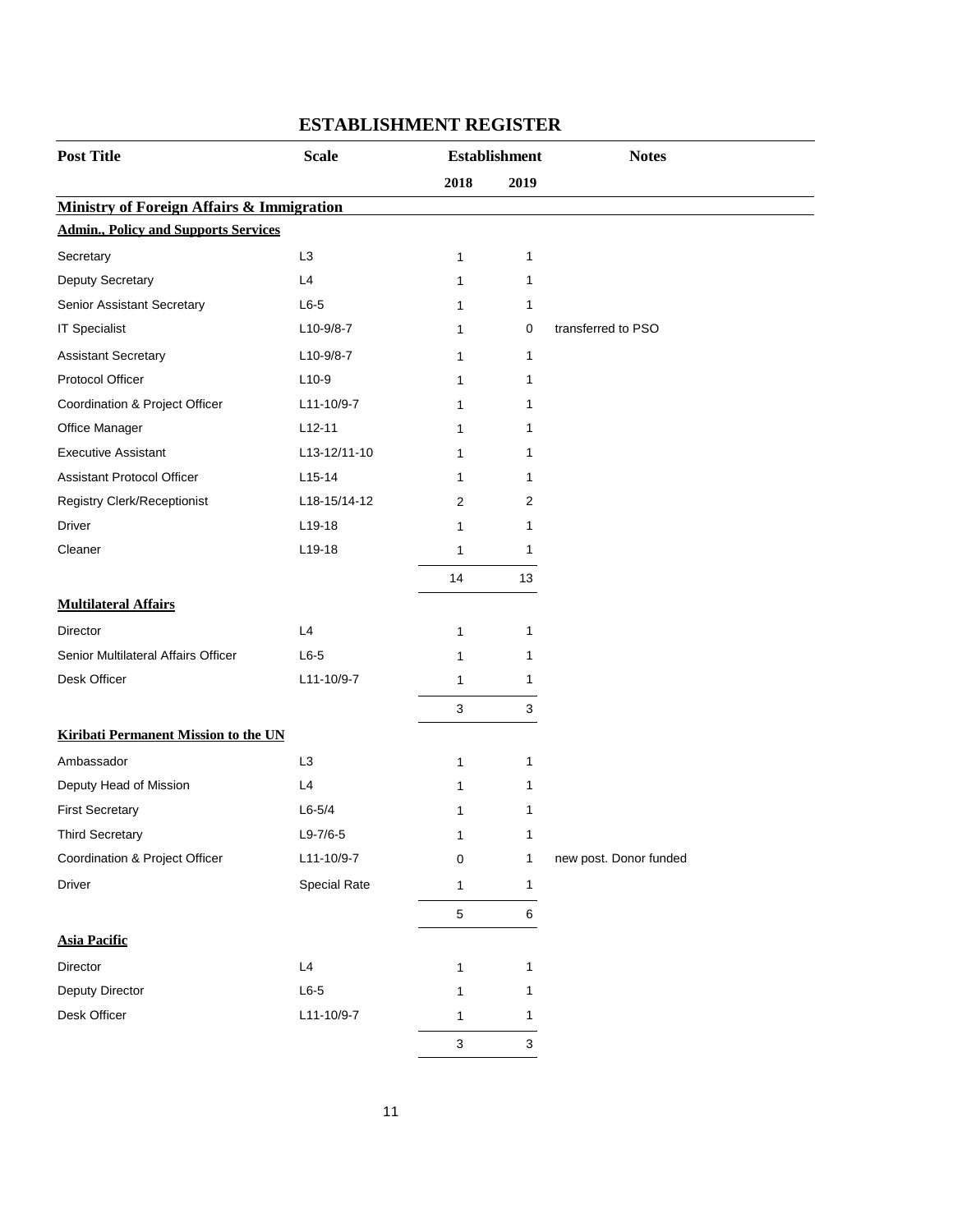| <b>Post Title</b>                                    | <b>Scale</b>        |                         | <b>Establishment</b> | <b>Notes</b> |
|------------------------------------------------------|---------------------|-------------------------|----------------------|--------------|
|                                                      |                     | 2018                    | 2019                 |              |
| <b>Ministry of Foreign Affairs &amp; Immigration</b> |                     |                         |                      |              |
| <b>Kiribati Embassy Taiwan</b>                       |                     |                         |                      |              |
| Ambassador                                           | L <sub>3</sub>      | $\mathbf{1}$            | $\mathbf{1}$         |              |
| <b>First Secretary</b>                               | $L6 - 5/4$          | 1                       | 1                    |              |
| <b>Executive Assistant</b>                           | Special Rate        | 1                       | 1                    |              |
| Driver                                               | Special Rate        | 1                       | 1                    |              |
|                                                      |                     | 4                       | 4                    |              |
| <b>Kiribati High Commission Fiji</b>                 |                     |                         |                      |              |
| <b>High Commissioner</b>                             | L <sub>3</sub>      | 1                       | 1                    |              |
| <b>First Secretary</b>                               | $L6-5/4$            | 1                       | 1                    |              |
| <b>Student Support Officer</b>                       | L6                  | 1                       | 1                    |              |
| <b>Third Secretary</b>                               | $L8-7/6-5$          | 1                       | 1                    |              |
| <b>Executive Assistant</b>                           | Special Rate        | 1                       | 1                    |              |
| <b>Office Assistant</b>                              | Special Rate        | 1                       | 1                    |              |
| Maid                                                 | <b>Special Rate</b> | 1                       | 1                    |              |
| Security Guard                                       | Special Rate        | 2                       | 3                    | 1 new post   |
| Handyman                                             | Special Rate        | 1                       | 1                    |              |
| Driver                                               | Special Rate        | 1                       | 1                    |              |
|                                                      |                     | 11                      | 12                   |              |
| <b>AP Supernumerary Posts</b>                        |                     |                         |                      |              |
| Desk Officer Pacific Plan                            | L11-10/9-7          | 0                       | 0                    |              |
|                                                      |                     | 0                       | 0                    |              |
| <b>Immigration Services</b>                          |                     |                         |                      |              |
| Director of Immigration                              | L4                  | 1                       | $\mathbf{1}$         |              |
| Deputy Director                                      | $L6-5$              | 1                       | 1                    |              |
| Senior Immigration Officer                           | $L9-7$              | 1                       | $\mathbf{1}$         |              |
| Assistant Senior Immigration Officer                 | L13-12/11-10        | 2                       | 2                    |              |
| Passport Officer                                     | $L14-12$            | $\overline{c}$          | 4                    | 2 new posts  |
| Immigration Officer                                  | $L15-14$            | 3                       | 3                    |              |
| Assistant Immigration Officer                        | $L18-15$            | $\overline{c}$          | 3                    | 1 new posts  |
|                                                      |                     | 12                      | 15                   |              |
| <b>Kiritimati Branch</b>                             |                     |                         |                      |              |
| Immigration Officer                                  | $L15-14$            | $\overline{\mathbf{c}}$ | 2                    |              |
| Assistant Immigration Officer                        | $L18-15$            | 2                       | 2                    |              |
|                                                      |                     |                         |                      |              |
|                                                      |                     | 4                       | 4                    |              |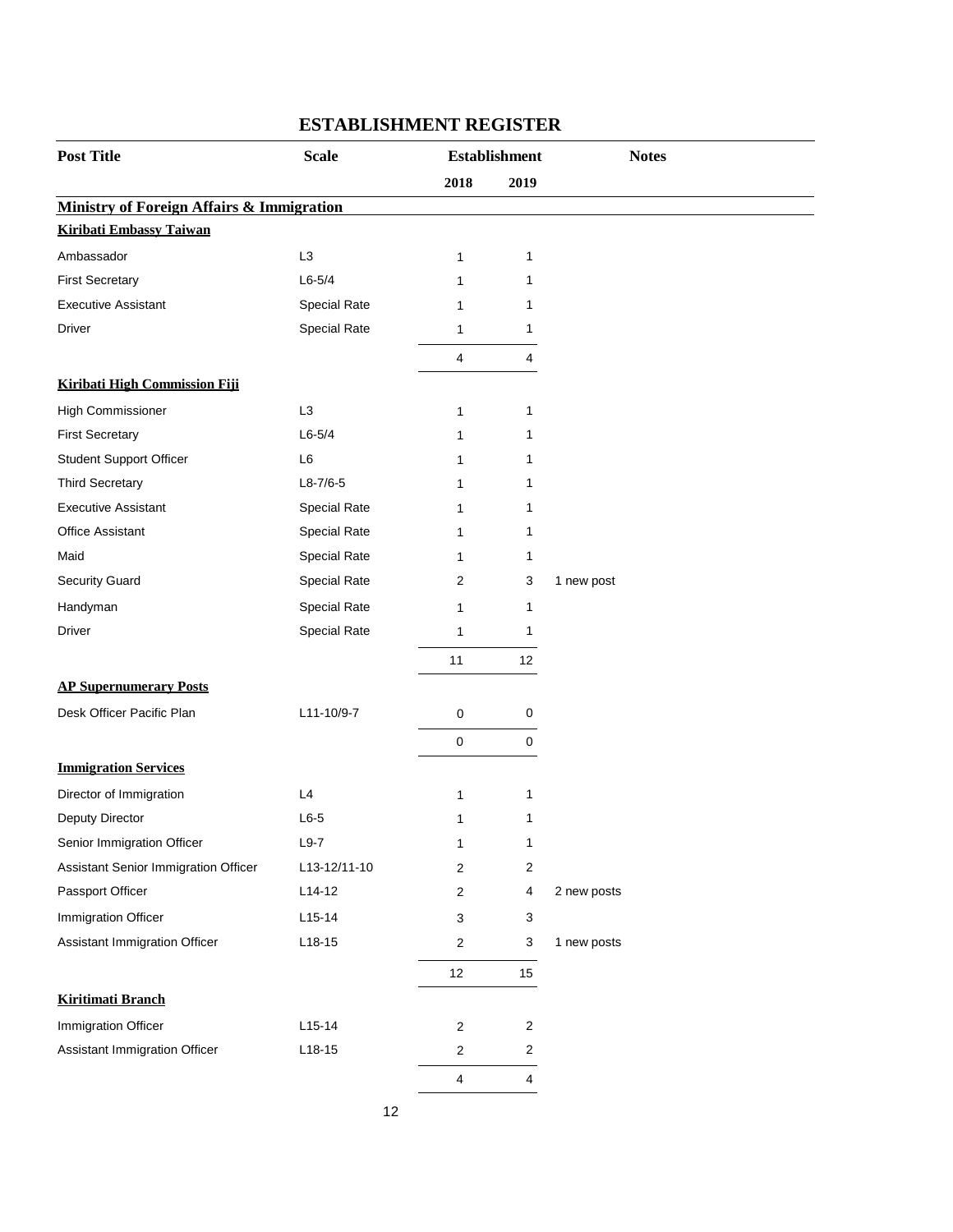| <b>Post Title</b>                         | <b>Scale</b> |      | <b>Establishment</b> | <b>Notes</b> |  |
|-------------------------------------------|--------------|------|----------------------|--------------|--|
|                                           |              | 2018 | 2019                 |              |  |
| Ministry of Foreign Affairs & Immigration |              |      |                      |              |  |
| <b>Total Permanent Posts</b>              |              | 55   | 59                   |              |  |
| <b>Total Supernumerary Posts</b>          |              |      |                      |              |  |
| <b>Total</b>                              |              | 56   | 60                   |              |  |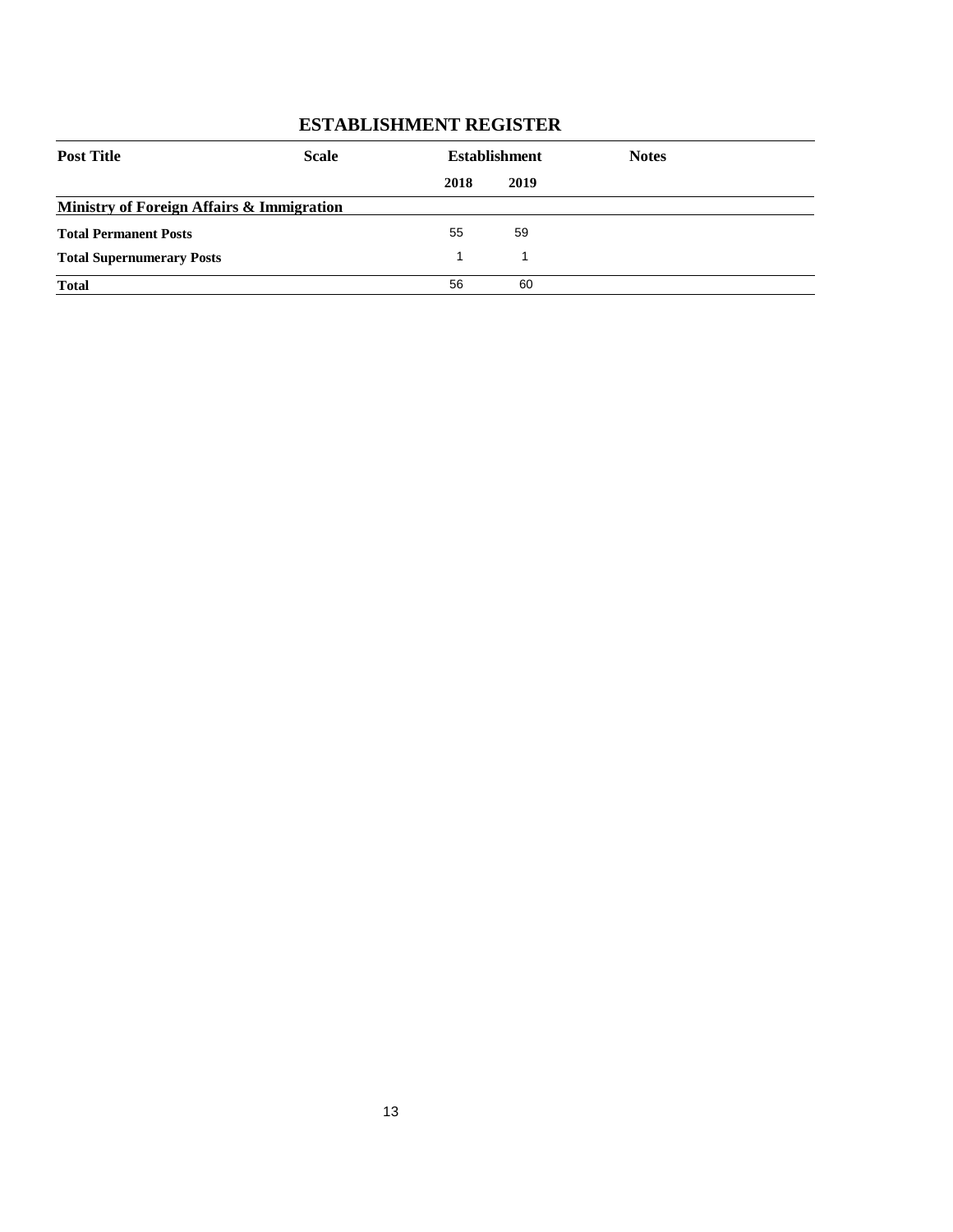| <b>Post Title</b>                   | <b>Scale</b>   |                | <b>Establishment</b> | <b>Notes</b>                                                          |
|-------------------------------------|----------------|----------------|----------------------|-----------------------------------------------------------------------|
|                                     |                | 2018           | 2019                 |                                                                       |
| <b>Ministry of Internal Affairs</b> |                |                |                      |                                                                       |
| <b>Headquarters</b>                 |                |                |                      |                                                                       |
| Minister                            | Constitutional | 1              | 1                    |                                                                       |
| Secretary                           | L <sub>3</sub> | 1              | 1                    |                                                                       |
| Deputy Secretary                    | L4             | 1              | 1                    |                                                                       |
| Senior Assistant Secretary          | $L6-5$         | 1              | 1                    |                                                                       |
| Human Resource Officer              | $L9-7$         | 1              | 1                    |                                                                       |
| <b>Assistant Secretary</b>          | L10-9/8-7      | 1              | 1                    |                                                                       |
| Office Manager                      | $L12 - 11$     | 1              | 1                    |                                                                       |
| <b>Executive Assistant</b>          | L13-12/11-10   | 1              | 1                    |                                                                       |
| Registry Clerk/Receptionist         | L18-15/14-12   | 5              | 5                    |                                                                       |
| Chauffeur                           | $L18-17$       | 1              | 1                    |                                                                       |
| <b>Driver</b>                       | L19-18         | 3              | 3                    |                                                                       |
| Cleaner                             | L19-18         | $\overline{2}$ | $\overline{2}$       |                                                                       |
|                                     |                | 19             | 19                   |                                                                       |
| <b>Accounts Section</b>             |                |                |                      |                                                                       |
| Senior Accountant                   | $L8-7/6-5$     | 1              | 1                    |                                                                       |
| Accountant                          | $L10-9/8$      | 1              | 1                    |                                                                       |
| <b>Accounts Officer</b>             | L18-15/14-12   | $\overline{2}$ | $\overline{2}$       |                                                                       |
|                                     |                | 4              | 4                    |                                                                       |
| <b>ICT Division</b>                 |                |                |                      |                                                                       |
| <b>IT Specialist</b>                | L10-9/8-7      | 1              | 1                    |                                                                       |
| Multimedia Cultural Officer         | L12-11/10-9    | 1              | 0                    | transferred to Museum                                                 |
| <b>Help Desk</b>                    | $L13-12$       | 1              | $\mathbf{1}$         |                                                                       |
|                                     |                | 3              | $\overline{2}$       |                                                                       |
| <b>Cultural Division</b>            |                |                |                      |                                                                       |
| Director Cultural/ Museum           | L4             | 1              | 1                    |                                                                       |
| Senior Museum Officer               | $L6-5$         | $\mathbf{1}$   | 1                    |                                                                       |
| Senior Cultural Officer             | $L6-5$         | 1              | $\mathbf{1}$         |                                                                       |
| Museum Curator Officer              | L11-10/9-7     | 1              | 1                    |                                                                       |
| <b>ICH Desk Officer</b>             | L11-10/9-7     | 1              | 1                    | formerly Culture Officer                                              |
| Multimedia Officer                  | L12-11/10-9    | $\mathbf 0$    | 1                    | formerly Multimedia Cultural Offer<br>transferred from ICT & retitled |
| <b>Assistant Museum Officer</b>     | $L13-12$       | 1              | 1                    |                                                                       |
| <b>Assistant Cultural Officer</b>   | $L13-12$       | 1              | 1                    |                                                                       |
| <b>Registry Clerk/Receptionist</b>  | L18-15/14-12   | 1              | 1                    |                                                                       |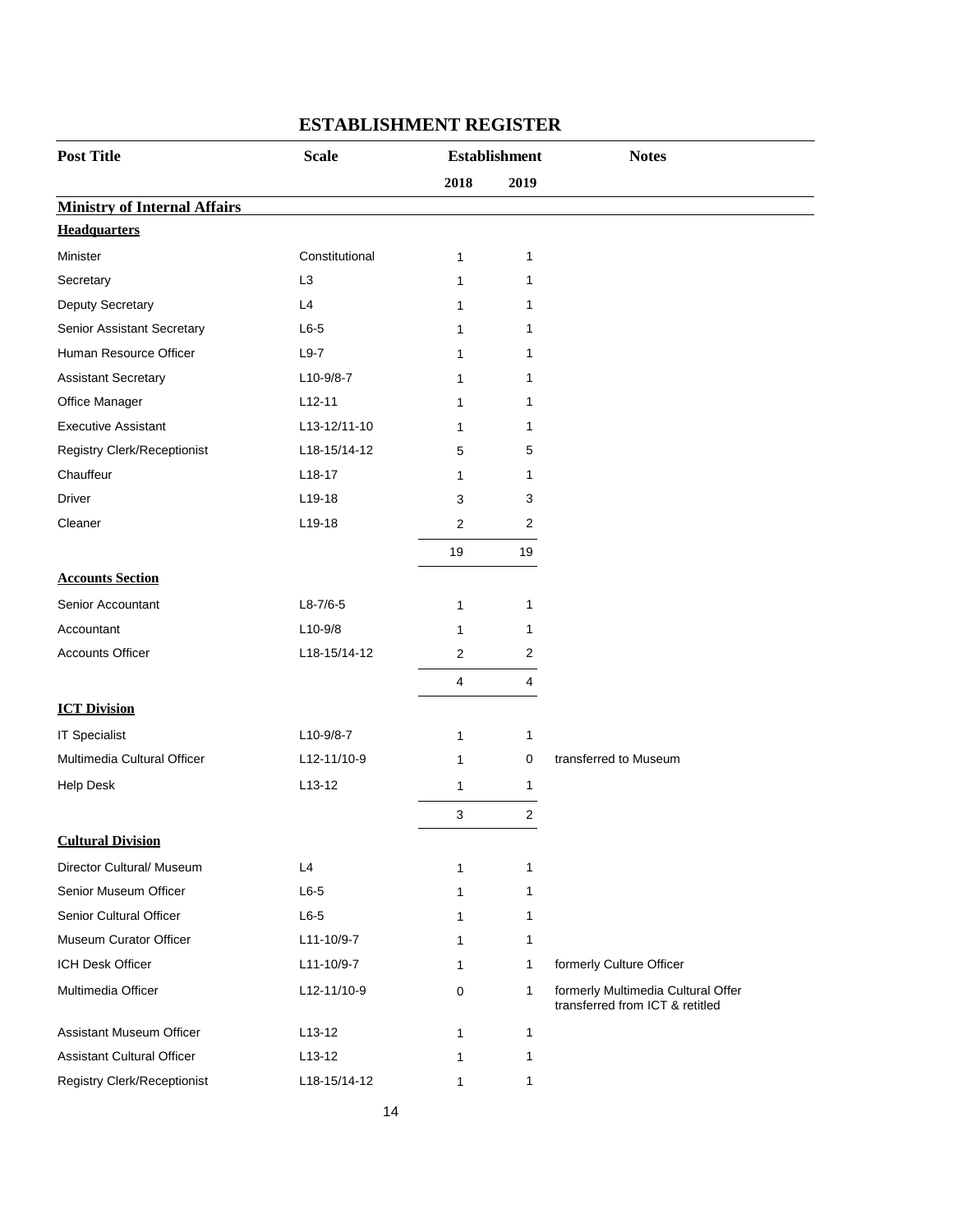| <b>Post Title</b>                                            | <b>Scale</b>        | <b>Establishment</b> |      | <b>Notes</b>                                           |  |
|--------------------------------------------------------------|---------------------|----------------------|------|--------------------------------------------------------|--|
|                                                              |                     | 2018                 | 2019 |                                                        |  |
| <b>Ministry of Internal Affairs</b>                          |                     |                      |      |                                                        |  |
| Security Guard/Caretaker                                     | $L19-18$            | 1                    | 1    |                                                        |  |
| Cleaner                                                      | L19-18              | 1                    | 1    |                                                        |  |
|                                                              |                     | 10                   | 11   |                                                        |  |
| <b>Local Government Section</b>                              |                     |                      |      |                                                        |  |
| Director of Local Government                                 | L4                  | 1                    | 1    |                                                        |  |
| Senior Local Government Internal Auditor                     | $L6-5$              | 1                    | 1    |                                                        |  |
| Senior Local Government Officer                              | $L6-5$              | 1                    | 1    |                                                        |  |
| Senior Urban Management Officer                              | L <sub>6</sub>      | 0                    | 1    | new post                                               |  |
| Urban Management Officer                                     | $L9-7$              | 1                    | 1    |                                                        |  |
| <b>Local Government Officer</b>                              | $L9-7$              | 1                    | 1    |                                                        |  |
| <b>Local Government Auditor</b>                              | $L9-7$              | 2                    | 2    |                                                        |  |
| <b>Island Council Clerk</b>                                  | $L9-7$              | 23                   | 23   |                                                        |  |
| Senior Assistant Local Government<br><b>Internal Auditor</b> | $L12-10$            | 3                    | 3    |                                                        |  |
| Senior Assistant Local Gov't Officer                         | $L12 - 11$          | 1                    | 1    |                                                        |  |
| Assistant Local Gov't Officer                                | $L14-12$            | 2                    | 2    |                                                        |  |
| Assistant Local Government Internal<br>Auditor               | L <sub>14</sub> -12 | 6                    | 6    |                                                        |  |
| <b>Island Council Treasurer</b>                              | $L14-12$            | 23                   | 0    | transferred to MFED                                    |  |
| <b>Council Finance Clerk</b>                                 | L19-18              | 23                   | 23   |                                                        |  |
|                                                              |                     | 88                   | 66   |                                                        |  |
| <b>Outer Island Maintenance Unit</b>                         |                     |                      |      |                                                        |  |
| Local Govrnment Maintenance Officer                          | $L12-10$            | 0                    | 1    |                                                        |  |
| Assistant Maintenance Officer                                | L14-12              | 2                    | 0    | traded off for new posts: 1-LGMO & 1-<br><b>SALGMO</b> |  |
| Senior Assistant Local Govrnment<br>Maintenance Officer      | $L14-12$            | 0                    | 1    | formerly Local Govrnment Maintenance<br>Officer        |  |
| Assistant Maintenance Officer                                | L19-18/17-16        | 1                    | 1    |                                                        |  |
|                                                              |                     | 3                    | 3    |                                                        |  |
| <b>Rural Planning Unit</b>                                   |                     |                      |      |                                                        |  |
| Director of Rural Planning                                   | L4                  | 1                    | 1    |                                                        |  |
| Deputy Director                                              | L <sub>5</sub>      | 1                    | 1    | regraded                                               |  |
| Senior Rural Development Officer                             | $L9-7$              | 2                    | 2    |                                                        |  |
| <b>Rural Development Officer</b>                             | L11-10/9            | 5                    | 5    |                                                        |  |
| Island Development Officer                                   | $L14-12$            | 23                   | 23   |                                                        |  |
| <b>Island Procurement Officer</b>                            | $L18-15$            | 1                    | 1    |                                                        |  |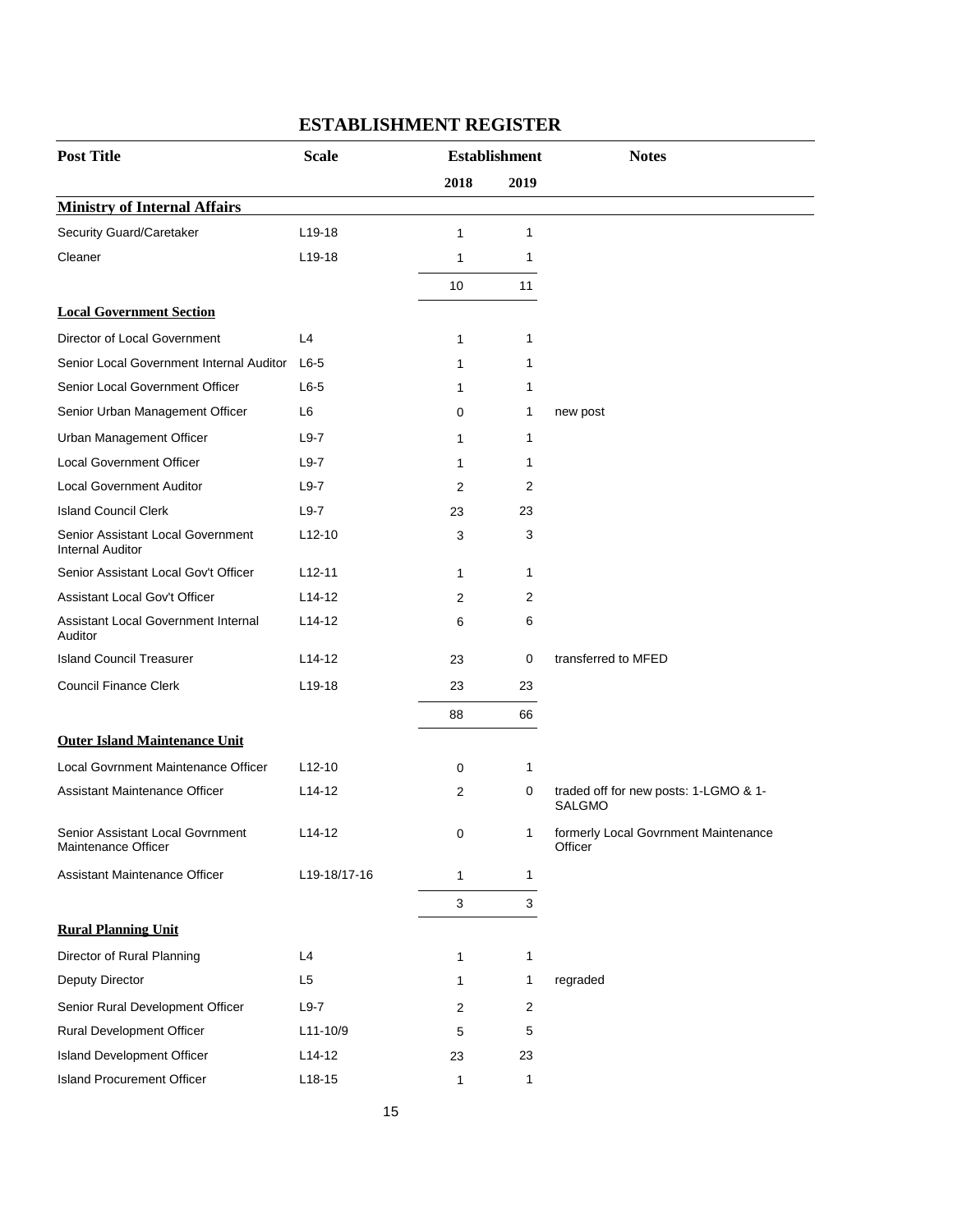| <b>Post Title</b>                   | <b>Scale</b> |             | <b>Establishment</b><br><b>Notes</b> |            |
|-------------------------------------|--------------|-------------|--------------------------------------|------------|
|                                     |              | 2018        | 2019                                 |            |
| <b>Ministry of Internal Affairs</b> |              |             |                                      |            |
|                                     |              | 33          | 33                                   |            |
| <b>Supernumerary Posts</b>          |              |             |                                      |            |
| Security Guard/Caretaker            | $L$ 19-18    | $\mathbf 0$ | $\mathbf{1}$                         | 1 new post |
|                                     |              | $\mathbf 0$ | 1                                    |            |
| <b>Total Permanent Posts</b>        |              | 160         | 138                                  |            |
| <b>Total Supernumerary Posts</b>    |              | 0           | 1                                    |            |
| <b>Total</b>                        |              | 160         | 139                                  |            |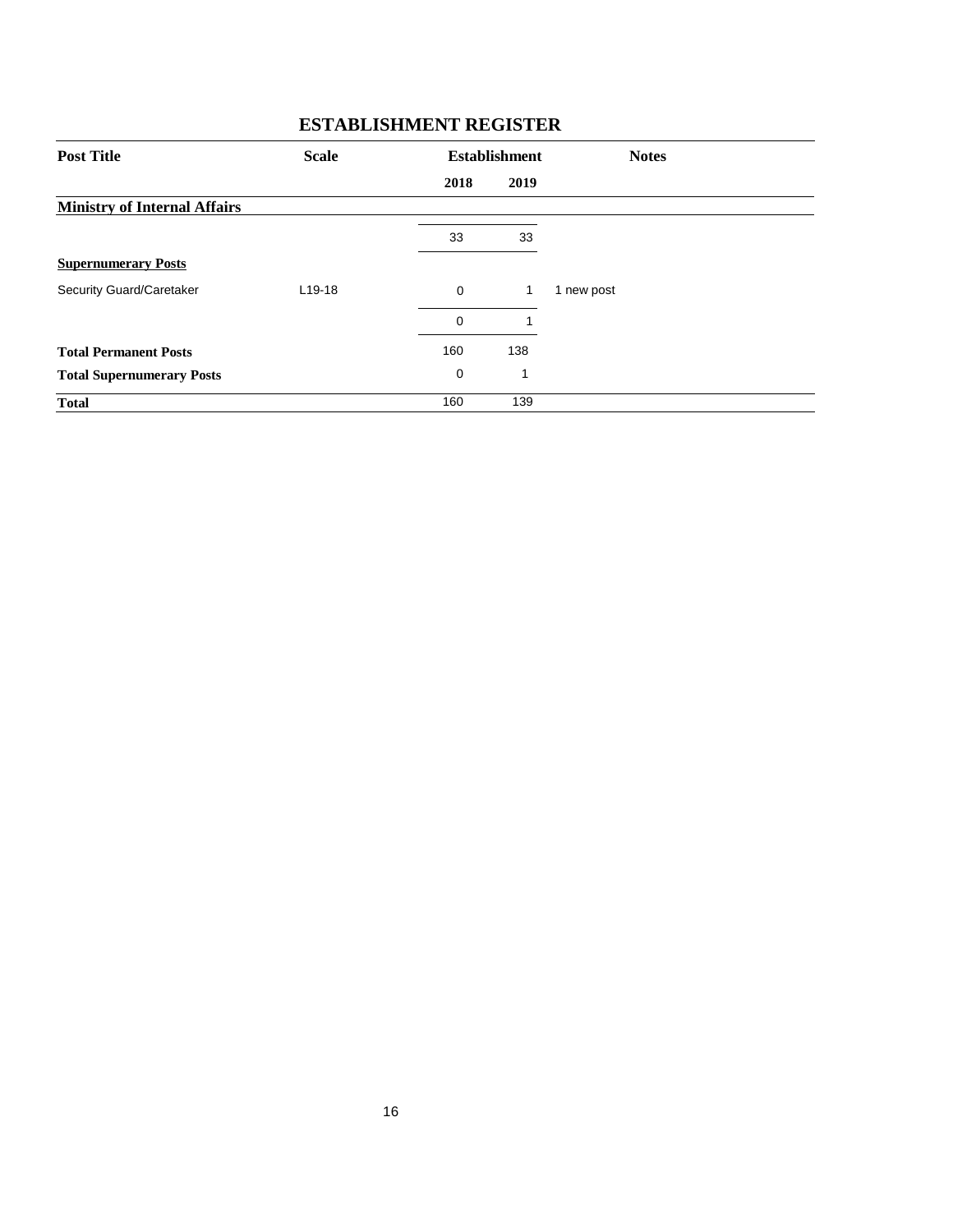| <b>Post Title</b>                                                  | <b>Scale</b>   | <b>Establishment</b> |           | <b>Notes</b> |
|--------------------------------------------------------------------|----------------|----------------------|-----------|--------------|
|                                                                    |                | 2018                 | 2019      |              |
| <b>Ministry of Environment, Lands and Agricultural Development</b> |                |                      |           |              |
| <b>Headquarters</b>                                                |                |                      |           |              |
| Minister                                                           | Constitutional | 1                    | 1         |              |
| Secretary                                                          | L <sub>3</sub> | 1                    | 1         |              |
| Deputy Secretary                                                   | L4             | 1                    | 1         |              |
| Senior IT Officer                                                  | $L6-5$         | 1                    | 1         |              |
| Senior Assistant Secretary                                         | $L6-5$         | 1                    | 1         |              |
| Senior Project Officer                                             | $L6-5$         | 1                    | 1         |              |
| Project Officer                                                    | $L9-7$         | 2                    | 2         |              |
| <b>Assistant Secretary</b>                                         | L10-9/8-7      | 1                    | 1         |              |
| <b>IT Specialist</b>                                               | $L10-9$        | 1                    | 1         |              |
| Office Manager                                                     | $L12 - 11$     | 1                    | 1         |              |
| <b>Executive Assistant</b>                                         | L13-12/11-10   | 1                    | 1         |              |
| <b>Registry Clerk/Receptionist</b>                                 | L18-15/14-12   | 3                    | 3         |              |
| Chauffeur                                                          | $L18-17$       | 1                    | 1         |              |
| Driver                                                             | L19-18         | $\overline{2}$       | 2         |              |
| Cleaner                                                            | L19-18         | 1                    | 1         |              |
|                                                                    |                | 19                   | 19        |              |
| <b>Accounts Section</b>                                            |                |                      |           |              |
| Senior Accountant                                                  | $L8 - 7/6 - 5$ | 1                    | 1         |              |
| Accountant                                                         | $L10-9/8$      | 1                    | 1         |              |
| <b>Accounts Officer</b>                                            | L18-15/14-12   | 3                    | 3         |              |
|                                                                    |                | $\sqrt{5}$           | 5         |              |
| <b>Agriculture Division</b>                                        |                |                      |           |              |
| Director of Agriculture                                            | L4             | 1                    | 1         |              |
| Deputy Director of Agriculture                                     | L <sub>5</sub> | 1                    | 1         |              |
| Principal Agricultural Officer                                     | L6             | 1                    | 1         |              |
| Senior Agricultural Officer                                        | $L9-7$         | 4                    | 4         |              |
| Agricultural Officer                                               | $L11-10$       | 6                    | 6         |              |
| Assistant Agricultural Officer                                     | $L13-12$       | 5                    | 5         |              |
| Agricultural Assistant                                             | $L16-14$       | 23                   | 23        |              |
| Storeman Grade II                                                  | L17-16         | 1                    | 1         |              |
| Registry Clerk/Receptionist                                        | L18-15/14-12   | 1                    | 1         |              |
| Nurseryman                                                         | L19-18         | 22                   | 22        |              |
| Security Guard                                                     | L19-18         | 1                    | $\pmb{0}$ |              |
| Driver                                                             | L19-18         | 1                    | 1         |              |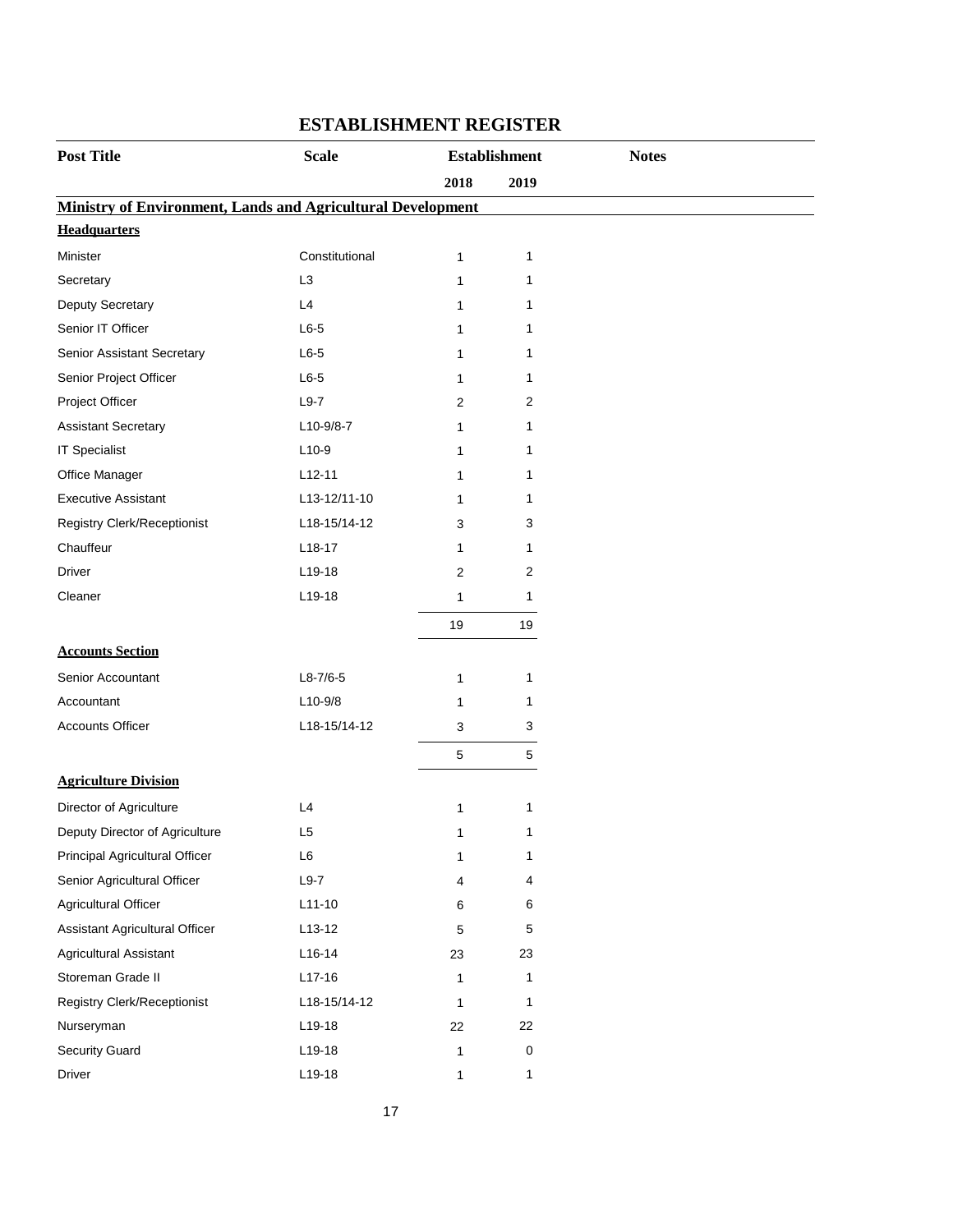| <b>Post Title</b>                                                  | <b>Scale</b>   | <b>Establishment</b> |                | <b>Notes</b>                                                |
|--------------------------------------------------------------------|----------------|----------------------|----------------|-------------------------------------------------------------|
|                                                                    |                | 2018                 | 2019           |                                                             |
| <b>Ministry of Environment, Lands and Agricultural Development</b> |                |                      |                |                                                             |
| Stockman                                                           | L19-18         | $\overline{7}$       | 8              |                                                             |
| Carpenter                                                          | $L$ 19-18      | 1                    | 1              |                                                             |
| Cleaner                                                            | L19-18         | 2                    | 2              |                                                             |
|                                                                    |                | 77                   | 77             |                                                             |
| <b>Accounts Section</b>                                            |                |                      |                |                                                             |
| <b>Accounts Officer</b>                                            | L18-15/14-12   | 2                    | 2              |                                                             |
|                                                                    |                | $\overline{c}$       | $\overline{2}$ |                                                             |
| <b>Kiritimati Branch</b>                                           |                |                      |                |                                                             |
| Principal Agriculture Officer                                      | L6             | 1                    | 1              |                                                             |
| Senior Agricultural Officer                                        | $L9-7$         | 1                    | 1              |                                                             |
| Assistant Agricultural Officer                                     | $L$ 13-12      | 1                    | 1              |                                                             |
| Agricultural Assistant                                             | $L16-14$       | 1                    | 1              |                                                             |
| <b>Security Guard</b>                                              | $L$ 19-18      | 0                    | 1              |                                                             |
| Stockman                                                           | $L$ 19-18      | 3                    | 2              |                                                             |
| Driver                                                             | $L$ 19-18      | 1                    | 1              |                                                             |
| Nurseryman                                                         | L19-18         | 4                    | 4              |                                                             |
|                                                                    |                | 12                   | 12             |                                                             |
| <b>Environment &amp; Conservation Division</b>                     |                |                      |                |                                                             |
| Director of Environment                                            | L4             | 1                    | 1              |                                                             |
| Deputy Director of Environment                                     | L <sub>5</sub> | 1                    | 1              |                                                             |
| Program Manager (BCCS)                                             | L <sub>6</sub> | 1                    | 1              | formerly Senior Environment Officer                         |
| Program Manager (WACMOS)                                           | L6             | 1                    | 1              | formerly Senior Environment Officer                         |
| Program Manager (LCS)                                              | L <sub>6</sub> | 1                    | 1              | formerly Senior Environment Officer                         |
| Program Manager (EMIS)                                             | L6             | 0                    | 1              | new post                                                    |
| Senior Environment Officer (Data Analyst) L7-6                     |                | 1                    | 1              |                                                             |
| Senior Environmental Officer (Env.<br>Inspector)                   | L7             | 1                    | 1              | formerly Assistant Senior Environment<br>Officer & regraded |
| <b>Biodiversity Conservation Officer</b>                           | $L9-7$         | 1                    | 1              |                                                             |
| <b>Environment Officer</b>                                         | $L9-7$         | 1                    | 0              | transferred to Xmas and retitled                            |
| Environment Information System Officer                             | $L9-7$         | 1                    | 1              |                                                             |
| Climate Change Planning Officer                                    | L11-10/9-7     | 1                    | 1              |                                                             |
| Chemical/Hazardous Waste Management L11-10/9-7<br>Officer          |                | 1                    | 1              | formerly Waste Management Officer                           |
| <b>Environment Officer</b>                                         | L11-10/9-7     | 0                    | 1              | retitled from Environment Inspector                         |
| Env. Impact Assessment Officer                                     | L11-10/9-7     | 1                    | 0              | transferred to Xmas /retitled                               |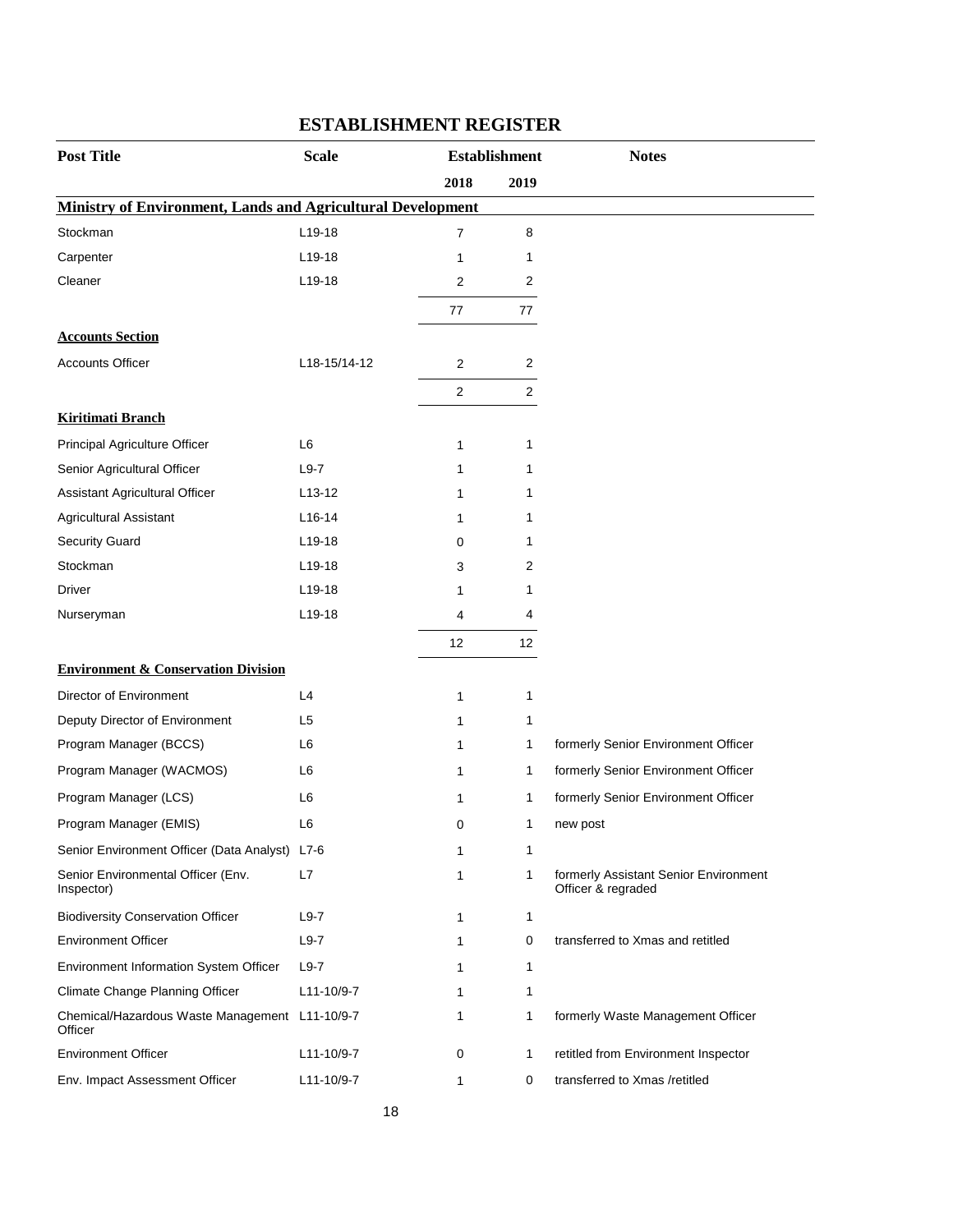| <b>Post Title</b>                                           | <b>Scale</b>        | <b>Establishment</b> |      | <b>Notes</b>                       |  |
|-------------------------------------------------------------|---------------------|----------------------|------|------------------------------------|--|
|                                                             |                     | 2018                 | 2019 |                                    |  |
| Ministry of Environment, Lands and Agricultural Development |                     |                      |      |                                    |  |
| Solid Waste Management Officer                              | L11-10/9-7          | 1                    | 1    | formerly Pollution Control Officer |  |
| <b>Environment Awareness Officer</b>                        | L11-10/9-7          | 1                    | 1    |                                    |  |
| Environment Inspector                                       | L11-10/9-7          | 3                    | 2    | 1 retitled to Environment Officer  |  |
| <b>Environment Officer (Biodiversity</b><br>Conservations)  | $L11-10$            | 0                    | 1    | new post                           |  |
| Assistant Environment Inspector                             | $L11-10$            | 1                    | 1    |                                    |  |
| Environment Officer (Env. Licensing)                        | $L11-10$            | 1                    | 1    |                                    |  |
| Assistant Env. Education Officer                            | $L$ 13-12           | 1                    | 1    |                                    |  |
| Assistant Impact Assessment Officer                         | $L$ 13-12           | 1                    | 1    |                                    |  |
| <b>Assistant Pollution Control Officer</b>                  | $L$ 13-12           | 1                    | 1    |                                    |  |
| Multi Office Assistant                                      | L <sub>19</sub> -18 | 2                    | 2    |                                    |  |
|                                                             |                     | 25                   | 25   |                                    |  |
| <b>Lands Management Division</b>                            |                     |                      |      |                                    |  |
| Director of Lands                                           | L4                  | 1                    | 1    |                                    |  |
| Chief Lands Surveyor                                        | $L6-5$              | 1                    | 1    |                                    |  |
| Chief Land Management Officer                               | $L6-5$              | 1                    | 1    |                                    |  |
| Chief Lands Planning Officer                                | $L6-5$              | 1                    | 1    |                                    |  |
| Land Registrar                                              | L11-10/9-7          | 1                    | 1    |                                    |  |
| Senior Land Management Officer                              | L11-10/9-7          | 1                    | 1    |                                    |  |
| Senior Land Planning Officer                                | L11-10/9-7          | 1                    | 1    |                                    |  |
| Land Valuer                                                 | L11-10/9-7          | 1                    | 1    |                                    |  |
| Senior Cartographer                                         | L11-10/9-7          | 1                    | 1    |                                    |  |
| Senior Lands Surveyor                                       | L11-10/9-7          | 1                    | 1    |                                    |  |
| Land Administrative Officer                                 | L <sub>13</sub> -12 | 1                    | 1    |                                    |  |
| Land Management Officer                                     | $L$ 13-12           | 1                    | 1    |                                    |  |
| Land Planning Officer                                       | $L13-12$            | 2                    | 2    |                                    |  |
| Deceased Estate Officer                                     | L13-12              | 1                    | 1    |                                    |  |
| Cartographer                                                | $L13-12$            | 2                    | 2    |                                    |  |
| Lands Surveyor Grd I                                        | $L13-12$            | 3                    | 3    |                                    |  |
| Lease Payment Officer                                       | $L15-14$            | 1                    | 1    |                                    |  |
| Development Enforcement Officer                             | $L15-14$            | 1                    | 1    |                                    |  |
| Land Management Receptionist                                | $L15-14$            | 1                    | 1    |                                    |  |
| Assistant Lands Surveyor                                    | $L15 - 14$          | 4                    | 4    |                                    |  |
| Storeman Grade II                                           | $L17-16$            | 1                    | 1    |                                    |  |
| Registry Clerk/Receptionist                                 | L18-15/14-12        | 1                    | 1    |                                    |  |
| Survey Field Assistant                                      | L19-18/17-16        | 6                    | 6    |                                    |  |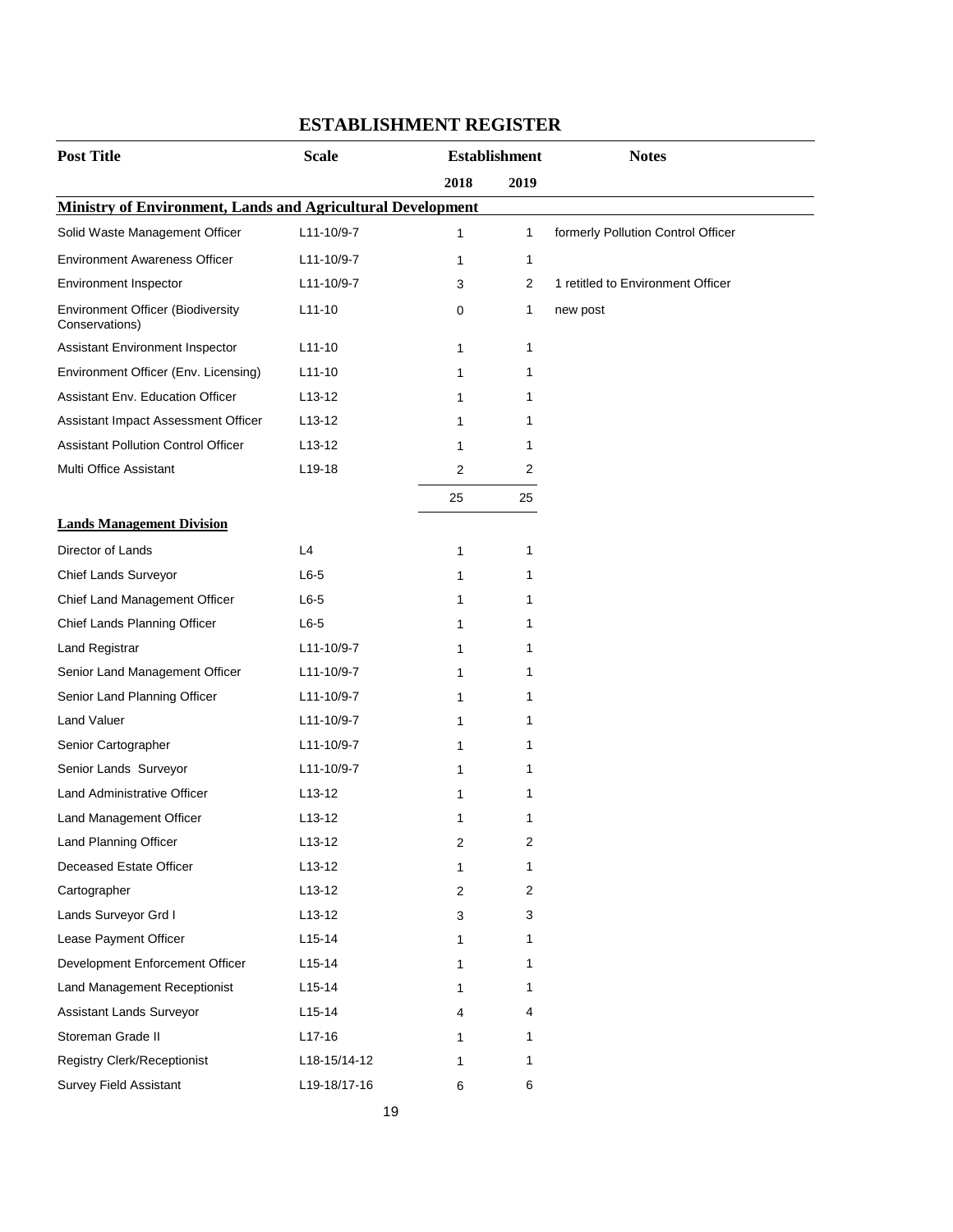| <b>Post Title</b>                                                  | <b>Scale</b><br><b>Establishment</b> |      | <b>Notes</b> |                                                                       |
|--------------------------------------------------------------------|--------------------------------------|------|--------------|-----------------------------------------------------------------------|
|                                                                    |                                      | 2018 | 2019         |                                                                       |
| <b>Ministry of Environment, Lands and Agricultural Development</b> |                                      |      |              |                                                                       |
| Gardener                                                           | $L19-18$                             | 1    | $\mathbf{1}$ |                                                                       |
| Driver                                                             | $L$ 19-18                            | 1    | 1            |                                                                       |
| Cleaner                                                            | $L19-18$                             | 1    | $\mathbf 1$  |                                                                       |
|                                                                    |                                      | 38   | 38           |                                                                       |
| <b>Kiritimati Branch</b>                                           |                                      |      |              |                                                                       |
| Chief Land Management Officer                                      | $L6-5$                               | 1    | 1            |                                                                       |
| Senior Land Surveyor                                               | L11-10/9-7                           | 1    | 1            |                                                                       |
| Land Management Liaison Officer                                    | $L13-12$                             | 1    | 1            |                                                                       |
| Lands Surveyor Grd I                                               | $L$ 13-12                            | 2    | 2            |                                                                       |
| Cartographer                                                       | $L$ 13-12                            | 1    | 1            |                                                                       |
| Land Planning Officer                                              | $L13-12$                             | 1    | 1            |                                                                       |
| Assistant Lands Surveyor                                           | $L15-14$                             | 1    | 1            |                                                                       |
| Land Management Revenue/Registry Clerk L18-15/14-12                |                                      | 1    | 1            |                                                                       |
| <b>Survey Field Assistant</b>                                      | L19-18/17-16                         | 2    | 2            |                                                                       |
| Office Cleaner                                                     | $L19-18$                             | 1    | 1            |                                                                       |
|                                                                    |                                      | 12   | 12           |                                                                       |
| Wildlife Unit - Kiritimati                                         |                                      |      |              |                                                                       |
| Assistant Senior Wildlife Officer                                  | $L9-7$                               | 0    | $\mathbf{1}$ | transferred from ECD and retitled                                     |
| Senior Environment Inspector                                       | $L9-7$                               | 0    | $\mathbf{1}$ | new post                                                              |
| <b>Wildlife Officer</b>                                            | L11-10/9                             | 1    | $\mathbf{1}$ |                                                                       |
| <b>Assistant Environment Officer</b>                               | $L11-10$                             | 0    | 1            | transferred from ECD /retitled from Env.<br>Impact Assessment Officer |
| Assistant Wildlife Officer                                         | L <sub>14</sub> -12                  | 3    | 3            |                                                                       |
| <b>Wildlife Assistant</b>                                          | $L18-15$                             | 5    | 5            |                                                                       |
|                                                                    |                                      | 9    | 12           |                                                                       |
| <b>Supernumerary Posts</b>                                         |                                      |      |              |                                                                       |
| <b>Land Commissioner</b>                                           | $L9-7$                               | 3    | $\sqrt{3}$   |                                                                       |
|                                                                    |                                      | 3    | $\mathbf{3}$ |                                                                       |
| <b>Total Permanent Posts</b>                                       |                                      | 199  | 202          |                                                                       |
| <b>Total Supernumerary Posts</b>                                   |                                      | 3    | 3            |                                                                       |
| <b>Total</b>                                                       |                                      | 202  | 205          |                                                                       |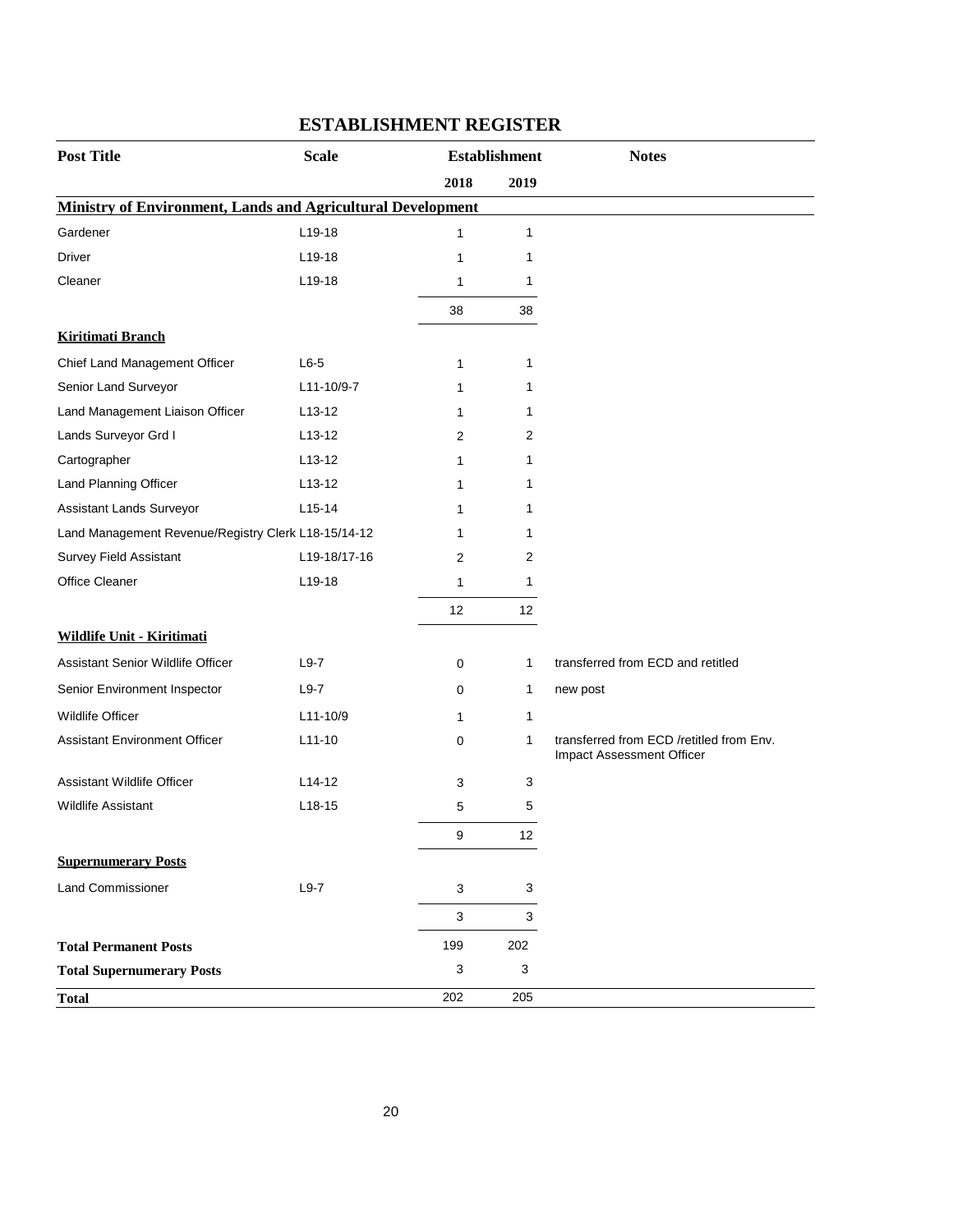| <b>Post Title</b>                   | <b>Scale</b>   |      | <b>Establishment</b> | <b>Notes</b> |
|-------------------------------------|----------------|------|----------------------|--------------|
|                                     |                | 2018 | 2019                 |              |
| Maneaba ni Maungatabu               |                |      |                      |              |
| <b>Headquarters</b>                 |                |      |                      |              |
| Speaker                             | Constitutional | 1    | 1                    |              |
| <b>Parliament Members</b>           | Constitutional | 32   | 32                   |              |
| Clerk to Parliament                 | L <sub>3</sub> | 1    | 1                    |              |
| Deputy Clerk to Parliament          | $L6-5$         | 1    | 1                    |              |
| Parliamentary Counsel               | L6             | 1    | 1                    |              |
| <b>IT Specialist</b>                | $L9-7$         | 1    | 1                    |              |
| Senior Librarian                    | L10-9/8-7      | 0    | 1                    | new post     |
| Public Education & Outreach Officer | L11-10/9-7     | 0    | 1                    | new post     |
| <b>Hansard Editor</b>               | L11-10/9-7     | 1    | 1                    |              |
| <b>IT Assistant</b>                 | $L12-11$       | 1    | 1                    |              |
| Office Services Supervisor          | $L12-11$       | 1    | 1                    |              |
| <b>Executive Officer</b>            | L13-12/11-10   | 1    | 1                    |              |
| Research and Table Officer          | $L15-13$       | 1    | 1                    |              |
| Librarian                           | $L15-14$       | 1    | 1                    |              |
| Transcriber                         | $L15-14$       | 3    | 3                    |              |
| <b>Office Services Assistant</b>    | L18-15/14-12   | 1    | 1                    |              |
| Chauffeur                           | L18-17         | 1    | 1                    |              |
| Driver                              | L19-18         | 1    | 1                    |              |
| Handyman                            | L19-18         | 1    | 1                    |              |
| <b>Security Guard</b>               | $L19-18$       | 1    | 1                    |              |
| Gardener                            | L19-18         | 1    | 1                    |              |
| Cleaner                             | L19-18         | 3    | 3                    |              |
|                                     |                | 55   | 57                   |              |
| <b>Accounts Section</b>             |                |      |                      |              |
| Senior Accountant                   | $L8-7/6-5$     | 0    | 1                    | new post     |
| Accountant                          | $L10-9/8$      | 1    | 1                    |              |
| <b>Accounts Officer</b>             | L18-15/14-12   | 2    | 2                    |              |
|                                     |                | 3    | $\overline{4}$       |              |
| <b>Parliament Committee</b>         |                |      |                      |              |
| <b>Committee Secretary</b>          | L11-10/9-7     | 2    | $\overline{c}$       |              |
| Transcriber                         | $L15-14$       | 1    | 1                    |              |
|                                     |                | 3    | $\mathbf{3}$         |              |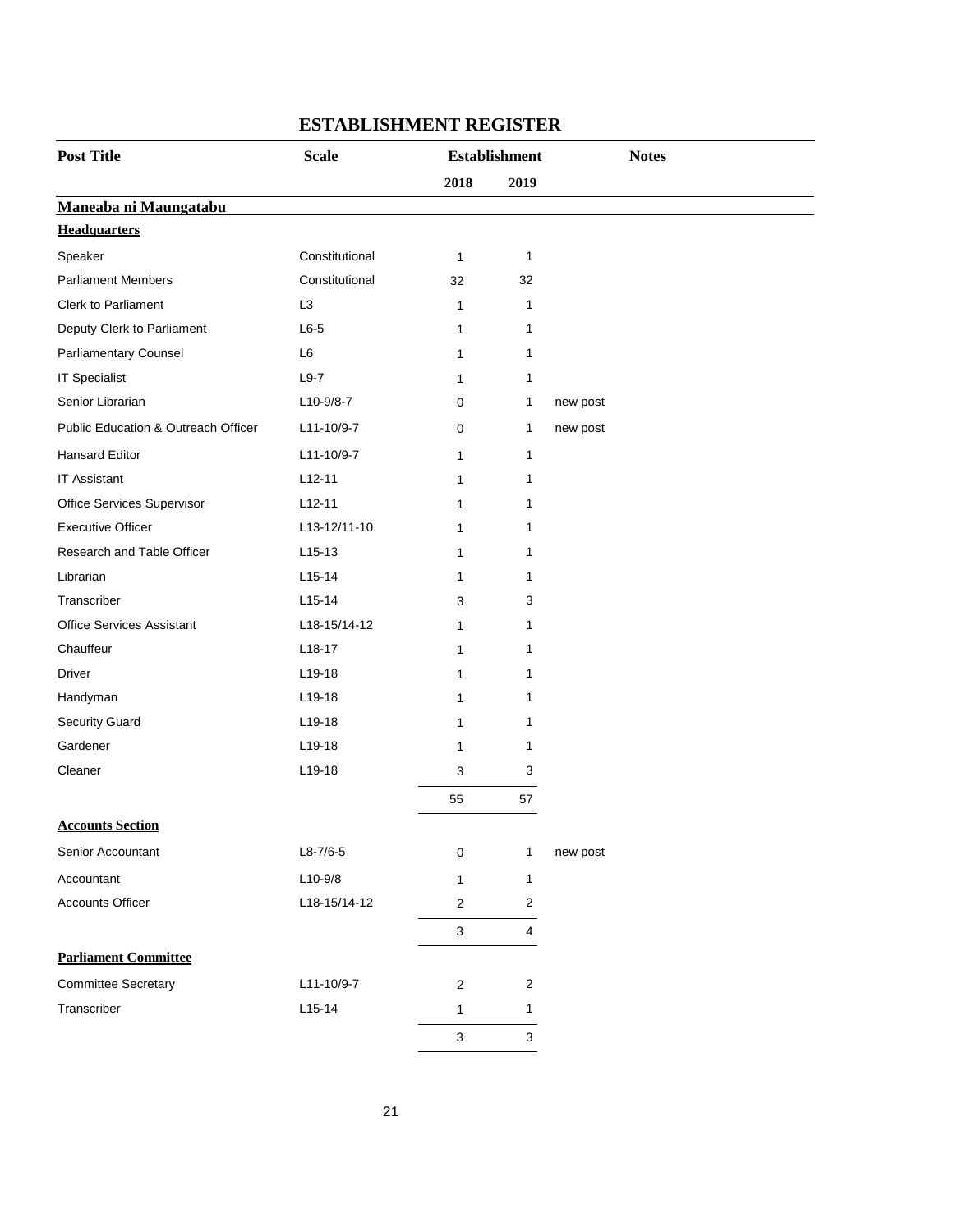| <b>Post Title</b>                | <b>Scale</b> |      | <b>Establishment</b> | <b>Notes</b> |  |
|----------------------------------|--------------|------|----------------------|--------------|--|
|                                  |              | 2018 | 2019                 |              |  |
| Maneaba ni Maungatabu            |              |      |                      |              |  |
| <b>Total Permanent Posts</b>     |              | 61   | 64                   |              |  |
| <b>Total Supernumerary Posts</b> |              | 0    | 0                    |              |  |
| <b>Total</b>                     |              | 61   | 64                   |              |  |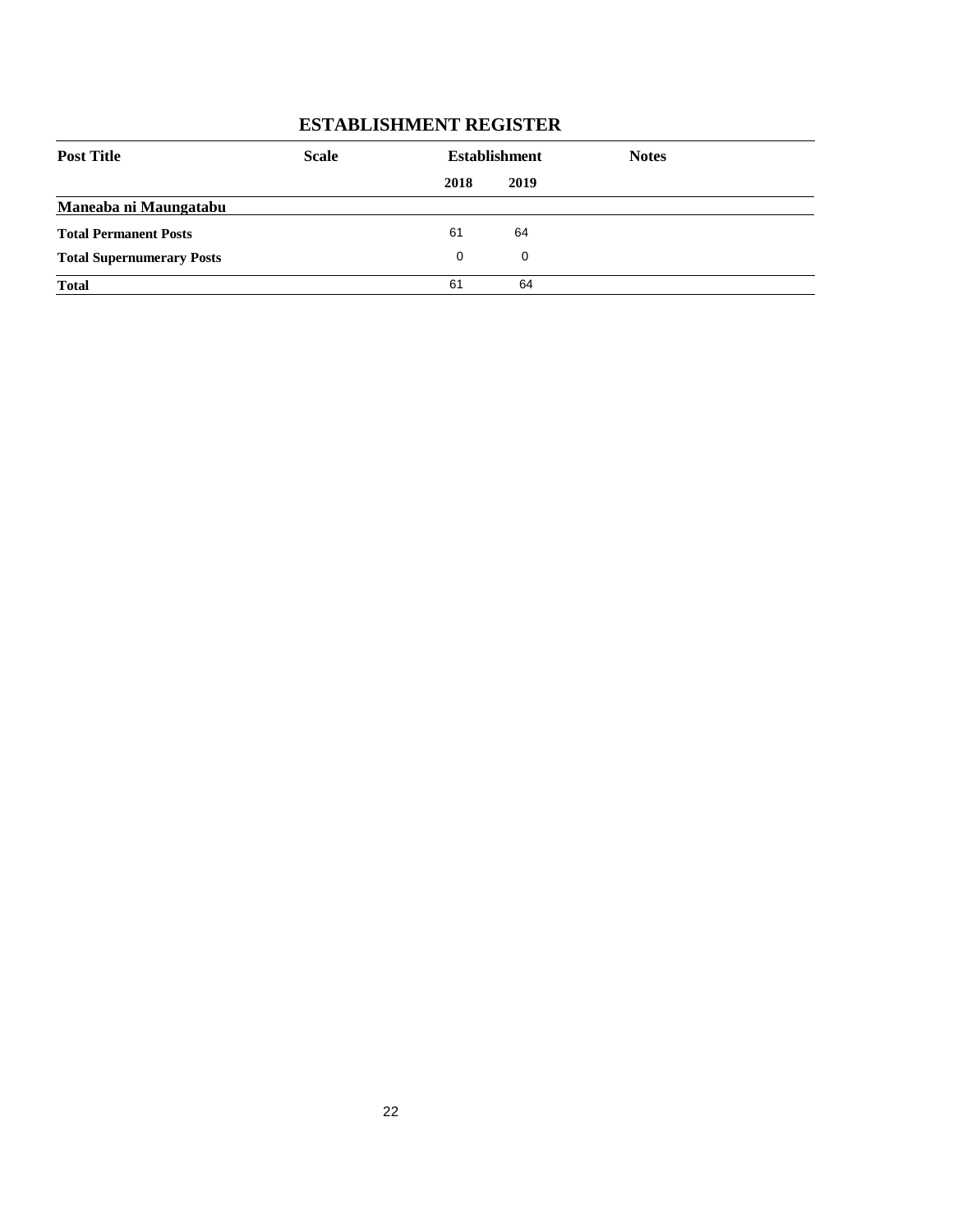| <b>Post Title</b>                                        | <b>Scale</b>   | <b>Establishment</b> |                | <b>Notes</b>                             |
|----------------------------------------------------------|----------------|----------------------|----------------|------------------------------------------|
|                                                          |                | 2018                 | 2019           |                                          |
| <b>Ministry of Commerce, Industry &amp; Cooperatives</b> |                |                      |                |                                          |
| <b>Headquarters</b>                                      |                |                      |                |                                          |
| Minister                                                 | Constitutional | $\mathbf{1}$         | 1              |                                          |
| Secretary                                                | L <sub>3</sub> | 1                    | 1              |                                          |
| Deputy Secretary                                         | L4             | 1                    | 1              |                                          |
| <b>Business Regulatory Specialist</b>                    | $L6-5$         | 1                    | 1              | formerly Legal Advisor                   |
| Senior Assistant Secretary                               | $L6-5$         | 1                    | 1              |                                          |
| <b>Assistant Secretary</b>                               | L10-9/8-7      | 1                    | 1              |                                          |
| Office Manager                                           | $L12-11$       | 1                    | 1              |                                          |
| <b>Executive Assistant</b>                               | L13-12/11-10   | 1                    | 1              |                                          |
| <b>Registry Clerk/Receptionist</b>                       | L18-15/14-12   | 3                    | 3              |                                          |
| Chauffeur                                                | $L18-17$       | 1                    | 1              |                                          |
| <b>Driver</b>                                            | L19-18         | 1                    | 1              |                                          |
| Cleaner                                                  | L19-18         | 2                    | $\overline{2}$ |                                          |
|                                                          |                | 15                   | 15             |                                          |
| <b>Accounts Section</b>                                  |                |                      |                |                                          |
| Senior Accountant                                        | $L8-7/6-5$     | $\mathbf{1}$         | 1              |                                          |
| Accountant                                               | $L10-9/8$      | 1                    | 1              |                                          |
| <b>Accounts Officer</b>                                  | L18-15/14-12   | 3                    | 3              |                                          |
|                                                          |                | 5                    | $\,$ 5 $\,$    |                                          |
| <b>ICT &amp; BIU Division</b>                            |                |                      |                |                                          |
| Senior IT Specialist                                     | $L6-5$         | $\mathbf{1}$         | 1              |                                          |
| <b>ICT Helpdesk</b>                                      | $L13-12$       | 0                    | 1              | new post                                 |
| <b>Assistant Business Information Officer</b>            | $L13-12$       | $\mathbf{1}$         | 1              |                                          |
| Data Entry Officer                                       | $L18-15$       | $\mathbf{1}$         | 1              |                                          |
|                                                          |                | 3                    | 4              |                                          |
| <b>BUSINESS PROMOTION CENTRE</b>                         |                |                      |                |                                          |
| Director of BPC                                          | L4             | $\mathbf{1}$         | $\mathbf{1}$   | formerly Director of Commerce & Industry |
|                                                          |                | $\mathbf{1}$         | $\mathbf{1}$   |                                          |
| <b>Quality Promotion Division</b>                        |                |                      |                |                                          |
| Senior Quality Promotion Officer                         | $L6-5$         | $\mathbf{1}$         | $\mathbf{1}$   |                                          |
| <b>Quality Promotion Officer</b>                         | L11-10/9-7     | 1                    | $\overline{2}$ | 1 new post transferred from Business     |
|                                                          |                |                      |                | <b>Promotion Division</b>                |
| <b>Assistant Quality Promotion Officer</b>               | L15-14/13-12   | 2                    | $\overline{2}$ |                                          |
|                                                          |                | 4                    | 5              |                                          |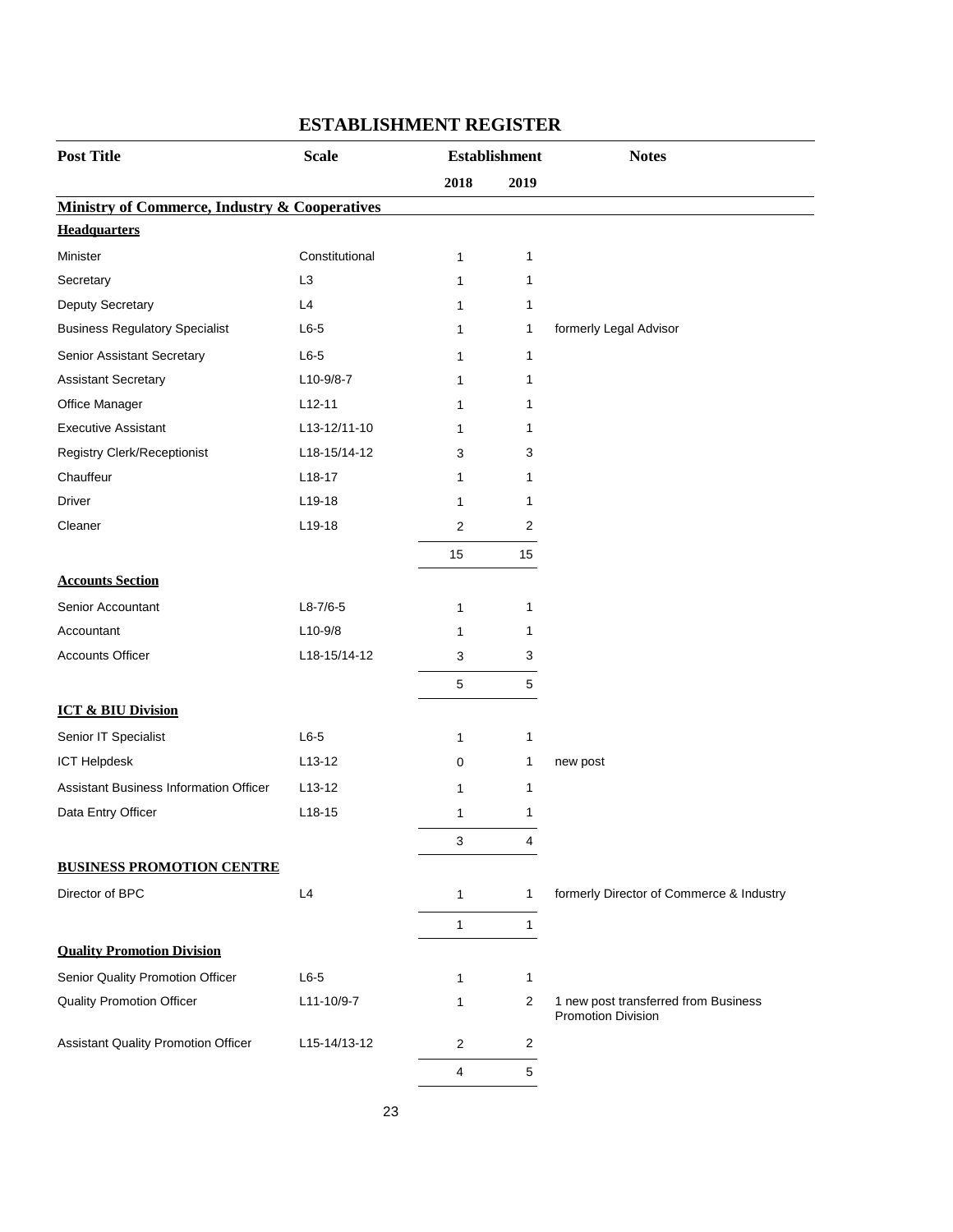| <b>Post Title</b>                                             | <b>Scale</b>              |                | <b>Establishment</b> | <b>Notes</b>                                                                    |
|---------------------------------------------------------------|---------------------------|----------------|----------------------|---------------------------------------------------------------------------------|
|                                                               |                           | 2018           | 2019                 |                                                                                 |
| <b>Ministry of Commerce, Industry &amp; Cooperatives</b>      |                           |                |                      |                                                                                 |
| <b>Investment Promotion Division</b>                          |                           |                |                      |                                                                                 |
| Senior Investment Promotion Officer                           | $L6-5$                    | 1              | $\mathbf 1$          |                                                                                 |
| Industry Promotion Officer                                    | L11-10/9-7                | 1              | 0                    | transferred to IDPD                                                             |
| <b>Investment Promotion Officer</b><br>(Compliance/Aftercare) | L11-10/9-7                | 1              | 1                    |                                                                                 |
| Investment Officer (Marketing/Promotion)                      | $L11 - 10/9 - 7$          | 0              | 1                    | new post                                                                        |
| Investment Information Officer                                | L11-10/9-7                | 0              | 1                    | new post                                                                        |
| Assistant Co-operative Promotion Officer                      | L15-14/13-12              | 1              | 1                    | * transferred from BPD                                                          |
| Assistant Investment Officer                                  | L15-14/13-12              | 0              | 1                    |                                                                                 |
| Assistant Industry Development Officer                        | L15-14/13-12              | 1              | 0                    | transferred to IDPD & retitled                                                  |
| Assistant Cooperative Promotion Officer                       | L <sub>15</sub> -14/13-12 | 1              | 1                    | * transferred from BPD                                                          |
| <b>Security Guard</b>                                         | $L$ 19-18                 | 1              | $\mathbf{1}$         |                                                                                 |
|                                                               |                           | $\overline{7}$ | 8                    |                                                                                 |
| <b>Trade Promotion Division</b>                               |                           |                |                      |                                                                                 |
| Senior Trade Officer                                          | $L6-5$                    | 1              | 1                    |                                                                                 |
| Trade Officer                                                 | L11-10/9-7                | 2              | 2                    |                                                                                 |
| <b>Assistant Trade Officer</b>                                | L15-14/13-12              | 2              | 2                    |                                                                                 |
|                                                               |                           | 5              | 5                    |                                                                                 |
| <b>Industry Development &amp; Promotion Division</b>          |                           |                |                      |                                                                                 |
| Senior Industry Officer                                       | $L6-5$                    | 0              | 1                    | transferred from Xmas formerly Senior<br><b>Business Promotion Officer</b>      |
| Industry Promotion Officer                                    | L11-10/9-7                | $\mathbf 0$    | $\mathbf{1}$         | transferred from IPD                                                            |
| Assistant Industry Promotion Officer                          | L15-14/13-12              | 0              | 1                    | transferred from IPD. Formerly Assistant<br><b>Industry Development Officer</b> |
|                                                               |                           | 0              | 3                    |                                                                                 |
| <b>Business Promotion Division</b>                            |                           |                |                      |                                                                                 |
| Senior Business Promotion Officer                             | $L6-5$                    | 1              | $\mathbf{1}$         |                                                                                 |
| Co-operative Promotion officer                                | L11-10/9-7                | 1              | 1                    |                                                                                 |
| Industry Development Officer                                  | L11-10/9-7                | 1              | 0                    | transferred to QPD & retitled                                                   |
| <b>Business Promotion Officer</b>                             | L11-10/9-7                | 1              | $\mathbf{1}$         |                                                                                 |
| <b>Credit Union Promotion Officer</b>                         | L11-10/9-7                | 1              | 1                    |                                                                                 |
| <b>Assistant Business Promotion Officer</b>                   | L15-14/13-12              | 1              | 1                    |                                                                                 |
| <b>Assistant Cooperative Promotion Officer</b>                | L15-14/13-12              | 1              | 0                    | * transferred to IPD                                                            |
| Assistant Credit Union Promotion Officer                      | L15-14/13-12              | 1              | 1                    |                                                                                 |
| Assistant Co-operative Promotion Officer                      | L15-14/13-12              | 1              | 0                    | transferred to IPD                                                              |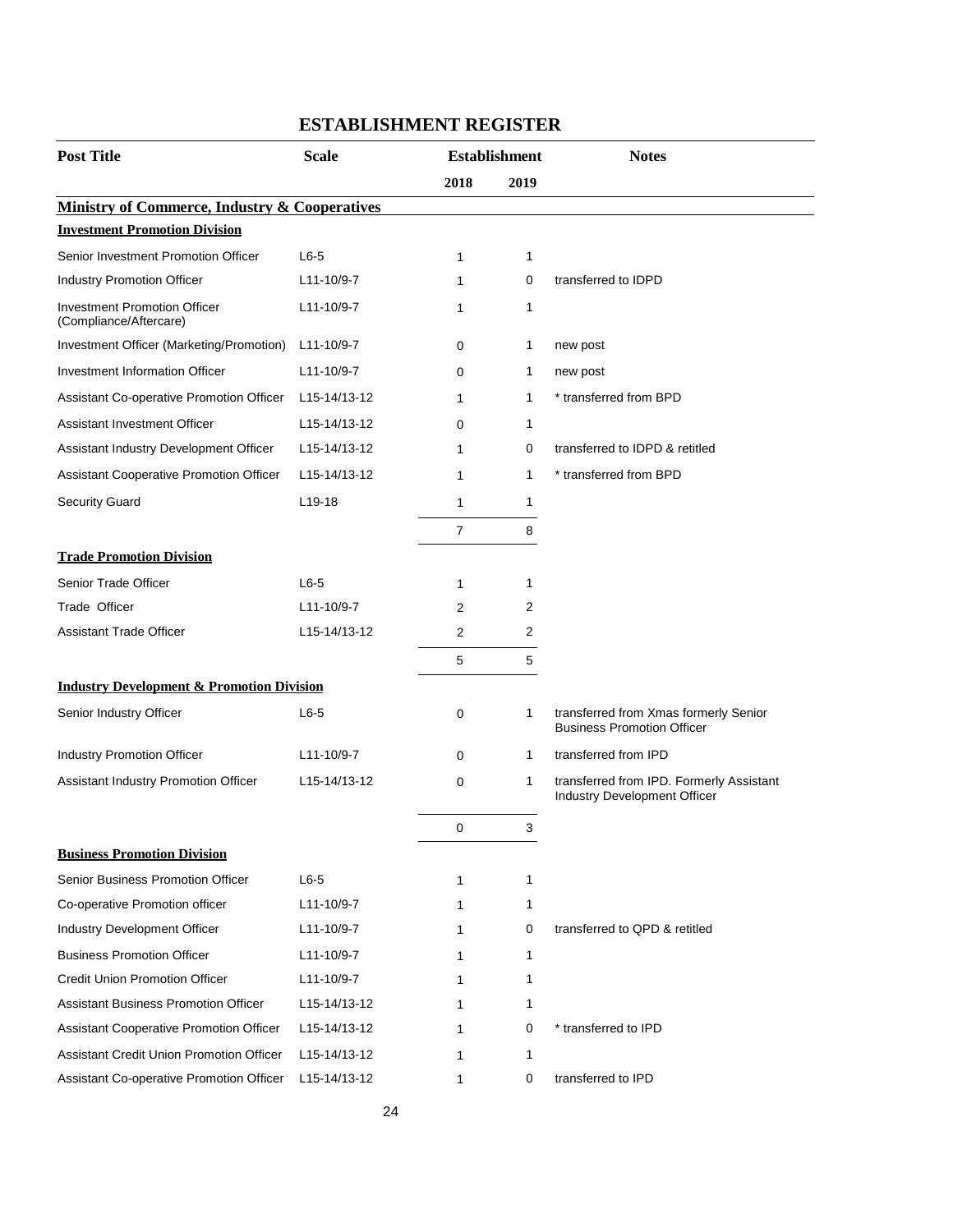| <b>Post Title</b>                                                       | <b>Scale</b>              | <b>Establishment</b> |                | <b>Notes</b>                                                         |  |
|-------------------------------------------------------------------------|---------------------------|----------------------|----------------|----------------------------------------------------------------------|--|
|                                                                         |                           | 2018                 | 2019           |                                                                      |  |
| <b>Ministry of Commerce, Industry &amp; Cooperatives</b>                |                           |                      |                |                                                                      |  |
|                                                                         |                           | 9                    | 6              |                                                                      |  |
| <b>BUSINESS REGULATORY CENTRE</b>                                       |                           |                      |                |                                                                      |  |
| Director of BRC                                                         | L4                        | $\mathbf{1}$         | 1              | formerly Director                                                    |  |
|                                                                         |                           | 1                    | $\mathbf{1}$   |                                                                      |  |
| <b>Consumer Protection Division</b>                                     |                           |                      |                |                                                                      |  |
| Senior Consumer ProtectionOfficer                                       | $L6-5$                    | 1                    | 1              |                                                                      |  |
| <b>Consumer Protection Officer</b>                                      | L11-10/9-7                | 1                    | 1              |                                                                      |  |
| Metrology Officer                                                       | L11-10/9-7                | 1                    | 1              |                                                                      |  |
| <b>Commerce Officer</b>                                                 | L11-10/9-7                | 1                    | 1              |                                                                      |  |
| <b>Assistant Consumer Protection Officer</b>                            | L <sub>15</sub> -14/13-12 | 1                    | 1              |                                                                      |  |
| <b>Assistant Commerce Officer</b>                                       | L15-14/13-12              | 1                    | 1              |                                                                      |  |
| Assistant Metrology Officer                                             | L15-14/13-12              | $\mathbf{1}$         | 1              |                                                                      |  |
|                                                                         |                           | $\overline{7}$       | $\overline{7}$ |                                                                      |  |
| <b>Intellectual Property Division</b>                                   |                           |                      |                |                                                                      |  |
| Senior Intellectual Property Officer                                    | $L6-5$                    | 1                    | 1              |                                                                      |  |
| Copyright Officer                                                       | L11-10/9-7                | 1                    | 1              |                                                                      |  |
| Intellectual Property Officer                                           | L11-10/9-7                | 1                    | 1              |                                                                      |  |
| Assistant Intellectual Property Officer                                 | L15-14/13-12              | 1                    | 1              |                                                                      |  |
| Assistant Copyright Officer                                             | L15-14/13-12              | 1                    | 1              |                                                                      |  |
|                                                                         |                           | 5                    | 5              |                                                                      |  |
| <b>Business &amp; Companies Registry &amp; Compliance Division</b>      |                           |                      |                |                                                                      |  |
| Senior Business/Companies Registry &<br>Compliance Officer              | $L6-5$                    | 1                    | 1              | formerly Senior Business Registration Officer                        |  |
| Business/Companies Compliance Officer                                   | L11-10/9-7                | $\mathbf 1$          | 1              | formerly Cooperative/ Credit Union<br><b>Registration Officer</b>    |  |
| Business/ Company Registry Officer                                      | L11-10/9-7                | $\mathbf{1}$         | 1              | formerly Business/ Company Registration<br>Officer                   |  |
| Assistance Business/Companies<br>Compliance Officer                     | L15-14/13-12              | $\mathbf{1}$         | 1              | formerly Assistance Cooperative/Credit<br>Union Registration Officer |  |
| Assistance Business/Companies Registry L15-14/13-12<br>Officer          |                           | $\mathbf{1}$         | 1              | formerly Assistance Business/Company<br><b>Registration Officer</b>  |  |
|                                                                         |                           | 5                    | 5              |                                                                      |  |
| <b>Cooperative &amp; Credit Union Registry &amp; Compliace Division</b> |                           |                      |                |                                                                      |  |
| Senior Cooperative & Credit Union<br>Registry & Compliance Officer      | $L6-5$                    | 1                    | 1              | formerly Senior Business Compliance Officer                          |  |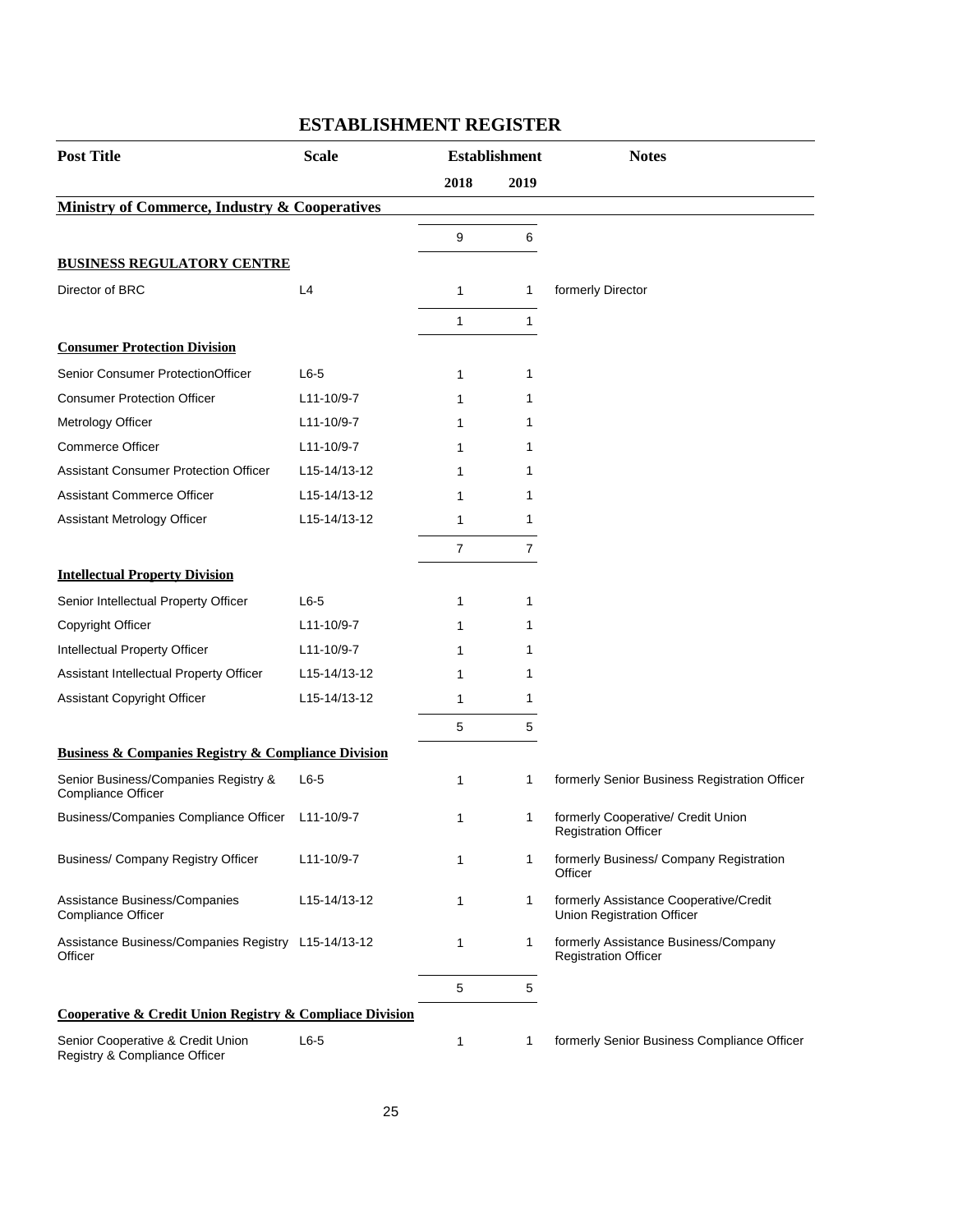| <b>Post Title</b>                                                | <b>Scale</b>   | <b>Establishment</b> |                | <b>Notes</b>                                      |
|------------------------------------------------------------------|----------------|----------------------|----------------|---------------------------------------------------|
|                                                                  |                | 2018                 | 2019           |                                                   |
| <b>Ministry of Commerce, Industry &amp; Cooperatives</b>         |                |                      |                |                                                   |
| Cooperative & Credit Union Compliance<br>Officer                 | L11-10/9-7     | 1                    | 1              |                                                   |
| Cooperative & Credit Union Registry<br>Officer                   | L11-10/9-7     | 1                    | 1              | formerly Business Compliance Officer              |
| Assistant Cooperative & Credit Union<br><b>Registry Officer</b>  | L15-14/13-12   | 1                    | 1              | formerly Assistant Business Compliance<br>Officer |
| Assistant Cooperative & Credit Union<br>Compliance Officer       | L15-14/13-12   | 0                    | 1              | reinstated & retitled                             |
|                                                                  |                | 4                    | 5              |                                                   |
| <b>Kiritimati Office</b>                                         |                |                      |                |                                                   |
| Senior Business Promotion Officer                                | $L6-5$         | 1                    | 0              | transferred to IDP and retitled                   |
| <b>Business Promotion Officer</b>                                | $L9 - 7/6 - 5$ | 1                    | 1              |                                                   |
| <b>Assistant Business Information Officer</b>                    | $L13-12$       | 1                    | 1              |                                                   |
| Assistant Business Regulatory Officer                            | $L$ 13-12      | 1                    | 1              |                                                   |
| <b>Assistant Business Promotion Officer</b>                      | $L$ 13-12      | 1                    | 1              |                                                   |
| <b>Accounts Officer</b>                                          | L18-15/14-12   | 1                    | 1              |                                                   |
| Registry Clerk/Receptionist                                      | L18-15/14-12   | 1                    | 1              |                                                   |
| Driver                                                           | L19-18         | 1                    | 1              |                                                   |
| Cleaner                                                          | $L$ 19-18      | 1                    | 1              |                                                   |
|                                                                  |                | 9                    | 8              |                                                   |
| <b>Business Promotion Section (Kiritimati Office)</b>            |                |                      |                |                                                   |
| <b>Promotion Officer</b>                                         | $L11-10$       | 1                    | 1              |                                                   |
| <b>Assistant Promotion Officer</b>                               | $L13-12$       | 1                    | 1              |                                                   |
|                                                                  |                | $\overline{2}$       | 2              |                                                   |
| <b>Business Regulatory Section (Kiritimati Office)</b>           |                |                      |                |                                                   |
| <b>Regulatory Officer</b>                                        | $L11-10$       | 1                    | 1              |                                                   |
| <b>Assistant Regulatory Officer</b>                              | L13-12         | 1                    | 1              |                                                   |
|                                                                  |                | $\overline{c}$       | $\overline{2}$ |                                                   |
| <b>Supernumerary Posts</b>                                       |                |                      |                |                                                   |
| <b>Trade Information Officer</b>                                 | L11-10/9-7     | 0                    | 1              | new post. Project Funded                          |
|                                                                  |                | 0                    | 1              |                                                   |
|                                                                  |                | 84                   | 87             |                                                   |
| <b>Total Permanent Posts</b><br><b>Total Supernumerary Posts</b> |                | 0                    | 1              |                                                   |
| <b>Total</b>                                                     |                | 84                   | 88             |                                                   |
|                                                                  |                |                      |                |                                                   |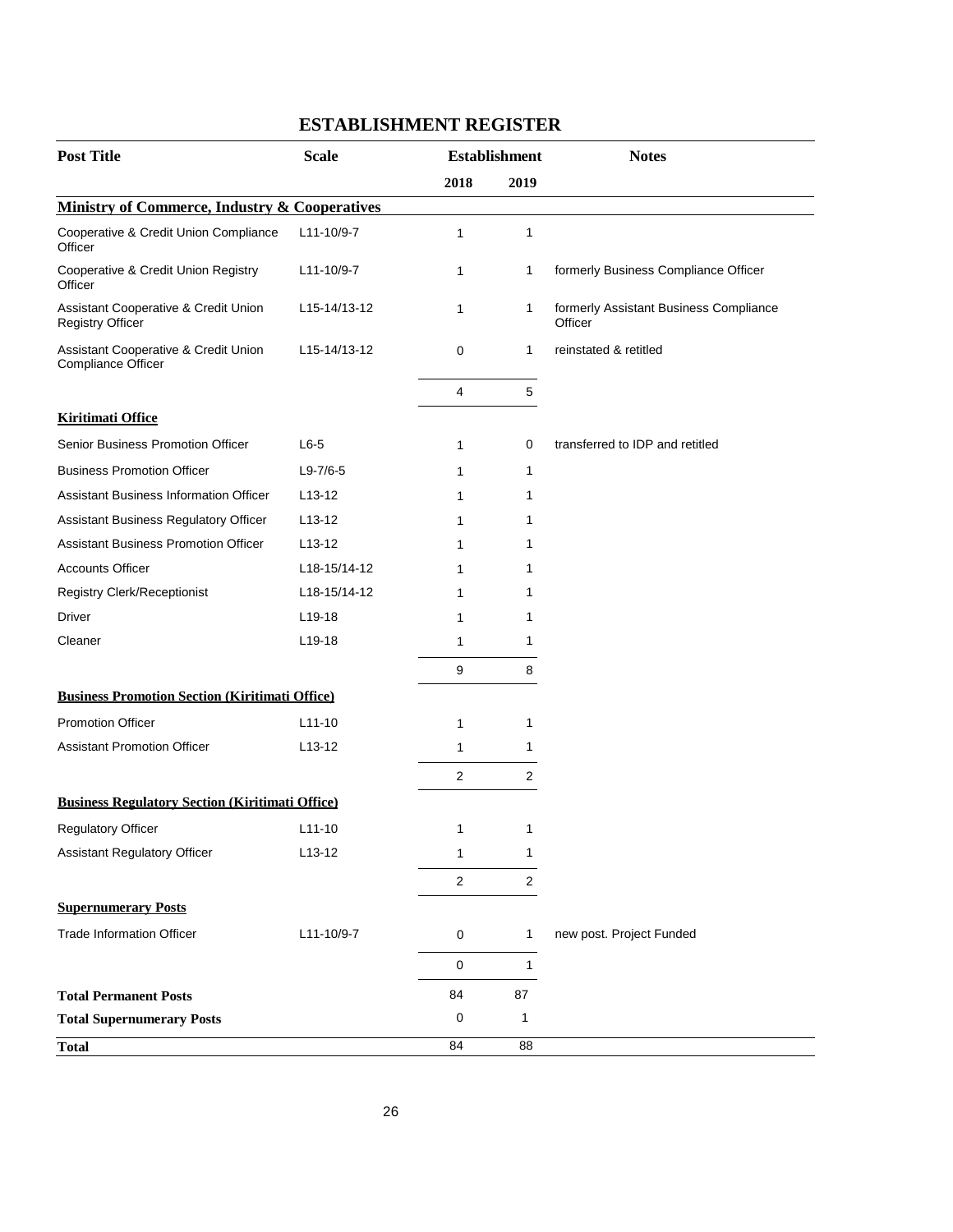| <b>Post Title</b>                       | <b>Scale</b>   | <b>Establishment</b> |                         | <b>Notes</b>                                   |
|-----------------------------------------|----------------|----------------------|-------------------------|------------------------------------------------|
|                                         |                | 2018                 | 2019                    |                                                |
| <b>Kiribati National Audit Office</b>   |                |                      |                         |                                                |
| <b>Headquarters</b>                     |                |                      |                         |                                                |
| <b>Auditor General</b>                  | Constitutional | $\mathbf{1}$         | $\mathbf{1}$            |                                                |
| <b>Principal Auditor</b>                | $L6-5$         | 0                    | 1                       | new post                                       |
| Deputy Auditor General                  | $L6-5$         | 1                    | 0                       | abolished to create new post                   |
| Office Manager                          | $L12-11$       | 1                    | 1                       |                                                |
| <b>Executive Assistant</b>              | L13-12/11-10   | 1                    | 1                       |                                                |
| <b>Registry Clerk/Receptionist</b>      | L18-15/14-12   | 2                    | 2                       |                                                |
| <b>Driver</b>                           | L19-18         | 2                    | $\overline{\mathbf{c}}$ |                                                |
| Cleaner                                 | L19-18         | 2                    | 2                       |                                                |
|                                         |                | 10                   | 10                      |                                                |
| <b>Accounts Unit</b>                    |                |                      |                         |                                                |
| <b>Assistant Accountant</b>             | L12-11/10      | 1                    | $\mathbf{1}$            |                                                |
|                                         |                | 1                    | $\mathbf{1}$            |                                                |
| <b>Information Technology Unit</b>      |                |                      |                         |                                                |
| <b>IT Specialist</b>                    | $L8-7$         | 0                    | 0                       |                                                |
| Assistant IT Specialist                 | $L12-11$       | 1                    | 1                       |                                                |
|                                         |                | 1                    | $\mathbf{1}$            |                                                |
| <b>Government/Local Government Unit</b> |                |                      |                         |                                                |
| <b>Principal Auditor</b>                | $L6-5$         | 1                    | 1                       |                                                |
| Senior Auditor                          | $L8-7$         | 1                    | 1                       |                                                |
| Senior Auditor                          | $L8-7$         | 1                    | 1                       |                                                |
| Auditor                                 | $L10-9$        | 2                    | 3                       | formerly Auditor Grade.1 /retitled, 1 new post |
| <b>Assistant Auditor</b>                | $L12 - 11$     | 1                    | 2                       | formerly Auditor Grade. 2/retitled, 1 new post |
| <b>Examiner of Accounts</b>             | L18-15/14-12   | 9                    | 8                       | 1 traded off                                   |
|                                         |                | 15                   | 16                      |                                                |
| <b>State Owned Entities Unit</b>        |                |                      |                         |                                                |
| <b>Principal Auditor</b>                | $L6 - 5/4$     | 1                    | 1                       |                                                |
| Senior Auditor                          | $L8-7$         | 1                    | 1                       |                                                |
| Auditor                                 | $L10-9$        | 2                    | $\overline{2}$          |                                                |
| <b>Assistant Auditor</b>                | $L12-11$       | 2                    | 2                       | Auditor Grade. 2/retitled                      |
| <b>Examiner of Accounts</b>             | L18-15/14-12   | 6                    | 3                       | 3 traded off                                   |
|                                         |                | 12                   | 9                       |                                                |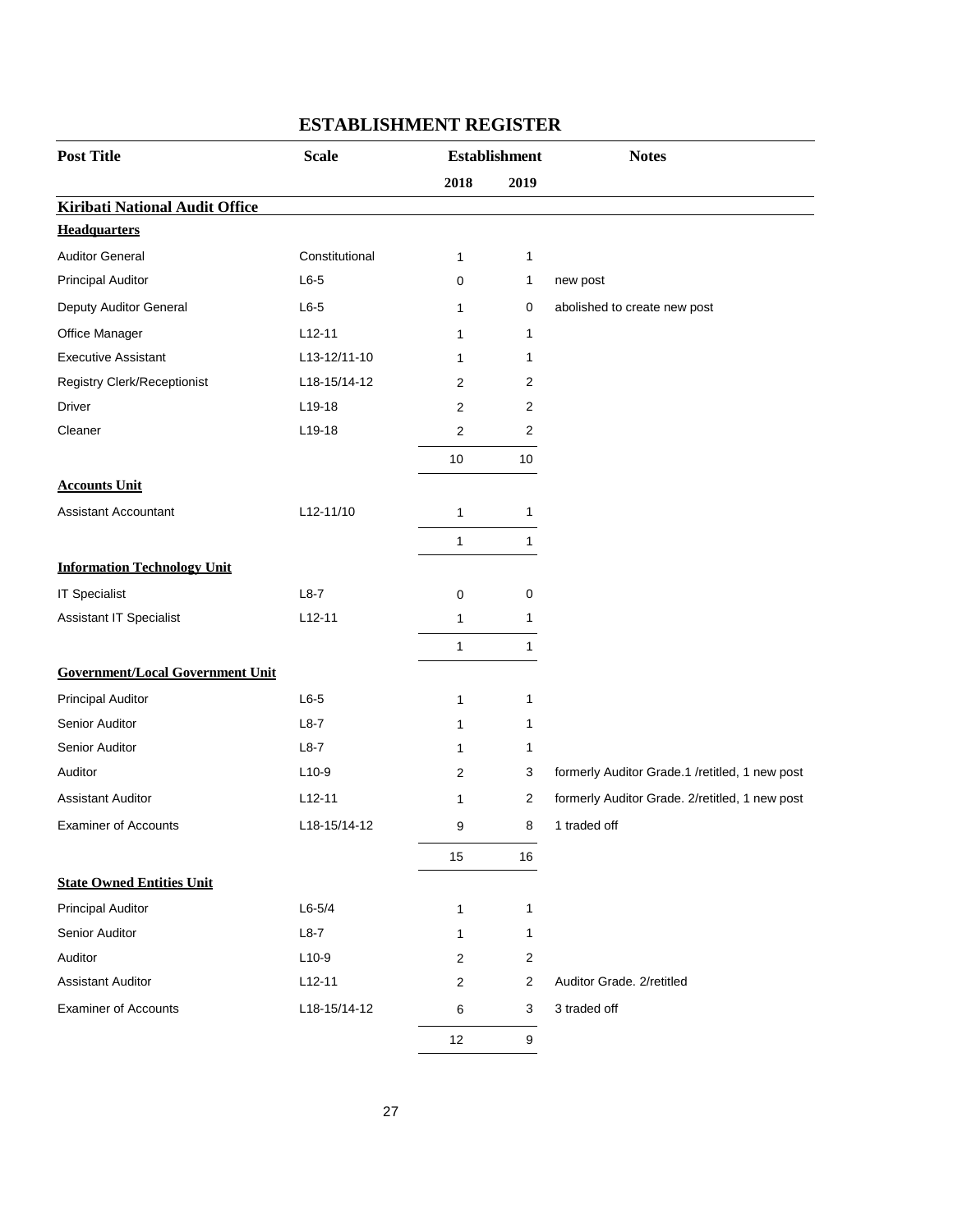| <b>Post Title</b>                | <b>Scale</b> |      | <b>Establishment</b> | <b>Notes</b>                       |
|----------------------------------|--------------|------|----------------------|------------------------------------|
|                                  |              | 2018 | 2019                 |                                    |
| Kiribati National Audit Office   |              |      |                      |                                    |
| <b>Performance Audit Unit</b>    |              |      |                      |                                    |
| <b>Principal Auditor</b>         | $L6-5$       | 1    | 1                    |                                    |
| Senior Auditor                   | $L8-7$       | 1    | 1                    |                                    |
| Auditor                          | $L10-9$      | 1    | 1                    | formerly Auditor Grade.1 /retitled |
| <b>Assistant Auditor</b>         | $L12 - 11$   | 1    | 1                    | formerly Auditor Grade. 2/retitled |
|                                  |              | 4    | 4                    |                                    |
| <b>Supernumerary Posts</b>       |              |      |                      |                                    |
| Senior IT Specialist             | $L6-5$       | 1    | 1                    |                                    |
|                                  |              | 1    | 1                    |                                    |
| <b>Total Permanent Posts</b>     |              | 43   | 41                   |                                    |
| <b>Total Supernumerary Posts</b> |              | 1    | 1                    |                                    |
| <b>Total</b>                     |              | 44   | 42                   |                                    |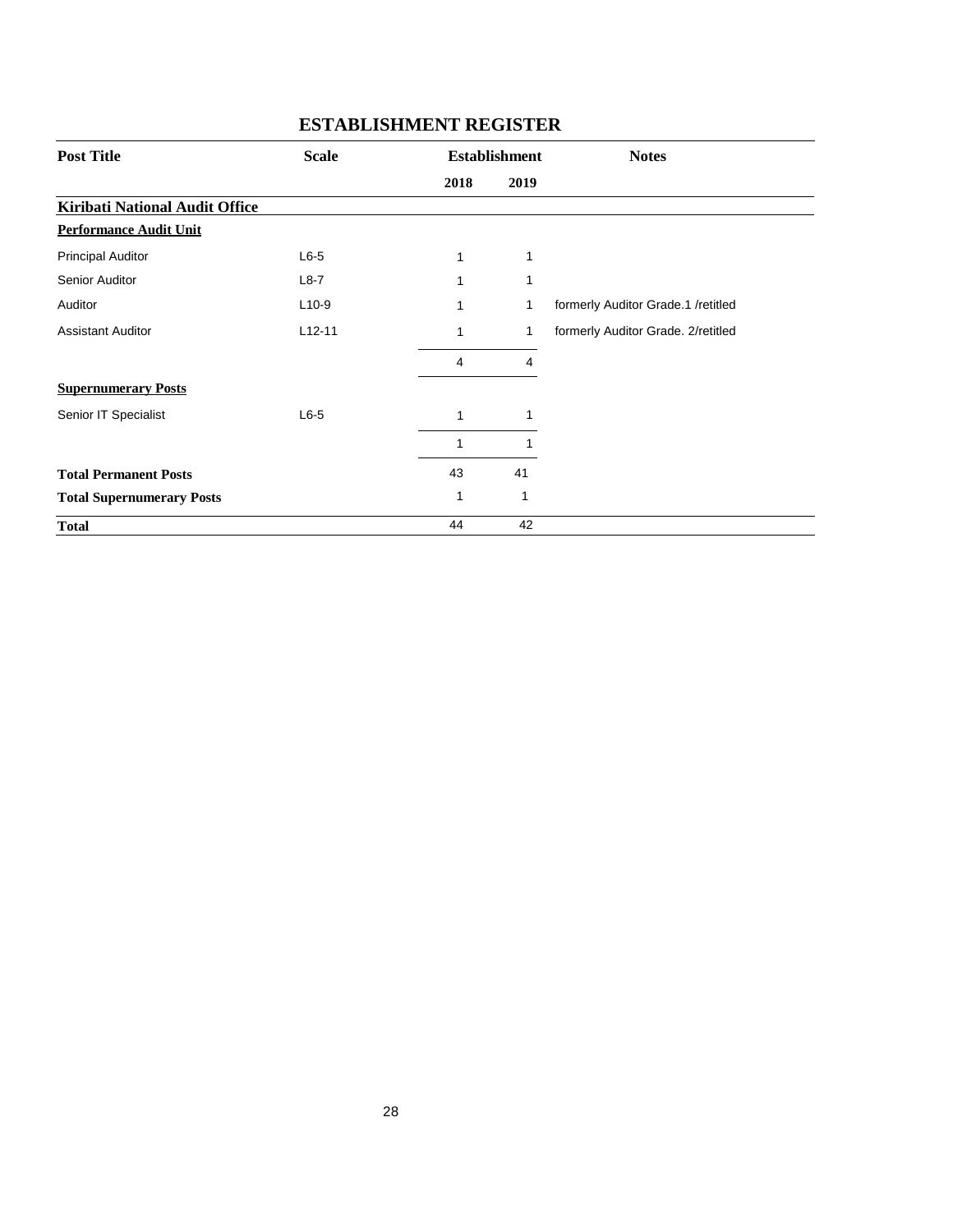| <b>Post Title</b>                                  | <b>Scale</b>        | <b>Establishment</b> |              | <b>Notes</b>                                              |
|----------------------------------------------------|---------------------|----------------------|--------------|-----------------------------------------------------------|
|                                                    |                     | 2018                 | 2019         |                                                           |
| <b>Office of the Attorney General</b>              |                     |                      |              |                                                           |
| <b>Headquarters</b>                                |                     |                      |              |                                                           |
| <b>Attorney General</b>                            | Constitutional      | $\mathbf{1}$         | $\mathbf{1}$ |                                                           |
| Senior State Attorney                              | L4                  | 6                    | 0            | * 4 posts split to new Divisions, *2 posts<br>saving      |
| <b>Assistant Senior State Attorney</b>             | L <sub>5</sub>      | 4                    | 0            | 4 posts split to new Divisions                            |
| <b>State Attorney</b>                              | $L9-6$              | 10                   | 0            | 10 posts split to new Divisions                           |
| <b>ICT Officer</b>                                 | $L9-7$              | 0                    | 1            | new post                                                  |
| <b>Executive Assistant</b>                         | L13-12/11-10        | 1                    | 1            |                                                           |
| Law Revisioner/Librarian                           | $L14-12$            | 1                    | 1            |                                                           |
| <b>Accounts Officer</b>                            | L18-15/14-12        | 1                    | 1            |                                                           |
| <b>Registry Clerk/Receptionist</b>                 | L18-15/14-12        | 2                    | 2            |                                                           |
| Cleaner                                            | L <sub>19</sub> -18 | 0                    | 1            | new post                                                  |
| Driver                                             | $L19-18$            | 1                    | 1            |                                                           |
|                                                    |                     | 27                   | 9            |                                                           |
| <b>Drafting Division</b>                           |                     |                      |              |                                                           |
| Director of Legislative Drafting (DLD)             | L <sub>3</sub>      | 0                    | 1            | new post                                                  |
| Deputy Director of Legistrative Drafting<br>(DDLD) | L4                  | 0                    | 1            | formerly Senior State Attorney                            |
| Senior Legistrative Drafter                        | L <sub>5</sub>      | 0                    | 1            | formerly Assistant Senior State Attorney                  |
| Assistant Senior Legistrative Drafter              | $L7-6$              | 0                    | 1            | formerly State Attorney                                   |
| Legistrative Drafter                               | $L9-6$              | 0                    | 1            | formerly State Attorney                                   |
|                                                    |                     | 0                    | 5            |                                                           |
| <b>Civil Division</b>                              |                     |                      |              |                                                           |
| Solicitor General                                  | L <sub>3</sub>      | 1                    | 1            |                                                           |
| Deputy Solicitor General (Civil Case)              | L4                  | 0                    | 1            | formerly Senior State Attorney                            |
| Deputy Solicitor General (Legal Advise)            | L4                  | 0                    | 1            | formerly Senior State Attorney                            |
| Senior State Attorney                              | L <sub>5</sub>      | 0                    | 4            | formerly 2 Assistant State Attorney & 2 State<br>Attorney |
| <b>Assistant Senior State Attorney</b>             | $L7-6$              | 0                    | 2            | formerly Senior State Attorney                            |
| <b>State Attorney</b>                              | $L9-6$              | 0                    | 1            | transferred from HQ                                       |
|                                                    |                     | 1                    | 10           |                                                           |
| <b>Criminal Division</b>                           |                     |                      |              |                                                           |
| Director of Public Prosecution (DPP)               | L <sub>3</sub>      | 1                    | 1            | transferred from HQ                                       |
| Deputy DPP                                         | L4                  | 0                    | 1            | formerly Senior State Attorney from HQ                    |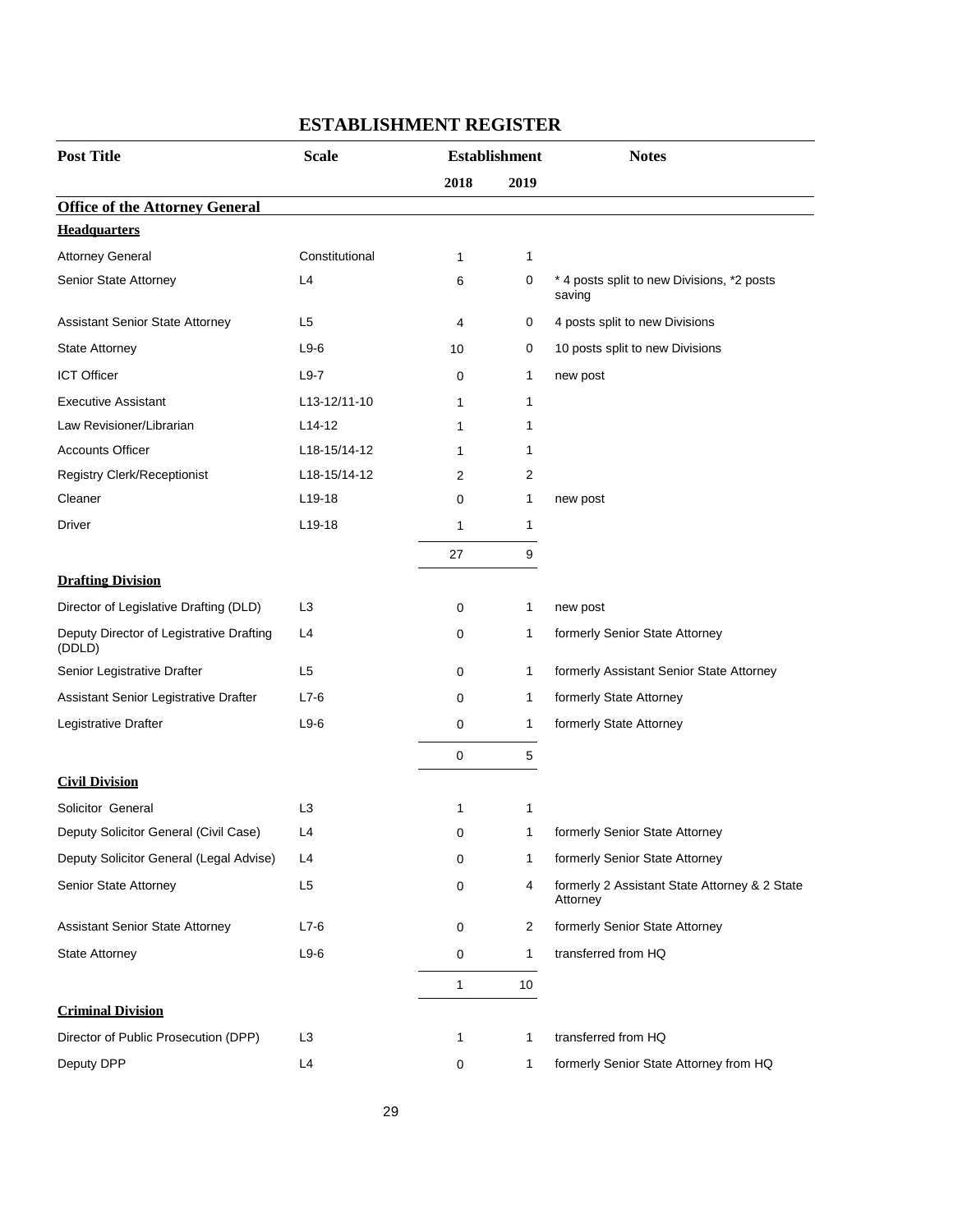| <b>Post Title</b>                      | <b>Scale</b>   |             | <b>Establishment</b> | <b>Notes</b>                                        |
|----------------------------------------|----------------|-------------|----------------------|-----------------------------------------------------|
|                                        |                | 2018        | 2019                 |                                                     |
| <b>Office of the Attorney General</b>  |                |             |                      |                                                     |
| Senior State Attorney                  | L <sub>5</sub> | $\mathbf 0$ | 1                    | formerly Assistant Senior State Attorney<br>from HQ |
| <b>Assistant Senior State Attorney</b> | $L7-6$         | 0           | 1                    | formerly State Attorney from HQ                     |
| <b>State Attorney</b>                  | $L9-6$         | $\Omega$    | 1                    | formerly State Attorney from HQ                     |
|                                        |                |             | 5                    |                                                     |
| <b>Total Permanent Posts</b>           |                | 29          | 29                   |                                                     |
| <b>Total Supernumerary Posts</b>       |                | 0           | 0                    |                                                     |
| <b>Total</b>                           |                | 29          | 29                   |                                                     |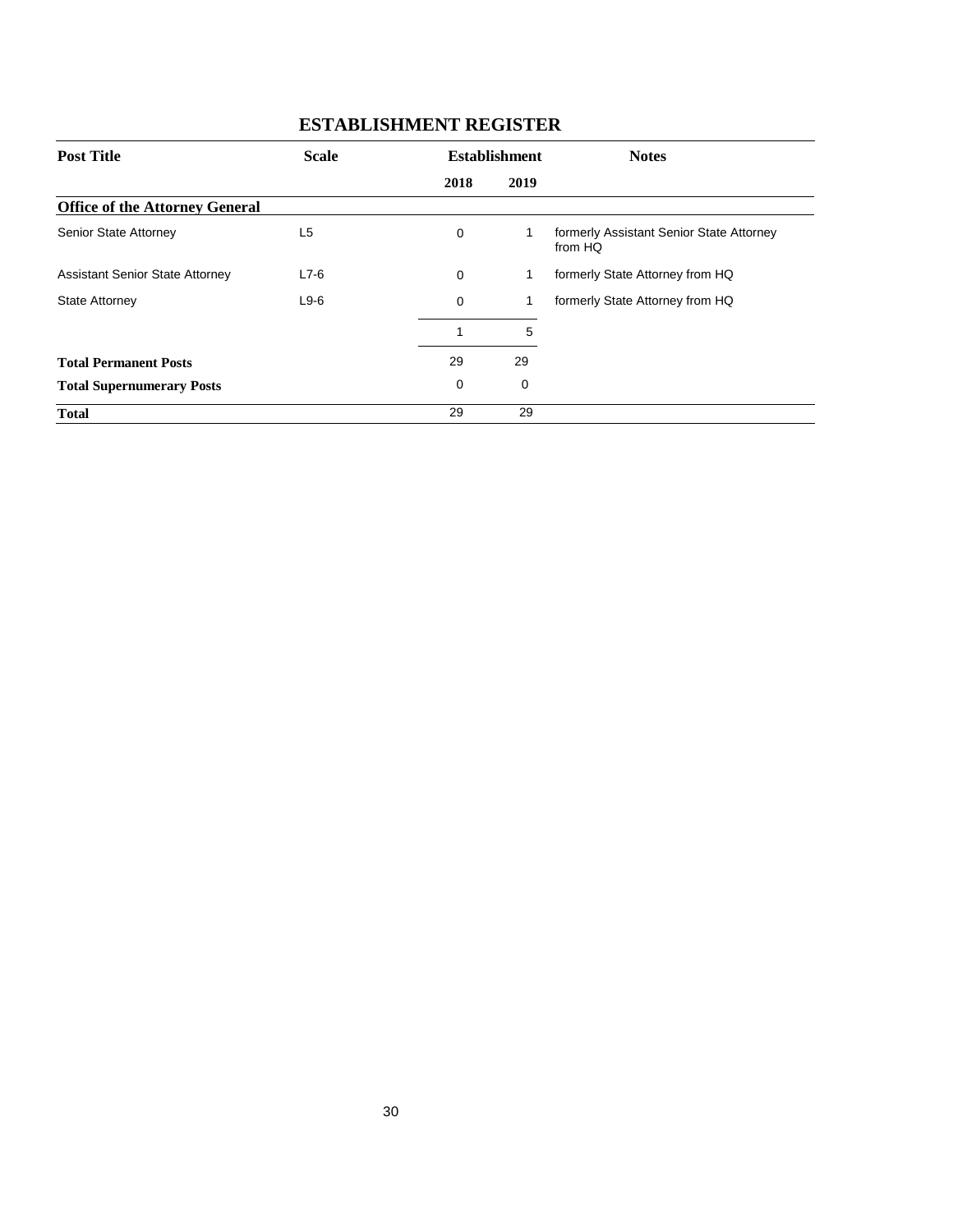| <b>Post Title</b>                                               | <b>Scale</b>        |                | <b>Establishment</b> | <b>Notes</b> |
|-----------------------------------------------------------------|---------------------|----------------|----------------------|--------------|
|                                                                 |                     | 2018           | 2019                 |              |
| <b>Ministry of Fisheries &amp; Marine Resources Development</b> |                     |                |                      |              |
| <b>Headquarters</b>                                             |                     |                |                      |              |
| Minister                                                        | Constitutional      | 1              | 1                    |              |
| Secretary                                                       | L <sub>3</sub>      | 1              | $\mathbf{1}$         |              |
| Deputy Secretary                                                | L4                  | 1              | $\mathbf 1$          |              |
| Legal Advisor                                                   | $L6-5$              | 0              | 1                    | new post     |
| Senior Assistant Secretary                                      | $L6-5$              | 1              | 1                    |              |
| Human Resource Officer                                          | $L9-7$              | 1              | $\mathbf 1$          |              |
| Office Manager                                                  | $L12-11$            | 1              | 1                    |              |
| <b>Executive Assistant</b>                                      | L13-12/11-10        | 1              | 1                    |              |
| Registry Clerk/Receptionist                                     | L18-15/14-12        | 3              | 3                    |              |
| Chauffeur                                                       | $L18-17$            | 1              | 1                    |              |
| Driver                                                          | L19-18              | 2              | 2                    |              |
| Cleaner                                                         | L19-18              | $\mathbf{1}$   | $\mathbf{1}$         |              |
|                                                                 |                     | 14             | 15                   |              |
| <b>Accounts Section</b>                                         |                     |                |                      |              |
| Senior Accountant                                               | $L8 - 7/6 - 5$      | 1              | $\mathbf{1}$         |              |
| Accountant                                                      | $L10-9/8$           | 1              | 2                    | 1 new post   |
| <b>Accounts Officer</b>                                         | L18-15/14-12        | 2              | 2                    |              |
|                                                                 |                     | 4              | 5                    |              |
| <b>Information Coummunication Technology (ICT) Unit</b>         |                     |                |                      |              |
| Director of ICT                                                 | L4                  | 1              | $\mathbf{1}$         |              |
| Senior Database & Web Application<br>Developer                  | $L6-5$              | 1              | $\mathbf 1$          |              |
| Network Systems Administrator                                   | L10-9/8-7           | 1              | 1                    |              |
| Information Technology Assistant                                | L <sub>13</sub> -12 | 1              | 1                    |              |
|                                                                 |                     | 4              | 4                    |              |
| <b>Fisheries Division</b>                                       |                     |                |                      |              |
| <b>Director of Fisheries</b>                                    | L4                  | 1              | $\mathbf{1}$         |              |
| <b>Principal Fisheries Officer</b>                              | L <sub>5</sub>      | $\overline{2}$ | $\overline{c}$       |              |
| Senior Enforcement Officer                                      | L <sub>6</sub>      | 0              | $\mathbf 1$          | new post     |
| Senior Fisheries Officer                                        | L6                  | 4              | 4                    |              |
| Marine Engineer (Class II)                                      | $L9-7$              | 1              | 1                    |              |
| Marine Officer (Class II)                                       | $L9-7$              | 1              | 1                    |              |
| <b>Fisheries Officer</b>                                        | $L9-7$              | 5              | 5                    |              |
| <b>Assistant Enforcement Officer</b>                            | L10-9/8-7           | 0              | $\mathbf{1}$         | new post     |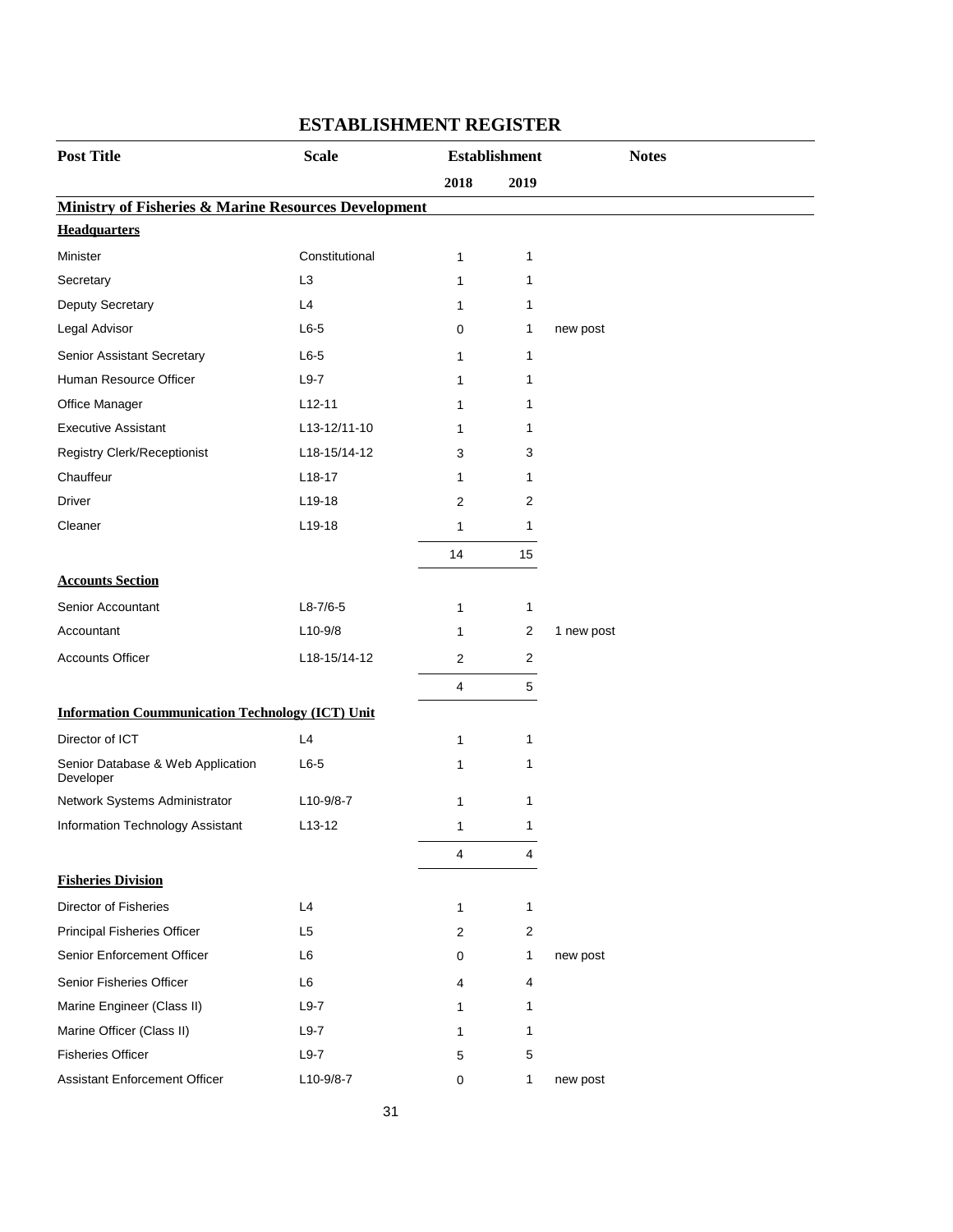| <b>Post Title</b>                                               | <b>Scale</b>    |                  | <b>Establishment</b> | <b>Notes</b>                      |
|-----------------------------------------------------------------|-----------------|------------------|----------------------|-----------------------------------|
|                                                                 |                 | 2018             | 2019                 |                                   |
| <b>Ministry of Fisheries &amp; Marine Resources Development</b> |                 |                  |                      |                                   |
| Master Fisherman                                                | $L11-10$        | $\mathbf{1}$     | 1                    |                                   |
| Senior Fisheries Assistant                                      | $L11-10$        | 11               | 11                   |                                   |
| <b>Field Enforcement Officer</b>                                | $L12-11$        | 0                | 1                    | new post                          |
| Marine Engineer (Class III)                                     | $L15-13$        | 1                | 1                    |                                   |
| Marine Mechanic                                                 | $L17-14$        | 1                | 1                    |                                   |
| <b>Fisheries Technician</b>                                     | L17/16-15/14-13 | 17               | 17                   |                                   |
| Registry Clerk/Receptionist                                     | L18-15/14-12    | $\overline{2}$   | 2                    |                                   |
| <b>Fisheries Assistant</b>                                      | L18-15/14-12    | 18               | 18                   |                                   |
| Data Technician/Librarian                                       | $L18-15$        | 1                | 1                    |                                   |
| Driver                                                          | L19-18          | 1                | 1                    |                                   |
| Security Guard                                                  | L19-18          | 3                | 3                    |                                   |
| Cleaner                                                         | L19-18          | 1                | 1                    |                                   |
|                                                                 |                 | 71               | 74                   |                                   |
| <b>Accounts Section</b>                                         |                 |                  |                      |                                   |
| <b>Accounts Officer</b>                                         | L18-15/14-12    | 1                | 1                    |                                   |
|                                                                 |                 | 1                | 1                    |                                   |
| Te Tia Akawa                                                    |                 |                  |                      |                                   |
| Marine Officer Class III                                        | $L11-10$        | 1                | 0                    | <b>Reserved Without Provision</b> |
| <b>Bosun</b>                                                    | $L13-12$        | 1                | 0                    | Reserved Without Provision        |
| Deck Hand                                                       | $L18-17$        | 2                | $\mathbf{1}$         | 1 Reserved Without Provision      |
| Greaser                                                         | $L18-17$        | 1                | $\mathbf{1}$         |                                   |
| Cook                                                            | L19-18          | 1                | 0                    | <b>Reserved Without Provision</b> |
|                                                                 |                 | 6                | $\overline{2}$       |                                   |
| <b>Competent Authority Unit</b>                                 |                 |                  |                      |                                   |
| Director of Competent Authority                                 | L4              | 1                | 1                    |                                   |
| <b>Principal Verification Offcer</b>                            | L <sub>5</sub>  | $\overline{2}$   | $\overline{2}$       |                                   |
| Senior Verification Officer                                     | L <sub>6</sub>  | $\boldsymbol{2}$ | 2                    |                                   |
| Verification Officer                                            | $L9-7$          | $\boldsymbol{2}$ | $\overline{c}$       |                                   |
| Senior Verification Assistant                                   | $L11-10$        | 2                | 2                    |                                   |
| Cleaner                                                         | L19-18          | 1                | 1                    |                                   |
| <b>Driver</b>                                                   | L19-18          | 1                | 1                    |                                   |
|                                                                 |                 | 11               | 11                   |                                   |
| <b>Licensing &amp; Compliance Division</b>                      |                 |                  |                      |                                   |
| Director                                                        | L4              | 1                | 1                    |                                   |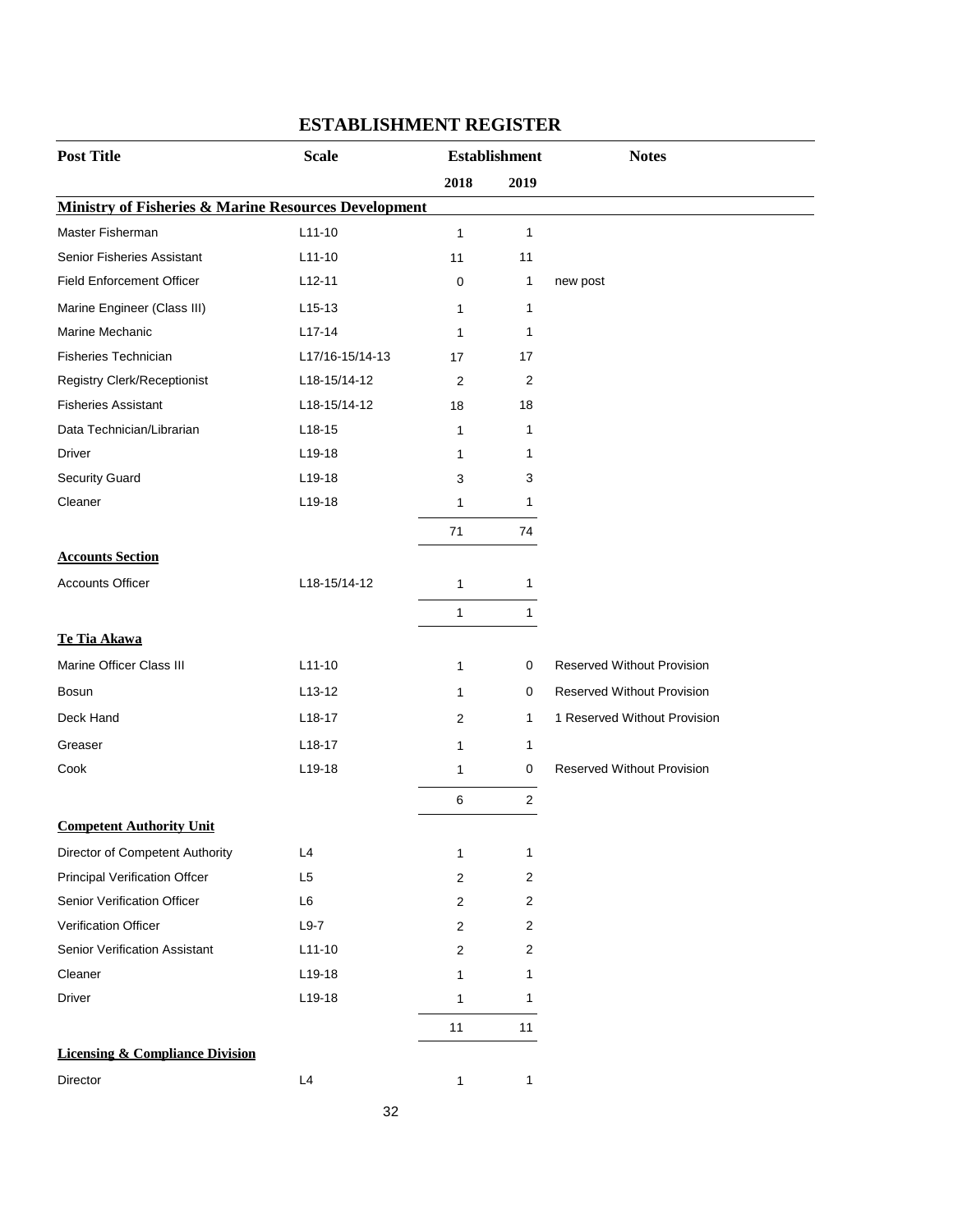| <b>Post Title</b>                                               | <b>Scale</b>   |      | <b>Establishment</b> |  |
|-----------------------------------------------------------------|----------------|------|----------------------|--|
|                                                                 |                | 2018 | 2019                 |  |
| <b>Ministry of Fisheries &amp; Marine Resources Development</b> |                |      |                      |  |
| Principal Compliance Officer                                    | L <sub>5</sub> | 1    | 1                    |  |
| Principal Licensing Officer                                     | L <sub>5</sub> | 1    | 1                    |  |
| Senior Licensing Officer                                        | L <sub>6</sub> | 1    | 1                    |  |
| Senior Compliance Officer                                       | L <sub>6</sub> | 1    | 1                    |  |
| Compliance Officer                                              | $L9-7$         | 1    | 1                    |  |
| <b>Licensing Officer</b>                                        | $L9-7$         | 1    | 1                    |  |
| <b>VMS Officer</b>                                              | $L11-10$       | 1    | 1                    |  |
| Observer Officer                                                | $L11-10$       | 1    | 1                    |  |
| Assistant Compliance Officer                                    | $L13-12$       | 3    | 3                    |  |
| Data Control Officer                                            | $L13-12$       | 1    | 1                    |  |
| Assistant VDS Officer                                           | $L13-12$       | 1    | 1                    |  |
| Senior Data Technician                                          | $L14-12$       | 1    | 1                    |  |
| JV Bursay & Control Officer                                     | L15-14/13-12   | 1    | 1                    |  |
| Observer Bursary & Control Officer                              | L15-14/13-12   | 1    | 1                    |  |
| Licensing & Database Clerk                                      | L17-14/13-12   | 1    | 1                    |  |
| Fisheries Data Technician                                       | L18-15/14      | 2    | 2                    |  |
| Licencing Registration Clerk                                    | $L18-15$       | 1    | 1                    |  |
|                                                                 |                | 21   | 21                   |  |
| <b>Geology &amp; Coastal Management Division</b>                |                |      |                      |  |
| Director of Mineral                                             | L4             | 1    | 1                    |  |
| Principal Mineral Officer (Inshore)                             | $L6-5$         | 1    | 1                    |  |
| Principal Mineral Officer (Offshore)                            | $L6-5$         | 1    | 1                    |  |
| Senior GIS Analyst                                              | $L9-7$         | 1    | 1                    |  |
| Inshore Mineral Officer                                         | $L9-7$         | 1    | 1                    |  |
| Senior Mineral Compliance Officer                               | $L9-7$         | 1    | 1                    |  |
| Senior Resource Information Officer                             | $L9-7$         | 1    | 1                    |  |
| <b>Offshore Mineral Officer</b>                                 | $L9-7$         | 1    | 1                    |  |
| Marine Scientific Research Officer                              | L11-10/9-7     | 1    | 1                    |  |
| <b>Resource Information Officer</b>                             | $L11-10$       | 1    | 1                    |  |
| <b>GIS Officer</b>                                              | $L13-12$       | 1    | 1                    |  |
| <b>Costal Surveyor</b>                                          | $L13-12$       | 1    | 1                    |  |
| <b>Assistant Resource Information Officer</b>                   | $L15-14$       | 1    | 1                    |  |
|                                                                 |                | 13   | 13                   |  |
| <b>Planning &amp; Development Division (PDD)</b>                |                |      |                      |  |
|                                                                 |                |      |                      |  |
| Director                                                        | L4             | 1    | 1                    |  |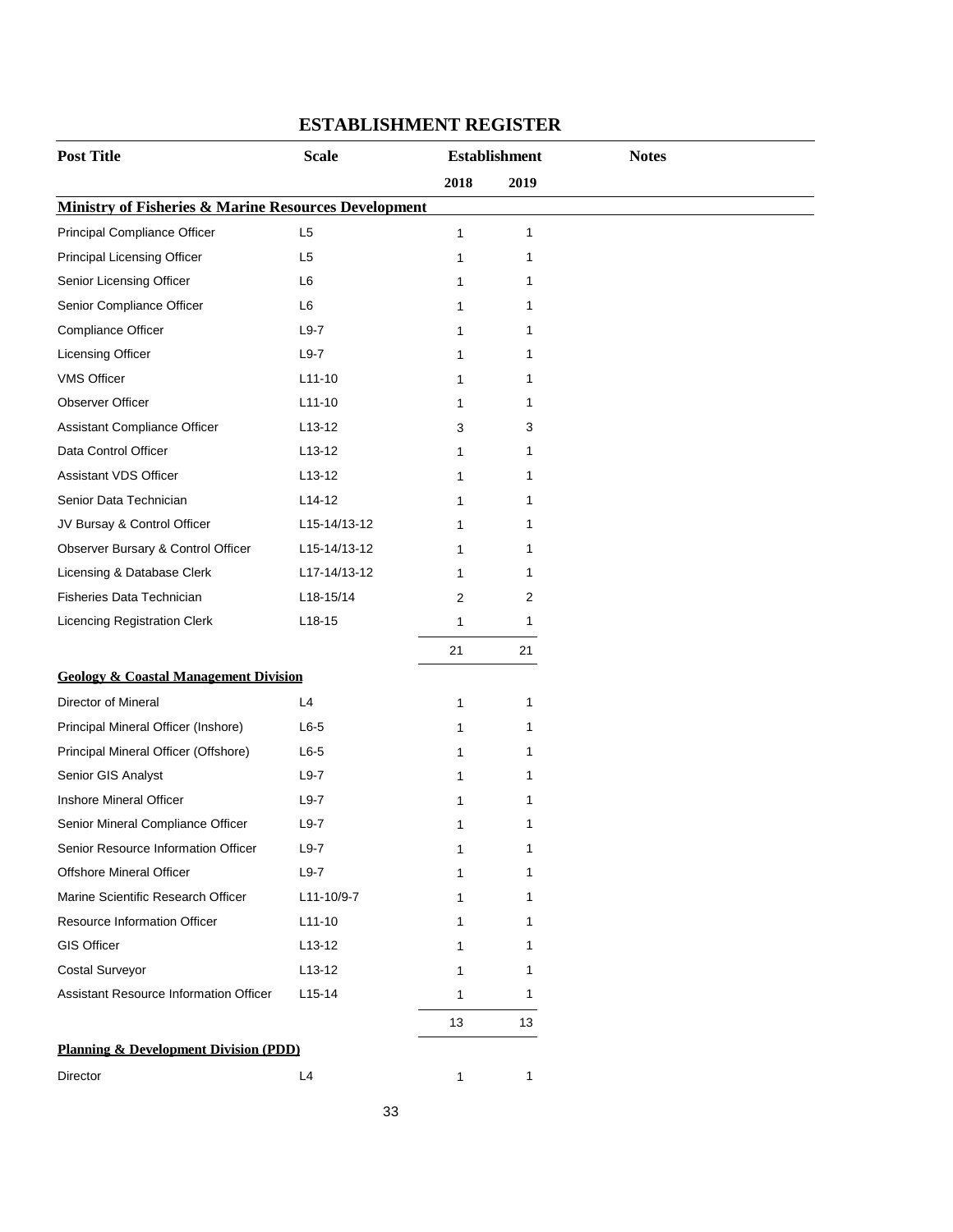| <b>Post Title</b>                                    | <b>Scale</b>        | <b>Establishment</b> |      | <b>Notes</b> |
|------------------------------------------------------|---------------------|----------------------|------|--------------|
|                                                      |                     | 2018                 | 2019 |              |
| Ministry of Fisheries & Marine Resources Development |                     |                      |      |              |
| <b>Principal Economist</b>                           | $L6-5$              | $\mathbf{1}$         | 1    |              |
| Senior Inshore Economist                             | $L9-7$              | 1                    | 1    |              |
| Senior Offshore Economist                            | $L9-7$              | 1                    | 1    |              |
| Senior Planning Officer                              | $L9-7$              | 1                    | 1    |              |
| Project Officer                                      | L15-14/13-12        | 3                    | 3    |              |
|                                                      |                     | 8                    | 8    |              |
| <b>Kiritimati Branch</b>                             |                     |                      |      |              |
| Principal Fisheries Officer                          | L <sub>5</sub>      | 0                    | 1    | new post     |
| Senior Fisheries Officer                             | L <sub>6</sub>      | 1                    | 1    |              |
| <b>Fisheries Officer</b>                             | $L9-7$              | 1                    | 1    |              |
| <b>Senior Fisheries Assistant</b>                    | $L11-10$            | 2                    | 2    |              |
| <b>Fisheries Technician</b>                          | L17/16-15/14-13     | 5                    | 5    |              |
| <b>Accounts Officer</b>                              | L18-15/14-12        | 1                    | 1    |              |
| <b>Fisheries Assistant</b>                           | L18-15/14-12        | 2                    | 2    |              |
| <b>Security Guard</b>                                | L19-18              | 1                    | 1    |              |
| Cleaner                                              | $L19-18$            | 1                    | 1    |              |
|                                                      |                     | 14                   | 15   |              |
| <b>Supernumerary Posts</b>                           |                     |                      |      |              |
| Joint Venture Advisor                                | <b>Special Rate</b> | $\mathbf{1}$         | 1    |              |
| <b>Fisheries Advisor</b>                             | Special Rate        | 1                    | 1    |              |
| Sea Cucumber Research Officer                        | L <sub>8</sub>      | 1                    | 1    |              |
| Seaweed Research Officer                             | L <sub>8</sub>      | 1                    | 1    |              |
| Community Based Fisheries Management L9-7<br>Officer |                     | 1                    | 1    |              |
|                                                      |                     | 5                    | 5    |              |
| <b>Total Permanent Posts</b>                         |                     | 167                  | 169  |              |
| <b>Total Supernumerary Posts</b>                     |                     | 5                    | 5    |              |
| <b>Total</b>                                         |                     | 172                  | 174  |              |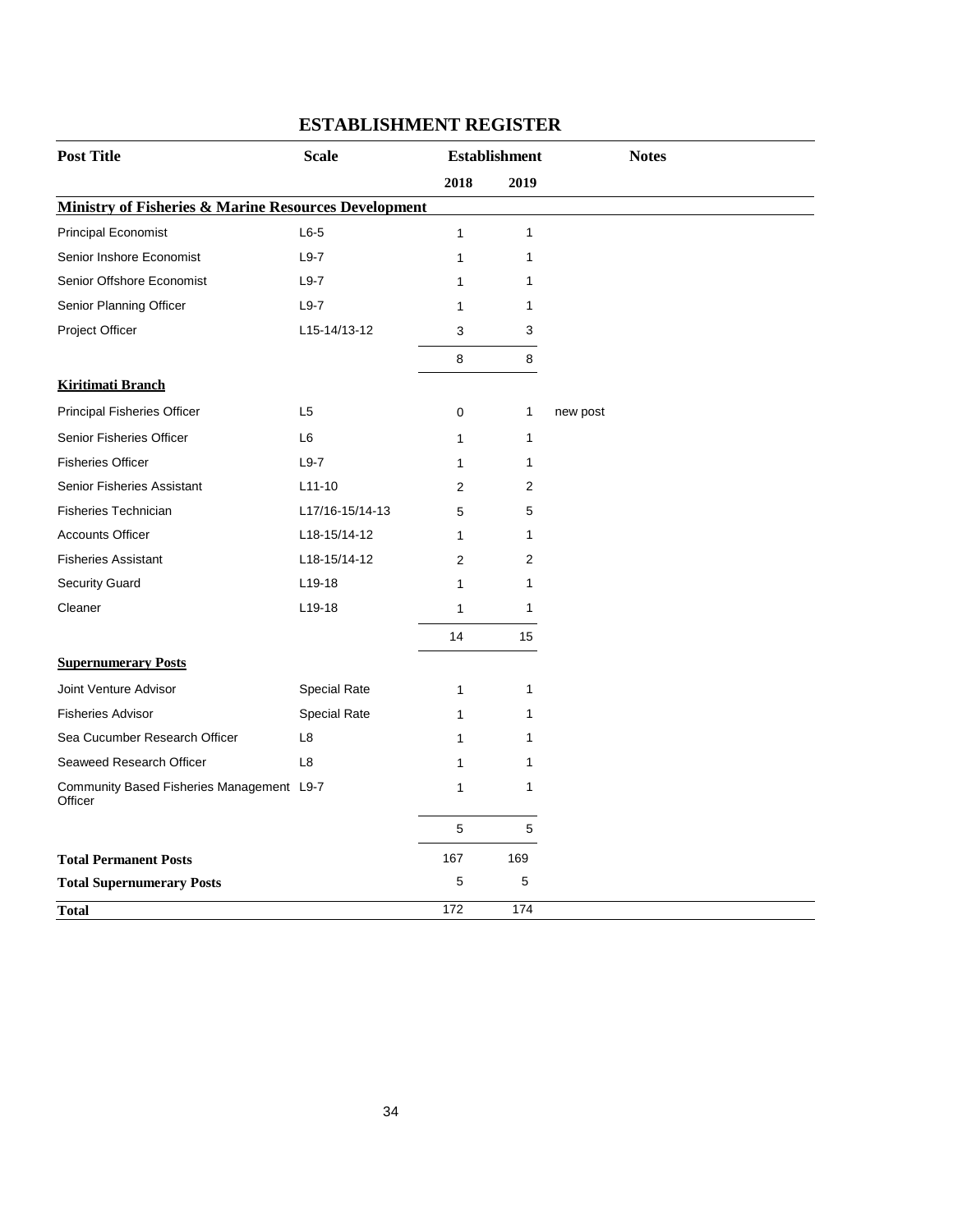| <b>Post Title</b>                                | <b>Scale</b>   |                | <b>Establishment</b> |            | <b>Notes</b> |
|--------------------------------------------------|----------------|----------------|----------------------|------------|--------------|
|                                                  |                | 2018           | 2019                 |            |              |
| <b>Ministry of Health &amp; Medical Services</b> |                |                |                      |            |              |
| <b>Headquarters</b>                              |                |                |                      |            |              |
| Minister                                         | Constitutional | 1              | 1                    |            |              |
| Director General of Health                       | L2             | 0              | 0                    |            |              |
| Secretary                                        | L <sub>3</sub> | $\mathbf{1}$   | 1                    |            |              |
| Deputy Secretary                                 | L4             | 1              | 1                    |            |              |
| <b>IT Specialist</b>                             | L4             | 1              | 1                    |            |              |
| Senior Assistant Secretary                       | $L6-5$         | $\mathbf{1}$   | 1                    |            |              |
| Human Resource Officer                           | $L9-7$         | 1              | 1                    |            |              |
| <b>Assistant Secretary</b>                       | L10-9/8-7      | 2              | 2                    |            |              |
| Assistant IT Specialist                          | $L12-11$       | 1              | $\overline{2}$       | 1 new post |              |
| Office Manager                                   | $L12-11$       | 1              | $\mathbf{1}$         |            |              |
| <b>Executive Assistant</b>                       | L13-12/11-10   | 1              | 1                    |            |              |
| <b>Transport Officer</b>                         | $L15-14$       | 5              | 5                    |            |              |
| <b>Registry Clerk/Receptionist</b>               | L18-15/14-12   | 3              | 3                    |            |              |
| Chauffeur                                        | $L18-17$       | 1              | 1                    |            |              |
| Switchboard Operator                             | L19-18         | 5              | 5                    |            |              |
|                                                  |                | 25             | 26                   |            |              |
| <b>Planning Unit</b>                             |                |                |                      |            |              |
| Senior Project & Planning Officer                | $L6-5$         | 0              | 1                    | new post   |              |
|                                                  |                | $\pmb{0}$      | $\mathbf{1}$         |            |              |
| <b>Accounts Section</b>                          |                |                |                      |            |              |
| Senior Accountant                                | $L8-7/6-5$     | 1              | 1                    |            |              |
| Accountant                                       | $L10-9/8$      | 2              | 2                    |            |              |
| <b>Accounts Officer</b>                          | L18-15/14-12   | $\overline{7}$ | 7                    |            |              |
|                                                  |                | $10\,$         | $10$                 |            |              |
| <b>Dental Services</b>                           |                |                |                      |            |              |
| <b>Chief Dental Officer</b>                      | L4             | $\pmb{0}$      | 1                    | reinstated |              |
| Oral Surgeon (Specialist)                        | $L5-4$         | 1              | 1                    |            |              |
| <b>General Dental Officer</b>                    | $L6-5$         | 3              | 3                    |            |              |
| Senior Dental Therapist                          | $L8-7$         | 1              | 1                    |            |              |
| Senior Dental Mechanic                           | $L8-7$         | 1              | 1                    |            |              |
| Dental Mechanic                                  | $L10-9$        | 2              | 2                    |            |              |
| Dental Therapist                                 | $L10-9$        | 2              | 2                    |            |              |
| Dental Hygenist                                  | $L16-14$       | 4              | 4                    |            |              |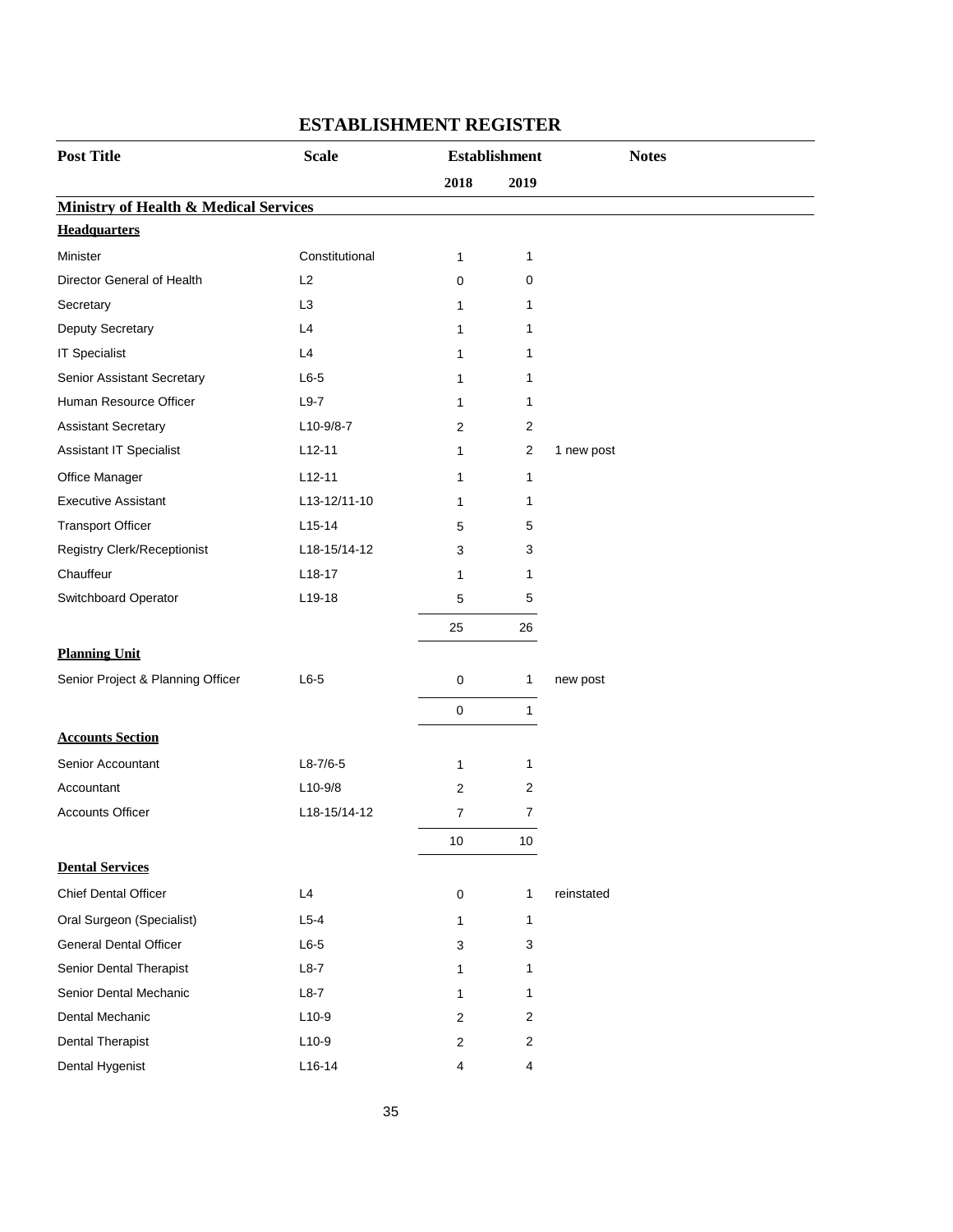| <b>Post Title</b>                                | <b>Scale</b>   |                | <b>Establishment</b> | <b>Notes</b>                |
|--------------------------------------------------|----------------|----------------|----------------------|-----------------------------|
|                                                  |                | 2018           | 2019                 |                             |
| <b>Ministry of Health &amp; Medical Services</b> |                |                |                      |                             |
| <b>Dental Analyst</b>                            | $L16-14$       | 0              | 1                    | new post                    |
| Dental Technician                                | $L16-14$       | 3              | 3                    |                             |
| Receptionist                                     | $L18-15$       | 1              | 1                    |                             |
| <b>Dental Assistant</b>                          | $L18-15$       | 4              | 4                    |                             |
|                                                  |                | 22             | 24                   |                             |
| <b>Health Information Services</b>               |                |                |                      |                             |
| Chief Health Information Officer                 | $L6-5$         | 1              | 1                    |                             |
| Senior Health Information Officer                | $L8-7$         | 1              | 1                    |                             |
| <b>Health Information Officer</b>                | $L11-10$       | 1              | 1                    |                             |
| Medical Coder & Analyst                          | $L14-12$       | 2              | 2                    | retitled from Medical Coder |
| <b>Assistant Medical Record Officer</b>          | $L16-14$       | 1              | 1                    |                             |
| Assistant Statistician & Survaillance            | $L18-15$       | 2              | 2                    |                             |
| Receptionist                                     | $L18-15$       | 3              | 3                    |                             |
|                                                  |                | 11             | 11                   |                             |
| <b>Hospital Services</b>                         |                |                |                      |                             |
| Director of Hospital Services                    | L <sub>3</sub> | 1              | 1                    |                             |
| <b>Medical Consultant</b>                        | L <sub>3</sub> | $\overline{7}$ | 7                    |                             |
| Deputy Director of Hospital Services             | L4             | 1              | 1                    |                             |
| Psychiatric Registrar                            | L9/8-7/6-5/4   | 2              | $\overline{2}$       |                             |
| Med Specialist/Gen. Medical Officer              | L9/8-7/6-5/4   | 31             | 32                   | 1 new post                  |
| <b>Refferal Officer</b>                          | $L10-9$        | $\mathbf{1}$   | 1                    |                             |
| Medical Intern                                   | L <sub>9</sub> | 11             | 11                   |                             |
| <b>Assistant Refferal Officer</b>                | L12            | 0              | 1                    | new post                    |
|                                                  |                | 54             | 56                   |                             |
| <b>Laboratory Services</b>                       |                |                |                      |                             |
| Chief of Laboratory Services                     | L4             | 1              | 1                    |                             |
| Deputy Chief Director of Laboratory              | L5             | 1              | 1                    |                             |
| <b>Medical Technologist</b>                      | $L6-5$         | 1              | 1                    |                             |
| Senior Laboratory Technologist                   | $L8-7$         | 1              | 1                    |                             |
| Laboratory Technologist                          | $L10-9$        | 1              | 1                    |                             |
| Laboratory Technician                            | $L12-11$       | 4              | 4                    |                             |
| Assistant Laboratory Technician                  | $L14-12$       | 9              | 9                    |                             |
| Laboratory Assistant                             | $L18-15$       | 1              | 1                    |                             |
| Lab Aid                                          | L19-18         | 1              | 1                    |                             |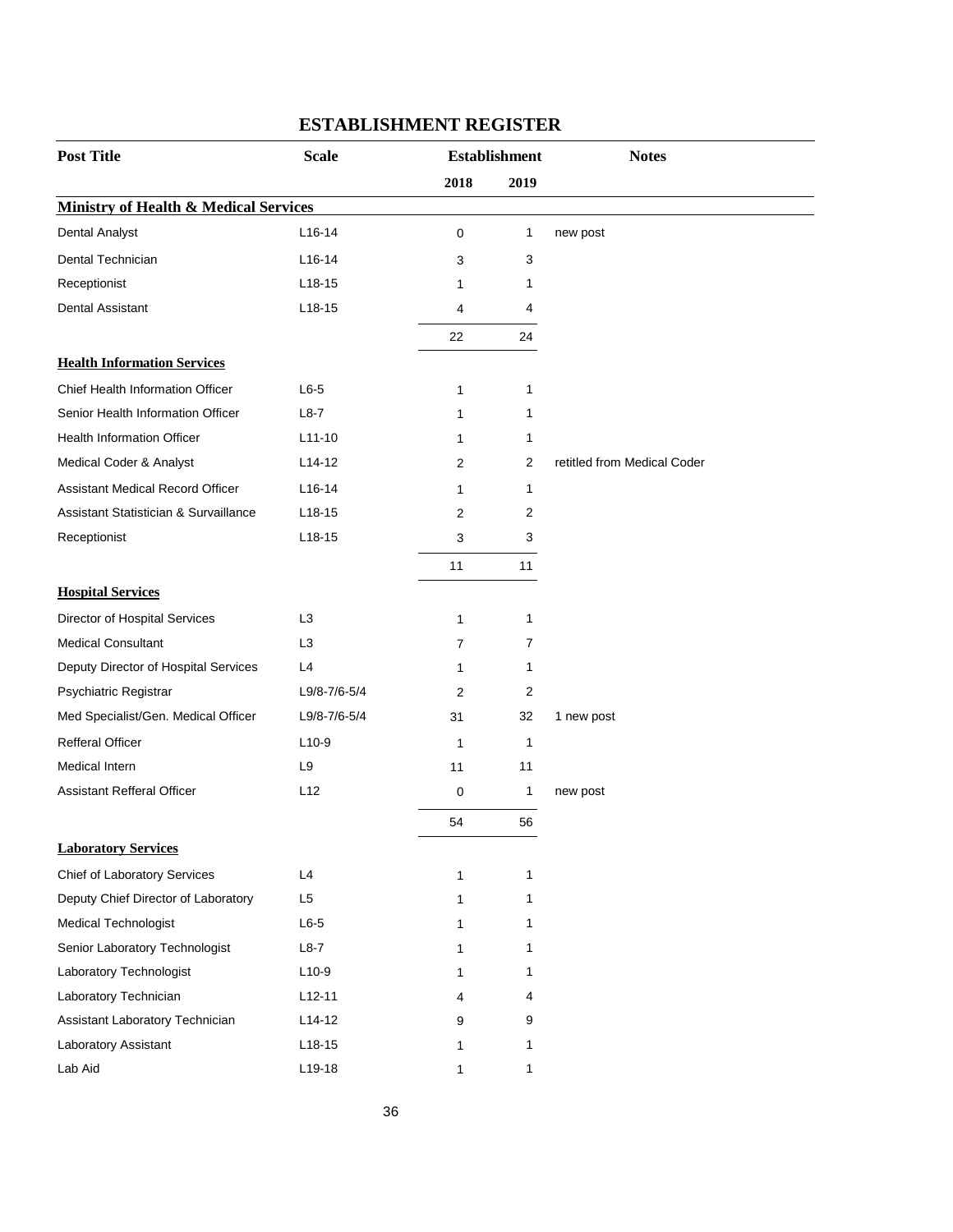| <b>Post Title</b>                                | <b>Scale</b>   | <b>Establishment</b>    |                  | <b>Notes</b>               |
|--------------------------------------------------|----------------|-------------------------|------------------|----------------------------|
|                                                  |                | 2018                    | 2019             |                            |
| <b>Ministry of Health &amp; Medical Services</b> |                |                         |                  |                            |
|                                                  |                | 20                      | 20               |                            |
| <b>Health Promotion Services</b>                 |                |                         |                  |                            |
| Chief Health Promotion Officer                   | $L6-5$         | 1                       | 1                | correction of salary scale |
| Senior Health Promotion Officer                  | $L10-7$        | 1                       | 1                |                            |
| <b>Health Promotion Officer</b>                  | $L12 - 11$     | 4                       | 4                |                            |
| <b>Graphic Artist</b>                            | L16-14/13-12   | 1                       | 1                |                            |
| <b>Assistant Health Promotion Officer</b>        | L18-15/14-13   | 6                       | 6                |                            |
| Assistant Graphic Artist                         | $L18-15$       | 1                       | 1                |                            |
| <b>Printery Assistant</b>                        | $L18-15$       | 1                       | 1                |                            |
|                                                  |                | 15                      | 15               |                            |
| <b>Public Health Services</b>                    |                |                         |                  |                            |
| Director of Public Health                        | L <sub>3</sub> | 1                       | 1                |                            |
| <b>Public Health Consultant</b>                  | L <sub>3</sub> | 2                       | 2                |                            |
| Deputy Director Public Health                    | L4             | 1                       | 1                |                            |
| <b>Public Health Specialist</b>                  | L4             | 3                       | 3                |                            |
| Chief Health Inspector                           | $L6-5$         | 1                       | 1                | correction of salary scale |
| <b>Senior Nutritionist</b>                       | $L6-5$         | 1                       | 1                |                            |
| Program Manager                                  | $L8-7$         | 3                       | 3                |                            |
| Senior Health Inspector                          | $L8-7$         | 2                       | 2                |                            |
| Nutritionist                                     | $L9-7$         | 1                       | 1                |                            |
| Social Health Worker                             | $L9-7$         | 1                       | 1                |                            |
| Health Inspector                                 | L11-10/9       | 2                       | 2                |                            |
| <b>Community Nutrition Worker</b>                | L14/12-11/10   | 2                       | 2                |                            |
| Senior Assistant Health Inspector                | $L14-12$       | 5                       | 5                |                            |
| Assistant Health Inspector                       | $L18-15$       | 5                       | 5                |                            |
| Receptionist                                     | $L18-15$       | 1                       | 1                |                            |
| <b>Community Health Worker</b>                   | L19-18/17-16   | 9                       | 9                |                            |
| Health Assistant/Aide                            | L19-18         | 4                       | 4                |                            |
|                                                  |                | 44                      | 44               |                            |
| <b>Rehabilitation Unit</b>                       |                |                         |                  |                            |
| Chief Physiotherapist                            | $L6-5$         | 1                       | 1                |                            |
| Senior Physiotherapist                           | $L8-7$         | 1                       | 1                |                            |
| Prothetist                                       | $L10-9$        | 3                       | 3                |                            |
| Physiotherapist                                  | $L10-9$        | $\overline{\mathbf{c}}$ | $\overline{c}$   |                            |
| Orthtist Technician                              | $L14-13$       | 2                       | $\boldsymbol{2}$ |                            |
|                                                  | 37             |                         |                  |                            |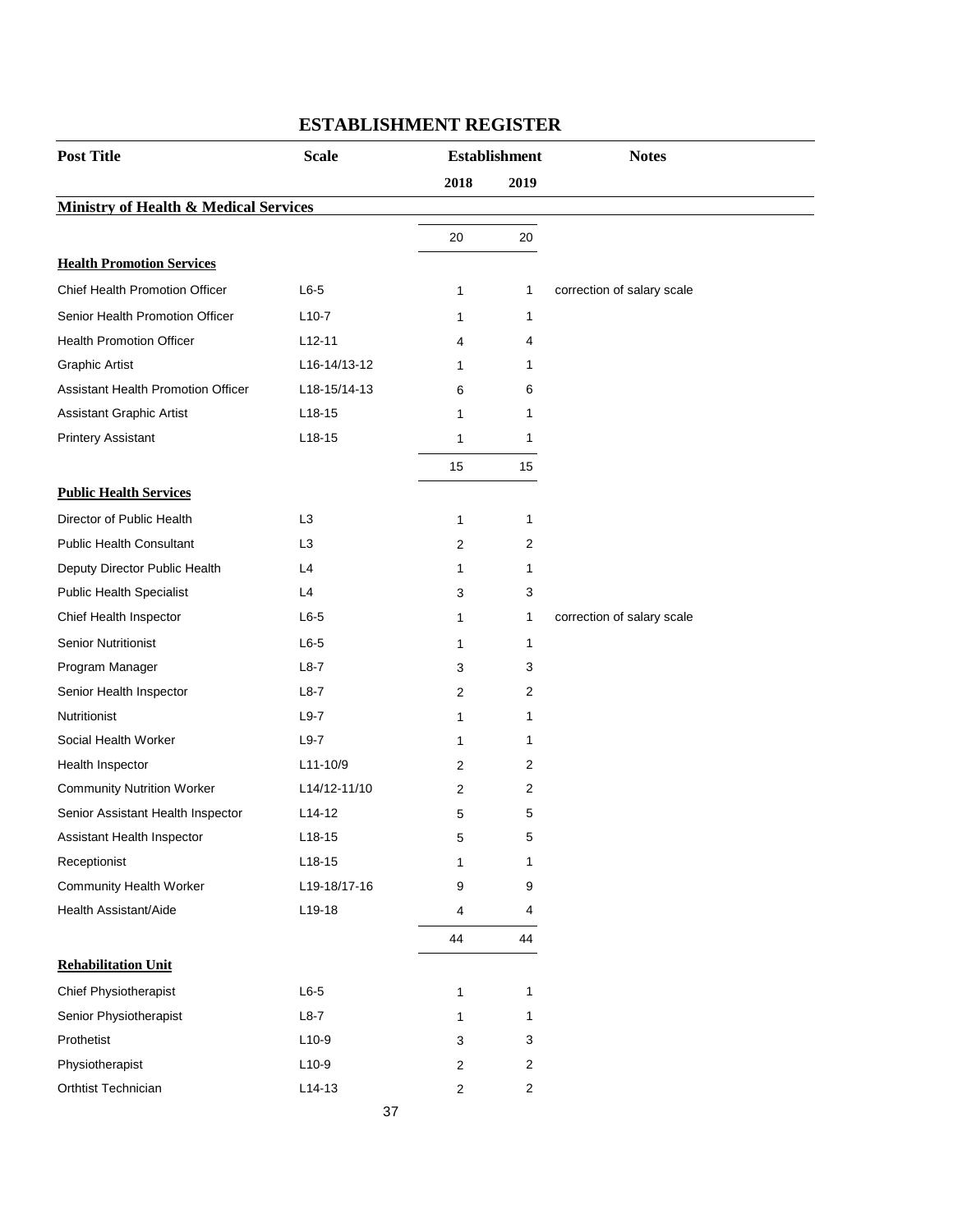| <b>Post Title</b>                                | <b>Scale</b> | <b>Establishment</b> |                | <b>Notes</b> |
|--------------------------------------------------|--------------|----------------------|----------------|--------------|
|                                                  |              | 2018                 | 2019           |              |
| <b>Ministry of Health &amp; Medical Services</b> |              |                      |                |              |
| Prothetist Technician                            | $L14-13$     | 1                    | $\mathbf{1}$   |              |
| Physioterapy Assistant                           | $L18-15$     | 1                    | $\overline{c}$ | 1 new post   |
|                                                  |              | 11                   | 12             |              |
| <b>Eye Department</b>                            |              |                      |                |              |
| National Eye Coordinator                         | $L6-5$       | 1                    | 1              |              |
| Senior Allied Ophthalmic Personnel               | $L8-7$       | 3                    | 4              | 1 new post   |
| Allied Ophthalmic Personnel                      | $L10-9$      | 4                    | 4              |              |
|                                                  |              | 8                    | 9              |              |
| <b>Pharmacy and Medical Services</b>             |              |                      |                |              |
| <b>Chief Pharmacist</b>                          | L4           | 1                    | 1              |              |
| <b>Clinical Pharmacist</b>                       | $L6-5$       | 2                    | 2              |              |
| Deputy Chief Pharmaist                           | $L6-5$       | 1                    | 1              |              |
| Pharmacist                                       | $L10-9/8-7$  | 2                    | 2              |              |
| Vaccine & Cold Chain Technician                  | $L12 - 11$   | 0                    | 1              | new post     |
| Pharmacy Technician                              | L13-12/11    | 2                    | 2              |              |
| <b>Medical Procurement Officer</b>               | $L$ 13-12    | 1                    | 1              |              |
| Assistant Medical Procument Officer              | $L15-14$     | 2                    | 2              |              |
| Pharmacy Assistant                               | $L15-14$     | 9                    | 9              |              |
| Packer                                           | $L19-18$     | 2                    | 2              |              |
|                                                  |              | 22                   | 23             |              |
| <b>Medical Imaging Services</b>                  |              |                      |                |              |
| Chief Radiographer                               | $L6-5$       | 1                    | 1              |              |
| Senior Radiogragher                              | $L9-7$       | 1                    | 1              |              |
| Radiogragher                                     | L11-10/9-7   | 3                    | 3              |              |
| Assistant Radiographer                           | $L18-14$     | 8                    | 8              |              |
| Receptionist                                     | $L18-15$     | 1                    | 1              |              |
|                                                  |              | 14                   | 14             |              |
| <b>Biomedical Engineering Department</b>         |              |                      |                |              |
| Senior Biomedical Engineer                       | $L6-5$       | 1                    | 1              |              |
| <b>Biomedical Engineer</b>                       | $L9-7$       | 1                    | 1              |              |
| <b>Bio Electrical Technician</b>                 | $L11-10$     | 1                    | 1              |              |
| Assistant Bio Electrical Technician              | $L13-12$     | 1                    | $\overline{2}$ | 1 new post   |
|                                                  |              | 4                    | $\sqrt{5}$     |              |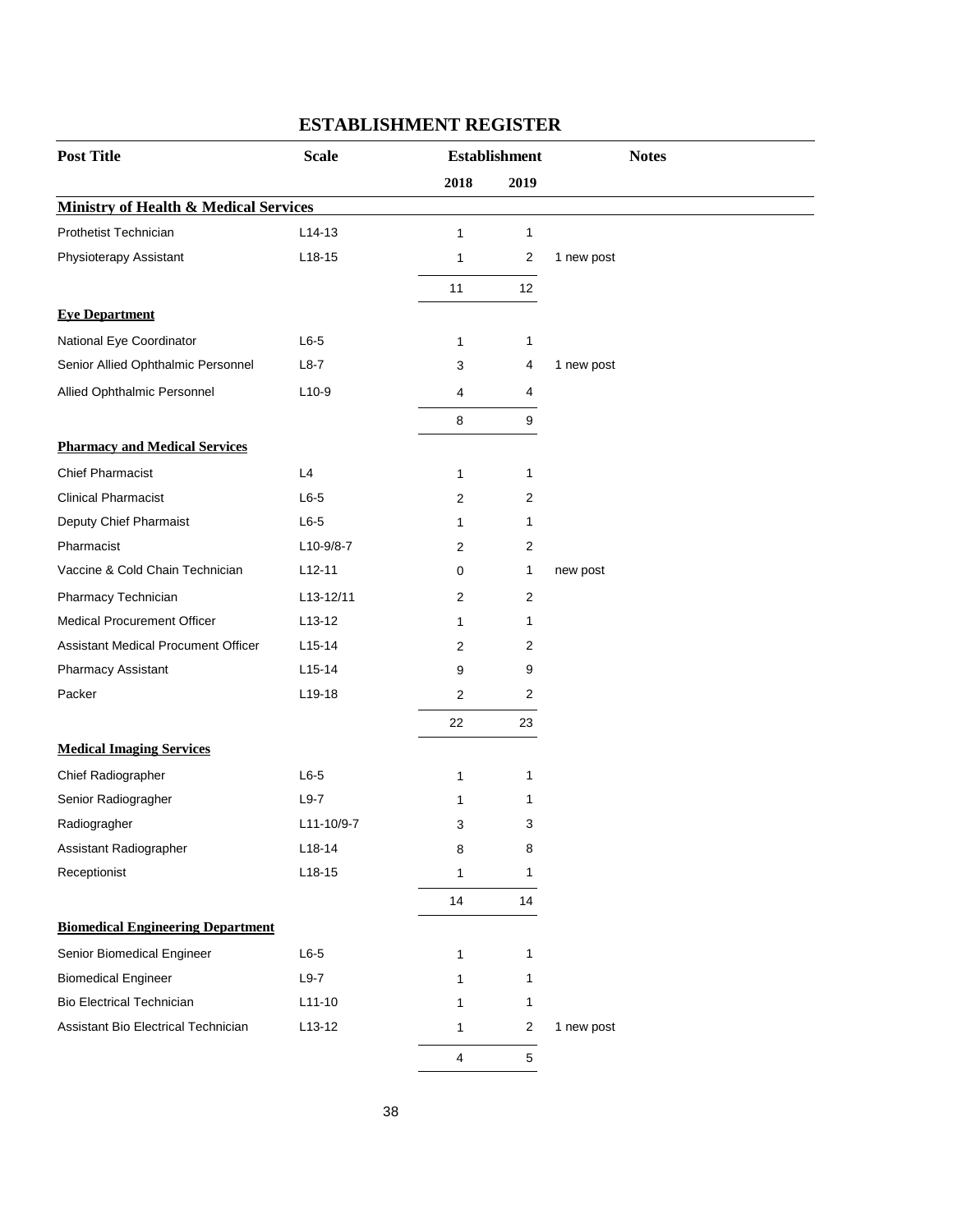| <b>Post Title</b>                                | <b>Scale</b><br><b>Establishment</b> |                |                |            |
|--------------------------------------------------|--------------------------------------|----------------|----------------|------------|
|                                                  |                                      | 2018           | 2019           |            |
| <b>Ministry of Health &amp; Medical Services</b> |                                      |                |                |            |
| <b>Support Services</b>                          |                                      |                |                |            |
| Dietician                                        | L11-10/9-7                           | 1              | 1              |            |
| Leading Hand                                     | $L13-12$                             | 1              | 1              |            |
| Mechanic                                         | $L14-13$                             | 1              | 1              |            |
| <b>Head Cook</b>                                 | $L16-14$                             | 1              | 1              |            |
| Tradesman                                        | L17/16-15/14-13                      | $\overline{7}$ | 7              |            |
| Nursing Aide                                     | L19-15                               | 10             | 10             |            |
| Orderly                                          | L19-18/17-16                         | 26             | 26             |            |
| Incinerator                                      | L19-17                               | 1              | 1              |            |
| <b>Seamstress</b>                                | L19-17                               | 1              | 1              |            |
| Laundress                                        | L19-17                               | 5              | 5              |            |
| Cook                                             | L19-17                               | 8              | 8              |            |
| Ambulance Operator                               | L19-17                               | 30             | 30             |            |
| Water Attendant                                  | L19-18                               | 4              | 4              |            |
|                                                  |                                      | 96             | 96             |            |
| <b>Kiritimati Branch</b>                         |                                      |                |                |            |
| <b>Medical Consultant</b>                        | L <sub>3</sub>                       | $\overline{c}$ | $\overline{2}$ |            |
| Med Specialist/Gen. Medical Officer              | L9/8-7/6-5/4                         | 2              | 2              |            |
| Senior Dental Officer                            | $L6-5$                               | 1              | 1              |            |
| <b>Principal Nursing Officer</b>                 | $L8-7$                               | 1              | 1              |            |
| Pharmacist                                       | $L10-9/8-7$                          | 1              | 1              |            |
| Physiotherapist                                  | L10-9/8-7                            | 1              | 1              |            |
| <b>Medical Assistant</b>                         | $L10-9$                              | 5              | 5              |            |
| Radiographer                                     | L11-10/9-7                           | 1              | 1              |            |
| Health Inspector                                 | L11-10/9                             | 1              | 1              |            |
| Laboratory Technician                            | $L12-11$                             | 1              | 1              |            |
| Nursing Officer (Diploma Holder)                 | $L12-11$                             | 15             | 15             |            |
| <b>Health Promotion Officer</b>                  | $L12-11$                             | 1              | 1              |            |
| Assistant Bio Electrical Technician              | $L13-12$                             | 1              | 1              |            |
| Senior Assistant Health Inspector                | L14-12                               | 1              | 1              |            |
| Assistant Laboratory Technician                  | $L14-12$                             | 1              | $\overline{2}$ | 1 new post |
| Nursing Officer (Non-Diploma Holder)             | L15-13/12-10                         | 5              | 5              |            |
| Pharmacy Assistant                               | $L15-14$                             | 1              | 1              |            |
| Dental Hygienist                                 | $L16-14$                             | 1              | 1              |            |
| Tradesman                                        | L17/16-15/14-13                      | 1              | 1              |            |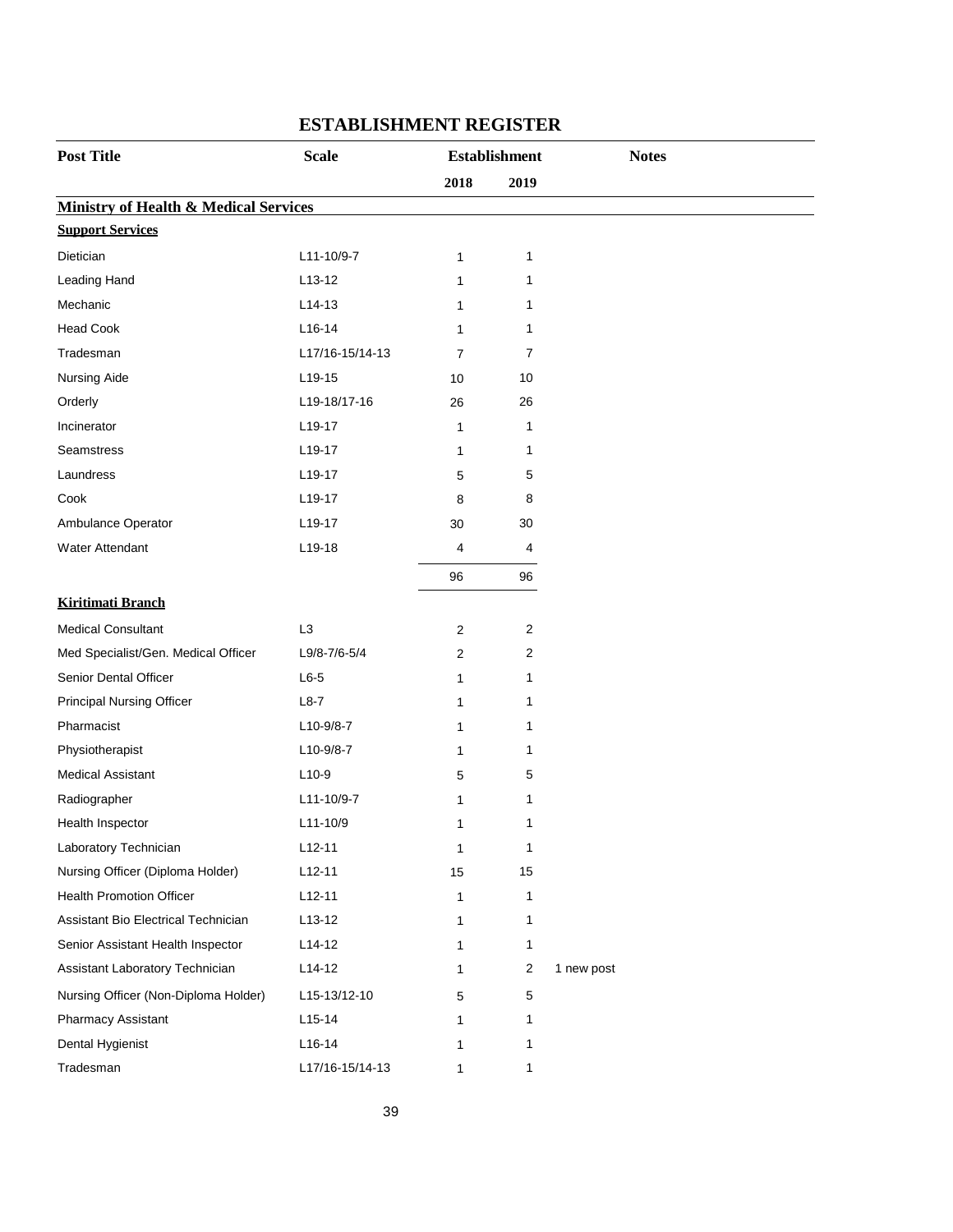| <b>Post Title</b>                                    | <b>Scale</b> |              | <b>Establishment</b> | <b>Notes</b>                      |
|------------------------------------------------------|--------------|--------------|----------------------|-----------------------------------|
|                                                      |              | 2018         | 2019                 |                                   |
| <b>Ministry of Health &amp; Medical Services</b>     |              |              |                      |                                   |
| <b>Registry Clerk/Receptionist</b>                   | L18-15/14-12 | $\mathbf{1}$ | 1                    |                                   |
| Assistant Radiographer                               | $L18-14$     | 2            | 2                    |                                   |
| Dental Assistant                                     | $L18-15$     | 1            | 1                    |                                   |
| Assistant Health Inspector                           | $L18-15$     | 1            | 1                    |                                   |
| Assistant Statistician                               | $L18-15$     | 1            | 1                    |                                   |
| Laundress/Autociaving                                | L19-17       | 1            | 1                    |                                   |
| Ambulance Operator                                   | L19-17       | 3            | 3                    |                                   |
| Driver                                               | $L19-18$     | 1            | 1                    |                                   |
| Cleaner                                              | L19-18       | $\sqrt{2}$   | 2                    |                                   |
|                                                      |              | 56           | 57                   |                                   |
| <b>Nursing Services</b>                              |              |              |                      |                                   |
| Director of Nursing                                  | L4           | 1            | 1                    |                                   |
| Deputy Director of Nursing                           | $L6-5$       | 1            | 1                    |                                   |
| <b>Principal Nursing Officer</b>                     | $L8-7$       | 12           | 12                   |                                   |
| Senior Nursing Officer                               | $L10-9$      | 25           | 25                   |                                   |
| <b>Medical Assistant</b>                             | $L10-9$      | 43           | 43                   |                                   |
| Nursing Officer (Diploma holder)                     | $L12-10$     | 215          | 215                  |                                   |
| Nursing Officer (Non-Diploma holder)                 | L15-13/12-11 | 76           | 76                   |                                   |
|                                                      |              | 373          | 373                  |                                   |
| Hospital Services - Southern Kiribati Hospital (SKH) |              |              |                      |                                   |
| Specialist O & G                                     | $L6 - 5/4/3$ | 1            | 1                    |                                   |
| Pediatric Doctor                                     | $L6 - 5/4/3$ | $\mathbf{1}$ | 1                    |                                   |
| General Doctor                                       | $L6 - 5/4/3$ | 1            | 1                    |                                   |
| Surgeon General                                      | $L6 - 5/4/3$ | 1            | 0                    | <b>Reserved Without Provision</b> |
| Anesthetist                                          | $L6 - 5/4/3$ | 1            | 1                    |                                   |
| Senior Dental Officer                                | $L6-5$       | 1            | 1                    |                                   |
| Laboratory Technician                                | $L12-11$     | 1            | 1                    |                                   |
| Pharmarcy Technician                                 | L13-12/11    | 1            | 1                    |                                   |
| Assistant Lab Technician                             | $L14-12$     | 1            | 1                    |                                   |
| Dental Hygenist                                      | L16-14       | $\mathbf{1}$ | 1                    |                                   |
| Assistant Radiographer                               | $L18-14$     | 1            | 1                    |                                   |
|                                                      |              | 11           | 10                   |                                   |
| <b>Nursing Services - SKH</b>                        |              |              |                      |                                   |
| Senior Nursing Officer                               | $L10-9$      | 1            | 1                    |                                   |
| Nursing Officer (Diploma holder)                     | $L12-10$     | 18           | 18                   |                                   |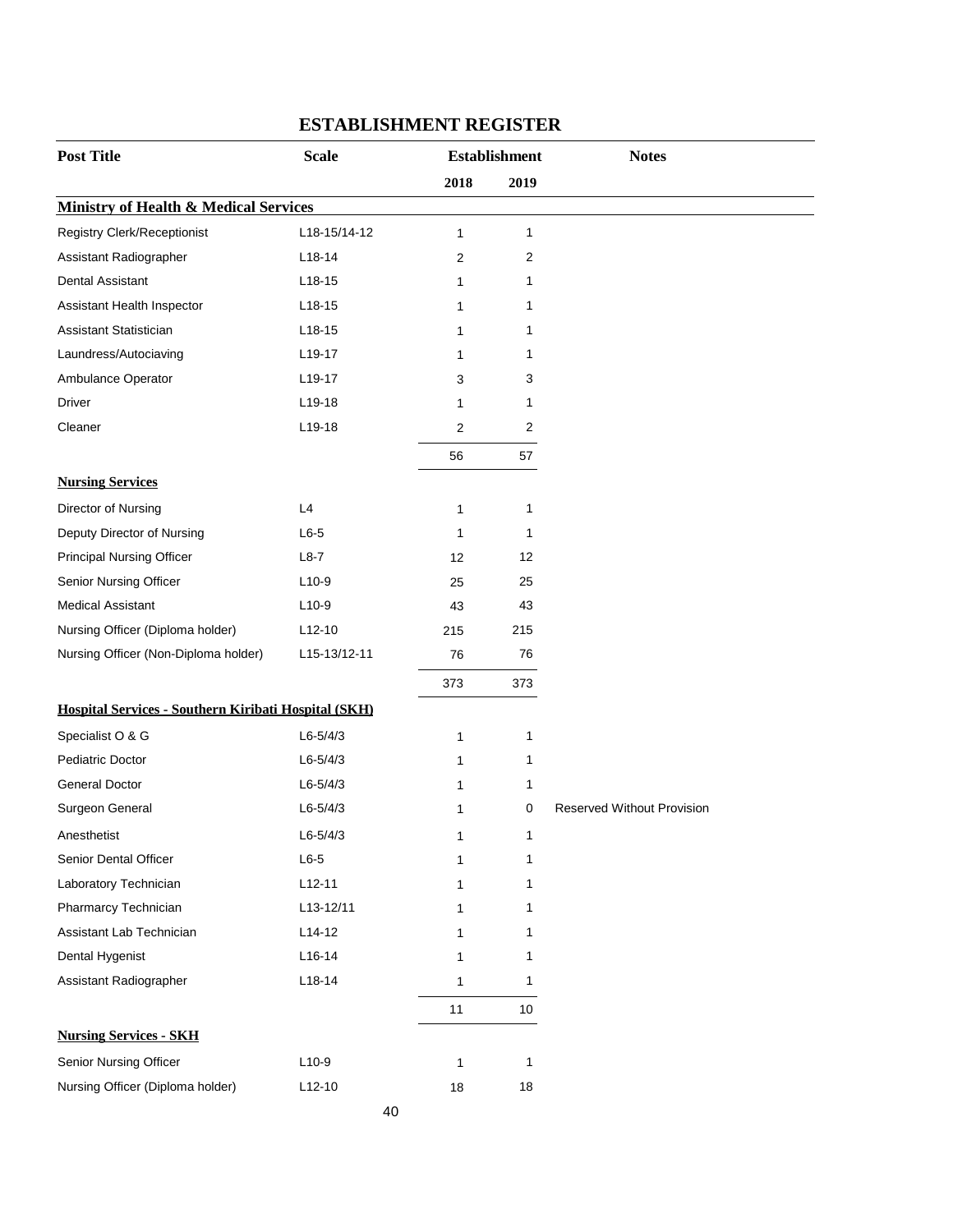| <b>Post Title</b>                                | <b>Scale</b>        |      | <b>Establishment</b> | <b>Notes</b>                      |
|--------------------------------------------------|---------------------|------|----------------------|-----------------------------------|
|                                                  |                     | 2018 | 2019                 |                                   |
| <b>Ministry of Health &amp; Medical Services</b> |                     |      |                      |                                   |
| Nursing Officer (Non-Diploma holder)             | L15-13/12-11        | 4    | 4                    |                                   |
|                                                  |                     | 23   | 23                   |                                   |
| <b>Administration - SKH</b>                      |                     |      |                      |                                   |
| <b>Office Assistant</b>                          | L18-15/14-12        | 1    | 1                    |                                   |
| <b>Accounts Officer</b>                          | L18-15/14-12        | 1    | 1                    |                                   |
| Receptionist                                     | $L18-15$            | 1    | 1                    |                                   |
|                                                  |                     | 3    | 3                    |                                   |
| <b>Support Services - SKH</b>                    |                     |      |                      |                                   |
| Physiotherapist                                  | $L10-9/8-7$         | 1    | 0                    | <b>Reserved Without Provision</b> |
| Leading Hand                                     | $L13-12$            | 1    | 1                    |                                   |
| Assistant Bio Electrical Technician              | $L$ 13-12           | 1    | 1                    |                                   |
| Nursing Aide                                     | $L$ 19-15           | 2    | 1                    | 1 traded off                      |
| Orderly                                          | L19-18/17-16        | 2    | 2                    |                                   |
| Storeman                                         | L <sub>19-17</sub>  | 1    | 1                    |                                   |
| Ambulance Operator                               | L <sub>19</sub> -17 | 1    | 1                    |                                   |
| Cook                                             | L <sub>19</sub> -17 | 2    | 2                    |                                   |
| <b>Security Guard</b>                            | $L19-18$            | 3    | 3                    |                                   |
| Power Attendant                                  | L19-18              | 1    | 1                    |                                   |
|                                                  |                     | 15   | 13                   |                                   |
| <b>Supernumerary Posts</b>                       |                     |      |                      |                                   |
| NCD Project Manager                              | L <sub>3</sub>      | 1    | 1                    |                                   |
| <b>Medical Consultant</b>                        | L <sub>3</sub>      | 6    | $\overline{2}$       | 4 Reserved Without Provision      |
| <b>General Medical Specialists</b>               | L4                  | 9    | 3                    | 6 Reserved Without Provision      |
| <b>NCD Project Assistant</b>                     | L10-9/8-7           | 1    | 1                    |                                   |
| Nursing Officer (Diploma)                        | $L12-10$            | 0    | 7                    | new posts                         |
|                                                  |                     | 17   | 14                   |                                   |
| <b>Total Permanent Posts</b>                     |                     | 837  | 845                  |                                   |
| <b>Total Supernumerary Posts</b>                 |                     | 17   | 14                   |                                   |
| <b>Total</b>                                     |                     | 854  | 859                  |                                   |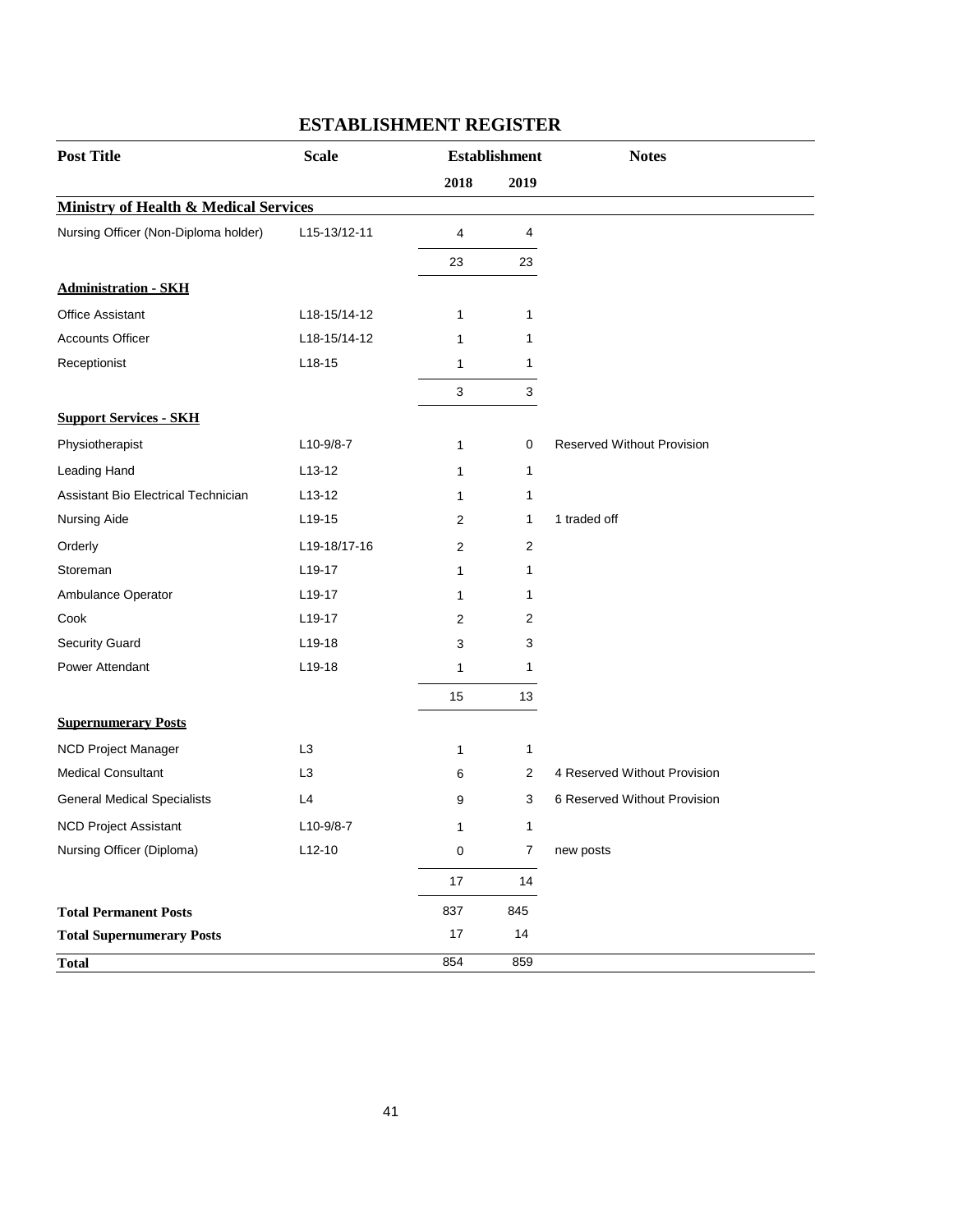| <b>Post Title</b>                     | <b>Scale</b><br><b>Establishment</b> |                | <b>Notes</b>   |                                       |
|---------------------------------------|--------------------------------------|----------------|----------------|---------------------------------------|
|                                       |                                      | 2018           | 2019           |                                       |
| <b>Ministry of Education</b>          |                                      |                |                |                                       |
| <b>Headquarters</b>                   |                                      |                |                |                                       |
| Minister                              | Constitutional                       | 1              | 1              |                                       |
| Secretary                             | L <sub>3</sub>                       | 1              | 1              |                                       |
| Director of Education                 | L <sub>3</sub>                       | 1              | 1              |                                       |
| Deputy Secretary                      | L4                                   | 1              | 1              |                                       |
| Senior Assistant Secretary            | $L6-5$                               | 2              | 2              |                                       |
| Senior Education Officer              | $L6-5$                               | 1              | 4              | 3 reinstated                          |
| Human Resource Officer                | $L9-7$                               | 1              | 1              |                                       |
| <b>Assistant Secretary</b>            | $L10-9/8-7$                          | 2              | 2              |                                       |
| Registrar of Teachers                 | $L10-9/8-7$                          | 1              | 1              |                                       |
| <b>District Education Officer</b>     | L10/9-7                              | 4              | 4              |                                       |
| <b>Public Relation Officer</b>        | L11-10/9-7                           | 1              | 1              |                                       |
| <b>Education Officer</b>              | $L12-7$                              | 1              | 0              | merged with other lots, totaled to 11 |
| <b>Education Officer</b>              | $L12-7$                              | 5              | 11             | 5 new posts                           |
| Office Manager                        | $L12-11$                             | 1              | 1              |                                       |
| <b>Executive Assistant</b>            | L13-12/11-10                         | 1              | 1              |                                       |
| Administrative Assistant              | L18-15/14-12                         | 1              | 1              |                                       |
| Database/Switchboard Operator         | L18-15/14-12                         | 1              | 1              |                                       |
| Registry Clerk/Receptionist           | L18-15/14-12                         | 6              | 6              |                                       |
| Computer Operator                     | L18-15                               | 1              | 1              |                                       |
| Chauffeur                             | $L18-17$                             | 1              | 1              |                                       |
| Driver                                | $L$ 19-18                            | 3              | 3              |                                       |
| Cleaner                               | L19-18                               | 2              | 2              |                                       |
|                                       |                                      | 39             | 47             |                                       |
| <b>Accounts Section</b>               |                                      |                |                |                                       |
| Senior Accountant                     | $L8-7/6-5$                           | 1              | 1              |                                       |
| Accountant                            | $L10-9/8$                            | 2              | 2              |                                       |
| <b>Accounts Officer</b>               | L18-15/14-12                         | 4              | 4              |                                       |
|                                       |                                      | $\overline{7}$ | $\overline{7}$ |                                       |
| <b>Planning &amp; Policy Division</b> |                                      |                |                |                                       |
| Director Planning & Policy            | L4                                   | 1              | 1              |                                       |
| <b>Facility Manager</b>               | $L6-5$                               | 1              | 1              |                                       |
| Senior IT Specialist                  | $L6-5$                               | 1              | 1              |                                       |
| Research Coordinator                  | $L8-7$                               | 1              | 1              |                                       |
| <b>IT Specialist</b>                  | L10-9/8-7                            | 1              | 1              |                                       |
|                                       |                                      |                |                |                                       |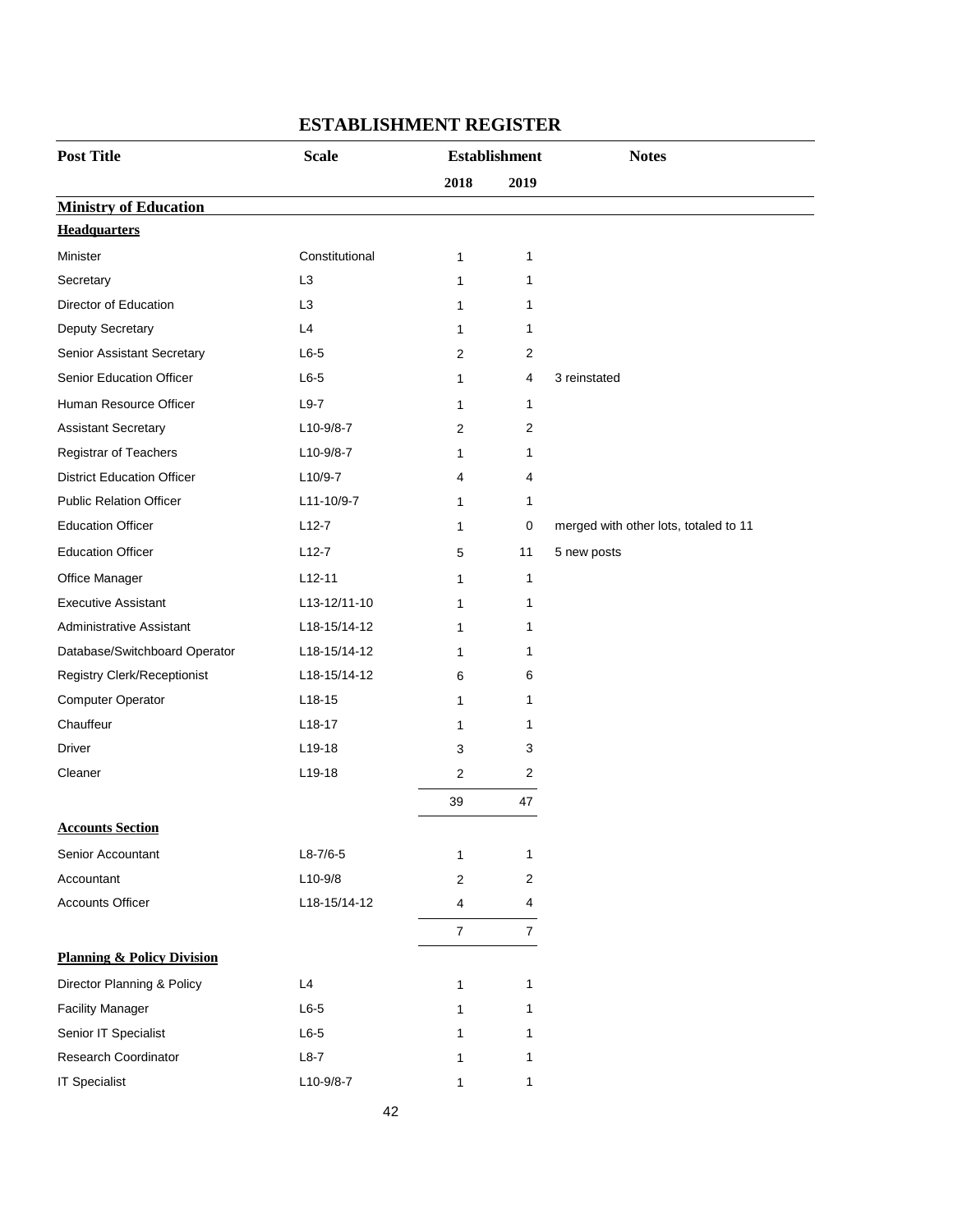| <b>Post Title</b>                                          | <b>Scale</b> |            | <b>Establishment</b> | <b>Notes</b>                      |  |
|------------------------------------------------------------|--------------|------------|----------------------|-----------------------------------|--|
|                                                            |              | 2018       | 2019                 |                                   |  |
| <b>Ministry of Education</b>                               |              |            |                      |                                   |  |
| <b>Policy Analyst</b>                                      | L11-10/9-7   | 1          | 1                    |                                   |  |
| Project Coordinator                                        | L11-10/9-7   | 1          | 1                    |                                   |  |
| <b>Research Assistant</b>                                  | L11-10/9-7   | 1          | 1                    |                                   |  |
| <b>Statistics Officer</b>                                  | $L12-7$      | 0          | 1                    | reinstated                        |  |
| School Maintenance Supervisor                              | $L12-7$      | 2          | 3                    | 1 new post                        |  |
| <b>Assistant IT/Statistics Officer</b>                     | $L12-7$      | 1          | 1                    |                                   |  |
| Storeman Grade II                                          | $L17-16$     | 2          | 2                    |                                   |  |
| Computer Operator                                          | $L18-15$     | 1          | 1                    |                                   |  |
|                                                            |              | 14         | 16                   |                                   |  |
| <b>Curriculum Development &amp; Assessment Development</b> |              |            |                      |                                   |  |
| Director of Curriculum & Assessment                        | L4           | 1          | 1                    |                                   |  |
| Senior Curriculum Development Officer<br>Assessement       | $L6-5$       | 1          | 1                    |                                   |  |
| Senior Curriculum Development Officer                      | $L6-5$       | 2          | 2                    |                                   |  |
| Curriculum Development Officer                             | L11-10/9-7   | 8          | 8                    |                                   |  |
| <b>Assessment Officer</b>                                  | L12-10/9-7   | 5          | 5                    |                                   |  |
| <b>Administration Assistant Officer</b>                    | L15-13/12-11 | 2          | 2                    |                                   |  |
| <b>Graphic Artist</b>                                      | L16-14/13-12 | 1          | 1                    |                                   |  |
| <b>Accounts Officer</b>                                    | L18-15/14-12 | 1          | 1                    |                                   |  |
| <b>Registry Clerk/Receptionist</b>                         | L18-15/14-12 | 2          | 2                    |                                   |  |
| <b>Computer Operator</b>                                   | $L18-15$     | 1          | 1                    |                                   |  |
| Curriculum Material Dev. Assistant                         | $L18-15$     | 3          | 3                    |                                   |  |
| Cleaner                                                    | L19-18       | 2          | 2                    |                                   |  |
|                                                            |              | 29         | 29                   |                                   |  |
| <b>Kiribati Oualification Agency</b>                       |              |            |                      |                                   |  |
| Director KQA                                               | L4           | 1          | $\mathbf 1$          | <b>Reserved Without Provision</b> |  |
| <b>Quality Assurance Officer</b>                           | $L6-5$       | 1          | $\mathbf 1$          |                                   |  |
|                                                            |              | $\sqrt{2}$ | $\overline{2}$       |                                   |  |
| <b>Junior Secondary School Division</b>                    |              |            |                      |                                   |  |
| <b>JSS Principal</b>                                       | $L8-7$       | 24         | 24                   |                                   |  |
| <b>JSS Deputy Principal</b>                                | $L10-9$      | 18         | 18                   |                                   |  |
| <b>JSS Teacher</b>                                         | L12-11/10-9  | 400        | 387                  | 13 Reserved Without Provision     |  |
|                                                            |              | 442        | 429                  |                                   |  |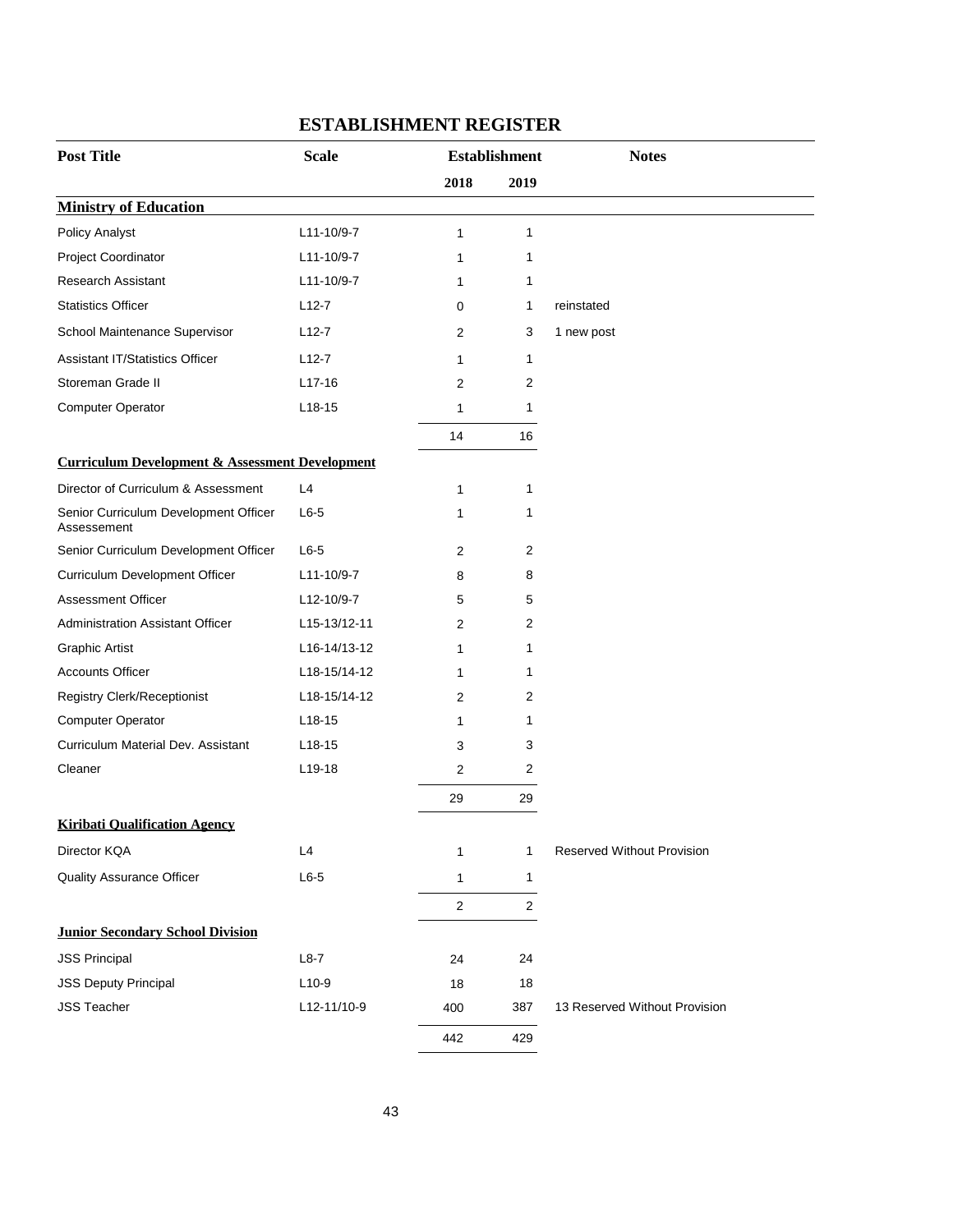| <b>Post Title</b>                     | <b>Scale</b>    |                | <b>Establishment</b> | <b>Notes</b>   |
|---------------------------------------|-----------------|----------------|----------------------|----------------|
|                                       |                 | 2018           | 2019                 |                |
| <b>Ministry of Education</b>          |                 |                |                      |                |
| <b>KGV &amp; EBS Secondary School</b> |                 |                |                      |                |
| Principal                             | L4              | 1              | $\overline{2}$       | 1 for new SSS  |
| Deputy Principal                      | $L6-5$          | 1              | $\overline{2}$       | 1 for new SSS  |
| Senior Secondary Teacher              | L11-10/9-7      | 46             | 64                   | 18 for new SSS |
| Librarian                             | $L12-11$        | $\mathbf 0$    | 1                    | for new SSS    |
| Office Manager                        | $L12-11$        | $\mathbf{1}$   | 1                    |                |
| Laboratory Technician                 | $L15-14$        | 1              | 1                    |                |
| Caterer                               | L16-12          | $\mathbf{1}$   | 1                    |                |
| <b>Head Cook</b>                      | $L16-14$        | 1              | $\overline{2}$       | 1 for new SSS  |
| Tradesman                             | L17/16-15/14-13 | $\overline{2}$ | 3                    | 1 for new SSS  |
| Laboratory Assistant                  | $L17-15$        | 1              | 1                    |                |
| Matron                                | $L17-15$        | $\mathbf{1}$   | $\overline{2}$       | 1 for new SSS  |
| Warden                                | $L17-15$        | 1              | $\overline{2}$       | 1 for new SSS  |
| <b>Office Assistatnt</b>              | L18-15/14-12    | 0              | 1                    | for new SSS    |
| Registry Clerk/Receptionist           | L18-15/14-12    | $\overline{2}$ | $\overline{c}$       |                |
| <b>Computer Operator</b>              | $L18-15$        | $\mathbf{1}$   | 1                    |                |
| Electrician                           | L18/16-15       | 1              | 1                    |                |
| Cook                                  | L19-17          | 1              | 4                    | 3 for new SSS  |
| Kitchen Hand                          | L19-17          | 10             | 12                   | 2 for new SSS  |
| Cleaner                               | L19-18          | $\mathbf 0$    | 1                    | for new SSS    |
| Driver                                | L19-18          | 1              | 1                    |                |
| Gardener                              | L19-18          | 1              | 1                    |                |
| <b>Security Guard</b>                 | $L19-18$        | 1              | $\overline{c}$       | 1 for new SSS  |
|                                       |                 | 75             | 108                  |                |
| <b>Accounts Section</b>               |                 |                |                      |                |
| <b>Accounts Officer</b>               | L18-15/14-12    | 1              | 1                    |                |
|                                       |                 | $\mathbf{1}$   | $\mathbf{1}$         |                |
| <b>Kiribati Teachers College</b>      |                 |                |                      |                |
| Principal                             | L4              | 1              | 1                    |                |
| Deputy Principal Teaching /Quality    | $L6-5$          | 1              | 1                    |                |
| Deputy Principal Corporate Services   | $L6-5$          | 1              | 1                    |                |
| Senior Lecturer                       | $L7-6$          | 4              | 4                    |                |
| Lecturer                              | L11-10/9-7      | 23             | 23                   |                |
| Office Manager                        | $L12-11$        | $\mathbf{1}$   | 1                    |                |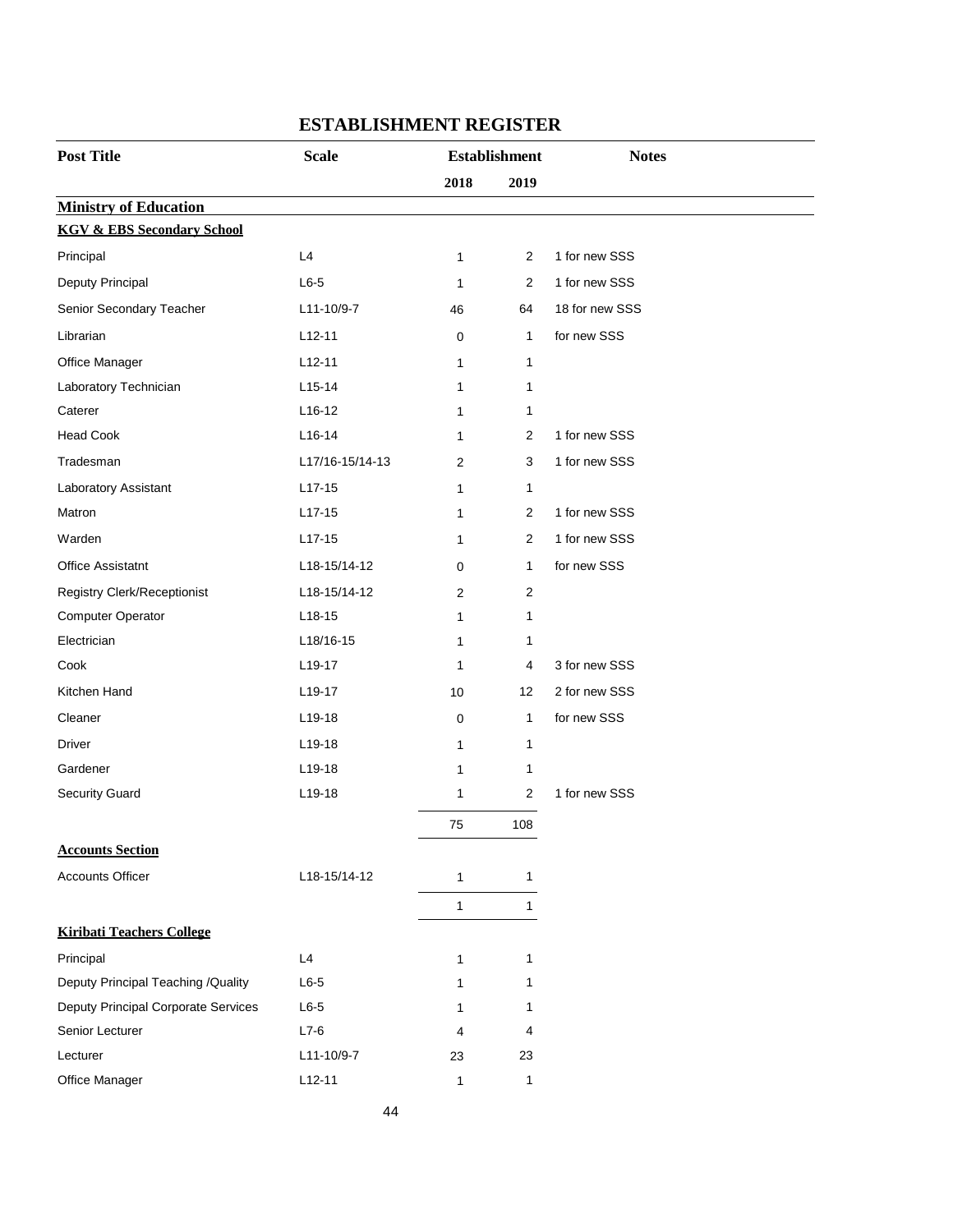| <b>Post Title</b>                  | <b>Scale</b>    | <b>Establishment</b>    |                         | <b>Notes</b> |
|------------------------------------|-----------------|-------------------------|-------------------------|--------------|
|                                    |                 | 2018                    | 2019                    |              |
| <b>Ministry of Education</b>       |                 |                         |                         |              |
| Librarian                          | $L12-11$        | $\mathbf{1}$            | $\mathbf{1}$            |              |
| <b>Head Cook</b>                   | $L16-14$        | 1                       | 1                       |              |
| Tradesman                          | L17/16-15/14-13 | 1                       | 1                       |              |
| <b>Registry Clerk/Receptionist</b> | L18-15/14-12    | 1                       | 1                       |              |
| Computer Operator                  | $L18-15$        | 1                       | 1                       |              |
| Maintenance Officer                | $L18-15$        | 1                       | 1                       |              |
| Kitchen Hand                       | L19-17          | 1                       | 1                       |              |
| Cook                               | L19-17          | 1                       | 1                       |              |
| Driver                             | L19-18          | 1                       | 1                       |              |
| Storeman                           | L19-18          | 1                       | $\mathbf{1}$            |              |
|                                    |                 | 41                      | 41                      |              |
| <b>Accounts Section</b>            |                 |                         |                         |              |
| <b>Accounts Officer</b>            | L18-15/14-12    | $\mathbf{1}$            | $\mathbf{1}$            |              |
|                                    |                 | 1                       | $\mathbf{1}$            |              |
| <b>Library Section</b>             |                 |                         |                         |              |
| Chief Librarian/Archivist          | $L6-5$          | $\mathbf{1}$            | 1                       |              |
| Senior Librarian                   | L10-9/8-7       | 1                       | 1                       |              |
| School Librarian                   | $L12-11$        | 1                       | $\mathbf 1$             |              |
| Librarian                          | $L12-11$        | $\mathbf{1}$            | 1                       |              |
| Senior Assistant Librarian         | $L14-13$        | 2                       | $\overline{2}$          |              |
| Computer Operator                  | $L18-15$        | 1                       | 1                       |              |
| Library Assistant                  | $L18-15$        | $\overline{4}$          | 4                       |              |
| Cleaner                            | L19-18          | 1                       | 1                       |              |
|                                    |                 | 12                      | 12                      |              |
| <b>Accounts Section</b>            |                 |                         |                         |              |
| <b>Accounts Officer</b>            | L18-15/14-12    | 1                       | 1                       |              |
|                                    |                 | 1                       | 1                       |              |
| <b>Archives Section</b>            |                 |                         |                         |              |
| Senior Archivist                   | L10-9/8-7       | 1                       | 1                       |              |
| Archivist                          | $L12-11$        | 1                       | 1                       |              |
| <b>Assistant Archivist</b>         | $L14-13$        | 1                       | 1                       |              |
| <b>Archives Assistant</b>          | $L18-15$        | $\overline{\mathbf{c}}$ | $\overline{\mathbf{c}}$ |              |
|                                    |                 | $\mathbf 5$             | $\,$ 5 $\,$             |              |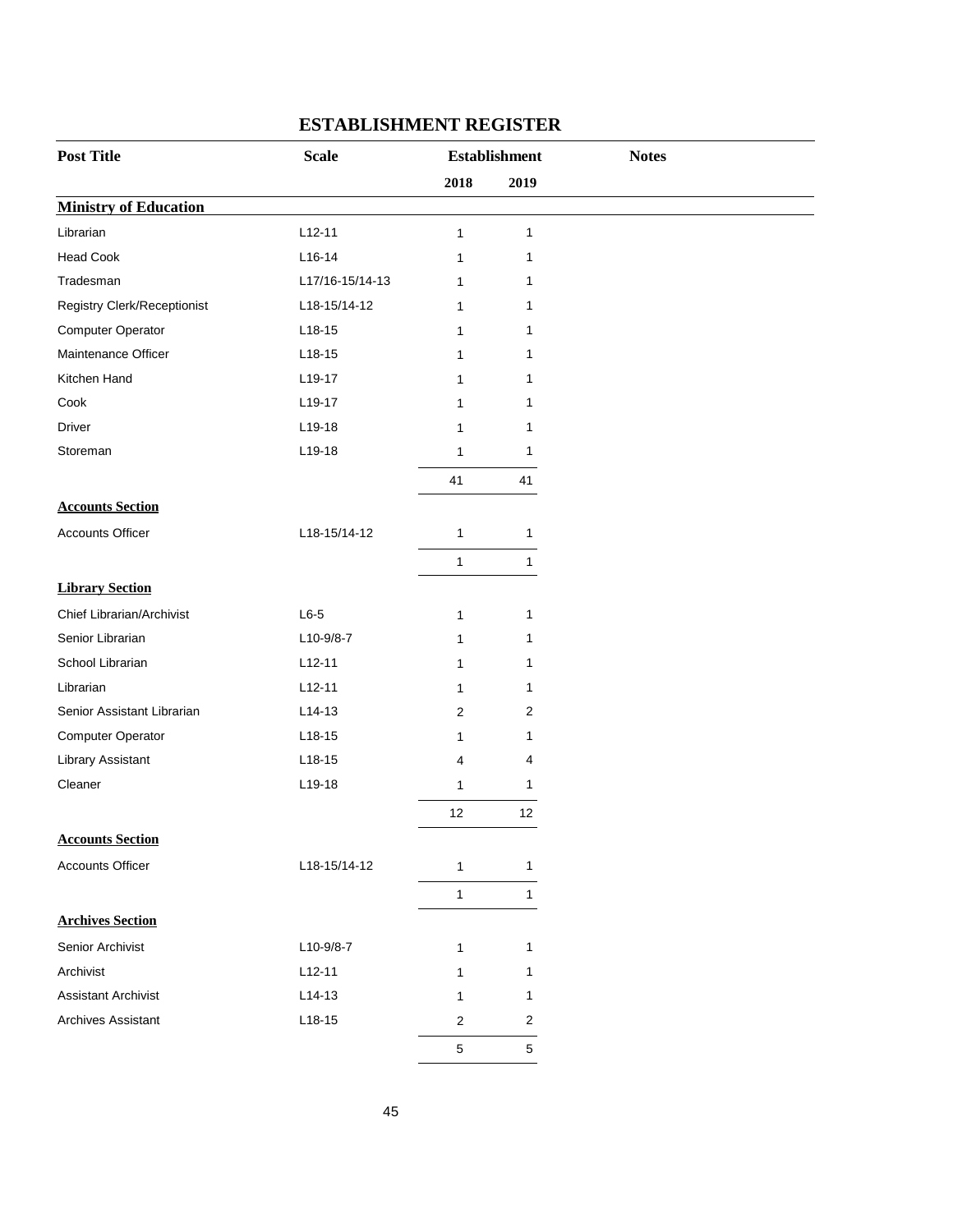| <b>Post Title</b>                     | <b>Scale</b>    |              | <b>Establishment</b> | <b>Notes</b>           |
|---------------------------------------|-----------------|--------------|----------------------|------------------------|
|                                       |                 | 2018         | 2019                 |                        |
| <b>Ministry of Education</b>          |                 |              |                      |                        |
| <b>Meleagi Tabai Secondary School</b> |                 |              |                      |                        |
| Principal                             | L4              | $\mathbf{1}$ | 0                    | transferred to KGV/EBS |
| Deputy Principal                      | $L6-5$          | 1            | 0                    | transferred to KGV/EBS |
| Senior Secondary Teacher              | L11-10/9-7      | 18           | 0                    | transferred to KGV/EBS |
| Librarian                             | $L12-11$        | 1            | 0                    | transferred to KGV/EBS |
| <b>Head Cook</b>                      | $L16-14$        | 1            | 0                    | transferred to KGV/EBS |
| Tradesman                             | L17/16-15/14-13 | 1            | 0                    | transferred to KGV/EBS |
| Matron                                | $L17-15$        | 1            | 0                    | transferred to KGV/EBS |
| Warden                                | $L17-15$        | 1            | 0                    | transferred to KGV/EBS |
| <b>Office Assistant</b>               | L18-15/14-12    | 1            | 0                    | transferred to KGV/EBS |
| Cook                                  | L19-17          | 3            | 0                    | transferred to KGV/EBS |
| Kitchen Hand                          | $L19-17$        | 2            | 0                    | transferred to KGV/EBS |
| Cleaner                               | L19-18          | 1            | 0                    | transferred to KGV/EBS |
| <b>Security Guard</b>                 | L19-18          | 1            | 0                    | transferred to KGV/EBS |
|                                       |                 | 33           | $\pmb{0}$            |                        |
| <b>Accounts Section</b>               |                 |              |                      |                        |
| <b>Accounts Officer</b>               | L18-15/14-12    | 1            | 1                    |                        |
|                                       |                 | $\mathbf{1}$ | 1                    |                        |
| <b>Primary Section</b>                |                 |              |                      |                        |
| <b>Island Education Coordinator</b>   | $L8-7$          | 18           | 18                   |                        |
| Head Teacher (Grd I)                  | $L9-8$          | 32           | 32                   |                        |
| Head Teacher (Grd II)                 | L12-10/9        | 51           | 51                   |                        |
| Primary School Teacher                | L15-13/12-10    | 602          | 602                  |                        |
|                                       |                 | 703          | 703                  |                        |
| <b>Teabike High School</b>            |                 |              |                      |                        |
| Principal                             | L4              | 1            | 1                    |                        |
| Deputy Principal                      | $L6-5$          | $\mathbf{1}$ | 1                    |                        |
| Senior Secondary Teacher              | L11-10/9-7      | 24           | 24                   |                        |
| Librarian                             | $L12-11$        | 1            | 1                    |                        |
| <b>Head Cook</b>                      | $L16-14$        | 1            | 1                    |                        |
| Tradesman                             | L17/16-15/14-13 | 1            | 1                    |                        |
| Warden                                | $L17-15$        | 1            | 1                    |                        |
| Matron                                | $L17-15$        | 1            | 1                    |                        |
| <b>Office Assistant</b>               | L18-15/14-12    | 1            | 1                    |                        |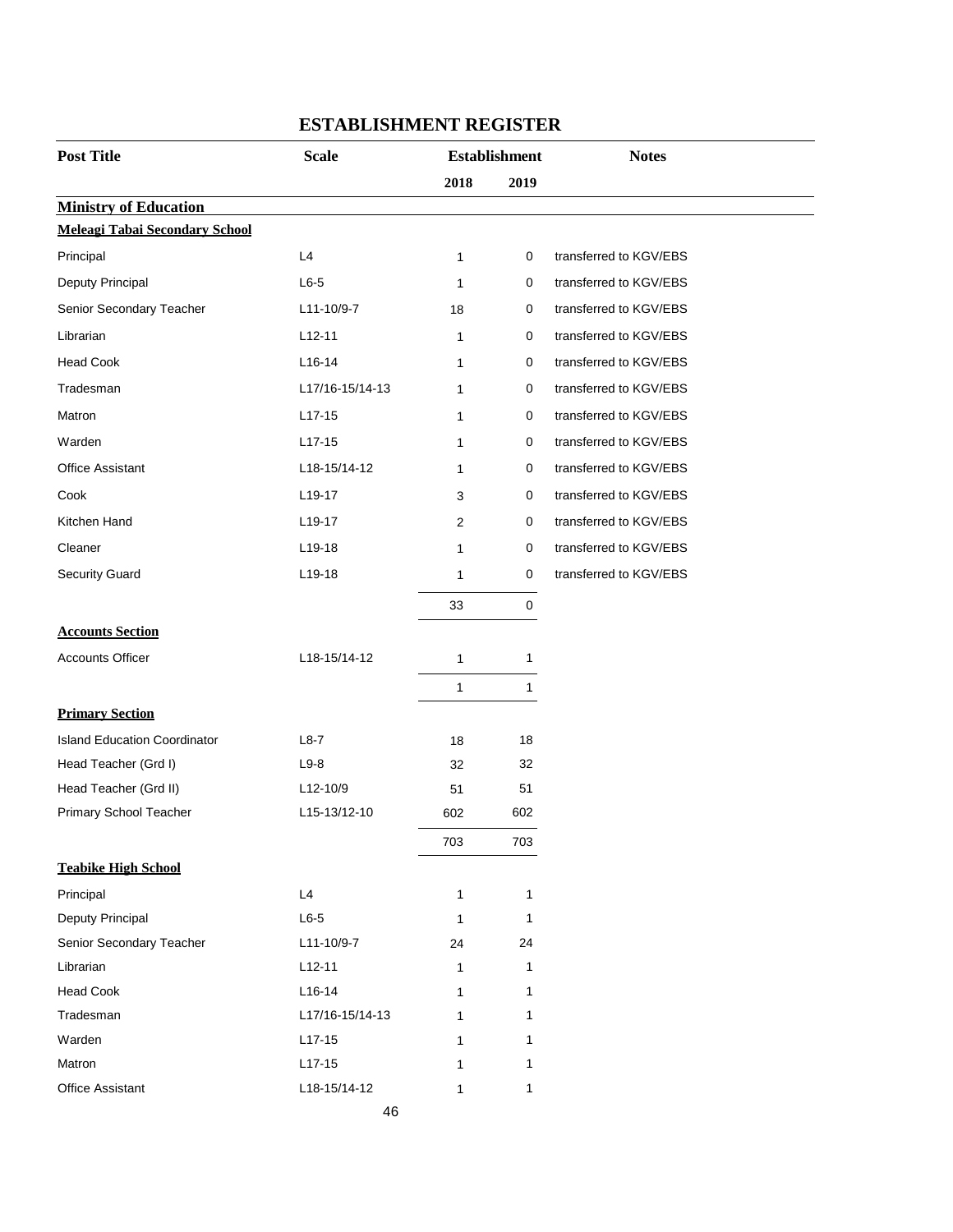| <b>Post Title</b>                                   | <b>Scale</b>        |                | <b>Establishment</b> | <b>Notes</b> |
|-----------------------------------------------------|---------------------|----------------|----------------------|--------------|
|                                                     |                     | 2018           | 2019                 |              |
| <b>Ministry of Education</b>                        |                     |                |                      |              |
| Cook                                                | L <sub>19</sub> -17 | 3              | 3                    |              |
| Kitchen Hand                                        | L19-17              | 3              | 3                    |              |
| Cleaner                                             | L19-18              | 1              | 1                    |              |
| <b>Security Guard</b>                               | L19-18              | 1              | 1                    |              |
|                                                     |                     | 40             | 40                   |              |
| <b>Accounts Section</b>                             |                     |                |                      |              |
| <b>Accounts Officer</b>                             | L18-15/14-12        | $\mathbf{1}$   | $\mathbf{1}$         |              |
|                                                     |                     | $\mathbf{1}$   | $\mathbf{1}$         |              |
| <b>Early Childhood Care &amp; Education</b>         |                     |                |                      |              |
| Principal School for Children with Special<br>Needs | $L9-8$              | $\mathbf{1}$   | 1                    |              |
| <b>Teacher Aides</b>                                | L <sub>19</sub>     | $\mathbf{1}$   | $\mathbf{1}$         |              |
|                                                     |                     | $\overline{c}$ | $\overline{c}$       |              |
| <b>Supernumerary Posts</b>                          |                     |                |                      |              |
| Design & Architect                                  | $L9-7$              | 0              | $\mathbf{1}$         | new post     |
| Associate Lecturer (KTC)                            | $L9-7$              | $\Omega$       | 10                   | new posts    |
| <b>Teacher Assistant Tutor</b>                      | L9                  | 1              | $\mathbf{1}$         |              |
| Curriculum Development Officer                      | L11-10/9-7          | 9              | 9                    |              |
| <b>Head Teacher Grade II</b>                        | L12-10/9            | 12             | 12                   |              |
| Primary School Teacher                              | L15-13/12-10        | 15             | 15                   |              |
| <b>Teacher Assistant</b>                            | L16                 | 20             | 20                   |              |
|                                                     |                     | 57             | 68                   |              |
| <b>Total Permanent Posts</b>                        |                     | 1449           | 1446                 |              |
| <b>Total Supernumerary Posts</b>                    |                     | 57             | 68                   |              |
| <b>Total</b>                                        |                     | 1506           | 1514                 |              |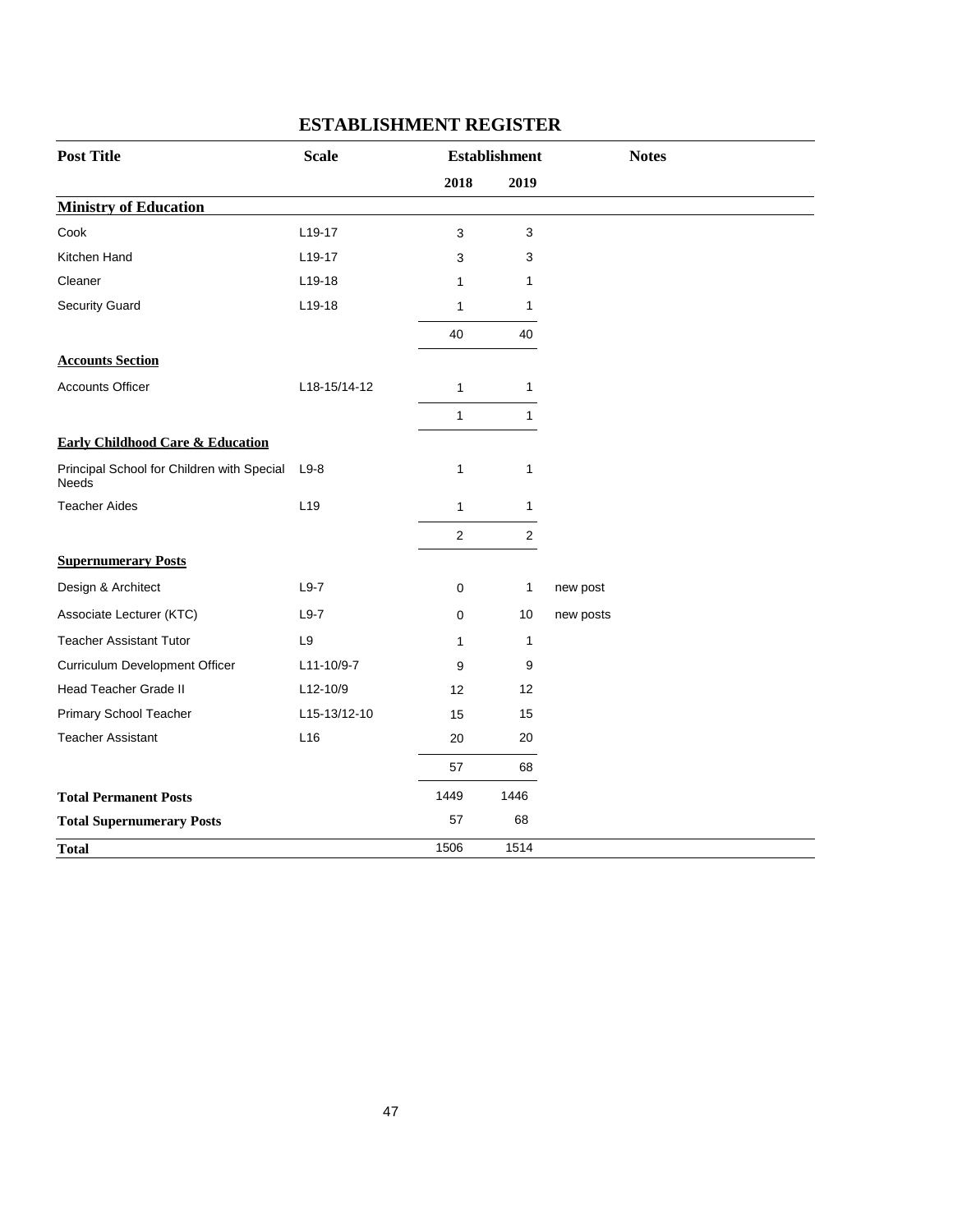| 2018<br>2019<br>Ministry of Information, Communication, Transport & Tourism Development<br><b>Headquarters</b><br>Minister<br>Constitutional<br>$\mathbf{1}$<br>$\mathbf{1}$<br>L <sub>3</sub><br>Secretary<br>1<br>1<br><b>Deputy Secretary</b><br>L4<br>1<br>1<br>Sea Transport Regulatory Officer<br>$L6-5$<br>1<br>1<br>Air Transport Regulatory Specialist<br>$L6-5$<br>1<br>1<br>Senior Information Officer<br>$L6-5$<br>1<br>1<br>$L6-5$<br>Senior Assistant Secretary<br>1<br>1<br>Human Resource Officer<br>$L9-7$<br>1<br>1<br><b>Assistant Secretary</b><br>$L10-9/8-7$<br>1<br>1<br>Office Manager<br>$L12-11$<br>1<br>1<br><b>Executive Assistant</b><br>L13-12/11-10<br>1<br>1<br>Registry Clerk/Receptionist<br>L18-15/14-12<br>1<br>1<br>Chauffeur<br>$L18-17$<br>1<br>1<br>Handyman<br>$L19-18$<br>1<br>1<br>Driver<br>L19-18<br>1<br>1<br>Cleaner<br>L19-18<br>4<br>4<br>19<br>19<br><b>Accounts Section</b><br>Senior Accountant<br>$L8-7/6-5$<br>1<br>1<br>$L10-9/8$<br>Accountant<br>1<br>1<br>L18-15/14-12<br><b>Accounts Officer</b><br>4<br>4<br>6<br>6<br><b>ICT Policy and Development Division</b><br>Director of ICT<br>L4<br>1<br>Senior ICT Officer<br>$L6-5$<br>1<br>1<br><b>ICT Policy Analyst</b><br>$L6-5$<br>1<br>1<br>Senior Information Security Analyst<br>$L6-5$<br>1<br>0<br><b>ICT Officer</b><br>L10-9/8-7<br>1<br>1<br><b>ICT Assistant Specialist</b><br>$L12-11$<br>$\overline{2}$<br>2<br>6<br>$\overline{7}$<br><b>Research and Development Division</b><br>Director of Research & Development<br>L4<br>1<br>1<br>Senior Development Planner<br>$L6-5$<br>1<br>1<br>Development Planner<br>$L9-7$<br>1<br>1 | <b>Post Title</b> | <b>Scale</b> | <b>Establishment</b> |          |  |
|------------------------------------------------------------------------------------------------------------------------------------------------------------------------------------------------------------------------------------------------------------------------------------------------------------------------------------------------------------------------------------------------------------------------------------------------------------------------------------------------------------------------------------------------------------------------------------------------------------------------------------------------------------------------------------------------------------------------------------------------------------------------------------------------------------------------------------------------------------------------------------------------------------------------------------------------------------------------------------------------------------------------------------------------------------------------------------------------------------------------------------------------------------------------------------------------------------------------------------------------------------------------------------------------------------------------------------------------------------------------------------------------------------------------------------------------------------------------------------------------------------------------------------------------------------------------------------------------------------------------------------------------------------|-------------------|--------------|----------------------|----------|--|
|                                                                                                                                                                                                                                                                                                                                                                                                                                                                                                                                                                                                                                                                                                                                                                                                                                                                                                                                                                                                                                                                                                                                                                                                                                                                                                                                                                                                                                                                                                                                                                                                                                                            |                   |              |                      |          |  |
|                                                                                                                                                                                                                                                                                                                                                                                                                                                                                                                                                                                                                                                                                                                                                                                                                                                                                                                                                                                                                                                                                                                                                                                                                                                                                                                                                                                                                                                                                                                                                                                                                                                            |                   |              |                      |          |  |
|                                                                                                                                                                                                                                                                                                                                                                                                                                                                                                                                                                                                                                                                                                                                                                                                                                                                                                                                                                                                                                                                                                                                                                                                                                                                                                                                                                                                                                                                                                                                                                                                                                                            |                   |              |                      |          |  |
|                                                                                                                                                                                                                                                                                                                                                                                                                                                                                                                                                                                                                                                                                                                                                                                                                                                                                                                                                                                                                                                                                                                                                                                                                                                                                                                                                                                                                                                                                                                                                                                                                                                            |                   |              |                      |          |  |
|                                                                                                                                                                                                                                                                                                                                                                                                                                                                                                                                                                                                                                                                                                                                                                                                                                                                                                                                                                                                                                                                                                                                                                                                                                                                                                                                                                                                                                                                                                                                                                                                                                                            |                   |              |                      |          |  |
|                                                                                                                                                                                                                                                                                                                                                                                                                                                                                                                                                                                                                                                                                                                                                                                                                                                                                                                                                                                                                                                                                                                                                                                                                                                                                                                                                                                                                                                                                                                                                                                                                                                            |                   |              |                      |          |  |
|                                                                                                                                                                                                                                                                                                                                                                                                                                                                                                                                                                                                                                                                                                                                                                                                                                                                                                                                                                                                                                                                                                                                                                                                                                                                                                                                                                                                                                                                                                                                                                                                                                                            |                   |              |                      |          |  |
|                                                                                                                                                                                                                                                                                                                                                                                                                                                                                                                                                                                                                                                                                                                                                                                                                                                                                                                                                                                                                                                                                                                                                                                                                                                                                                                                                                                                                                                                                                                                                                                                                                                            |                   |              |                      |          |  |
|                                                                                                                                                                                                                                                                                                                                                                                                                                                                                                                                                                                                                                                                                                                                                                                                                                                                                                                                                                                                                                                                                                                                                                                                                                                                                                                                                                                                                                                                                                                                                                                                                                                            |                   |              |                      |          |  |
|                                                                                                                                                                                                                                                                                                                                                                                                                                                                                                                                                                                                                                                                                                                                                                                                                                                                                                                                                                                                                                                                                                                                                                                                                                                                                                                                                                                                                                                                                                                                                                                                                                                            |                   |              |                      |          |  |
|                                                                                                                                                                                                                                                                                                                                                                                                                                                                                                                                                                                                                                                                                                                                                                                                                                                                                                                                                                                                                                                                                                                                                                                                                                                                                                                                                                                                                                                                                                                                                                                                                                                            |                   |              |                      |          |  |
|                                                                                                                                                                                                                                                                                                                                                                                                                                                                                                                                                                                                                                                                                                                                                                                                                                                                                                                                                                                                                                                                                                                                                                                                                                                                                                                                                                                                                                                                                                                                                                                                                                                            |                   |              |                      |          |  |
|                                                                                                                                                                                                                                                                                                                                                                                                                                                                                                                                                                                                                                                                                                                                                                                                                                                                                                                                                                                                                                                                                                                                                                                                                                                                                                                                                                                                                                                                                                                                                                                                                                                            |                   |              |                      |          |  |
|                                                                                                                                                                                                                                                                                                                                                                                                                                                                                                                                                                                                                                                                                                                                                                                                                                                                                                                                                                                                                                                                                                                                                                                                                                                                                                                                                                                                                                                                                                                                                                                                                                                            |                   |              |                      |          |  |
|                                                                                                                                                                                                                                                                                                                                                                                                                                                                                                                                                                                                                                                                                                                                                                                                                                                                                                                                                                                                                                                                                                                                                                                                                                                                                                                                                                                                                                                                                                                                                                                                                                                            |                   |              |                      |          |  |
|                                                                                                                                                                                                                                                                                                                                                                                                                                                                                                                                                                                                                                                                                                                                                                                                                                                                                                                                                                                                                                                                                                                                                                                                                                                                                                                                                                                                                                                                                                                                                                                                                                                            |                   |              |                      |          |  |
|                                                                                                                                                                                                                                                                                                                                                                                                                                                                                                                                                                                                                                                                                                                                                                                                                                                                                                                                                                                                                                                                                                                                                                                                                                                                                                                                                                                                                                                                                                                                                                                                                                                            |                   |              |                      |          |  |
|                                                                                                                                                                                                                                                                                                                                                                                                                                                                                                                                                                                                                                                                                                                                                                                                                                                                                                                                                                                                                                                                                                                                                                                                                                                                                                                                                                                                                                                                                                                                                                                                                                                            |                   |              |                      |          |  |
|                                                                                                                                                                                                                                                                                                                                                                                                                                                                                                                                                                                                                                                                                                                                                                                                                                                                                                                                                                                                                                                                                                                                                                                                                                                                                                                                                                                                                                                                                                                                                                                                                                                            |                   |              |                      |          |  |
|                                                                                                                                                                                                                                                                                                                                                                                                                                                                                                                                                                                                                                                                                                                                                                                                                                                                                                                                                                                                                                                                                                                                                                                                                                                                                                                                                                                                                                                                                                                                                                                                                                                            |                   |              |                      |          |  |
|                                                                                                                                                                                                                                                                                                                                                                                                                                                                                                                                                                                                                                                                                                                                                                                                                                                                                                                                                                                                                                                                                                                                                                                                                                                                                                                                                                                                                                                                                                                                                                                                                                                            |                   |              |                      |          |  |
|                                                                                                                                                                                                                                                                                                                                                                                                                                                                                                                                                                                                                                                                                                                                                                                                                                                                                                                                                                                                                                                                                                                                                                                                                                                                                                                                                                                                                                                                                                                                                                                                                                                            |                   |              |                      |          |  |
|                                                                                                                                                                                                                                                                                                                                                                                                                                                                                                                                                                                                                                                                                                                                                                                                                                                                                                                                                                                                                                                                                                                                                                                                                                                                                                                                                                                                                                                                                                                                                                                                                                                            |                   |              |                      |          |  |
|                                                                                                                                                                                                                                                                                                                                                                                                                                                                                                                                                                                                                                                                                                                                                                                                                                                                                                                                                                                                                                                                                                                                                                                                                                                                                                                                                                                                                                                                                                                                                                                                                                                            |                   |              |                      |          |  |
|                                                                                                                                                                                                                                                                                                                                                                                                                                                                                                                                                                                                                                                                                                                                                                                                                                                                                                                                                                                                                                                                                                                                                                                                                                                                                                                                                                                                                                                                                                                                                                                                                                                            |                   |              |                      |          |  |
|                                                                                                                                                                                                                                                                                                                                                                                                                                                                                                                                                                                                                                                                                                                                                                                                                                                                                                                                                                                                                                                                                                                                                                                                                                                                                                                                                                                                                                                                                                                                                                                                                                                            |                   |              |                      |          |  |
|                                                                                                                                                                                                                                                                                                                                                                                                                                                                                                                                                                                                                                                                                                                                                                                                                                                                                                                                                                                                                                                                                                                                                                                                                                                                                                                                                                                                                                                                                                                                                                                                                                                            |                   |              |                      |          |  |
|                                                                                                                                                                                                                                                                                                                                                                                                                                                                                                                                                                                                                                                                                                                                                                                                                                                                                                                                                                                                                                                                                                                                                                                                                                                                                                                                                                                                                                                                                                                                                                                                                                                            |                   |              |                      |          |  |
|                                                                                                                                                                                                                                                                                                                                                                                                                                                                                                                                                                                                                                                                                                                                                                                                                                                                                                                                                                                                                                                                                                                                                                                                                                                                                                                                                                                                                                                                                                                                                                                                                                                            |                   |              |                      |          |  |
|                                                                                                                                                                                                                                                                                                                                                                                                                                                                                                                                                                                                                                                                                                                                                                                                                                                                                                                                                                                                                                                                                                                                                                                                                                                                                                                                                                                                                                                                                                                                                                                                                                                            |                   |              |                      | new post |  |
|                                                                                                                                                                                                                                                                                                                                                                                                                                                                                                                                                                                                                                                                                                                                                                                                                                                                                                                                                                                                                                                                                                                                                                                                                                                                                                                                                                                                                                                                                                                                                                                                                                                            |                   |              |                      |          |  |
|                                                                                                                                                                                                                                                                                                                                                                                                                                                                                                                                                                                                                                                                                                                                                                                                                                                                                                                                                                                                                                                                                                                                                                                                                                                                                                                                                                                                                                                                                                                                                                                                                                                            |                   |              |                      |          |  |
|                                                                                                                                                                                                                                                                                                                                                                                                                                                                                                                                                                                                                                                                                                                                                                                                                                                                                                                                                                                                                                                                                                                                                                                                                                                                                                                                                                                                                                                                                                                                                                                                                                                            |                   |              |                      |          |  |
|                                                                                                                                                                                                                                                                                                                                                                                                                                                                                                                                                                                                                                                                                                                                                                                                                                                                                                                                                                                                                                                                                                                                                                                                                                                                                                                                                                                                                                                                                                                                                                                                                                                            |                   |              |                      |          |  |
|                                                                                                                                                                                                                                                                                                                                                                                                                                                                                                                                                                                                                                                                                                                                                                                                                                                                                                                                                                                                                                                                                                                                                                                                                                                                                                                                                                                                                                                                                                                                                                                                                                                            |                   |              |                      |          |  |
|                                                                                                                                                                                                                                                                                                                                                                                                                                                                                                                                                                                                                                                                                                                                                                                                                                                                                                                                                                                                                                                                                                                                                                                                                                                                                                                                                                                                                                                                                                                                                                                                                                                            |                   |              |                      |          |  |
|                                                                                                                                                                                                                                                                                                                                                                                                                                                                                                                                                                                                                                                                                                                                                                                                                                                                                                                                                                                                                                                                                                                                                                                                                                                                                                                                                                                                                                                                                                                                                                                                                                                            |                   |              |                      |          |  |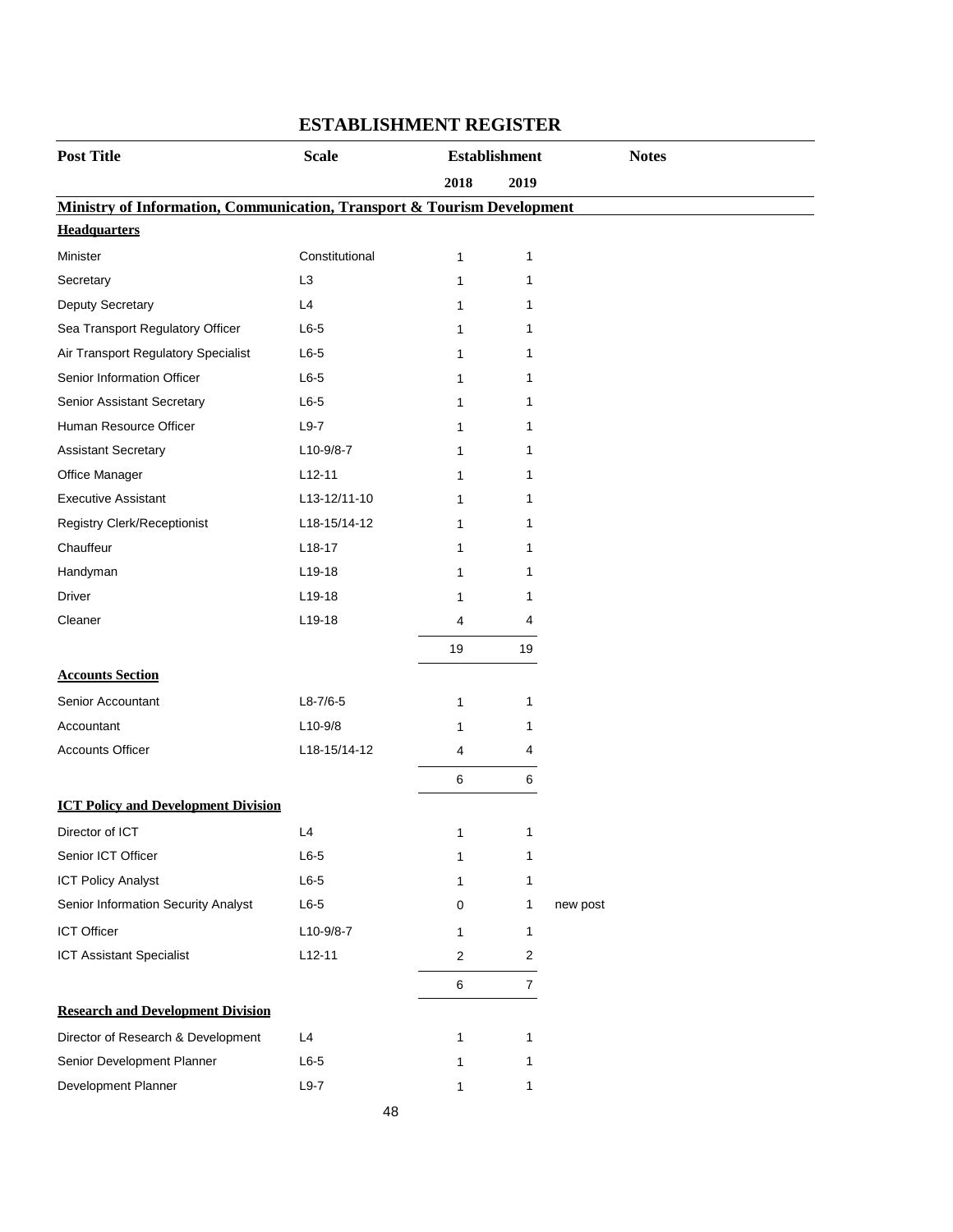| <b>Post Title</b>                                                                  | <b>Scale</b>        | <b>Establishment</b>    |                | <b>Notes</b>                         |
|------------------------------------------------------------------------------------|---------------------|-------------------------|----------------|--------------------------------------|
|                                                                                    |                     | 2018                    | 2019           |                                      |
| <b>Ministry of Information, Communication, Transport &amp; Tourism Development</b> |                     |                         |                |                                      |
| <b>Planning Officer</b>                                                            | L10-9/8-7           | 1                       | 1              |                                      |
|                                                                                    |                     | 4                       | 4              |                                      |
| <b>Civil Aviation Division</b>                                                     |                     |                         |                |                                      |
| Director of Aviation                                                               | L4                  | 1                       | 1              |                                      |
| Air Worthiness                                                                     | L <sub>5</sub>      | 1                       | 1              |                                      |
| <b>Flight Operations Inspector</b>                                                 | L <sub>5</sub>      | 0                       | 1              | Reinstated                           |
| SMS/QMS Manager                                                                    | $L6-5$              | 1                       | 1              |                                      |
| Cabin Safety/ Dangerous Goods Inspector L6-5                                       |                     | 1                       | 1              |                                      |
| Air Navigation & Aerodrome Inspector                                               | $L6-5$              | 1                       | 1              |                                      |
| National Coordinator                                                               | L11-10/9-7          | 1                       | 1              |                                      |
| Security Coordinator/Inspector                                                     | L11-10/9-7          | 1                       | 1              |                                      |
| Licensing Officer/Inspector                                                        | L11-10/9-7          | 2                       | 2              |                                      |
| Aviation Information Processing Officer                                            | L18-15/14-12        | 1                       | 1              | formerly Registry Clerk/Receptionist |
|                                                                                    |                     | 10                      | 11             |                                      |
| <b>Airport Services Division</b>                                                   |                     |                         |                |                                      |
| Deputy Director                                                                    | $L6-5$              | 1                       | 1              |                                      |
| Airport Manager                                                                    | $L9-7$              | 1                       | 1              |                                      |
| Manager Air Traffic Services                                                       | L11-10/9-7          | 1                       | 1              |                                      |
| Airport Electrician                                                                | $L11-10$            | 1                       | 1              |                                      |
| Assistant Airport Manager                                                          | $L11-10$            | 1                       | 1              |                                      |
| <b>Flight Service Officer</b>                                                      | L <sub>13</sub> -12 | 2                       | 2              |                                      |
| Assistant Flight Service Officer                                                   | L <sub>15</sub> -14 | 4                       | 4              |                                      |
| Registry Clerk/Receptionist                                                        | L18-15/14-12        | 1                       | 1              |                                      |
| <b>Aviation Security Officer</b>                                                   | L19-17/16-14        | 3                       | 3              |                                      |
| <b>Airport Security Guard</b>                                                      | L19-18              | 4                       | 4              |                                      |
| <b>Security Guard</b>                                                              | L19-18              | 1                       | 1              |                                      |
| Driver                                                                             | L19-18              | 1                       | 1              |                                      |
|                                                                                    |                     | 21                      | 21             |                                      |
| <b>Kiritimati Branch</b>                                                           |                     |                         |                |                                      |
| Airport Manager                                                                    | $L9-7$              | 1                       | 1              |                                      |
| <b>Flight Service Officer</b>                                                      | $L13-12$            | 1                       | 1              |                                      |
| Assistant Flight Service Officer                                                   | $L15-14$            | 3                       | 3              |                                      |
| <b>Aviation Security Officer</b>                                                   | L19-17/16-14        | 1                       | 1              |                                      |
| Cassidy Airport Handyman                                                           | L19-18              | 0                       | 1              | Driver post reinstated/retitled      |
| <b>Security Guard</b>                                                              | L19-18              | $\overline{\mathbf{c}}$ | $\overline{c}$ |                                      |
|                                                                                    | 49                  |                         |                |                                      |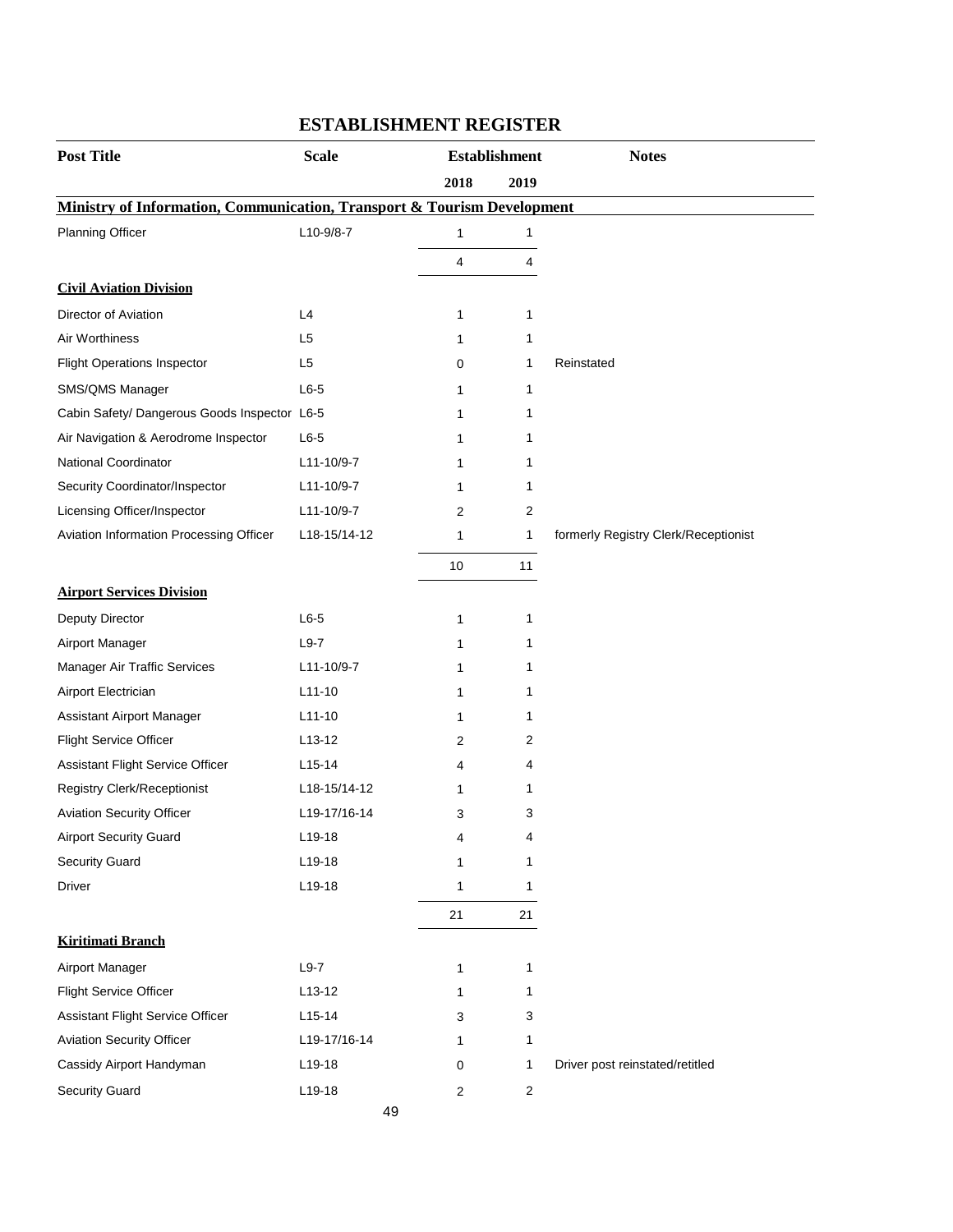| <b>Post Title</b>                                                       | <b>Scale</b>   | <b>Establishment</b> |                  | <b>Notes</b>                              |
|-------------------------------------------------------------------------|----------------|----------------------|------------------|-------------------------------------------|
|                                                                         |                | 2018                 | 2019             |                                           |
| Ministry of Information, Communication, Transport & Tourism Development |                |                      |                  |                                           |
|                                                                         |                | 8                    | $\boldsymbol{9}$ |                                           |
| <b>Fire Department (Tarawa)</b>                                         |                |                      |                  |                                           |
| Airport Safety & Security Manager                                       | $L9-7$         | 1                    | 1                |                                           |
| Deputy Chief Fire                                                       | $L11-10$       | 1                    | 1                |                                           |
| Fire Superintendent                                                     | $L11-10$       | 0                    | 1                | RWP Deputy Chief Fire reinstated/retitled |
| Supervisor (Xmas)                                                       | $L$ 13-12      | 1                    | 1                |                                           |
| Senior Mechanics                                                        | $L13-12$       | 2                    | 2                |                                           |
| Supervisor (Tarawa)                                                     | $L13-12$       | 1                    | 1                |                                           |
| Fire Fighters / Rescuers                                                | $L15-14$       | 14                   | 14               |                                           |
| Assistant Mechanic & Operator                                           | $L15-14$       | $\overline{2}$       | $\overline{2}$   |                                           |
|                                                                         |                | 22                   | 23               |                                           |
| <b>Government Printery</b>                                              |                |                      |                  |                                           |
| Coordinator of Government/ Public Printing L6-5                         |                | 1                    | 1                |                                           |
| <b>Printing Superintendent</b>                                          | $L9-7$         | 1                    | 1                |                                           |
| Senior Printer                                                          | $L14-12$       | 4                    | 4                |                                           |
| Storeman Gr.I                                                           | $L15-14$       | 1                    | 1                |                                           |
| Registry Clerk/Receptionist                                             | L18-15/14-12   | 1                    | 1                |                                           |
| <b>Binding Officer</b>                                                  | $L18-15$       | 5                    | 5                |                                           |
| <b>Computer Operator</b>                                                | $L18-15$       | 1                    | 1                |                                           |
| Printer                                                                 | $L18-15$       | 3                    | 3                |                                           |
| Cleaner                                                                 | L19-18         | 1                    | 1                |                                           |
|                                                                         |                | 18                   | 18               |                                           |
| <b>Marine Division</b>                                                  |                |                      |                  |                                           |
| Director of Marine                                                      | L4             | 1                    | 1                |                                           |
| <b>Marine Auditor</b>                                                   | L <sub>5</sub> | 0                    | 1                | new post                                  |
| Coordinator Maritime Safety Information/<br>Search & Rescue             | $L6-5$         | 1                    | 1                |                                           |
| Marine Surveyor                                                         | $L6-5$         | 1                    | 2                | 1 new post                                |
| Marine Officer                                                          | $L6-5$         | 4                    | 4                |                                           |
| <b>Beaconing Supervisor</b>                                             | $L13-12$       | 1                    | 1                |                                           |
| Senior Marine Radio Officer                                             | $L14-12$       | 2                    | 2                |                                           |
| Leading Beaconing Hand                                                  | $L15-14$       | 1                    | 1                |                                           |
| <b>Beaconing Hand</b>                                                   | $L17-16$       | 2                    | 2                |                                           |
| Ships & Seafarers Clerk                                                 | $L18-15$       | 2                    | 2                |                                           |
| Marine Radio Officer                                                    | $L18-15$       | 8                    | 8                |                                           |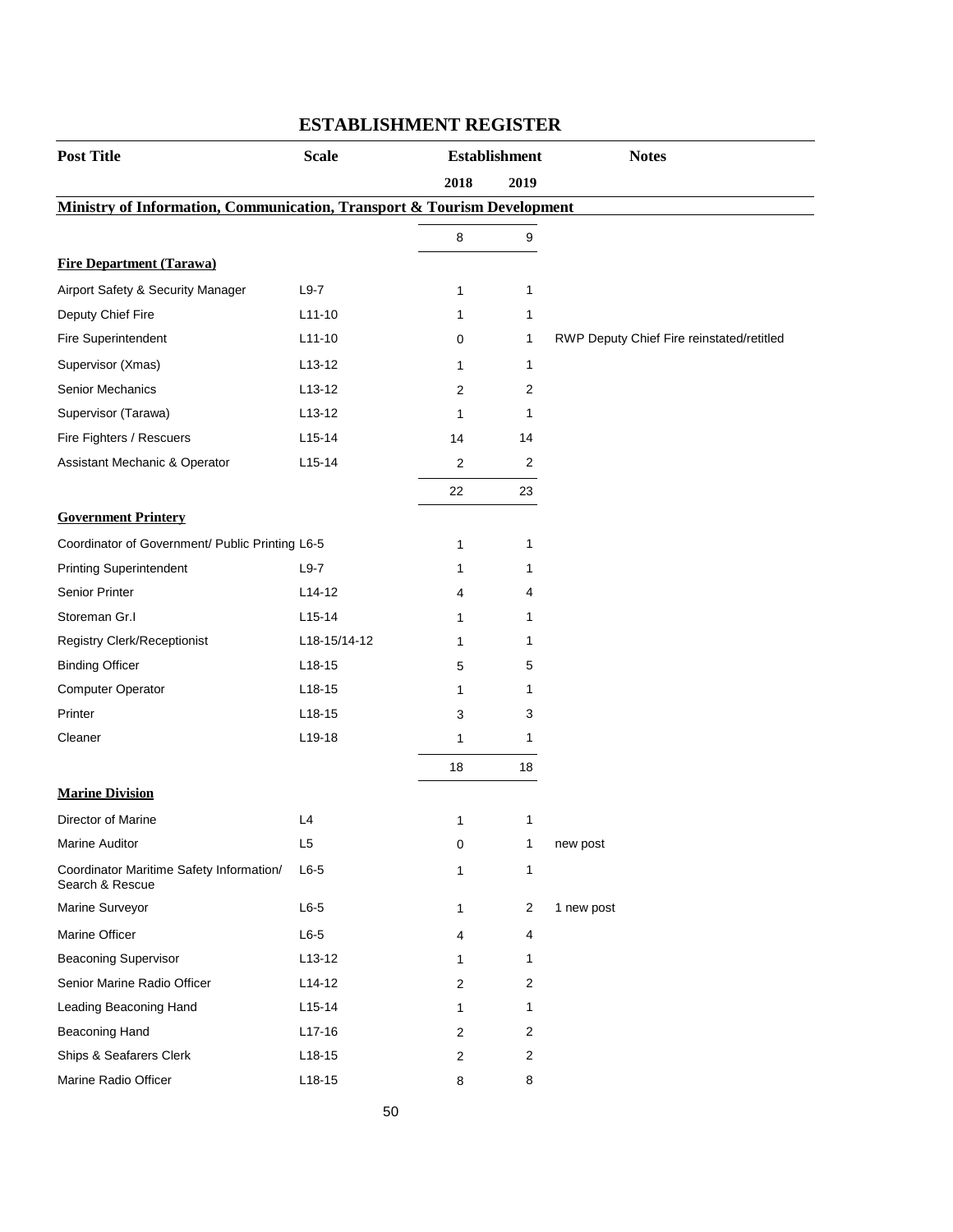| <b>Post Title</b>                                                                  | <b>Scale</b>   |                | <b>Establishment</b> | <b>Notes</b>                                  |
|------------------------------------------------------------------------------------|----------------|----------------|----------------------|-----------------------------------------------|
|                                                                                    |                | 2018           | 2019                 |                                               |
| <b>Ministry of Information, Communication, Transport &amp; Tourism Development</b> |                |                |                      |                                               |
|                                                                                    |                | 23             | 25                   |                                               |
| <b>Accounts Section</b>                                                            |                |                |                      |                                               |
| <b>Accounts Officer</b>                                                            | L18-15/14-12   | $\mathbf{1}$   | 1                    |                                               |
|                                                                                    |                | $\mathbf{1}$   | 1                    |                                               |
| <b>KIRIBATI POST</b>                                                               |                |                |                      |                                               |
| Deputy Director of Postal Services                                                 | $L6-5$         | 1              | 1                    |                                               |
| Marketing Officer                                                                  | $L9-7$         | 1              | 1                    |                                               |
| Philatelic Supervisor                                                              | $L10-9$        | 1              | 1                    |                                               |
| Mail Operations Supervisor                                                         | $L10-9$        | 1              | 1                    |                                               |
| Postal Accountant                                                                  | $L10-9$        | 1              | 1                    |                                               |
| <b>Philatelic Officer</b>                                                          | $L12-11$       | 1              | 1                    |                                               |
| Postal Officer                                                                     | $L12-11$       | 4              | 4                    |                                               |
| <b>Registry Clerk/Receptionist</b>                                                 | L18-15/14-12   | 1              | 1                    |                                               |
| <b>Assistant Postal Officer</b>                                                    | L18-15/14-12   | 14             | 15                   | 1 retitled from Assistant Philateric Officer  |
| Assistant Philatelic Officer                                                       | $L18-15$       | $\mathbf 1$    | 0                    | retitled to Assistant Postal Officer/upgraded |
| Driver                                                                             | L19-18         | $\mathbf{1}$   | $\mathbf{1}$         |                                               |
|                                                                                    |                | 27             | 27                   |                                               |
| <b>Tourism Unit</b>                                                                |                |                |                      |                                               |
| Director of Tourism                                                                | L4             | 1              | 1                    |                                               |
| Principal Tourism Officer                                                          | L <sub>5</sub> | 2              | 2                    |                                               |
| Senior Tourism Officer                                                             | L6             | 4              | 4                    |                                               |
| <b>Tourism Officer</b>                                                             | L11-10/9-7     | $\overline{7}$ | $\overline{7}$       |                                               |
| <b>Assistant Tourism Officer</b>                                                   | L15-14/13-12   | 3              | 3                    |                                               |
| Registry Clerk/Receptionist                                                        | L18-15/14-12   | 1              | 1                    |                                               |
|                                                                                    |                | $18\,$         | $18$                 |                                               |
| <b>Supernumerary Posts</b>                                                         |                |                |                      |                                               |
| Deputy Secretary                                                                   | L4             | $\mathbf 0$    | 1                    | new post                                      |
| <b>Airport Security Supervisor</b>                                                 | $L13-12$       | $\sqrt{2}$     | $\overline{2}$       |                                               |
| <b>Aviation Security Officer</b>                                                   | L19-17/16-14   | 16             | 16                   |                                               |
| Cleaner (Bonriki Airport)                                                          | L19-18         | 6              | 6                    |                                               |
| Cleaner (Xmas Airport)                                                             | L19-18         | 1              | $\mathbf{1}$         |                                               |
|                                                                                    |                | 25             | 26                   |                                               |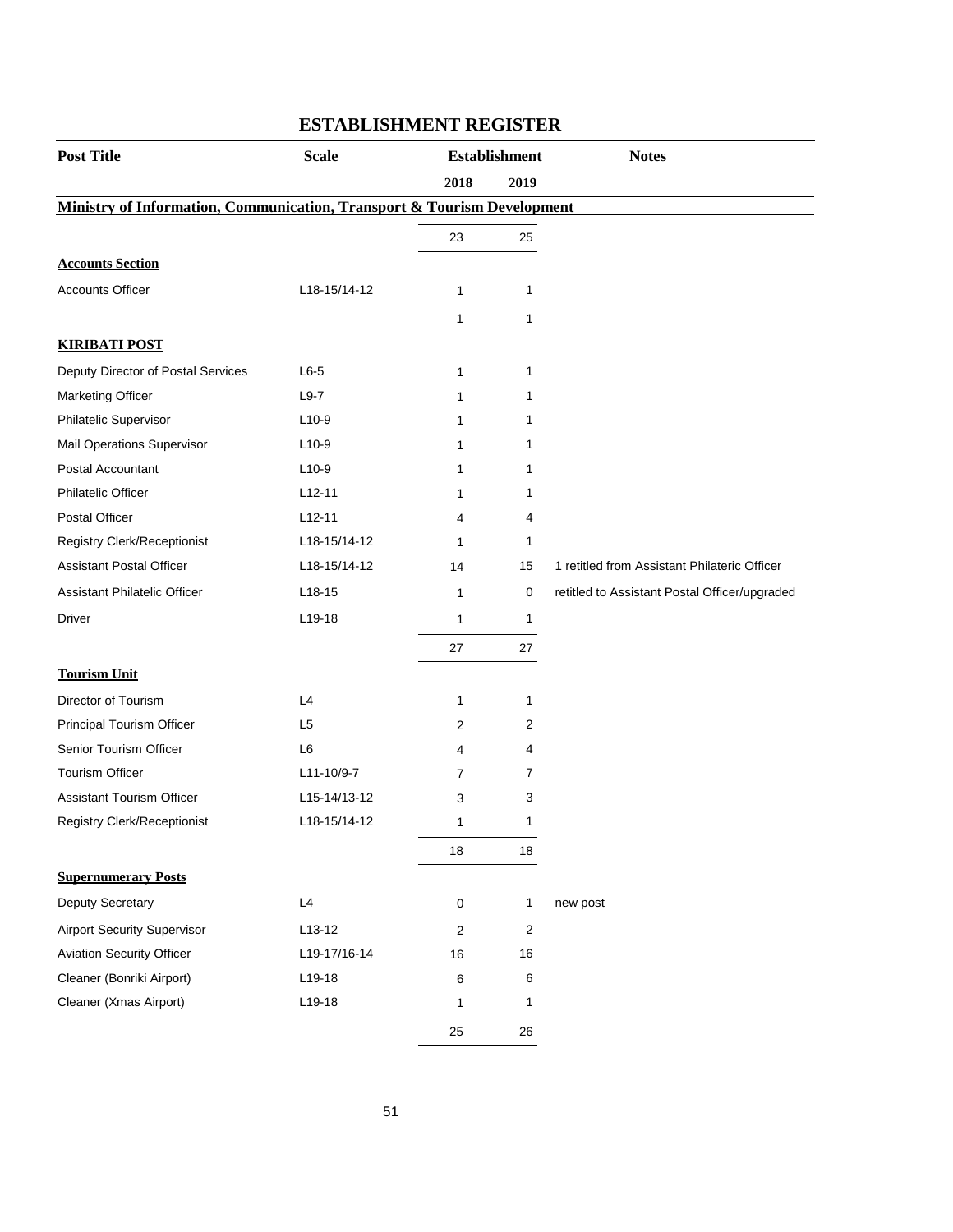| <b>Post Title</b>                                                       | <b>Scale</b> | <b>Establishment</b> |      | <b>Notes</b> |
|-------------------------------------------------------------------------|--------------|----------------------|------|--------------|
|                                                                         |              | 2018                 | 2019 |              |
| Ministry of Information, Communication, Transport & Tourism Development |              |                      |      |              |
| <b>Total Permanent Posts</b>                                            |              | 183                  | 189  |              |
| <b>Total Supernumerary Posts</b>                                        |              | 25                   | 26   |              |
| <b>Total</b>                                                            |              | 208                  | 215  |              |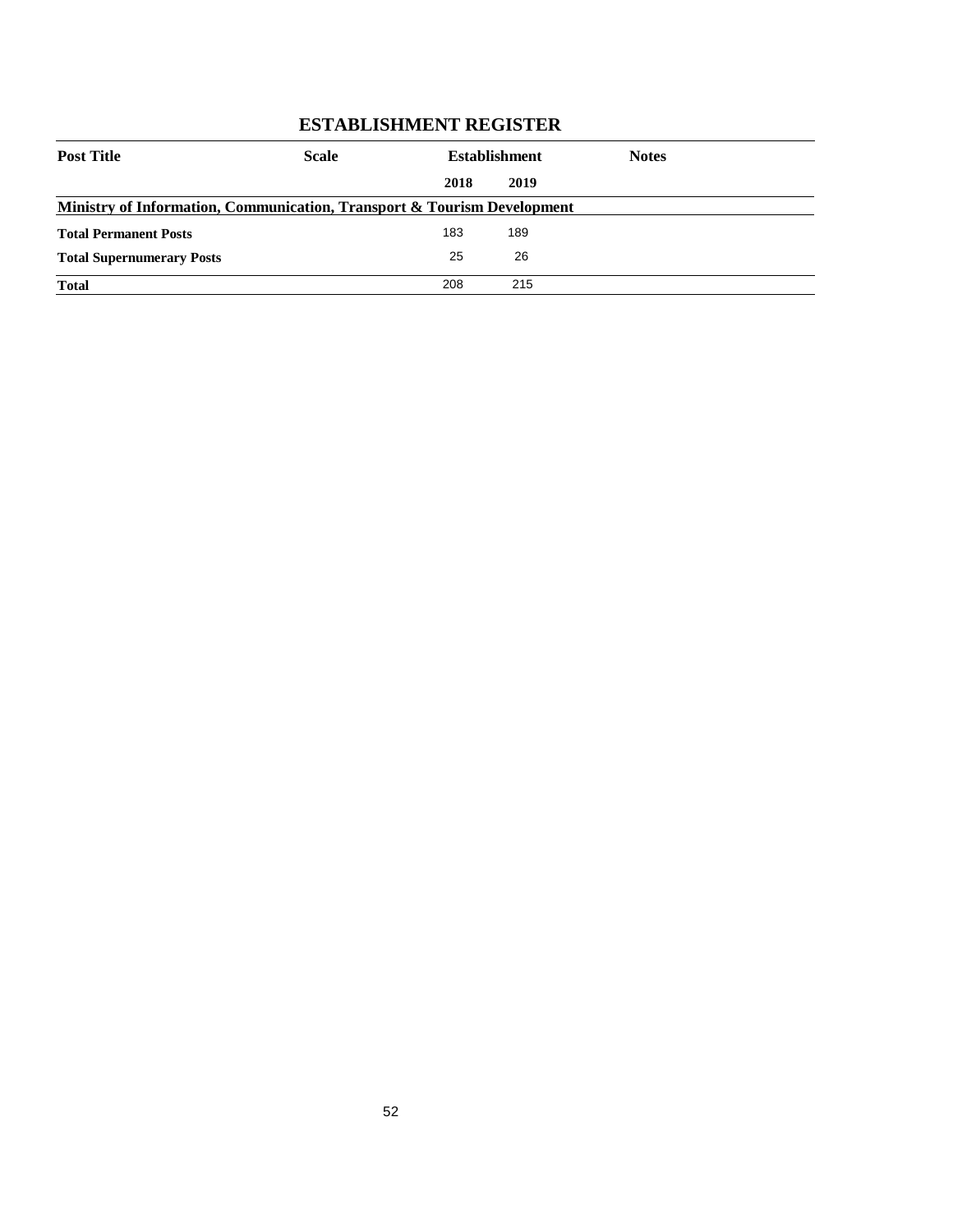| <b>Post Title</b>                                     | <b>Scale</b>   |                         | <b>Establishment</b> | <b>Notes</b>         |
|-------------------------------------------------------|----------------|-------------------------|----------------------|----------------------|
|                                                       |                | 2018                    | 2019                 |                      |
| <b>Ministry of Finance &amp; Economic Development</b> |                |                         |                      |                      |
| <b>Headquarters</b>                                   |                |                         |                      |                      |
| Minister                                              | Constitutional | 1                       | 1                    |                      |
| Secretary                                             | L <sub>3</sub> | 1                       | 1                    |                      |
| Deputy Secretary                                      | L4             | 1                       | 1                    |                      |
| Human Resource Manager                                | $L6-5$         | 1                       | 1                    |                      |
| <b>Assistant Secretary</b>                            | L10-9/8-7      | 1                       | 1                    |                      |
| Office Manager                                        | $L12-11$       | 1                       | 1                    |                      |
| <b>Executive Assistant</b>                            | L13-12/11-10   | 1                       | 1                    |                      |
| <b>Registry Clerk/Receptionist</b>                    | L18-15/14-12   | 5                       | 5                    |                      |
| Chauffeur                                             | $L18-17$       | 1                       | 1                    |                      |
| Security Guard                                        | L19-18         | 4                       | 4                    |                      |
| <b>Driver</b>                                         | L19-18         | 3                       | 3                    |                      |
| Cleaner                                               | L19-18         | 4                       | 4                    |                      |
|                                                       |                | 24                      | 24                   |                      |
| <b>Accounts Section</b>                               |                |                         |                      |                      |
| Accountant                                            | $L10-9/8$      | 1                       | 1                    |                      |
| <b>Accounts Officer</b>                               | L18-15/14-12   | 1                       | 1                    |                      |
|                                                       |                | $\overline{c}$          | $\overline{c}$       |                      |
| <b>Accounting Division</b>                            |                |                         |                      |                      |
| <b>Accountant General</b>                             | L <sub>3</sub> | $\mathbf{1}$            | 1                    |                      |
| Deputy Accountant General                             | L4             | 2                       | $\overline{2}$       |                      |
| Senior Accountant                                     | $L8 - 7/6 - 5$ | 4                       | 6                    | 2 new posts          |
| Copra Fund Management Officer                         | $L10-9/8$      | 1                       | $\mathbf{1}$         |                      |
| Accountant                                            | $L10-9/8$      | 7                       | 9                    | 2 new posts          |
| Assistant Copra Fund Management Officer L12-11/10     |                | $\overline{\mathbf{c}}$ | 2                    |                      |
| <b>Assistant Accountant</b>                           | L12-11/10      | 8                       | 8                    |                      |
| <b>Island Council Treasurer</b>                       | $L14-12$       | $\pmb{0}$               | 23                   | transferred from MIA |
| <b>Accounts Officer</b>                               | L18-15/14-12   | 27                      | 27                   |                      |
|                                                       |                |                         |                      |                      |
|                                                       |                | 52                      | 79                   |                      |
| <b>Internal Audit Division</b>                        |                |                         |                      |                      |
| Senior Internal Auditor                               | $L6-5$         | 1                       | $\mathbf{1}$         |                      |
| <b>Internal Auditor</b>                               | L11-10/9-7     | 4                       | 4                    |                      |
| Assistant Internal Auditor                            | $L13-12$       | 1                       | 1                    |                      |
|                                                       |                | 6                       | 6                    |                      |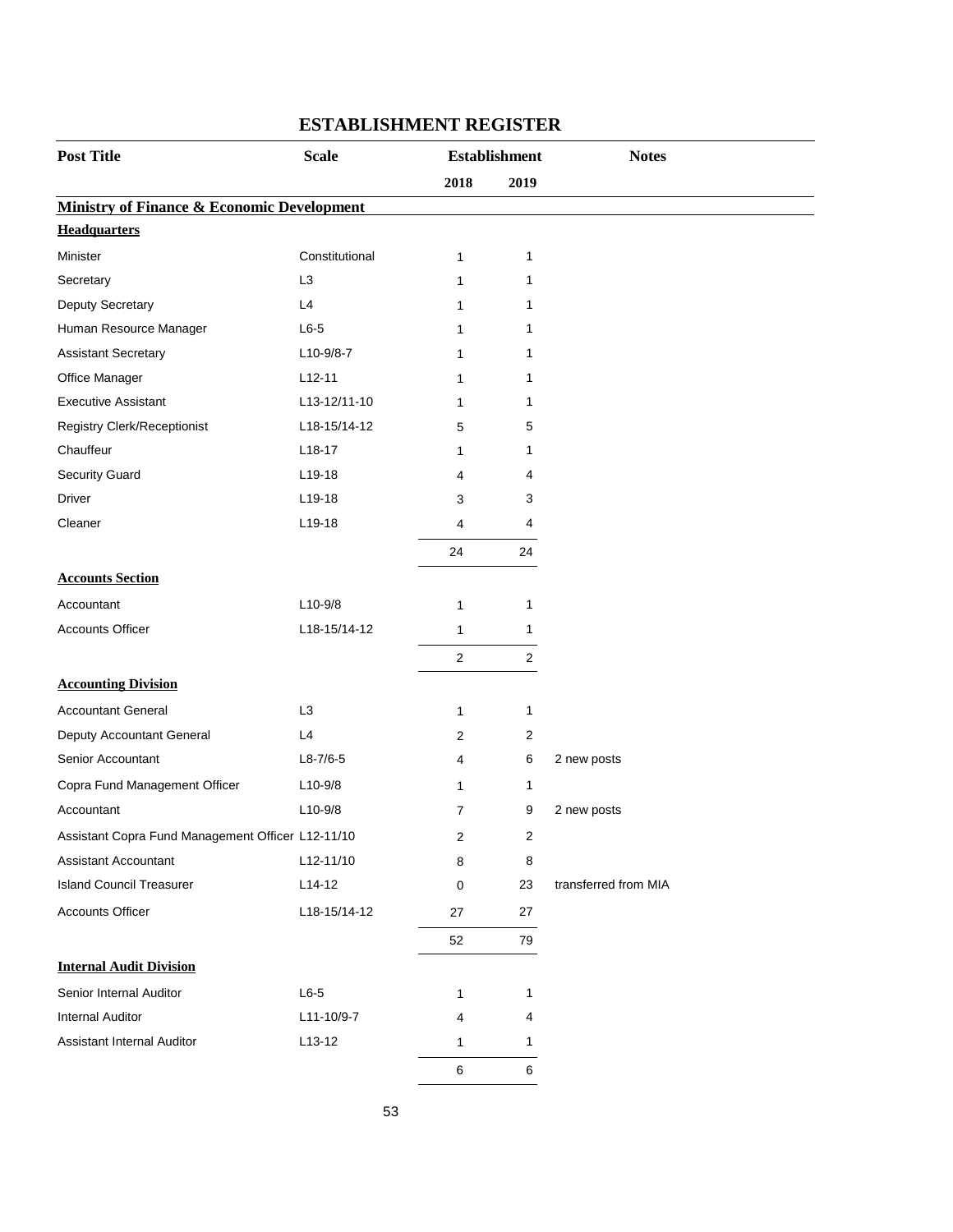| <b>Post Title</b>                                     | <b>Scale</b><br><b>Establishment</b> |                | <b>Notes</b> |                                  |
|-------------------------------------------------------|--------------------------------------|----------------|--------------|----------------------------------|
|                                                       |                                      | 2018           | 2019         |                                  |
| <b>Ministry of Finance &amp; Economic Development</b> |                                      |                |              |                                  |
| <b>Central Procurement Office</b>                     |                                      |                |              |                                  |
| <b>Chief Procurement Officer</b>                      | L <sub>5</sub>                       | 1              | 1            |                                  |
| <b>Procurement Officer</b>                            | $L10-9/8-7$                          | 1              | 1            |                                  |
|                                                       |                                      | $\overline{c}$ | 2            |                                  |
| <b>National Economic Planning Office</b>              |                                      |                |              |                                  |
| Director of Planning and Statistics                   | L <sub>3</sub>                       | 1              | 1            |                                  |
| Deputy Director                                       | L4                                   | 0              | 1            | new post                         |
| Senior Sector Economist                               | $L6-5$                               | 4              | 4            | regraded                         |
| Sector Economist                                      | L11-10/9-7                           | 10             | 10           |                                  |
|                                                       |                                      | 15             | 16           |                                  |
| <b>Statistic Office</b>                               |                                      |                |              |                                  |
| Republic Statistician                                 | L4                                   | 1              | 1            |                                  |
| Deputy Republic Statistician                          | $L9-7/6-5$                           | 2              | 2            |                                  |
| Statistician                                          | $L11-10$                             | 2              | 2            |                                  |
| Assistant Statistician                                | $L13-12$                             | 1              | 1            |                                  |
| <b>Statistic Officer</b>                              | L18-16/15-14                         | 0              | 7            | retitled from Statistic Clerk    |
| <b>Statistic Clerk</b>                                | L18-16/15-14                         | 8              | 1            | 7 retitled to Statistics Officer |
|                                                       |                                      | 14             | 14           |                                  |
| <b>Taxation Division</b>                              |                                      |                |              |                                  |
| <b>Commissioner of Taxes</b>                          | L4                                   | 1              | 1            |                                  |
| Deputy Commissioner of Taxes                          | $L6-5$                               | 1              | 1            |                                  |
| Team Leader                                           | $L9-7$                               | 4              | 4            |                                  |
| Senior Compliance Officer                             | $L11-10$                             | 4              | 4            |                                  |
| Compliance Officer                                    | $L13-12$                             | 4              | 4            |                                  |
| <b>VAT Assesor</b>                                    | $L17-14$                             | 6              | 6            |                                  |
| Assistant Compliance Officer                          | $L17-14$                             | 6              | 6            |                                  |
|                                                       |                                      | 26             | 26           |                                  |
| <b>Information Technology Services Division</b>       |                                      |                |              |                                  |
| Director of ICT                                       | L4                                   | 1              | 1            |                                  |
| <b>IT Specialist</b>                                  | $L6-5$                               | 1              | 1            |                                  |
| <b>Assistant IT Specialist</b>                        | L11-10/9-7                           | 2              | 2            |                                  |
| IT HelpDesk                                           | $L13-12$                             | 2              | $\sqrt{2}$   |                                  |
|                                                       |                                      | $\,6\,$        | $\,6\,$      |                                  |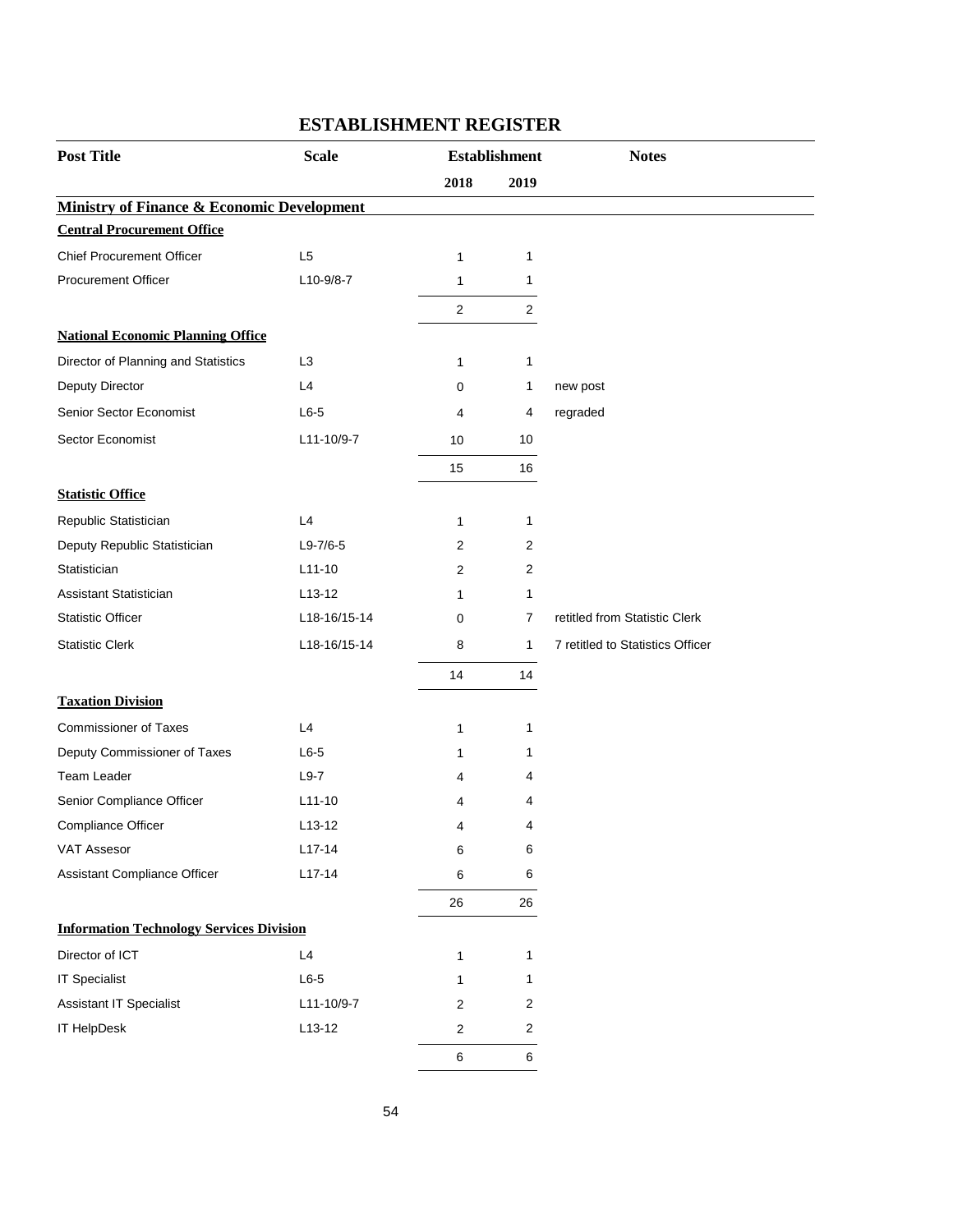| <b>Post Title</b>                          | <b>Scale</b> | <b>Establishment</b> |      | <b>Notes</b> |  |
|--------------------------------------------|--------------|----------------------|------|--------------|--|
|                                            |              | 2018                 | 2019 |              |  |
| Ministry of Finance & Economic Development |              |                      |      |              |  |
| <b>Total Permanent Posts</b>               |              | 147                  | 175  |              |  |
| <b>Total Supernumerary Posts</b>           |              | $\Omega$             | 0    |              |  |
| <b>Total</b>                               |              | 147                  | 175  |              |  |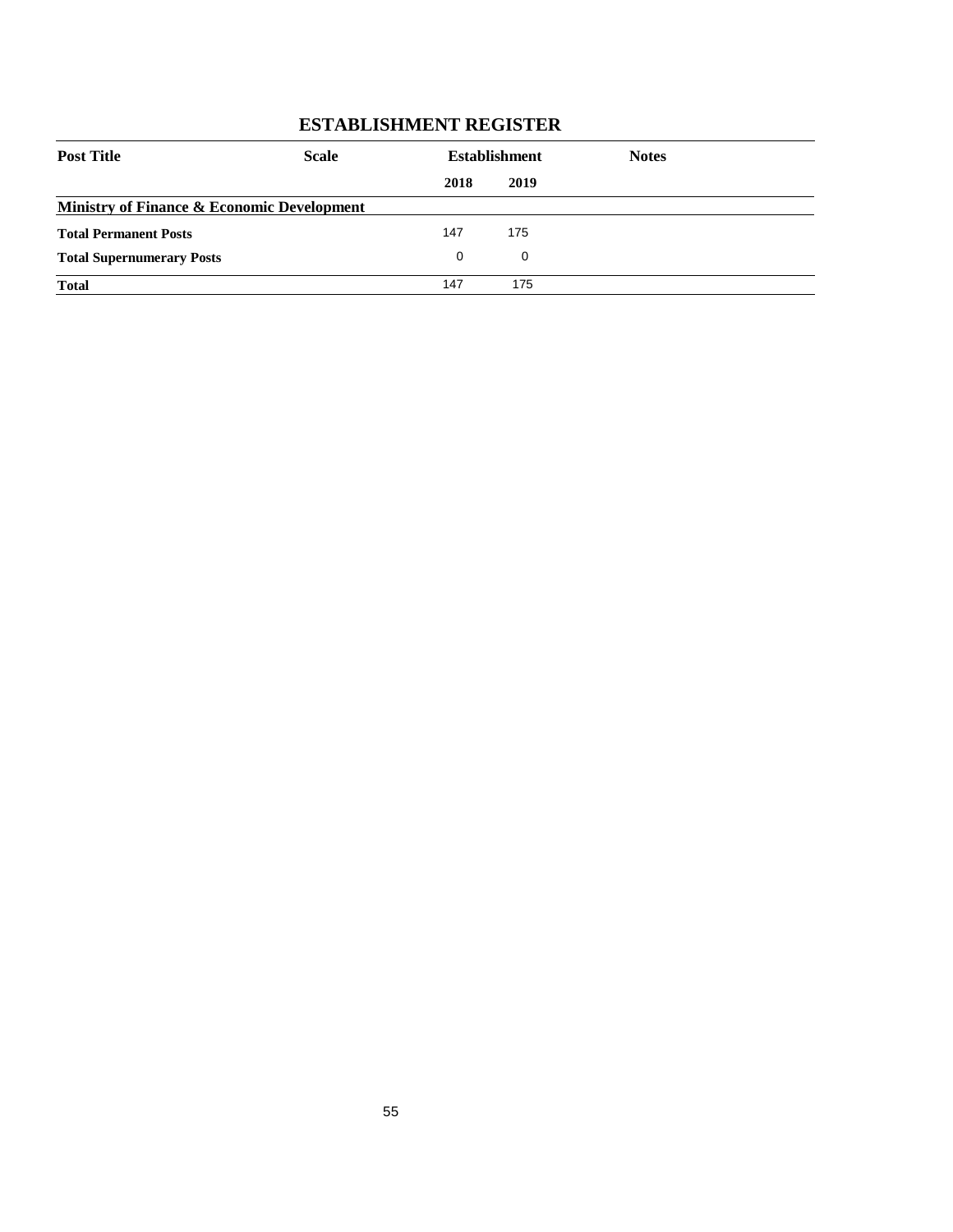| <b>Post Title</b>                                          | <b>Scale</b>   | <b>Establishment</b> |                           | <b>Notes</b>                         |
|------------------------------------------------------------|----------------|----------------------|---------------------------|--------------------------------------|
|                                                            |                | 2018                 | 2019                      |                                      |
| <b>Ministry of Infrastructure &amp; Sustainable Energy</b> |                |                      |                           |                                      |
| <b>Headquarters</b>                                        |                |                      |                           |                                      |
| Minister                                                   | Constitutional | $\mathbf{1}$         | 1                         |                                      |
| Secretary                                                  | L <sub>3</sub> | $\mathbf{1}$         | 1                         |                                      |
| Deputy Secretary                                           | L4             | 1                    | 1                         |                                      |
| Senior Assistant Secretary                                 | $L6-5$         | 1                    | 1                         |                                      |
| Human Resource Officer                                     | $L9-7$         | 1                    | 1                         |                                      |
| <b>Assistant Secretary</b>                                 | $L10-9/8-7$    | 1                    | 1                         |                                      |
| Office Manager                                             | $L12-11$       | 1                    | 1                         |                                      |
| <b>Executive Assistant</b>                                 | L13-12/11-10   | 1                    | 1                         |                                      |
| Registry Clerk/Receptionist                                | L18-15/14-12   | 4                    | 4                         |                                      |
| Chauffeur                                                  | $L18-17$       | 1                    | 1                         |                                      |
| Driver                                                     | $L19-18$       | 1                    | 1                         |                                      |
| Nippon Causeway Toll Collector                             | L19-18         | 5                    | 0                         | transferred to Supernumerary posts   |
| Nippon Causeway Cleaner                                    | L19-18         | 2                    | $\overline{c}$            |                                      |
| <b>VP Cleaner</b>                                          | $L$ 19-18      | $\mathbf{1}$         | 0                         | transferrd to MWYSSA with provisions |
| Cleaner                                                    | L19-18         | $\overline{2}$       | $\boldsymbol{2}$          |                                      |
|                                                            |                | 24                   | 18                        |                                      |
| <b>Accounts Section</b>                                    |                |                      |                           |                                      |
| Senior Accountant                                          | $L8-7/6-5$     | $\mathbf{1}$         | 1                         |                                      |
| Accountant                                                 | $L10-9/8$      | 1                    | 1                         |                                      |
| <b>Accounts Officer</b>                                    | L18-15/14-12   | $\,6$                | 6                         |                                      |
|                                                            |                | 8                    | 8                         |                                      |
| <b>ICT Unit</b>                                            |                |                      |                           |                                      |
| Senior Information Technology Officer                      | $L6-5$         | 1                    | 1                         | formerly under HQ                    |
| <b>Public Relations Officer</b>                            | $L11-10$       | $\mathbf 0$          | $\mathbf{1}$              | transferred from Water/Sanitation    |
| Assistant IT Specialist                                    | $L12-11$       | $\mathbf{1}$         | $\mathbf{1}$              | formerly under HQ                    |
|                                                            |                | $\mathbf 2$          | $\ensuremath{\mathsf{3}}$ |                                      |
| <b>Department of Engineering</b>                           |                |                      |                           |                                      |
| Director of Engineering Services                           | L <sub>3</sub> | 1                    | 1                         |                                      |
|                                                            |                | 1                    | 1                         |                                      |
| <b>Quality Control &amp; Inspection Unit</b>               |                |                      |                           |                                      |
| <b>Quality Control Specialist</b>                          | L5             | $\mathbf{1}$         | $\mathbf{1}$              |                                      |
| <b>Quality Engineer</b>                                    | $L6-5$         | 0                    | $\mathbf{1}$              | new post                             |
| <b>Structural Engineer</b>                                 | $\mathsf{L}6$  | 1                    | 1                         |                                      |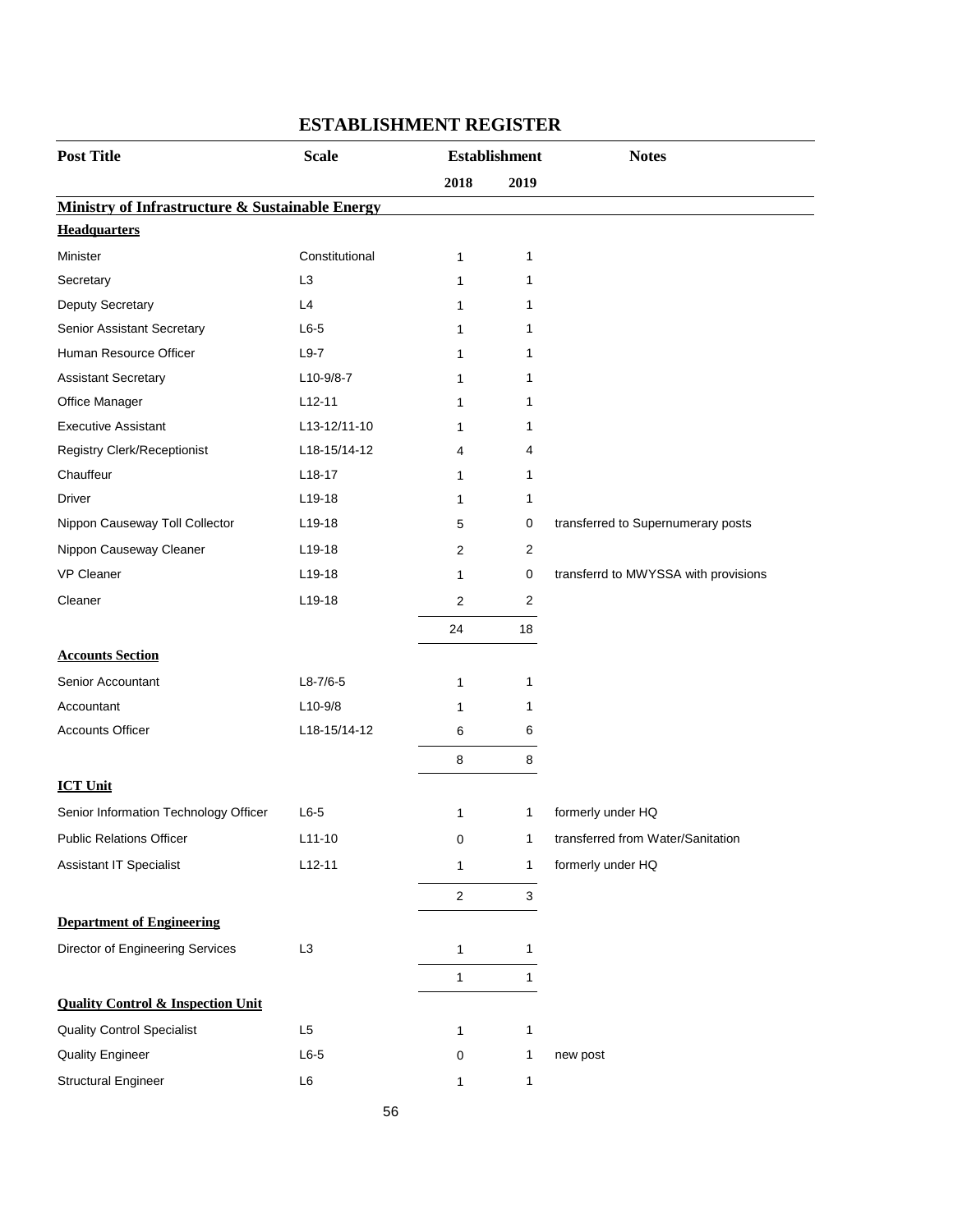| <b>Post Title</b>                                       | <b>Scale</b>        | <b>Establishment</b> |                   | <b>Notes</b>                 |
|---------------------------------------------------------|---------------------|----------------------|-------------------|------------------------------|
|                                                         |                     | 2018                 | 2019              |                              |
| Ministry of Infrastructure & Sustainable Energy         |                     |                      |                   |                              |
| <b>Construction Engineer</b>                            | L <sub>6</sub>      | 1                    | 1                 |                              |
| Geotechnical Engineer                                   | $L9-7$              | 1                    | 1                 |                              |
| <b>Electrical Engineer</b>                              | $L9-7$              | 0                    | 1                 | new post                     |
| Infrastructure Inspector                                | $L9-7$              | 2                    | 2                 |                              |
| Assistant Infrastructure Inspector                      | L11-10/9-7          | 3                    | 3                 |                              |
| Residential Construction Inspector                      | L11-10/9-7          | 1                    | 1                 |                              |
|                                                         |                     | 10                   | $12 \overline{ }$ |                              |
| <b>Civil Engineering Section</b>                        |                     |                      |                   |                              |
| Senior Civil Engineer                                   | L <sub>5</sub>      | 1                    | 1                 |                              |
| Civil Engineer                                          | L <sub>6</sub>      | 1                    | 1                 |                              |
| Coastal Engineer                                        | $L9-7$              | 1                    | 1                 |                              |
| <b>Engineering Surveyor</b>                             | $L9-7$              | 0                    | 1                 | new post                     |
| <b>Transport Engineer</b>                               | $L9-7$              | 1                    | 1                 |                              |
| Coastal Foreman                                         | $L11 - 10$          | 1                    | 1                 |                              |
| Mechanical Foreman (Heavy Plants)                       | $L11-10$            | 1                    | 1                 |                              |
| <b>Transport Foreman</b>                                | $L11-10$            | 1                    | 1                 |                              |
| Civil Draftman                                          | $L13-12$            | 2                    | 2                 | formerly Assistant Draftsman |
| Coastal Leading Hand                                    | $L13-12$            | 1                    | 1                 |                              |
| <b>Transport Leading Hand</b>                           | L <sub>13</sub> -12 | 1                    | 1                 |                              |
| Civil Estimator                                         | L <sub>13</sub> -12 | 2                    | 2                 | formerly Assistant Estimator |
| Mechanical Leading Hand                                 | $L13-12$            | 1                    | 1                 |                              |
| Heavy Plant Operator                                    | $L16-15$            | 3                    | 4                 | 1 RWP reinstated             |
| Mechanical Tradesman                                    | L17/16-15/14-13     | 3                    | 3                 |                              |
| Transport Tradesman                                     | L17/16-15/14-13     | 2                    | 2                 |                              |
| Coastal Tradesman                                       | L17/16-15/14-13     | 2                    | 2                 |                              |
| Civil Storeman                                          | $L18-17$            | 1                    | 1                 |                              |
| Plant Operator                                          | L18-17              | 4                    | 4                 |                              |
| Time-Keeper                                             | L19-18              | 1                    | 1                 |                              |
| Coastal Maintenance Worker                              | L19-18              | 3                    | 3                 |                              |
| Cleaner                                                 | L19-18              | 1                    | 1                 |                              |
| Transport Maintenance Worker                            | L19-18              | 3                    | 3                 |                              |
| Driver                                                  | L19-18              | 2                    | 2                 |                              |
|                                                         |                     | 39                   | 41                |                              |
| <b>Building &amp; Furnishing (Construction Section)</b> |                     |                      |                   |                              |
| Senior Building Engineer                                | L5                  | $\mathbf{1}$         | $\mathbf{1}$      |                              |

57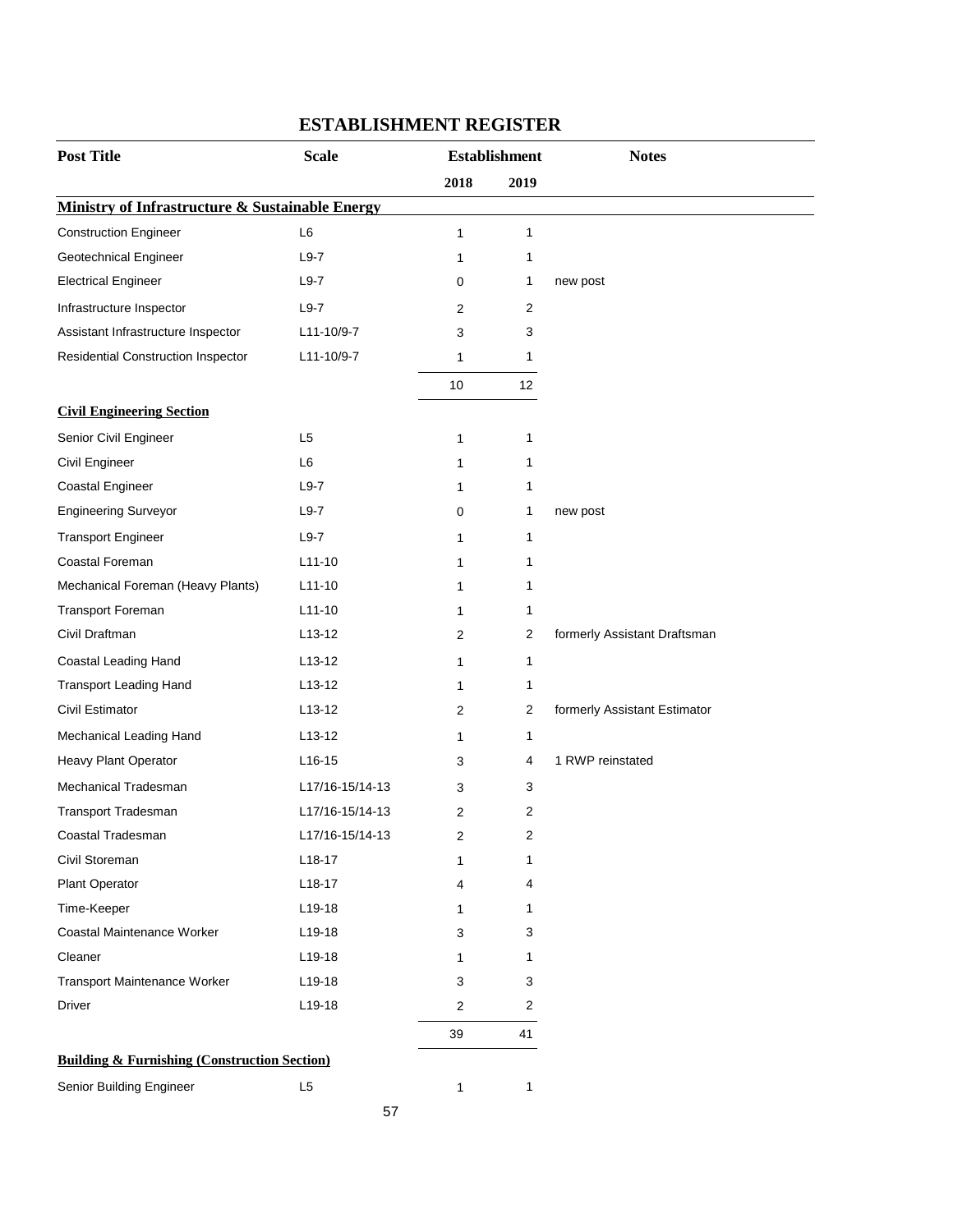| <b>Post Title</b>                                  | <b>Scale</b>    | <b>Establishment</b> |      | <b>Notes</b> |
|----------------------------------------------------|-----------------|----------------------|------|--------------|
|                                                    |                 | 2018                 | 2019 |              |
| Ministry of Infrastructure & Sustainable Energy    |                 |                      |      |              |
| <b>Building Engineer</b>                           | L6              | 1                    | 1    |              |
| <b>Building Assessor</b>                           | $L9-7$          | $\overline{2}$       | 2    |              |
| Plumbing Foreman                                   | $L11-10$        | 1                    | 1    |              |
| Masonry Foreman                                    | $L11-10$        | 1                    | 1    |              |
| Joinery Foreman                                    | $L11-10$        | 1                    | 1    |              |
| Carpentry Foreman                                  | $L11-10$        | 1                    | 1    |              |
| Masonry Leading Hand                               | $L$ 13-12       | 1                    | 1    |              |
| Tile/ Glazing Leading Hand                         | $L13-12$        | 1                    | 1    |              |
| <b>Carpentry Leading Hand</b>                      | $L13-12$        | 1                    | 1    |              |
| Painting Leading Hand                              | $L13-12$        | 1                    | 1    |              |
| Plumbing Leading Hand                              | $L13-12$        | 1                    | 1    |              |
| Joinery Tradesman                                  | L17/16-15/14-13 | 4                    | 4    |              |
| Tile/ Glazing Tradesman                            | L17/16-15/14-13 | 4                    | 4    |              |
| Plumbing Tradesman                                 | L17/16-15/14-13 | 4                    | 4    |              |
| Carpentry Tradesman                                | L17/16-15/14-13 | 4                    | 4    |              |
| Mansory Tradesman                                  | L17/16-15/14-13 | 4                    | 4    |              |
| Painting Tradesman                                 | L17/16-15/14-13 | 4                    | 4    |              |
| <b>Security Guard</b>                              | L19-18          | 3                    | 0    | outsourced   |
| Driver                                             | L19-18          | 3                    | 3    |              |
| Cleaner                                            | L19-18          | 4                    | 4    |              |
|                                                    |                 | 47                   | 44   |              |
| <b>Building &amp; Furnishing (Joinery Section)</b> |                 |                      |      |              |
| <b>Furnishing Assessor</b>                         | $L9-7$          | 1                    | 1    |              |
| Tile/ Glazing Forman                               | $L11-10$        | 1                    | 1    |              |
| Painting/ Decoration Foreman                       | $L11-10$        | 1                    | 1    |              |
| Joinery Leading Hand                               | $L13-12$        | 1                    | 1    |              |
| Mechanist Leading Hand                             | $L13-12$        | 1                    | 1    |              |
| <b>Registry Clerk/Receptionist</b>                 | L18-15/14-12    | 1                    | 1    |              |
|                                                    |                 | $\,6\,$              | 6    |              |
| <b>Energy Department</b>                           |                 |                      |      |              |
| <b>Energy Planner</b>                              | L <sub>5</sub>  | 1                    | 1    |              |
| <b>Conventional Energy Planner</b>                 | L6              | 1                    | 1    |              |
| <b>Energy Economist</b>                            | L6              | 1                    | 1    |              |
| Rural Energy Planner                               | L6              | 1                    | 1    |              |
| Urban Energy Planner                               | L6              | 1                    | 1    |              |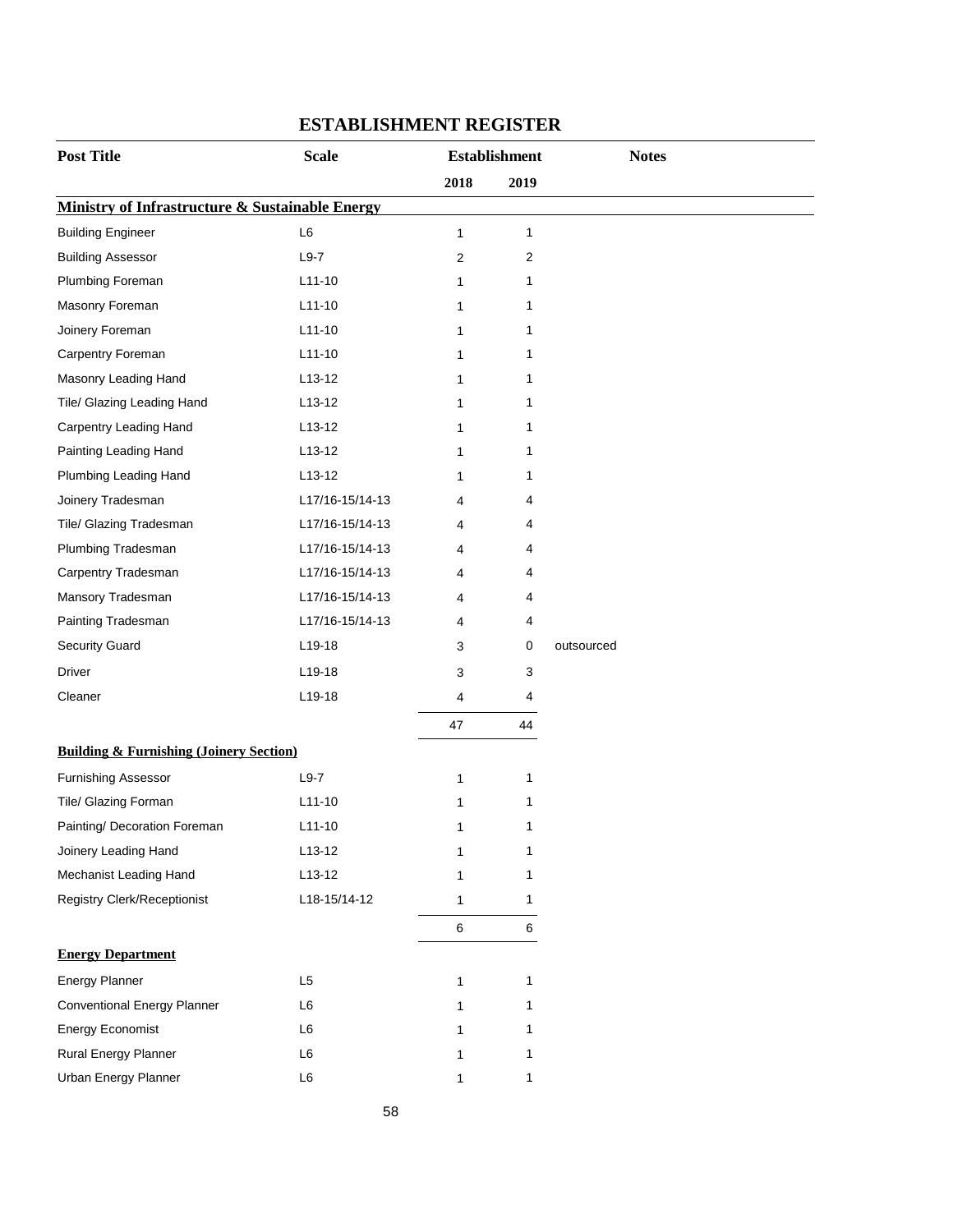| <b>Post Title</b>                                  | <b>Scale</b>      | <b>Establishment</b> |                | <b>Notes</b>                              |
|----------------------------------------------------|-------------------|----------------------|----------------|-------------------------------------------|
|                                                    |                   | 2018                 | 2019           |                                           |
| Ministry of Infrastructure & Sustainable Energy    |                   |                      |                |                                           |
| <b>Rural Energy Engineer</b>                       | L11-10/9-7        | 1                    | 1              |                                           |
| <b>Assistant Energy Economist</b>                  | L11-10/9-7        | 1                    | 1              |                                           |
| Urban Energy Engineer                              | L11-10/9-7        | 1                    | 1              |                                           |
| Energy Supervisor                                  | $L11-10$          | 1                    | 1              |                                           |
| Energy Technician Tradesman                        | $L15-14$          | 3                    | 3              |                                           |
|                                                    |                   | 12                   | 12             |                                           |
| <b>Architectural Services</b>                      |                   |                      |                |                                           |
| Senior Architect                                   | L <sub>5</sub>    | $\mathbf{1}$         | 1              |                                           |
| Architect                                          | L <sub>6</sub>    | 0                    | 1              | reinstated                                |
| Senior Draughtsman                                 | $L9-7$            | 1                    | 1              |                                           |
| Draughtsman                                        | 17-14/13-12/11-10 | 3                    | 4              | 1 reinstated                              |
|                                                    |                   | $\mathbf 5$          | $\overline{7}$ |                                           |
| <b>Cost Planning Services</b>                      |                   |                      |                |                                           |
| Senior Cost Engineer                               | L <sub>5</sub>    | 1                    | 1              |                                           |
| Cost Engineer                                      | L <sub>6</sub>    | 1                    | 1              |                                           |
| Senior Estimator                                   | $L9-7$            | 1                    | 1              |                                           |
| Estimator                                          | 17-14/13-12/11-10 | 3                    | 4              | 1 RWP reinstated                          |
|                                                    |                   | $\,6$                | $\overline{7}$ |                                           |
| <b>Project Unit</b>                                |                   |                      |                |                                           |
| Senior Project Officer                             | $L6-5$            | 0                    | 1              | new post reinstated & transferred from HQ |
|                                                    |                   | $\mathbf 0$          | $\mathbf{1}$   |                                           |
| <b>Water &amp; Sanitation Engineering Services</b> |                   |                      |                |                                           |
| Senior Water and Sanitation Engineer               | L <sub>5</sub>    | 1                    | 1              |                                           |
| <b>Hydro Geologist</b>                             | L6                | 1                    | 1              |                                           |
| <b>Sanitation Engineer</b>                         | L <sub>6</sub>    | $\mathbf{1}$         | 1              |                                           |
| Water Engineer                                     | L6                | 2                    | 2              |                                           |
| Water / Sanitation Monitoring Officer              | $L9-7$            | 1                    | 1              |                                           |
| Assistant Water Engineer                           | $L9-7$            | 1                    | 1              |                                           |
| Sanitation Foreman                                 | $L11-10$          | 1                    | 1              |                                           |
| <b>Public Relations Officer</b>                    | $L11-10$          | 1                    | 0              | transferred to ICT Unit                   |
| Water / Sanitation Foreman                         | $L11-10$          | 1                    | 1              |                                           |
| Water Technician                                   | $L18-15$          | 6                    | 6              |                                           |
| Outer Island Water Technician                      | L18-17            | 20                   | 20             |                                           |
|                                                    |                   | 36                   | 35             |                                           |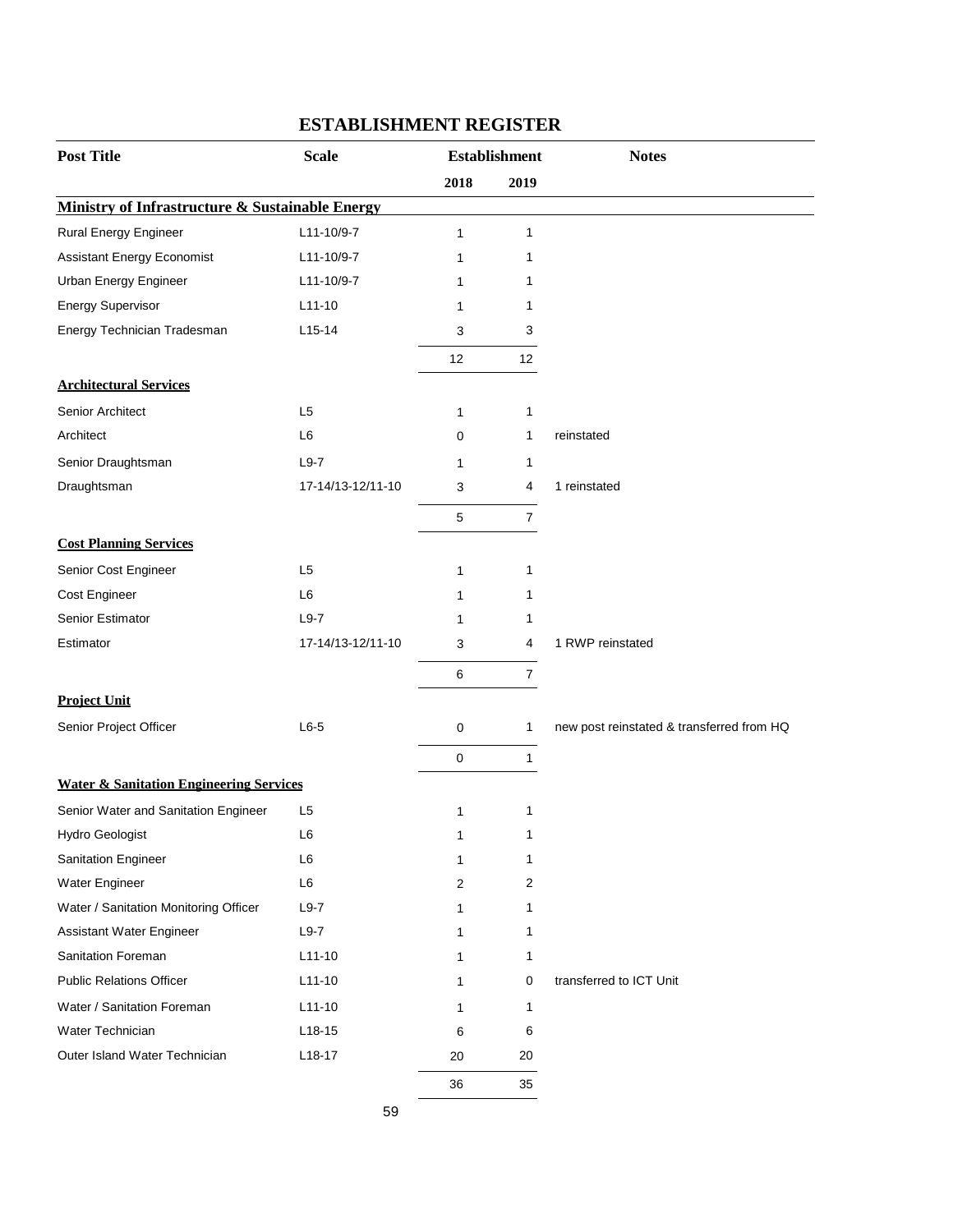| <b>Post Title</b><br><b>Scale</b><br><b>Establishment</b> |                     |          | <b>Notes</b> |                       |
|-----------------------------------------------------------|---------------------|----------|--------------|-----------------------|
|                                                           |                     | 2018     | 2019         |                       |
| Ministry of Infrastructure & Sustainable Energy           |                     |          |              |                       |
| <b>Supernumerary Posts</b>                                |                     |          |              |                       |
| Local TA                                                  | L7                  | 1        | 1            |                       |
| <b>Transport Engineer</b>                                 | $L9-7$              | $\Omega$ | 1            | <b>RWP</b> reinstated |
| <b>Local Material Specialist</b>                          | $L9-7$              |          | 1            |                       |
| Nippon Causeway Toll Collector                            | $L$ 19-18           | $\Omega$ | 5            | Transferred from HQ   |
| Civil Engineer Adivisor                                   | <b>Special Rate</b> | 1        | 1            |                       |
| <b>Architect Advisor</b>                                  | <b>Special Rate</b> | 1        | 1            |                       |
| Senior Water Engineer Advisor                             | <b>Special Rate</b> |          | 1            |                       |
| Draughtsman Advisor                                       | Special Rate        |          | 1            |                       |
|                                                           |                     | 6        | 12           |                       |
| <b>Total Permanent Posts</b>                              |                     | 196      | 195          |                       |
| <b>Total Supernumerary Posts</b>                          |                     | 6        | 12           |                       |
| <b>Total</b>                                              |                     | 202      | 207          |                       |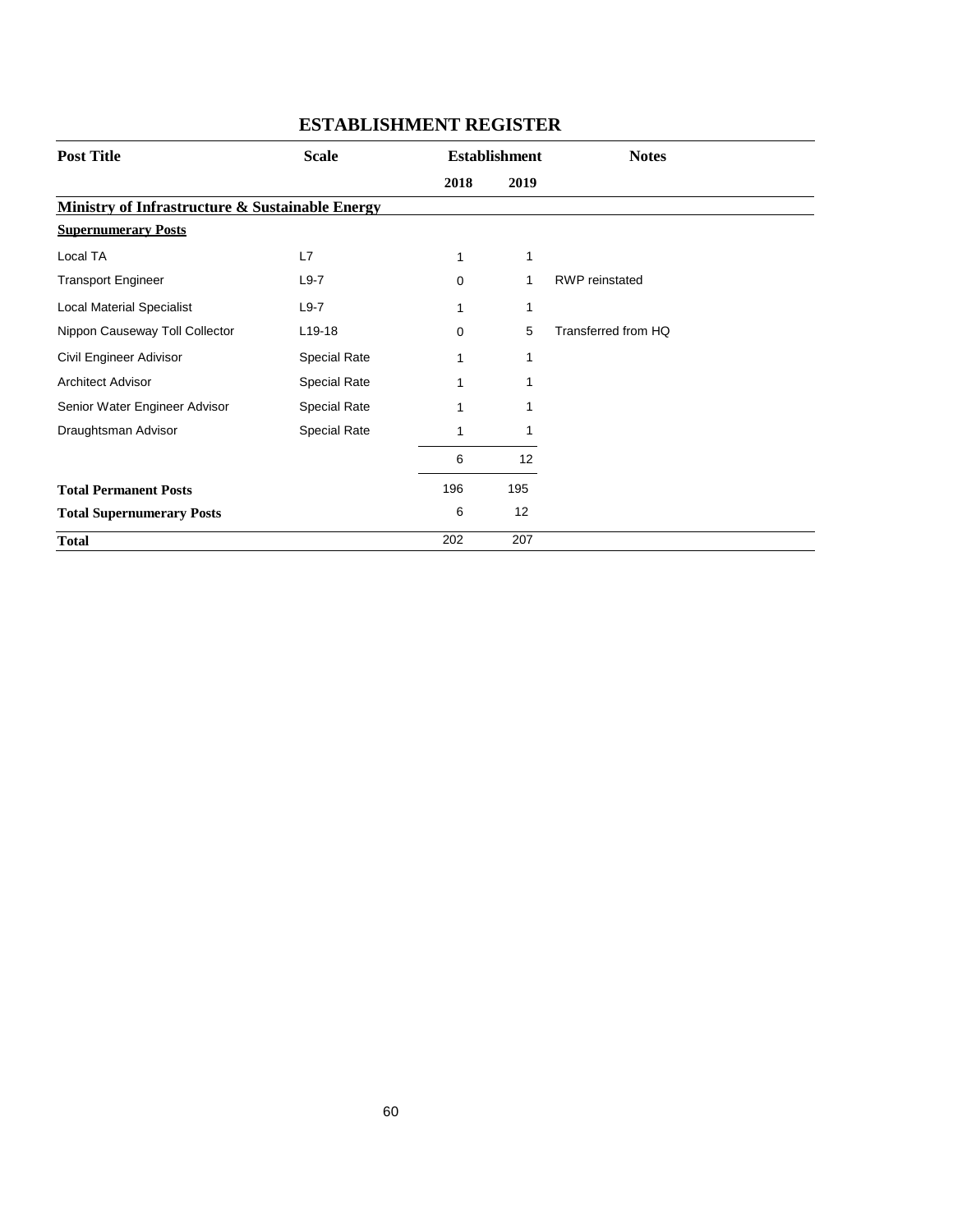| <b>Post Title</b>                                  | <b>Scale</b>        | <b>Establishment</b> |      | <b>Notes</b> |
|----------------------------------------------------|---------------------|----------------------|------|--------------|
|                                                    |                     | 2018                 | 2019 |              |
| <b>Ministry of Employment &amp; Human Resource</b> |                     |                      |      |              |
| <b>Headquarters</b>                                |                     |                      |      |              |
| Minister                                           | Constitutional      | 1                    | 1    |              |
| L <sub>3</sub><br>Secretary                        |                     | 1                    | 1    |              |
| Deputy Secretary<br>L4                             |                     | 1                    | 1    |              |
| IT Manager                                         | $L6-5$              | 1                    | 1    |              |
| Senior Assistant Secretary                         | $L6-5$              | 1                    | 1    |              |
| Human Resource                                     | $L9-7$              | 1                    | 1    |              |
| IT Assistant Specialist                            | $L12-11$            | 1                    | 1    |              |
| Office Manager                                     | $L12-11$            | 1                    | 1    |              |
| <b>Executive Assistant</b>                         | L13-12/11-10        | 1                    | 1    |              |
| <b>Registry Clerk/Receptionist</b>                 | L18-15/14-12        | 2                    | 2    |              |
| Chauffeur                                          | $L18-17$            | 1                    | 1    |              |
| <b>Driver</b>                                      | L19-18              | 1                    | 1    |              |
| Cleaner                                            | L19-18              | 1                    | 1    |              |
|                                                    |                     | 14                   | 14   |              |
| <b>Accounts Section</b>                            |                     |                      |      |              |
| Senior Accountant                                  | $L8-7/6-5$          | 1                    | 1    |              |
| Accountant                                         | $L10-9/8$           | 1                    | 1    |              |
| <b>Accounts Officer</b>                            | L18-15/14-12        | 1                    | 1    |              |
|                                                    |                     | $\sqrt{3}$           | 3    |              |
| <b>Marine Training Centre</b>                      |                     |                      |      |              |
| Captain Superintendent                             | <b>Special Rate</b> | 1                    | 1    |              |
| Deputy Captain Superintendent                      | $L6-5$              | 1                    | 1    |              |
| Chief Marine Officer                               | $L6-5$              | 1                    | 1    |              |
| <b>Chief Caterer</b>                               | $L6-5$              |                      |      |              |
| <b>Chief Fisheries Officer</b>                     | $L6-5$              | 1<br>1               | 1    |              |
| Maritime Administration Officer                    | $L6-5$              | 1                    | 1    |              |
| Marine Engineer (Class I)                          | $L6-5$              | 2                    | 2    |              |
| Nautical Officer Training Instructor               | $L6-5$              | 1                    | 1    |              |
| Seafarer's Doctor                                  | <b>Special Rate</b> | 1                    | 1    |              |
| <b>Engineering Officer Training Instructor</b>     | $L6-5$              | 1                    | 1    |              |
| Senior Fishing Skipper                             | $L8-7$              | 1                    | 1    |              |
| <b>Commercial Fishing Instructor</b>               | $L9-7$              | 1                    | 1    |              |
| SURC - Seamanship                                  | $L9-7$              | 1                    | 1    |              |
| <b>BSTC Instructor</b>                             | $L9-7$              | 1                    | 1    |              |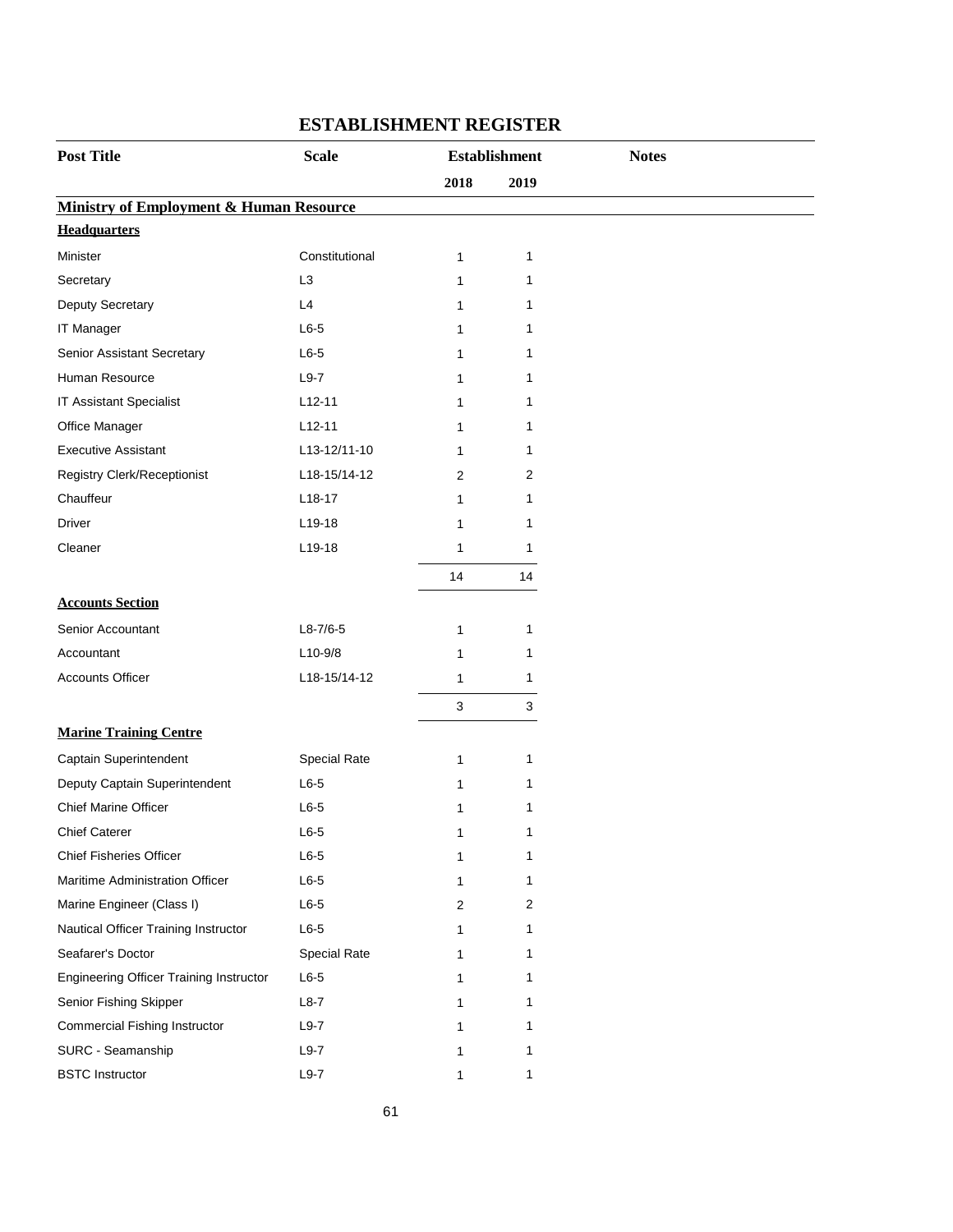| <b>Post Title</b>                        | <b>Scale</b><br><b>Establishment</b> |                  | <b>Notes</b>   |  |
|------------------------------------------|--------------------------------------|------------------|----------------|--|
|                                          |                                      | 2018             | 2019           |  |
| Ministry of Employment & Human Resource  |                                      |                  |                |  |
| <b>Engineering Instructor</b>            | $L9-7$                               | 1                | 1              |  |
| Marine Officer (Class II)                | $L9-7$                               | 3                | 3              |  |
| Marine Engineer (Class II)               | $L9-7$                               | 6                | 6              |  |
| Marine Instructor (Class I)              | $L9-7$                               | 5                | 5              |  |
| Information Technology Technician        | L10-9/8-7                            | 1                | 1              |  |
| Senior Instructor (Marine)               | $L11-9$                              | 1                | 1              |  |
| Senior Instructor (Japanese Language)    | $L11-9$                              | 1                | 1              |  |
| Senior Instructor (Fishing)              | $L11-9$                              | 1                | 1              |  |
| Senior Instructor (Engineering)          | $L11-9$                              | 1                | 1              |  |
| Laboratory Technician                    | L11-10/9-7                           | 1                | 1              |  |
| X-ray Technician                         | L11-10/9-7                           | 1                | 1              |  |
| Electrician                              | $L11-10$                             | 2                | 2              |  |
| EnglishTeacher                           | $L11-10$                             | 2                | 2              |  |
| Marine Instructor (Class II)             | $L11-10$                             | 2                | 2              |  |
| Office Manager                           | $L12-11$                             | 1                | 1              |  |
| Leading Cook/Caterer                     | $L12-11$                             | 1                | 1              |  |
| Catering Instructor                      | $L13-12$                             | 3                | 3              |  |
| Assistant Instructor (Fishing)           | $L13-12$                             | 1                | 1              |  |
| Assistant Instructor (Engineering)       | $L13-12$                             | 1                | 1              |  |
| Assistant Instructor (Marine)            | L <sub>13</sub> -12                  | 1                | 1              |  |
| <b>Hospitality Instructor</b>            | $L13-12$                             | 1                | 1              |  |
| Assistant Instructor (Japanese Language) | L13-12                               | 1                | 1              |  |
| <b>First Aid Instructor</b>              | $L13-12$                             | 2                | 2              |  |
| Marine Engineer (Class III)              | $L13-12$                             | 3                | 3              |  |
| Marine Instructor (Class III)            | L <sub>13</sub> -12                  | 4                | 4              |  |
| <b>Clinic Receptionist</b>               | <b>Special Rate</b>                  | 1                | 1              |  |
| <b>Medical Nurse</b>                     | <b>Special Rate</b>                  | 1                | 1              |  |
| Storeman Gr.I                            | $L15-14$                             | $\overline{c}$   | 2              |  |
| Tradesman                                | L17/16-15/14-13                      | $\overline{2}$   | $\overline{c}$ |  |
| Storeman Grade II                        | $L17-16$                             | 3                | 3              |  |
| Librarian                                | L18-15/14-12                         | 1                | 1              |  |
| <b>Accounts Officer</b>                  | L18-15/14-12                         | $\overline{2}$   | 2              |  |
| <b>Registry Clerk/Receptionist</b>       | L18-15/14-12                         | 3                | 3              |  |
| Cook (from FTC)                          | $L18-15$                             | $\overline{2}$   | $\overline{c}$ |  |
| Computer Operator                        | $L18-15$                             | $\boldsymbol{2}$ | 2              |  |
| Cook                                     | $L18-15$                             | $\overline{a}$   | $\sqrt{2}$     |  |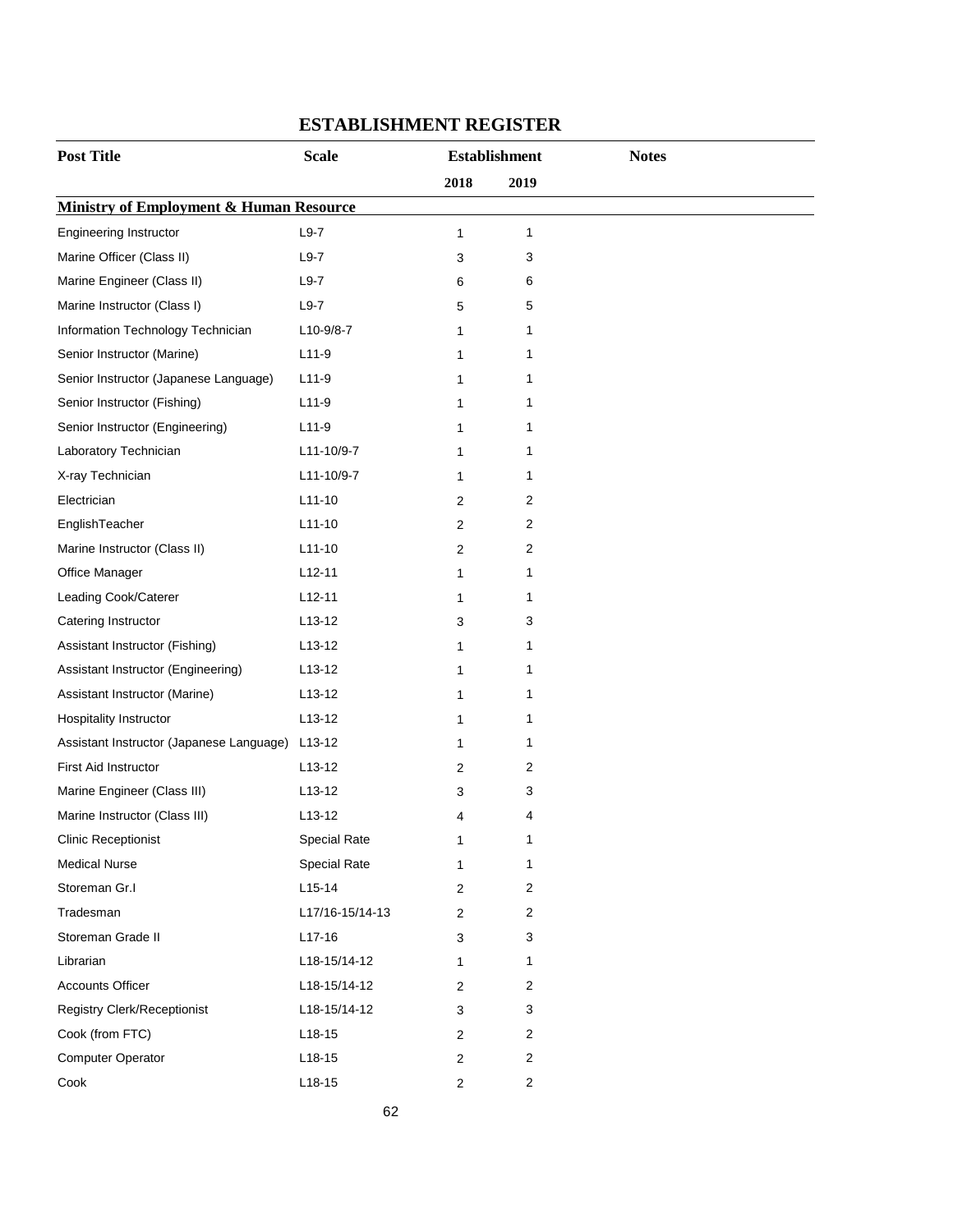| <b>Post Title</b>                                  | <b>Scale</b>   |                | <b>Establishment</b> | <b>Notes</b> |
|----------------------------------------------------|----------------|----------------|----------------------|--------------|
|                                                    |                | 2018           | 2019                 |              |
| <b>Ministry of Employment &amp; Human Resource</b> |                |                |                      |              |
| Laundress                                          | L19-18         | 3              | 3                    |              |
|                                                    |                | 86             | 86                   |              |
| <b>Labour Division</b>                             |                |                |                      |              |
| Director of Labour                                 | L4             | 1              | 1                    |              |
| Registrar                                          | L <sub>5</sub> | 0              | 0                    |              |
| <b>OSH Policy Officer</b>                          | $L6-5$         | 1              | 1                    |              |
| Senior Labour Policy Officer                       | $L6-5$         | 1              | 1                    |              |
| Senior Labour Officer                              | $L6-5$         | 2              | 2                    |              |
| OSH Inspector                                      | $L10/9-7$      | 2              | 2                    |              |
| Labour Officer                                     | $L10/9-7$      | 6              | 7                    | 1 new post   |
| Assistant Labour Officer                           | L13-12         | 6              | $\overline{7}$       | 1 new post   |
| <b>Computer Operator</b>                           | $L18-15$       | 1              | 1                    |              |
|                                                    |                | 20             | 22                   |              |
| <b>Kiribati Institute of Technology</b>            |                |                |                      |              |
| Director                                           | L4             | 1              | 1                    |              |
| Deputy Director (Quality)                          | $L6-5$         | 1              | 1                    |              |
| Registrar                                          | $L6-5$         | 1              | 1                    |              |
| Deputy Director (Teaching & Lerning)               | $L6-5$         | 1              | 1                    |              |
| Head of School                                     | $L9-7$         | 3              | 3                    |              |
| IT Senior Technician                               | $L9-7$         | 1              | 1                    |              |
| Lecturer Plumbing                                  | L11-10/9-7     | 2              | 2                    |              |
| Lecturer Employability Skills                      | L11-10/9-7     | 1              | 1                    |              |
| <b>Lecturer Community Service</b>                  | L11-10/9-7     | 2              | 2                    |              |
| Lecturer                                           | L11-10/9-7     | 17             | 17                   |              |
| Lecturer (English Language)                        | L11-10/9-7     | 1              | 1                    |              |
| Librarian                                          | $L12-11$       | 1              | 1                    |              |
| IT Technician                                      | $L14-12$       | 1              | 1                    |              |
| Workshop Technician                                | $L15-13$       | $\overline{2}$ | 2                    |              |
| <b>Administration Assistant</b>                    | L18-15/14-11   | 4              | 4                    |              |
| <b>Security Guard</b>                              | L19-18         | 2              | $\overline{2}$       |              |
| Janitor                                            | L19-18         | 1              | 1                    |              |
| Messenger/Cleaner                                  | L19-18         | 1              | 1                    |              |
| Driver                                             | L19-18         | 2              | 2                    |              |
|                                                    |                | 45             | 45                   |              |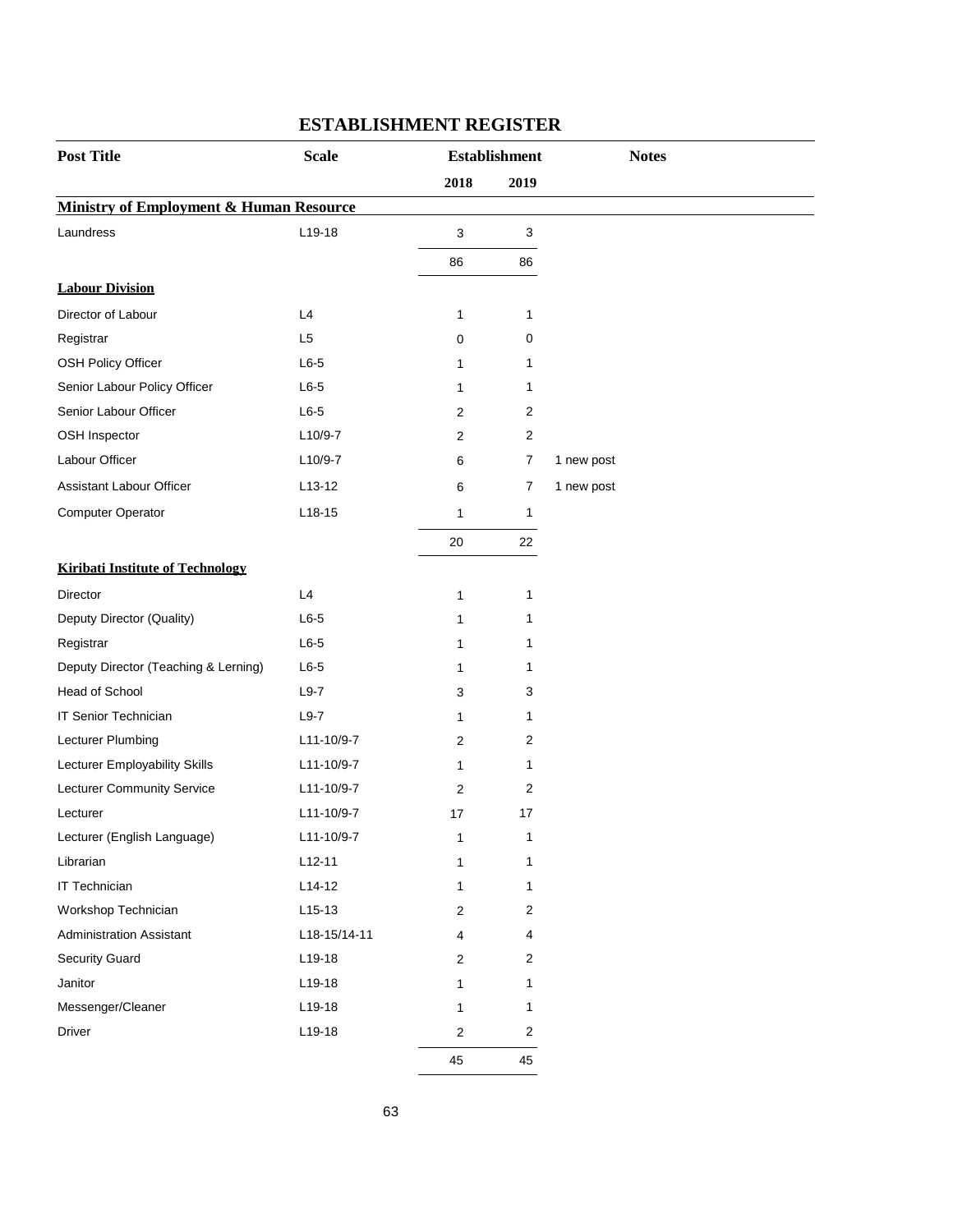| <b>Post Title</b>                                  | <b>Scale</b> | <b>Establishment</b> |                           | <b>Notes</b> |
|----------------------------------------------------|--------------|----------------------|---------------------------|--------------|
|                                                    |              | 2018                 | 2019                      |              |
| <b>Ministry of Employment &amp; Human Resource</b> |              |                      |                           |              |
| <b>Accounts Section</b>                            |              |                      |                           |              |
| <b>Account Officer</b>                             | L18-15/14-12 | $\mathbf{1}$         | 1                         |              |
|                                                    |              | $\mathbf{1}$         | 1                         |              |
| <b>School of Nursing &amp; Health</b>              |              |                      |                           |              |
| Deputy Director                                    | $L6-5$       | $\mathbf{1}$         | $\mathbf{1}$              |              |
| Head of School                                     | $L9-7$       | $\mathbf 0$          | 1                         | reinstated   |
| <b>Clinical Facilitator</b>                        | L11-10/9-7   | 1                    | $\mathbf{1}$              |              |
| Lecturer                                           | L11-10/9-7   | 12                   | 12                        |              |
| <b>IT Technician</b>                               | $L14-12$     | 1                    | 1                         |              |
| Laboratory Assistant                               | $L17-15$     | 1                    | 1                         |              |
| Registry Clerk/Receptionist                        | L18-15/14-12 | $\overline{2}$       | $\overline{2}$            |              |
| <b>Accounts Officer</b>                            | L18-15/14-12 | $\mathbf{1}$         | 1                         |              |
| <b>Library Assistant</b>                           | $L18-15$     | 1                    | 1                         |              |
| Driver                                             | $L19-18$     | 1                    | 1                         |              |
| Janitor                                            | L19-18       | 1                    | 1                         |              |
|                                                    |              | 22                   | 23                        |              |
| <b>Kiritimati Branch</b>                           |              |                      |                           |              |
| Lecturer (KIT Xmas)                                | L11-10/9-7   | $\pmb{0}$            | $\ensuremath{\mathsf{3}}$ | new posts    |
|                                                    |              | $\mathsf{O}\xspace$  | $\mathbf{3}$              |              |
| <b>Supernumerary Posts</b>                         |              |                      |                           |              |
| <b>Technical Assistant</b>                         | Special Rate | 1                    | 1                         |              |
|                                                    |              | $\mathbf{1}$         | $\mathbf{1}$              |              |
| <b>Total Permanent Posts</b>                       |              | 191                  | 197                       |              |
| <b>Total Supernumerary Posts</b>                   |              | $\mathbf{1}$         | $\mathbf{1}$              |              |
| <b>Total</b>                                       |              | 192                  | 198                       |              |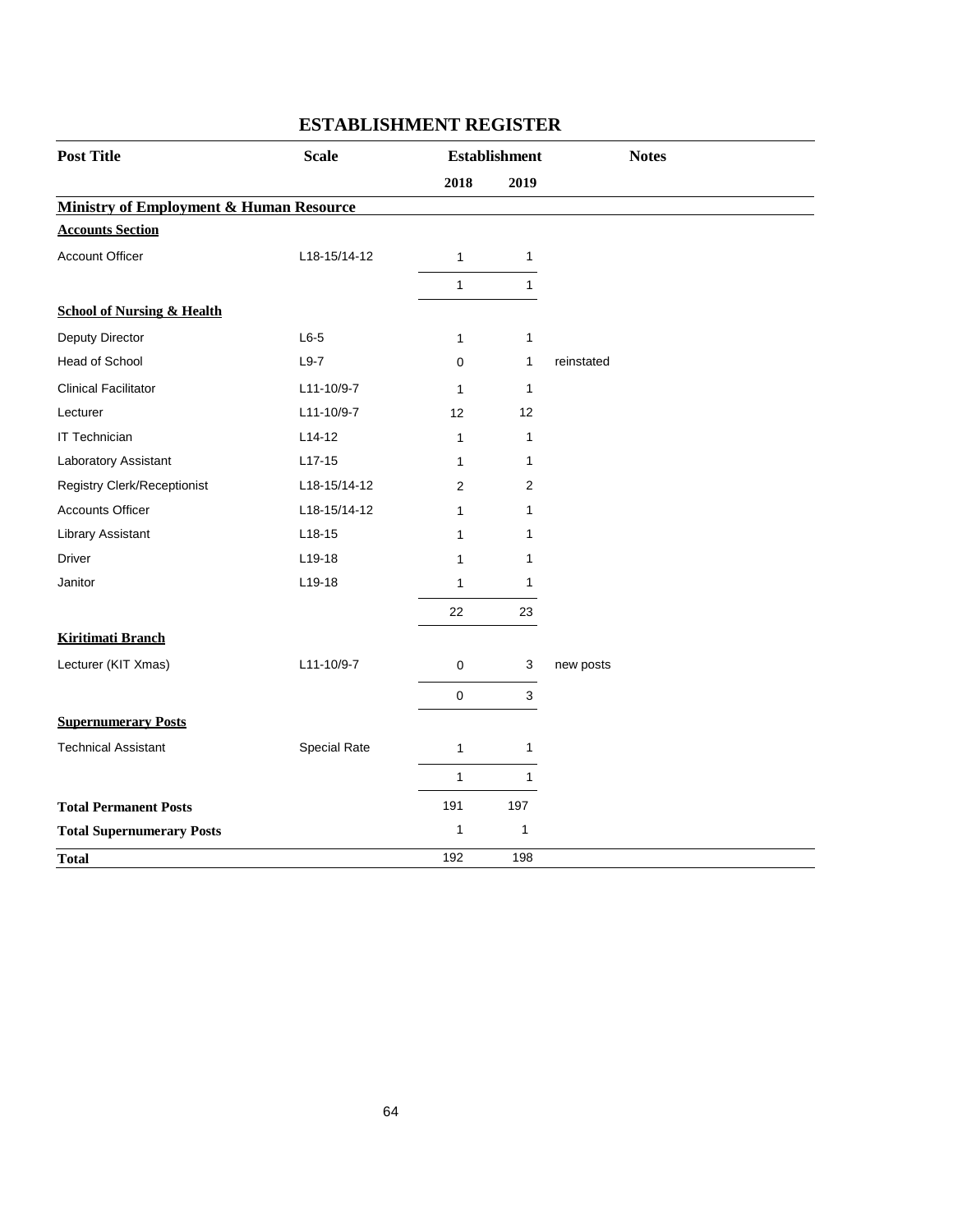| <b>Post Title</b>                                         | <b>Scale</b>   | <b>Establishment</b> |              | <b>Notes</b> |
|-----------------------------------------------------------|----------------|----------------------|--------------|--------------|
|                                                           |                | 2018                 | 2019         |              |
| <b>Ministry of Line &amp; Phoenix Islands Development</b> |                |                      |              |              |
| <b>Headquarters</b>                                       |                |                      |              |              |
| Minister                                                  | Constitutional | $\mathbf{1}$         | 1            |              |
| Secretary                                                 | L <sub>3</sub> | 1                    | 1            |              |
| Deputy Secretary                                          | L4             | 1                    | 1            |              |
| Senior Assistant Secretary                                | $L6-5$         | 1                    | 1            |              |
| Human Resource Officer                                    | $L9-7$         | 1                    | 1            |              |
| <b>Assistant Secretary</b>                                | $L10-9/8-7$    | 1                    | 1            |              |
| Office Manager                                            | $L12-11$       | 1                    | 1            |              |
| <b>Executive Assistant</b>                                | L13-12/11-10   | $\mathbf{1}$         | 1            |              |
| Registry Clerk/Receptionist                               | L18-15/14-12   | 2                    | 4            | 2 new posts  |
| Chauffeur                                                 | $L18-17$       | 1                    | $\mathbf{1}$ |              |
| <b>Assistant Protocol &amp; Communications</b><br>Officer | $L19-15$       | 1                    | 1            |              |
| Cleaner                                                   | L19-18         | 3                    | 3            |              |
| Driver                                                    | L19-18         | 2                    | 2            |              |
| <b>Security Guard</b>                                     | L19-18         | 1                    | 1            |              |
| Handyman                                                  | L19-18         | $\overline{2}$       | 2            |              |
|                                                           |                | 20                   | 22           |              |
| <b>Accounts Section</b>                                   |                |                      |              |              |
| Senior Accountant                                         | $L8-7/6-5$     | 1                    | $\mathbf{1}$ |              |
| Accountant                                                | $L10-9/8$      | 1                    | 1            |              |
| <b>Accounts Officer</b>                                   | L18-15/14-12   | 10                   | 10           |              |
|                                                           |                | 12                   | 12           |              |
| <b>Information Technology Unit</b>                        |                |                      |              |              |
| Information Technology Manager                            | L4             | 1                    | 1            |              |
| Information Technology Specialist                         | L10-9/8-7      | 1                    | 1            |              |
| Information Technology Assistant                          | L18-15/14-12   | 1                    | 1            |              |
|                                                           |                | $\sqrt{3}$           | 3            |              |
| <b>Development Planning Unit</b>                          |                |                      |              |              |
| <b>Chief Resource Economist</b>                           | L4             | 1                    | 1            |              |
| Senior Resource Economist                                 | $L6-5$         | 1                    | 1            |              |
| Resource Economist                                        | L11-10/9-7     | 1                    | 1            |              |
| Project Monitoring Officer                                | $L13-12$       | 1                    | 1            |              |
|                                                           |                | $\overline{4}$       | 4            |              |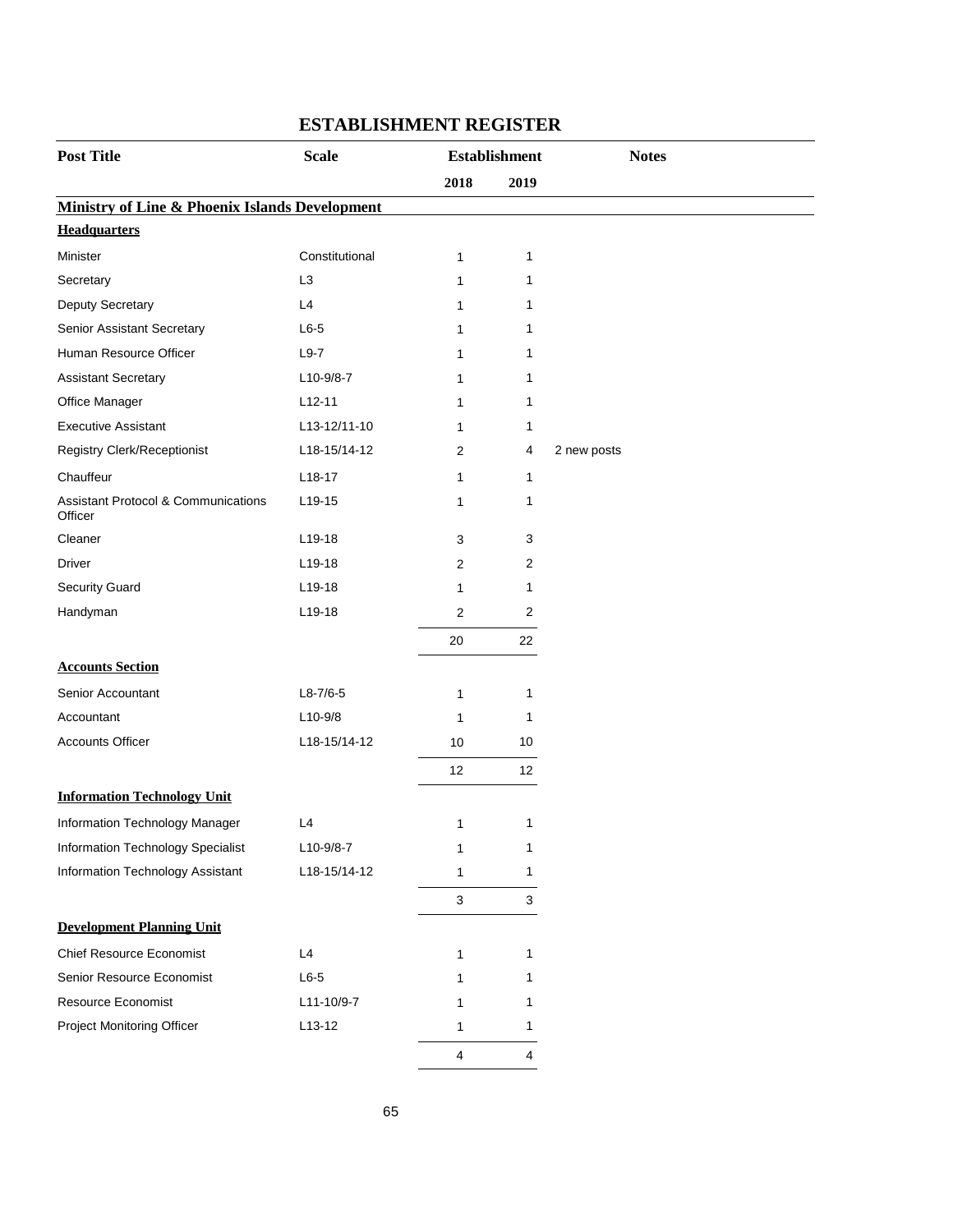| <b>Post Title</b>                                         | <b>Scale</b>    | <b>Establishment</b> |                  | <b>Notes</b>                      |
|-----------------------------------------------------------|-----------------|----------------------|------------------|-----------------------------------|
|                                                           |                 | 2018                 | 2019             |                                   |
| <b>Ministry of Line &amp; Phoenix Islands Development</b> |                 |                      |                  |                                   |
| <b>Linnix Agency Office (Tarawa)</b>                      |                 |                      |                  |                                   |
| Senior Assistant Secretary                                | $L6-5$          | $\mathbf{1}$         | $\mathbf{1}$     |                                   |
| <b>Account Officer</b>                                    | L18-15/14-12    | 1                    | 1                |                                   |
| <b>Registry Clerk/Receptionist</b>                        | L18-15/14-12    | 1                    | 1                |                                   |
| Handyman                                                  | L19-18          | 1                    | 1                |                                   |
|                                                           |                 | $\overline{4}$       | 4                |                                   |
| <b>Construction &amp; Joinery Section</b>                 |                 |                      |                  |                                   |
| <b>Construction Engineer</b>                              | $L6-5$          | 1                    | 1                |                                   |
| <b>Construction Superintendent</b>                        | $L9-7$          | $\overline{2}$       | 2                |                                   |
| Foreman                                                   | $L11-10$        | 3                    | 3                |                                   |
| Leading Hand                                              | $L13-12$        | 3                    | 3                |                                   |
| Tradesman - Painter                                       | L17/16-15/14-13 | 4                    | 4                |                                   |
| Tradesman - Carpenter                                     | L17/16-15/14-13 | 21                   | 21               |                                   |
| Storeman Grade II                                         | $L17-16$        | $\mathbf{1}$         | 1                |                                   |
| Time-keeper                                               | $L18-15$        | 1                    | 1                |                                   |
| Storeman Grade III                                        | L19-18          | 1                    | 1                |                                   |
| Driver                                                    | $L$ 19-18       | $\overline{2}$       | 2                |                                   |
| Labourer - Carpenter                                      | L19-18          | 9                    | 9                |                                   |
|                                                           |                 | 48                   | 48               |                                   |
| <b>Civil &amp; Technical Section</b>                      |                 |                      |                  |                                   |
| Civil Engineer                                            | $L6-5$          | 1                    | $\mathbf{1}$     |                                   |
| Civil Superintendent                                      | $L9-7$          | 1                    | 1                | formerly Assistant Civil Engineer |
| Draughtsman                                               | $L11 - 10$      | 1                    | 1                |                                   |
| Estimator                                                 | $L11-10$        | 1                    | 1                |                                   |
| Foreman                                                   | $L11-10$        | 1                    | 1                |                                   |
| Assistant Draughtsman                                     | $L13-12$        | 1                    | 1                | formerly Assistant Estimator      |
| Leading Hand                                              | $L13-12$        | 1                    | 1                |                                   |
| <b>Tally Clerk</b>                                        | $L14-13$        | 1                    | 1                |                                   |
| Driver                                                    | L19-18          | 2                    | $\overline{2}$   |                                   |
|                                                           |                 | 10                   | 10               |                                   |
| <b>Water and Sanitation Division</b>                      |                 |                      |                  |                                   |
| Water and Sanitation Engineer                             | $L6-5$          | 1                    | $\mathbf{1}$     |                                   |
| Assistant Water and Sanitation Engineer                   | $L9-7$          | 1                    | 1                |                                   |
| Foreman                                                   | $L11-10$        | 1                    | 1                |                                   |
| Leading Hand                                              | $L13-12$        | $\overline{2}$       | $\boldsymbol{2}$ |                                   |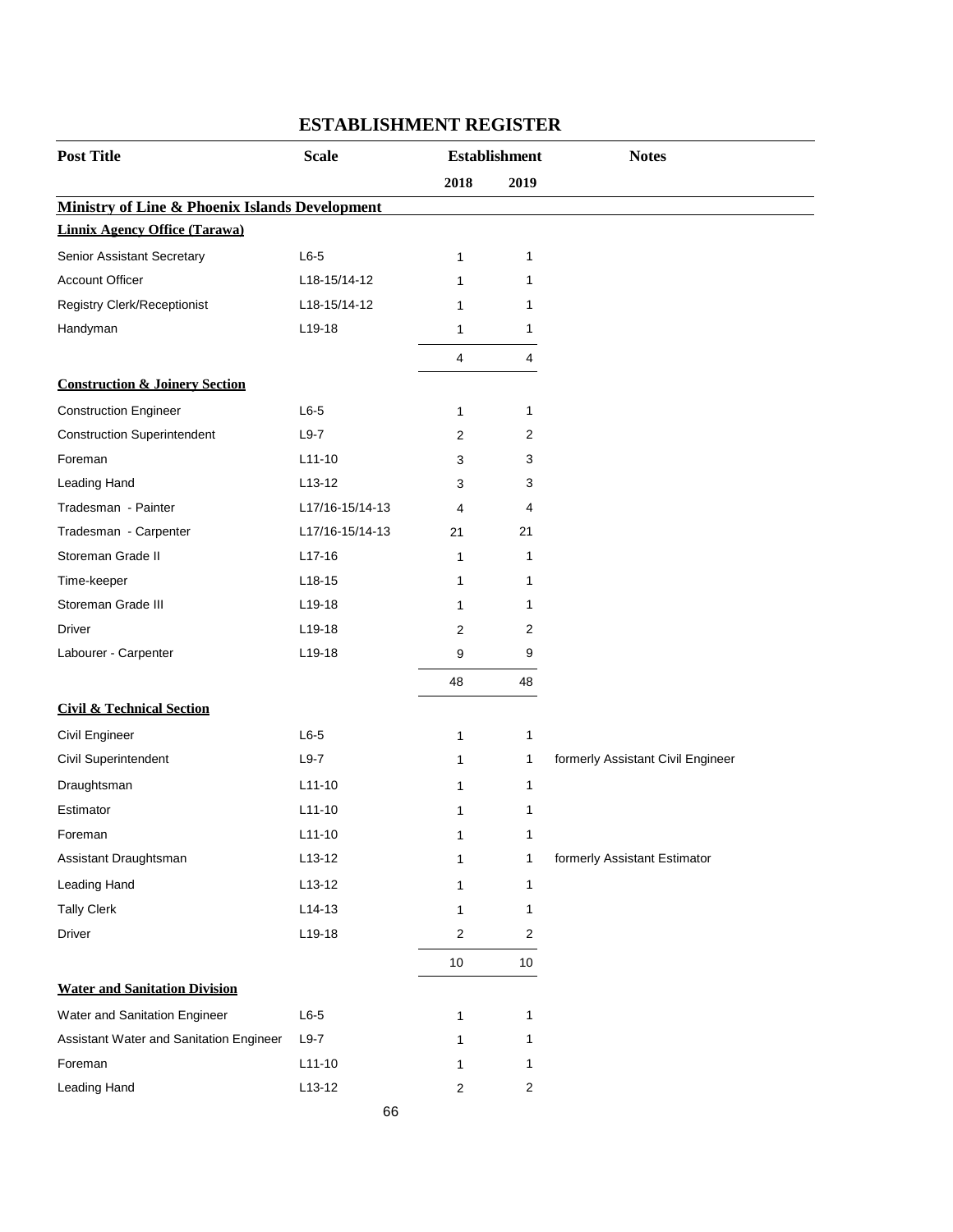| <b>Post Title</b>                                         | <b>Scale</b>    | <b>Establishment</b> |                | <b>Notes</b>                    |
|-----------------------------------------------------------|-----------------|----------------------|----------------|---------------------------------|
|                                                           |                 | 2018                 | 2019           |                                 |
| <b>Ministry of Line &amp; Phoenix Islands Development</b> |                 |                      |                |                                 |
| Tradesman                                                 | L17/16-15/14-13 | 22                   | 22             |                                 |
| Revenue Officer                                           | L17-16/15-14    | $\mathbf{1}$         | 1              | regraded                        |
| Mechanic                                                  | $L17-16$        | 1                    | 1              |                                 |
| Storeman Grade II                                         | $L17-16$        | 1                    | 1              |                                 |
| Clerical Time Keeper                                      | $L18-15$        | 1                    | 1              |                                 |
|                                                           |                 | 31                   | 31             |                                 |
| <b>Energy Planning Division</b>                           |                 |                      |                |                                 |
| <b>Energy Planner</b>                                     | $L6-5$          | 1                    | 1              |                                 |
| Superintendent (Power)                                    | $L9-7$          | 1                    | 1              |                                 |
| Superintendent                                            | $L9-7$          | 1                    | 1              |                                 |
| Foreman                                                   | $L11-10$        | 1                    | 1              |                                 |
| Foreman                                                   | $L11-10$        | 1                    | 1              |                                 |
| Leading Hand                                              | $L13-12$        | 1                    | 1              |                                 |
| Leading Hand                                              | $L13-12$        | 2                    | 2              |                                 |
| Tradesman                                                 | L17/16-15/14-13 | 2                    | 2              |                                 |
| Tradesman                                                 | L17/16-15/14-13 | 4                    | 4              |                                 |
| Storeman                                                  | $L17-16$        | 1                    | 1              |                                 |
| Machanic                                                  | L17-16          | 1                    | 1              |                                 |
| Storeman Grade II                                         | $L17-16$        | 1                    | 1              |                                 |
| Meter Reader                                              | L18-15          | 2                    | 2              |                                 |
| <b>Driver</b>                                             | L19-18          | 1                    | 1              |                                 |
| <b>Electrical Assistant</b>                               | L19-18          | 3                    | 3              |                                 |
| Power Operator                                            | L19-18          | 14                   | 14             | formerly Power Attendant        |
|                                                           |                 | 37                   | 37             |                                 |
| <b>Housing Division</b>                                   |                 |                      |                |                                 |
| Housing Technical Superintendent                          | $L9-7$          | $\overline{2}$       | $\overline{2}$ | formerly Housing Superintendent |
| Senior Housing Officer                                    | L13-12/11-10    | 1                    | 1              |                                 |
| Tradesman                                                 | L17/16-15/14-13 | 1                    | 1              |                                 |
| <b>Housing Officer</b>                                    | $L18-15$        | 1                    | 1              |                                 |
| Driver                                                    | L19-18          | 1                    | 1              |                                 |
|                                                           |                 | $\,6\,$              | 6              |                                 |
| <b>Solar Salt</b>                                         |                 |                      |                |                                 |
| Supervisor                                                | L11-10/9-7      | 1                    | 1              |                                 |
| Marketing/ Quality Control Officer                        | $L11-10$        | 1                    | 1              |                                 |
| Assistant Supervisor                                      | L16-15/14-12    | 1                    | 1              |                                 |
|                                                           | 67              |                      |                |                                 |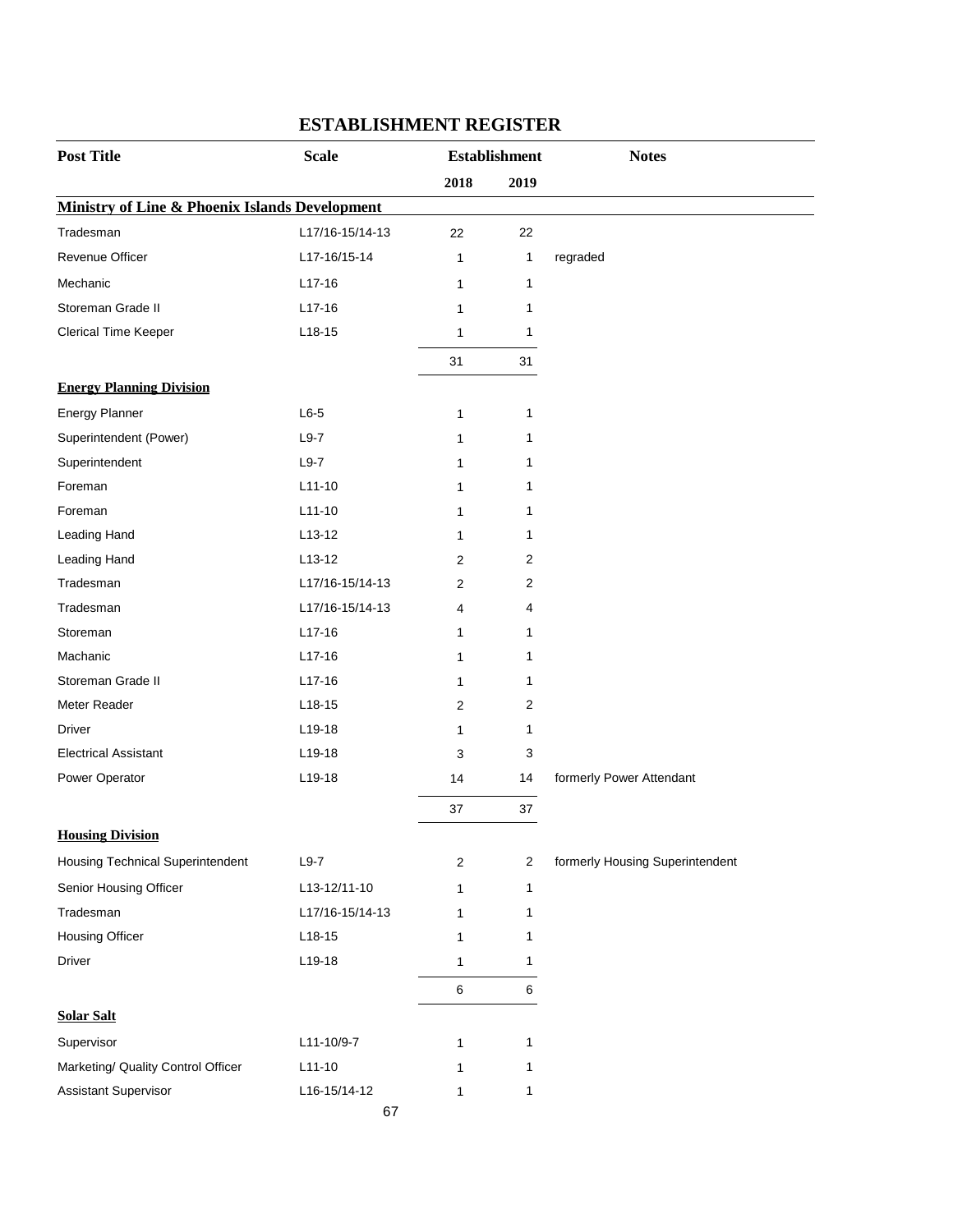| <b>Post Title</b>                                | <b>Scale</b>        |              | <b>Establishment</b> | <b>Notes</b>                     |
|--------------------------------------------------|---------------------|--------------|----------------------|----------------------------------|
|                                                  | 2018<br>2019        |              |                      |                                  |
| Ministry of Line & Phoenix Islands Development   |                     |              |                      |                                  |
| <b>Production Officer</b>                        | L19-18              | 3            | 3                    | formerly Labourer                |
|                                                  |                     | 6            | 6                    |                                  |
| <b>Heavy Machinery &amp; Mechanical Division</b> |                     |              |                      |                                  |
| Mechanical Engineer                              | $L6-5$              | $\mathbf{1}$ | 1                    |                                  |
| Mechanical Superintendent                        | $L9-7$              | 1            | 1                    |                                  |
| Mechanical Foreman                               | $L11-10$            | 1            | 1                    |                                  |
| <b>Stock Control Supervisor</b>                  | $L13-12$            | 1            | 1                    |                                  |
| Leading Hand                                     | $L13-12$            | 1            | 1                    |                                  |
| Plants Operator                                  | $L16-15$            | 3            | 0                    | retitled to Heavy Plant Operator |
| <b>Heavy Plants Operator</b>                     | $L16-15$            | $\mathbf{1}$ | 4                    | 3 former Plants Operator         |
| <b>Mechanics</b>                                 | L17-16/15-13        | 5            | 5                    |                                  |
| Mechanical Tradesman                             | L17/16-15/14-13     | $\mathbf{1}$ | 1                    |                                  |
| Assistant Storeman                               | $L18-15$            | 1            | 1                    |                                  |
| Civil Plant Operator                             | $L18-17$            | 1            | 1                    |                                  |
| Tyreman                                          | L <sub>19</sub> -17 | 1            | 1                    |                                  |
| Cleaner/Runner                                   | L19-18              | 1            | 1                    |                                  |
|                                                  |                     | 19           | 19                   |                                  |
| <b>Total Permanent Posts</b>                     |                     | 200          | 202                  |                                  |
| <b>Total Supernumerary Posts</b>                 |                     | 0            | 0                    |                                  |
| <b>Total</b>                                     |                     | 200          | 202                  |                                  |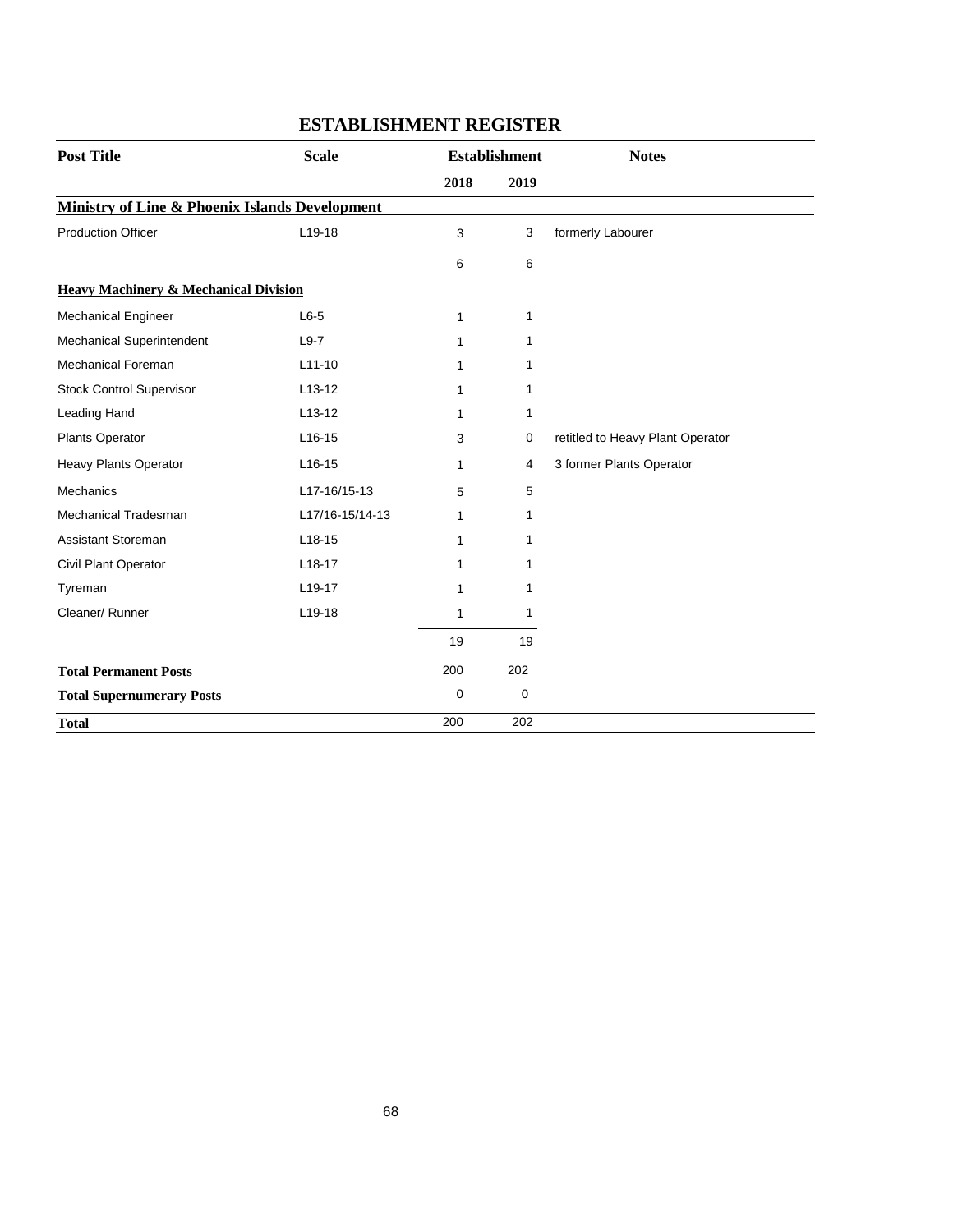| <b>Post Title</b>                                          | <b>Scale</b>   | <b>Establishment</b> |              | <b>Notes</b>                                            |
|------------------------------------------------------------|----------------|----------------------|--------------|---------------------------------------------------------|
|                                                            |                | 2018                 | 2019         |                                                         |
| <b>Ministry of Women, Youth, Sports and Social Affairs</b> |                |                      |              |                                                         |
| <b>Headquarters</b>                                        |                |                      |              |                                                         |
| Minister                                                   | Constitutional | $\mathbf{1}$         | 1            |                                                         |
| Secretary                                                  | L <sub>3</sub> | 1                    | 1            |                                                         |
| Deputy Secretary                                           | L4             | 1                    | 1            |                                                         |
| Senior Assistant Secretary                                 | $L6-5$         | 1                    | 1            |                                                         |
| Senior Planning & Project Officer                          | $L6-5$         | 0                    | 1            | new post                                                |
| <b>Assistant Secretary</b>                                 | $L10-9/8-7$    | 1                    | 1            |                                                         |
| Office Manager                                             | $L12-11$       | 1                    | 1            |                                                         |
| <b>Executive Assistant</b>                                 | L13-12/11-10   | 1                    | 1            |                                                         |
| Administrative/ Social Welfare Officer                     | L15-13/12-11   | 23                   | 23           |                                                         |
| <b>Registry Clerk/Receptionist</b>                         | L18-15/14-12   | 1                    | 2            | 1 transferred from S/Welfare Div.                       |
| Chauffeur                                                  | $L18-17$       | $\mathbf{1}$         | $\mathbf{1}$ |                                                         |
| Cleaner                                                    | $L$ 19-18      | 0                    | $\mathbf 1$  | transferred from S/Services                             |
| Driver                                                     | $L19-18$       | 0                    | 2            | 1 transferred from S/Welfare & 1 from<br>Supports Serv. |
| <b>VP Cleaner</b>                                          | L19-18         | 0                    | $\mathbf{1}$ | transferrd from MISE                                    |
|                                                            |                | 32                   | 38           |                                                         |
| <b>Accounts Section</b>                                    |                |                      |              |                                                         |
| Senior Accountant                                          | $L8 - 7/6 - 5$ | 1                    | 1            |                                                         |
| Accountant                                                 | $L10-9/8$      | 1                    | 1            |                                                         |
| Accounts Officer - Project                                 | L18-15/14-12   | 1                    | 1            |                                                         |
| <b>Accounts Officer</b>                                    | L18-15/14-12   | $\mathbf{1}$         | 1            |                                                         |
|                                                            |                | 4                    | 4            |                                                         |
| <b>Support Services</b>                                    |                |                      |              |                                                         |
| Driver                                                     | $L$ 19-18      | 1                    | 0            | transferred to HQ                                       |
| Cleaner                                                    | L19-18         | 1                    | 0            | transferred to HQ                                       |
|                                                            |                | $\overline{c}$       | 0            |                                                         |
| <b>Women Development Division</b>                          |                |                      |              |                                                         |
| Principal Women's Development Officer                      | $L6 - 5/4$     | 1                    | $\mathbf{1}$ |                                                         |
| National Coordinator - ESGBV                               | $L9-7$         | 1                    | 1            |                                                         |
| Senior Women's Development Officer                         | $L9-7$         | 1                    | 1            |                                                         |
| Domestic Violence Officer                                  | $L12-10$       | 1                    | 1            |                                                         |
| Women's Economic Empowerment Officer L13-12/11-10          |                | 1                    | 1            |                                                         |
| Outer Island Liason Officer                                | $L14-12$       | 1                    | 1            |                                                         |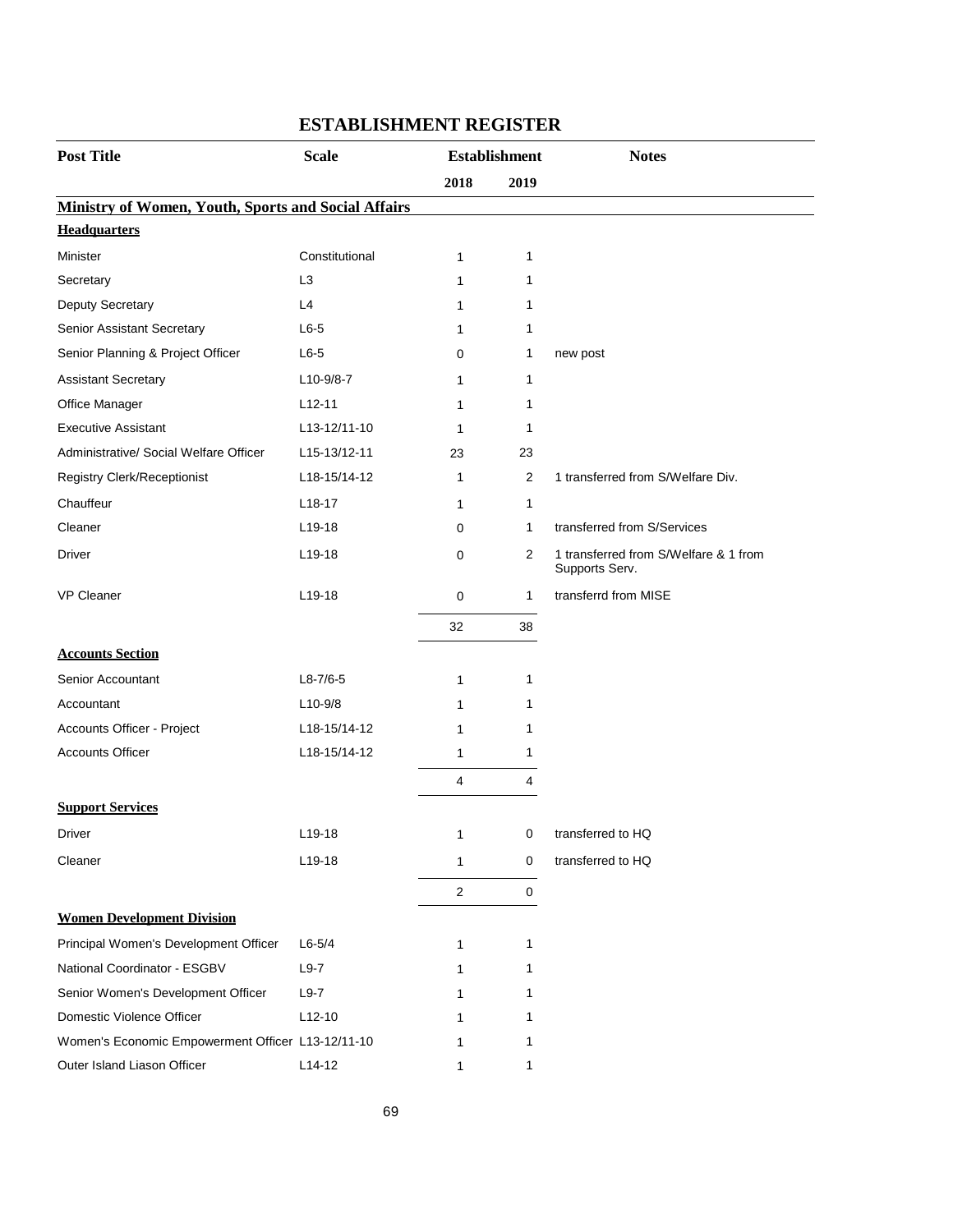| <b>Scale</b> | <b>Establishment</b>                                                                                        |                | <b>Notes</b>                                                       |
|--------------|-------------------------------------------------------------------------------------------------------------|----------------|--------------------------------------------------------------------|
|              | 2018                                                                                                        | 2019           |                                                                    |
|              |                                                                                                             |                |                                                                    |
|              | 6                                                                                                           | 6              |                                                                    |
|              |                                                                                                             |                |                                                                    |
| $L6 - 5/4$   | 1                                                                                                           | 1              |                                                                    |
| $L10-9$      | 0                                                                                                           | 1              | 1 new post                                                         |
| L15-14/13-12 | 1                                                                                                           | 1              |                                                                    |
| L18-15/14-12 | 1                                                                                                           | 0              | transferred to HQ                                                  |
| $L19-18$     | 1                                                                                                           | 0              | transferred to HQ                                                  |
|              | 4                                                                                                           | 3              |                                                                    |
|              |                                                                                                             |                |                                                                    |
| $L9-7$       | 1                                                                                                           | 1              |                                                                    |
| $L9-7$       | 1                                                                                                           | 1              |                                                                    |
| L13-12/11-10 | 3                                                                                                           | 3              |                                                                    |
|              | 5                                                                                                           | 5              |                                                                    |
|              |                                                                                                             |                |                                                                    |
| $L6-5/4$     | 1                                                                                                           | 1              | formerly Principal Information/ Public<br><b>Relations Officer</b> |
| $L9-7$       | 1                                                                                                           | 1              | formerly Social Data Analyst                                       |
| $L10-9/8-7$  | 1                                                                                                           | 1              |                                                                    |
|              | 3                                                                                                           | 3              |                                                                    |
|              |                                                                                                             |                |                                                                    |
| $L9-7$       | 1                                                                                                           | 1              | retitled /regrading not supported                                  |
| L13-12/11-10 | 1                                                                                                           | 1              | formerly Sports Liaison Officer/ regrading<br>not supported        |
| $L15-13$     | 1                                                                                                           | 1              |                                                                    |
|              | $\mathbf 1$                                                                                                 | 1              |                                                                    |
| $L19-18$     | 1                                                                                                           | 0              | retitled to Assistant Sports Development<br>Officer                |
| L19-18       | 0                                                                                                           | $\overline{2}$ | formerly Sport Complex Caretaker and<br>Stadium Caretaker          |
| L19-18       | 1                                                                                                           | 0              | retitled to Assistant Sports Development<br>Officer                |
|              | 6                                                                                                           | $\,6$          |                                                                    |
|              |                                                                                                             |                |                                                                    |
| $L6 - 5/4$   | 1                                                                                                           | 1              |                                                                    |
| $L9-7$       | 1                                                                                                           | 1              |                                                                    |
|              | <b>Ministry of Women, Youth, Sports and Social Affairs</b><br>Performance Sports Development Officer L15-13 |                |                                                                    |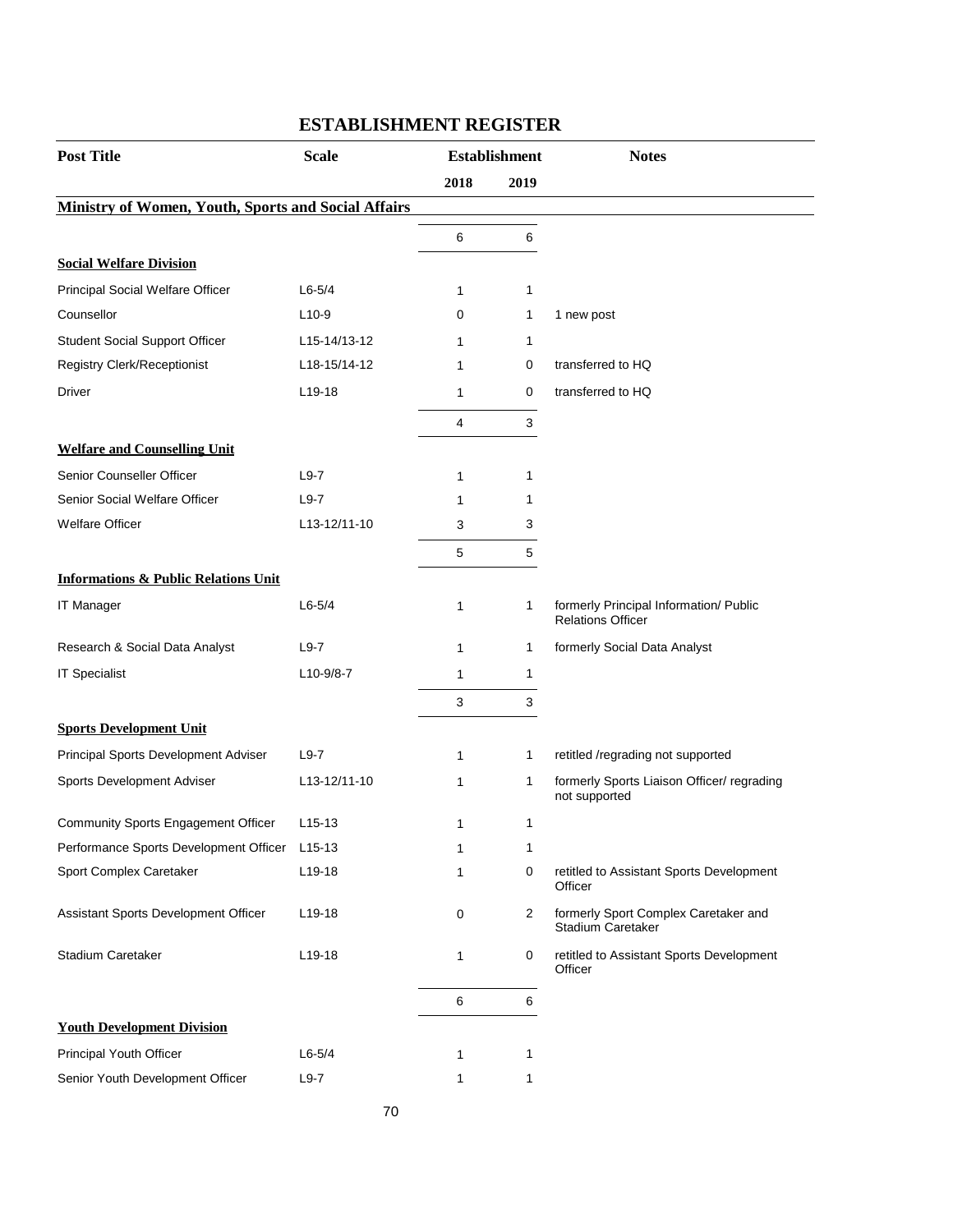| <b>Post Title</b>                                          | <b>Scale</b> |                | <b>Establishment</b> | <b>Notes</b>                       |
|------------------------------------------------------------|--------------|----------------|----------------------|------------------------------------|
|                                                            |              | 2018           | 2019                 |                                    |
| <b>Ministry of Women, Youth, Sports and Social Affairs</b> |              |                |                      |                                    |
| Youth Officer                                              | L13-12/11-10 | $\overline{2}$ | 2                    |                                    |
|                                                            |              | $\overline{4}$ | 4                    |                                    |
| <b>NGO Development Unit</b>                                |              |                |                      |                                    |
| Senior NGO Development Officer                             | $L6-5$       | $\mathbf{1}$   | 1                    |                                    |
| NGO Programme Offcer                                       | L13-12/11-10 | 1              | 1                    |                                    |
|                                                            |              | $\overline{c}$ | $\overline{2}$       |                                    |
| <b>Elderly</b>                                             |              |                |                      |                                    |
| Social Protection Coordinator                              | $L9-7$       | 1              | 1                    |                                    |
| <b>Elderly Fund Officer</b>                                | $L15-14$     | 1              | 1                    |                                    |
|                                                            |              | $\mathbf 2$    | $\mathbf 2$          |                                    |
| <b>Disability Division</b>                                 |              |                |                      |                                    |
| Principal Disability Inclusion Officer                     | $L6-5$       | $\mathbf{1}$   | 1                    | formerly Senior Disability Officer |
| <b>Disability Officer</b>                                  | L11-10/9-7   | 1              | 1                    | Funded by DFAT                     |
| Disability Inclusion Officer                               | L11-10/9-7   | 0              | 1                    | new post                           |
|                                                            |              | $\overline{2}$ | 3                    |                                    |
| <b>Kiritimati</b>                                          |              |                |                      |                                    |
| <b>Welfare Officer</b>                                     | L13-12/11-10 | 1              | 1                    |                                    |
| Administrative/Social Welfare Officer                      | L15-13/12-11 | 1              | 1                    |                                    |
|                                                            |              | $\overline{2}$ | 2                    |                                    |
| <b>Total Permanent Posts</b>                               |              | 74             | 78                   |                                    |
| <b>Total Supernumerary Posts</b>                           |              | 0              | 0                    |                                    |
| <b>Total</b>                                               |              | 74             | 78                   |                                    |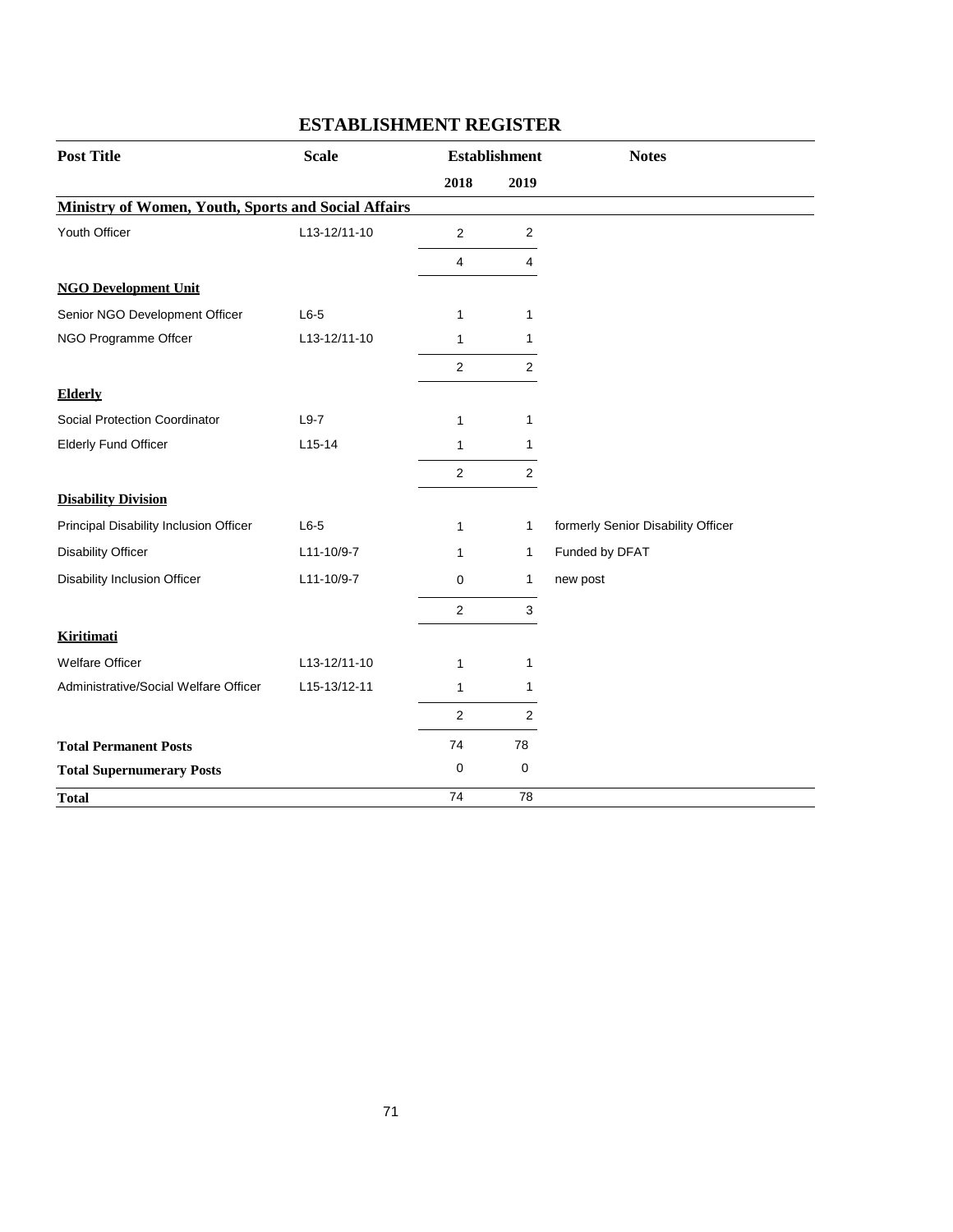| <b>Post Title</b>                                          | <b>Scale</b>   |                | <b>Establishment</b>    | <b>Notes</b>            |
|------------------------------------------------------------|----------------|----------------|-------------------------|-------------------------|
|                                                            |                | 2018           | 2019                    |                         |
| <b>Ministry of Justice</b>                                 |                |                |                         |                         |
| <b>Administration and Policy Department</b>                |                |                |                         |                         |
| Minister                                                   | Constitutional | 1              | 1                       |                         |
| Secretary                                                  | L <sub>3</sub> | 1              | 1                       |                         |
| Deputy Secretary                                           | L4             | $\mathbf{1}$   | 1                       |                         |
| Senior Accountant                                          | $L8 - 7/6 - 5$ | 1              | 1                       |                         |
| Human Resource Officer                                     | $L9-7$         | 1              | 1                       |                         |
| <b>Assistant Secretary</b>                                 | L10-9/8-7      | 1              | 1                       |                         |
| Accountant                                                 | $L10-9/8$      | 1              | 1                       |                         |
| Senior Law Revisioner                                      | L11-10/9-7     | 1              | 1                       |                         |
| Office Manager                                             | $L12-11$       | 1              | 1                       |                         |
| <b>Executive Assistant</b>                                 | L13-12/11-10   | 1              | 1                       |                         |
| Law Revisioner                                             | $L14-12$       | 3              | 3                       |                         |
| <b>Registry Clerk</b>                                      | L18-15/14-12   | 1              | $\overline{2}$          | 1 new post for OPL Xmas |
| Chauffeur                                                  | $L18-17$       | 1              | 1                       |                         |
| Driver                                                     | L19-18         | 2              | 2                       |                         |
| Cleaner                                                    | L19-18         | $\mathbf{1}$   | 1                       |                         |
|                                                            |                | 18             | 19                      |                         |
| <b>Customs Administration &amp; Enforcement Department</b> |                |                |                         |                         |
| <b>Comptroller of Customs</b>                              | L4             | 1              | 1                       |                         |
| Deputy Comptroller of Customs                              | $L6-5$         | 1              | 1                       |                         |
| <b>Principal Customs Officer</b>                           | $L9-7$         | 4              | 4                       |                         |
| <b>Senior Customs Officer</b>                              | $L11-10$       | 3              | 4                       | 1 new posts             |
| <b>Customs Officer</b>                                     | $L13-12$       | $\overline{7}$ | 7                       |                         |
| <b>Assistant Customs Officer</b>                           | $L17-14$       | 13             | 13                      |                         |
| <b>Accounts Clerk</b>                                      | L18-15/14-12   | 1              | 1                       |                         |
| Cashier                                                    | L18-15/14-12   | 1              | 1                       |                         |
| <b>Registry Clerk/Receptionist</b>                         | L18-15/14-12   | $\mathbf{1}$   | 1                       |                         |
| Driver                                                     | L19-18         | $\mathbf{1}$   | 1                       |                         |
| Cleaner                                                    | L19-18         | $\overline{2}$ | $\overline{c}$          |                         |
| <b>Security Guard</b>                                      | L19-18         | $\sqrt{2}$     | $\overline{\mathbf{c}}$ |                         |
|                                                            |                | 37             | 38                      |                         |
| <b>Office of the Superintendent</b>                        |                |                |                         |                         |
| Superintendent of Prison                                   | $L6-5$         | $\mathbf{1}$   | $\mathsf 0$             | traded off              |
| Assistant Superintendent                                   | $L8-7$         | $\overline{c}$ | $\overline{c}$          |                         |
| Inspector                                                  | $L10-9$        | $\mathbf{1}$   | $\overline{\mathbf{c}}$ | 1 new post              |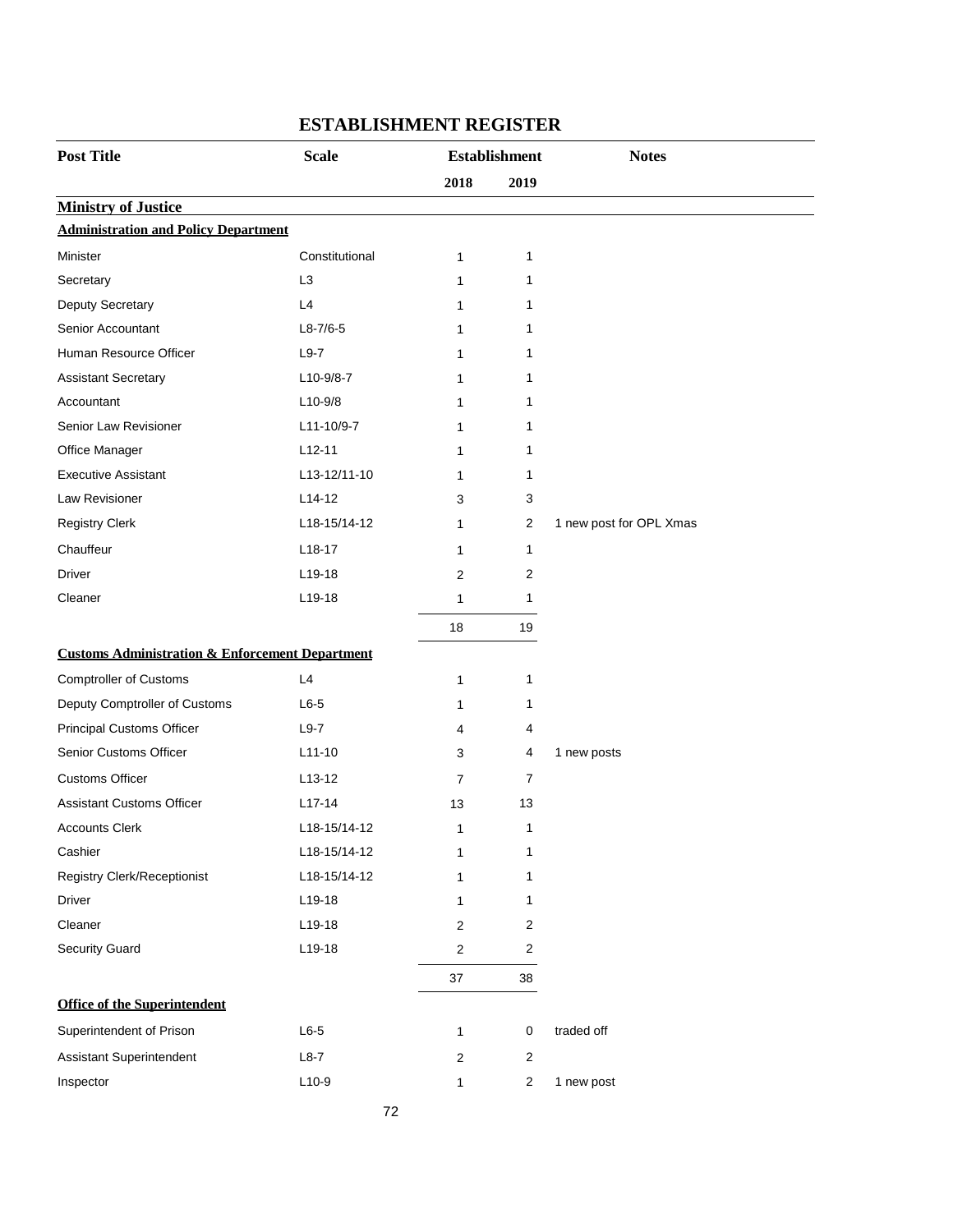| <b>Post Title</b>                      | <b>Scale</b>   | <b>Establishment</b> |              | <b>Notes</b>                                                                           |
|----------------------------------------|----------------|----------------------|--------------|----------------------------------------------------------------------------------------|
|                                        |                | 2018                 | 2019         |                                                                                        |
| <b>Ministry of Justice</b>             |                |                      |              |                                                                                        |
| Sergeant                               | $L12-11$       | 3                    | 4            | 1 transferred drom Xmas, formerly Senior<br><b>Head Warder</b>                         |
| <b>Correctional Officer</b>            | L16-15/14-13   | 40                   | 40           |                                                                                        |
|                                        |                | 47                   | 48           |                                                                                        |
| <b>Office of the Registrar General</b> |                |                      |              |                                                                                        |
| Registrar                              | $L6-5$         | 1                    | 1            |                                                                                        |
| Deputy Registrar                       | L11-10/9-7     | 1                    | 1            |                                                                                        |
| Vital Statistician                     | L11-10/9-7     | 1                    | 1            |                                                                                        |
| Senior Registration Officer            | $L12-11$       | 1                    | 2            | 1 new post, formerly Data Entry & Verifier                                             |
| <b>Accounts Officer</b>                | L18-15/14-12   | 1                    | 1            |                                                                                        |
| <b>Registration Clerk</b>              | L18-15/14-12   | 6                    | 6            |                                                                                        |
| Registration Clerk (Kiritimati)        | $L18-15$       | 2                    | $\sqrt{2}$   | formerly Registry Clerk/Receptionist retitled<br>to Registration Clerk for Kiritimati. |
| Cleaner                                | $L$ 19-18      | $\mathbf{1}$         | $\mathbf{1}$ |                                                                                        |
|                                        |                | 14                   | 15           |                                                                                        |
| <b>Human Right Division</b>            |                |                      |              |                                                                                        |
| Director of Human Right                | $L6-5/4$       | 1                    | 1            | formerly Principal Human Right Officer                                                 |
| Human Right Officer                    | $L9-7$         | 3                    | 3            |                                                                                        |
| Assistant Human Right Officer          | $L13-12$       | 0                    | 1            | new posts                                                                              |
|                                        |                | 4                    | 5            |                                                                                        |
| <b>Office of the People's Lawyer</b>   |                |                      |              |                                                                                        |
| People's Lawyer                        | L <sub>3</sub> | $\mathbf{1}$         | 1            |                                                                                        |
| Deputy People's Lawyer                 | L4             | 1                    | 1            |                                                                                        |
| Senior Assistant People's Lawyer       | L <sub>5</sub> | 1                    | 1            |                                                                                        |
| Assistant People's Lawyer              | $L9-6$         | 4                    | 5            | 1 de-reserved                                                                          |
| Paralegal                              | L10            | 4                    | 4            |                                                                                        |
| Office Manager                         | $L12-11$       | $\mathbf{1}$         | 1            |                                                                                        |
| IT Officer                             | $L13-12$       | 1                    | 1            |                                                                                        |
| Law Librarian                          | $L14-12$       | 1                    | 1            |                                                                                        |
| Law Clerk                              | L18-15/14-12   | 3                    | 3            |                                                                                        |
| <b>Account Officer</b>                 | L18-15/14-12   | 1                    | 1            |                                                                                        |
| Driver                                 | L19-18         | 1                    | 1            |                                                                                        |
| Cleaner                                | L19-18         | $\mathbf{1}$         | 1            |                                                                                        |
|                                        |                | $20\,$               | 21           |                                                                                        |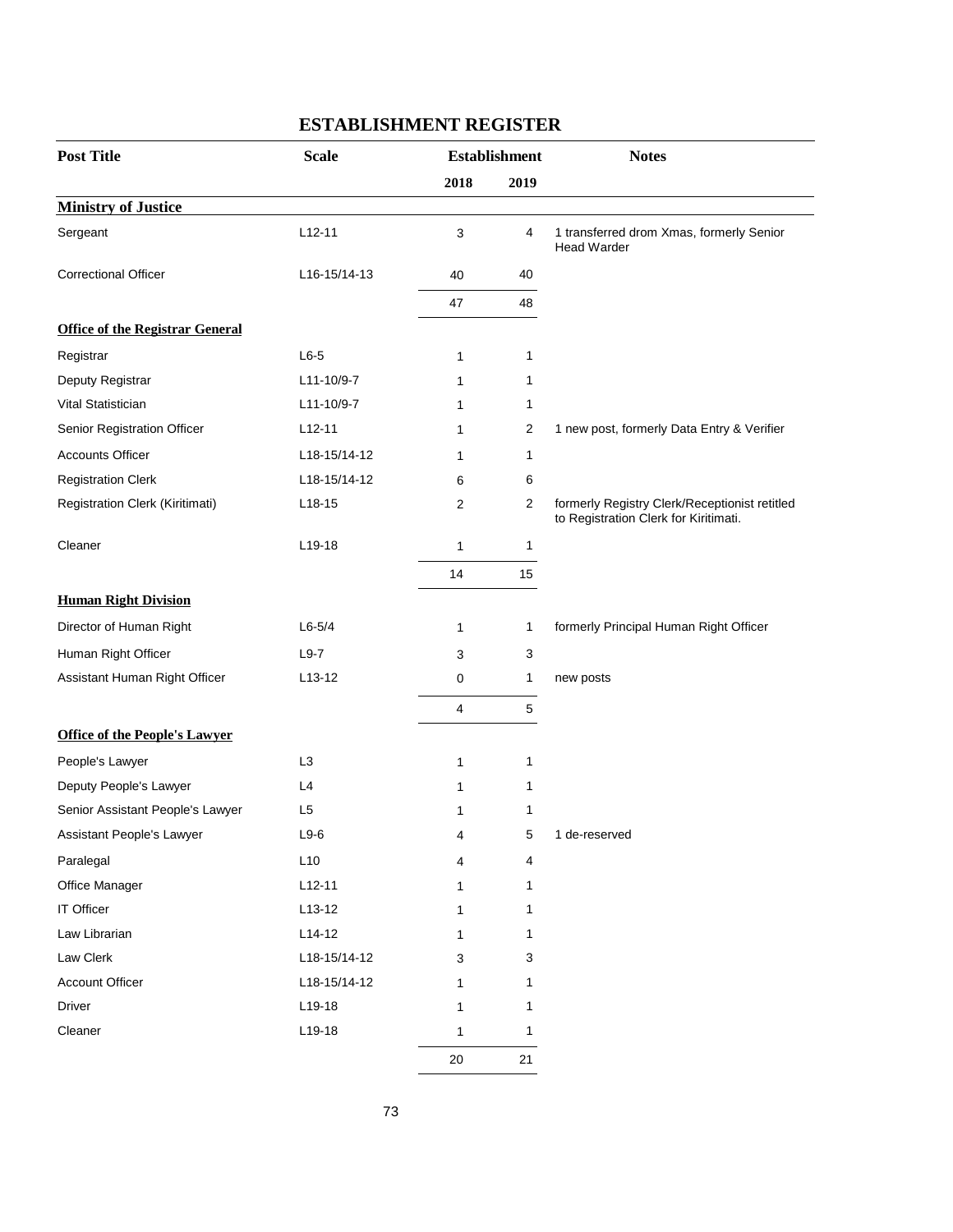| <b>Post Title</b>                      | <b>Scale</b> |                | <b>Establishment</b> | <b>Notes</b>                                          |
|----------------------------------------|--------------|----------------|----------------------|-------------------------------------------------------|
|                                        |              | 2018           | 2019                 |                                                       |
| <b>Ministry of Justice</b>             |              |                |                      |                                                       |
| <b>Information Technology Division</b> |              |                |                      |                                                       |
| <b>IT Specialist</b>                   | $L9-7/6-5$   | 1              | 1                    |                                                       |
| <b>IT Helpdesk</b>                     | $L13-12$     | $\overline{c}$ | $\overline{2}$       |                                                       |
|                                        |              | 3              | 3                    |                                                       |
| <b>Citizenship Unit</b>                |              |                |                      |                                                       |
| Citizen Officer                        | $L13-12$     | 1              | 1                    |                                                       |
|                                        |              | 1              | 1                    |                                                       |
| <b>Election Unit</b>                   |              |                |                      |                                                       |
| Senior Election Officer                | $L6-5/4$     | 1              | 1                    |                                                       |
|                                        |              | 1              | 1                    |                                                       |
| <b>Kiritimati</b>                      |              |                |                      |                                                       |
| Sergeant                               | $L12 - 11$   | 1              | $\mathbf 0$          | transferred to Tarawa, formerly Senior Head<br>Water; |
|                                        |              | 1              | 0                    |                                                       |
| <b>Total Permanent Posts</b>           |              | 146            | 151                  |                                                       |
| <b>Total Supernumerary Posts</b>       |              | 0              | 0                    |                                                       |
| <b>Total</b>                           |              | 146            | 151                  |                                                       |